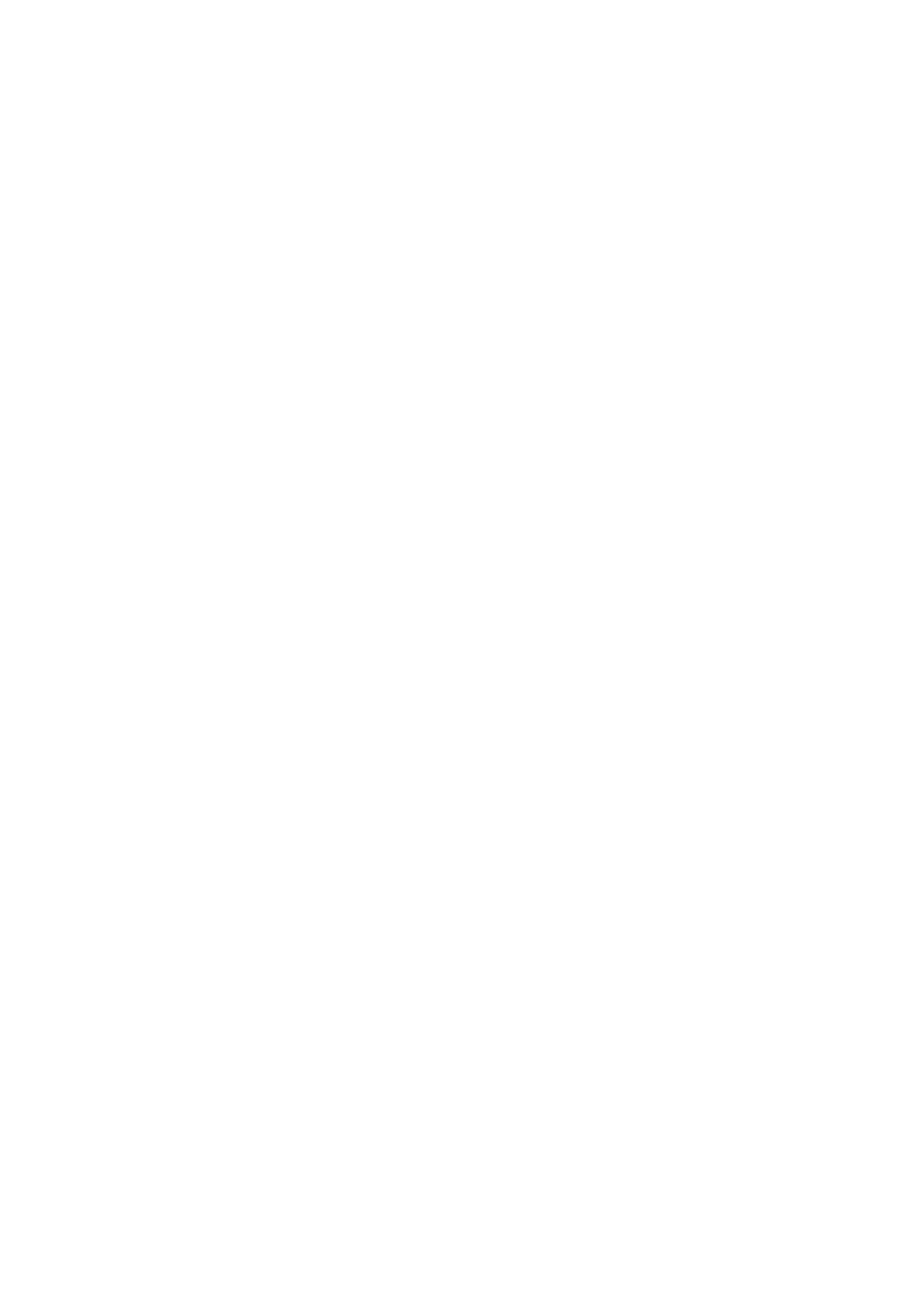Western Australia

# **Motor Vehicle Dealers Act 1973**

# **Contents**

# **Part I — Preliminary**

|     | Short title                                   |                             |
|-----|-----------------------------------------------|-----------------------------|
| 2.  | Commencement                                  | $\mathcal{D}_{\cdot}$       |
| 5.  | Terms used                                    | $\mathcal{D}_{\mathcal{L}}$ |
| 5A. | Classes of business and categories of licence | 8.                          |
| 5В. | Some persons taken to be dealers              | 8.                          |
| б.  | Investigation powers                          | Q                           |
|     |                                               |                             |

# **Part II — Licensing, registration, powers and offences**

|                   | powers and oriences                                 |      |
|-------------------|-----------------------------------------------------|------|
|                   | Division $2$ — Licensing and registration           |      |
| 15.               | Vehicle dealer's licence, application for and grant |      |
|                   | of                                                  | 10   |
| 16.               | Yard manager's licence, application for and grant   |      |
|                   | οf                                                  | 13   |
| 17.               | Salesperson's licence, application for and grant of | 13   |
| 17B.              | Car market operator, registration as                | 14   |
| 17C.              | Power to refuse registration under s. 17B or        |      |
|                   | renewal of registration                             | 15   |
| 17D.              | Person cannot be both registered car market         |      |
|                   | operator and licensee                               | 16   |
| 18.               | Grounds for refusing to grant or renew              |      |
|                   | authorisation                                       | 16   |
| 18A.              | Conditions etc. on licences                         | 17   |
| 19.               | Duration and renewal of authorisations              | 18   |
| 19A.              | Surrender of authorisation                          | 19   |
| 20.               | Allegations Commissioner may make to SAT            | 20   |
| 20A.              | Orders SAT may make on s. 20(1) allegation          | 21   |
| As at 29 Mar 2022 | Version 06-j0-01                                    | page |

Published on www.legislation.wa.gov.au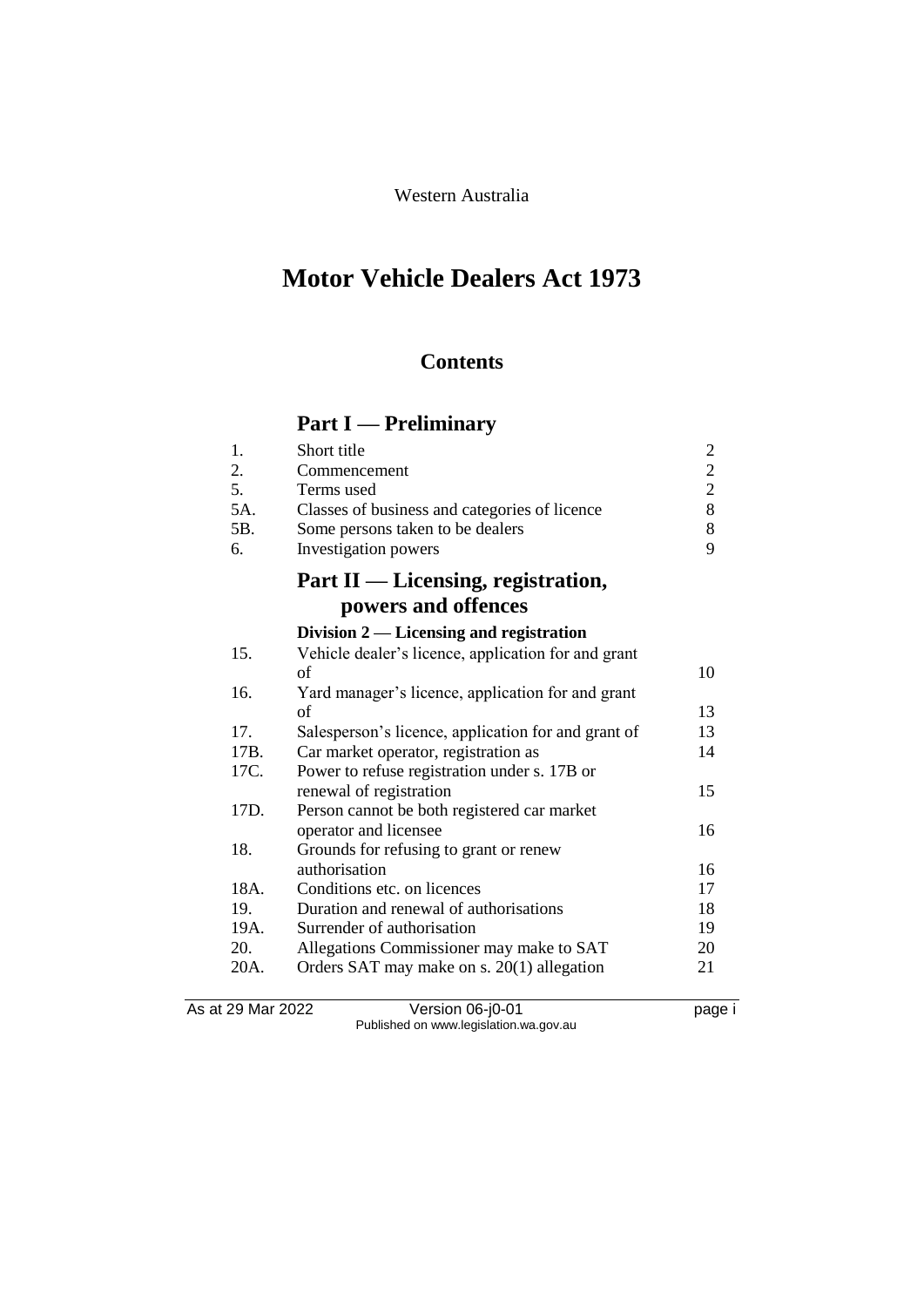| 20B.  | Limitations on $s. 20A(4)$ powers                                  | 22 |
|-------|--------------------------------------------------------------------|----|
| 20BA. | Orders SAT may make on s. $20(2)$ or (3) allegation                |    |
| 20C.  | SAT may suspend authorisation in some cases                        |    |
| 20D.  | Disqualified persons, offences as to                               | 23 |
| 20E.  | Dealer's licence, applications for to specify                      |    |
|       | premises etc.                                                      | 23 |
| 20FA. | Authorisation of premises does not affect planning                 |    |
|       | laws                                                               | 24 |
| 20F.  | Changes in authorised premises                                     | 24 |
| 20G.  | Certificate for dealer's authorised premises, issue                |    |
|       | and display of                                                     | 24 |
| 20H.  | Special occasions, permits for                                     | 25 |
| 21.   | Dealer's premises and advertisements to show                       |    |
|       | name and number                                                    | 26 |
| 21A.  | Car market operator registration, application for to               |    |
|       | specify premises etc.                                              | 26 |
| 21BA. | Authorisation of premises does not affect planning                 |    |
|       | laws                                                               | 27 |
| 21B.  | Changes in authorised premises                                     | 27 |
| 21C.  | Certificate for car market operator's premises,                    |    |
|       | issue and display of                                               | 27 |
| 21D.  | Car market operator's premises and advertisements                  |    |
|       | to show name and number                                            | 28 |
| 22.   | Review of certain decisions by SAT, applying for                   | 28 |
| 22A.  | Licence or certificate of registration to be returned              |    |
|       | if cancelled etc.                                                  | 29 |
| 23.   | Changes to particulars on licence or registration,                 |    |
|       | Commissioner to be notified etc.                                   | 30 |
| 24.   | Register of authorisations etc.; evidentiary                       |    |
|       | provisions                                                         | 31 |
|       | Division 3 — Record-keeping and notification                       |    |
|       | of authorities                                                     |    |
| 25.   | Register to be kept by licence holders etc.                        | 32 |
| 26.   | Transactions in second-hand vehicles, vehicle                      |    |
|       | licensing authority to be notified of                              | 34 |
|       |                                                                    |    |
|       | Division 4 – Powers to inspect vehicles and<br>order remedial work |    |
|       |                                                                    |    |
| 27.   | Second-hand vehicles, powers of police etc. to                     |    |
|       | inspect etc., where to be kept by dealers etc.                     | 35 |
|       |                                                                    |    |
|       |                                                                    |    |

page ii Version 06-j0-01 As at 29 Mar 2022 Published on www.legislation.wa.gov.au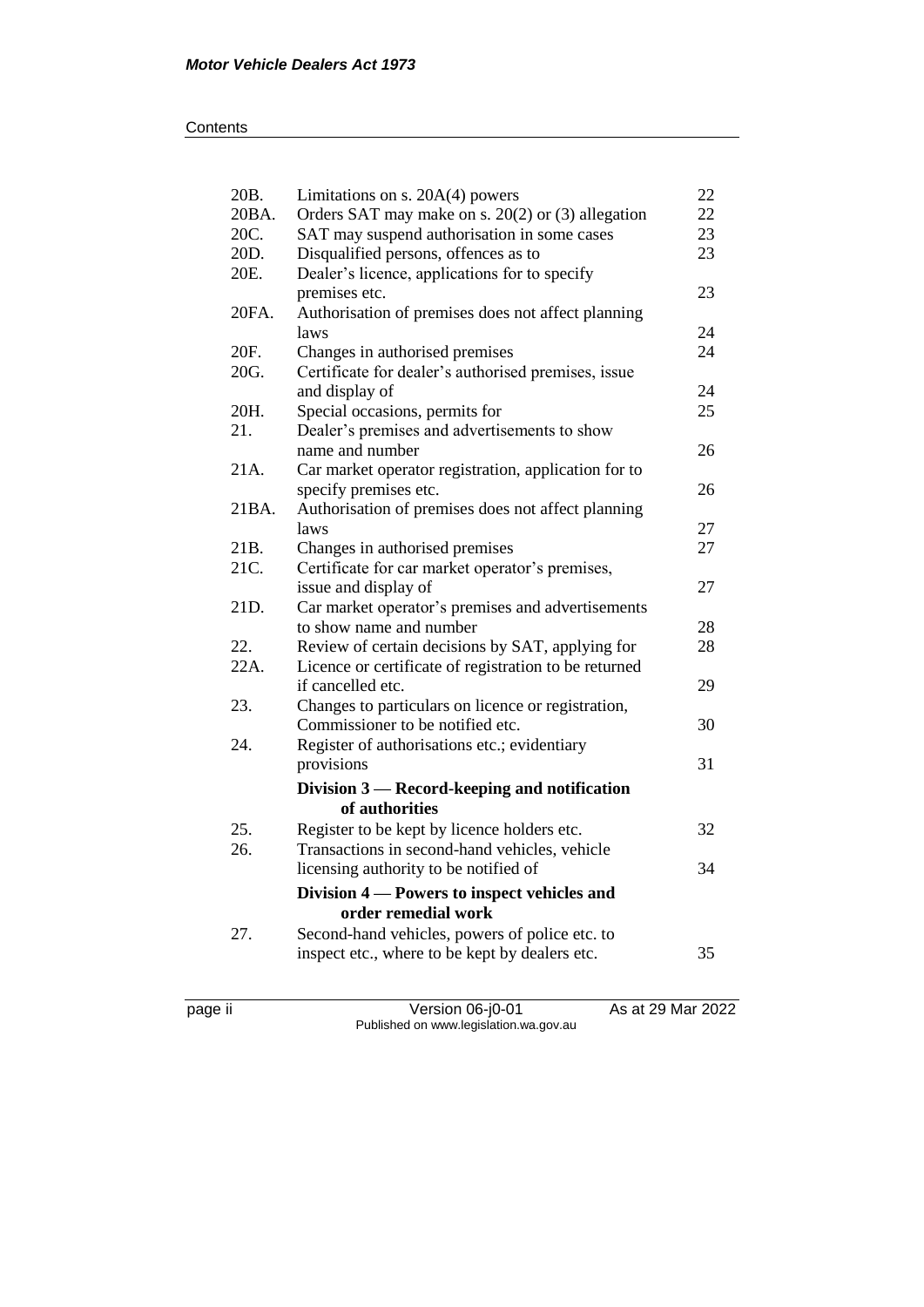| 28.             | Defects in second-hand vehicle, powers of police  |    |
|-----------------|---------------------------------------------------|----|
|                 | etc. to order remediation of                      | 36 |
| 28A.            | Number plates, how to be returned under           |    |
|                 | s. $28(2)(b)(ii)$                                 | 39 |
| 29.             | Unroadworthy vehicles, restrictions on sale of    | 39 |
|                 | Division 5 - Offences: unlicensed dealing etc.    |    |
| 30.             | Unlicensed dealing etc., offences as to           | 40 |
| 31.             | Exemptions from this Act, powers to grant         | 41 |
| 31A.            | Yard managers must be licensed, offence           | 42 |
| 31 <sub>B</sub> | Salespersons must be licensed, offence            | 43 |
| 31C.            | Unlicensed person not to be employed              | 43 |
| 31D.            | Car market operators must be registered and       |    |
|                 | premises authorised, offence                      | 43 |
|                 | <b>Part III — Dealings in second-hand</b>         |    |
|                 | vehicles                                          |    |
|                 | Division 1 - Preliminary                          |    |
| 32.             | Application of this Part                          | 45 |
|                 | Division 2 – Sales on consignment                 |    |
| 32A.            | Terms used                                        | 46 |
| 32B.            | Consignment agreements, requirements for          | 47 |
| 32C.            | Dealer selling on consignment to have trust       |    |
|                 | account                                           | 47 |
| 32D.            | Payments to trust account                         | 47 |
| 32E.            | Withdrawals from trust account                    | 48 |
| 32F.            | Financial institutions, liabilities and rights in |    |
|                 | relation to trust accounts                        | 49 |
| 32G.            | Payment to consignor                              | 50 |
| 32H.            | Dealers to keep accounts etc.                     | 50 |
| 32I.            | Audit of trust accounts                           | 51 |
| 32J.            | Special audit of trust account, Commissioner may  |    |
|                 | order                                             | 51 |
| 32K.            | Restraining banks etc. from dealing with dealer's |    |
|                 | account, SAT's powers as to                       | 52 |
| 32L.            | Deceased dealer, SAT may restrain use of trust    |    |
|                 | account of etc.                                   | 53 |
| 32M.            | Discharging or varying orders under s. 32K or 32L | 54 |
| 32N.            | SAT's additional powers as to s. 32K, 32L and     |    |
|                 | 32M orders; schemes for distributing funds        | 54 |
|                 |                                                   |    |

As at 29 Mar 2022 Version 06-j0-01 page iii Published on www.legislation.wa.gov.au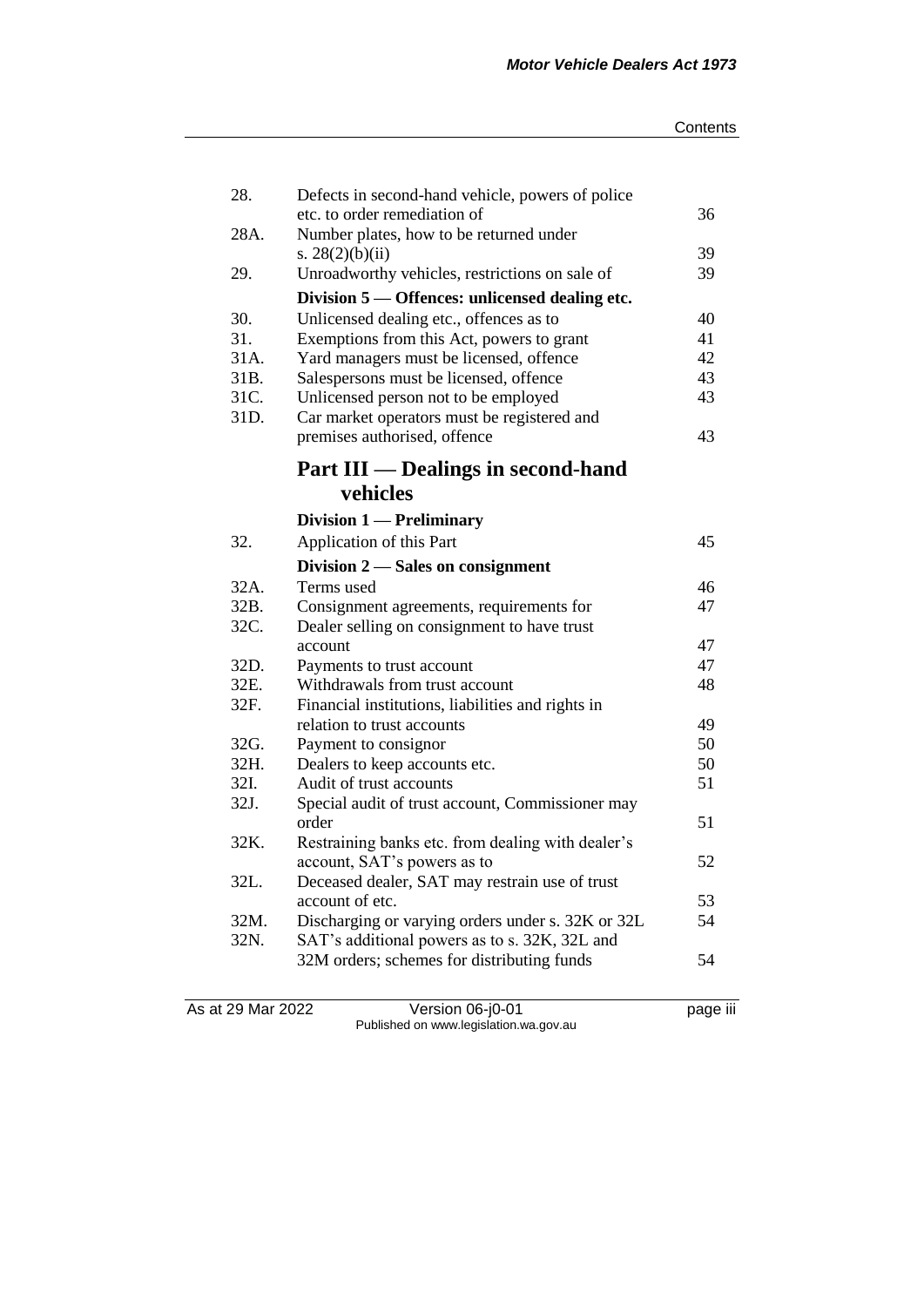#### **Contents**

| 32O. | Service of s. 32K, 32L, 32M or 32N orders            | 55 |
|------|------------------------------------------------------|----|
| 32P. | Regulations about trust accounts                     |    |
|      | Division 3 — Obligation to display particulars       |    |
|      | of vehicle                                           |    |
| 33.  | Particulars of second-hand vehicles, notice of to be |    |
|      | displayed on etc.                                    | 58 |
|      | Division 4 — Obligation to repair certain            |    |
|      | defects                                              |    |
| 34.  | Dealer's duty to repair certain defects in sold      |    |
|      | vehicles                                             | 60 |
| 34A. | Vehicles covered by obligation to repair             | 60 |
| 34B. | Defects for which dealer responsible                 | 61 |
| 34C. | Period after sale during which dealer responsible    |    |
|      | for defects in vehicles other than motor cycles      | 62 |
| 34D. | Period after sale during which dealer responsible    |    |
|      | for defects in motor cycles                          | 63 |
| 34E. | Certain periods excluded for s. 34C and 34D          | 63 |
| 34F. | Age of vehicle, how reckoned for s. 34A and 34C      | 64 |
| 34G. | Excluding vehicles from this Division, Minister's    |    |
|      | powers for                                           | 65 |
| 35.  | <b>Excluded</b> defects                              | 65 |
|      | Division 5 — Disputes                                |    |
| 36.  | Certain disputes between purchasers and dealers,     |    |
|      | Commissioner may intervene in                        | 66 |
| 37.  | Disputes, Commissioner's powers to determine         |    |
|      | etc.                                                 | 66 |
| 37A. | Enforcing s. 37 orders                               | 68 |
| 37B. | Determinations under s. 37, effect and review of     | 69 |
| 38.  | Dispute may be dealt with by Magistrates Court       | 70 |
|      | Part IIIA — Obligations of car                       |    |
|      |                                                      |    |
|      | market operators                                     |    |
| 40A. | Car market operator liable for certain losses        | 72 |
| 40B. | Title of and defects in second-hand vehicle, notice  |    |
|      | about to be displayed on                             | 73 |
|      | <b>Part IV — Miscellaneous</b>                       |    |
| 41.  | Undesirable practices, offence to carry out          | 75 |
|      |                                                      |    |
|      |                                                      |    |
|      |                                                      |    |

page iv Version 06-j0-01 As at 29 Mar 2022 Published on www.legislation.wa.gov.au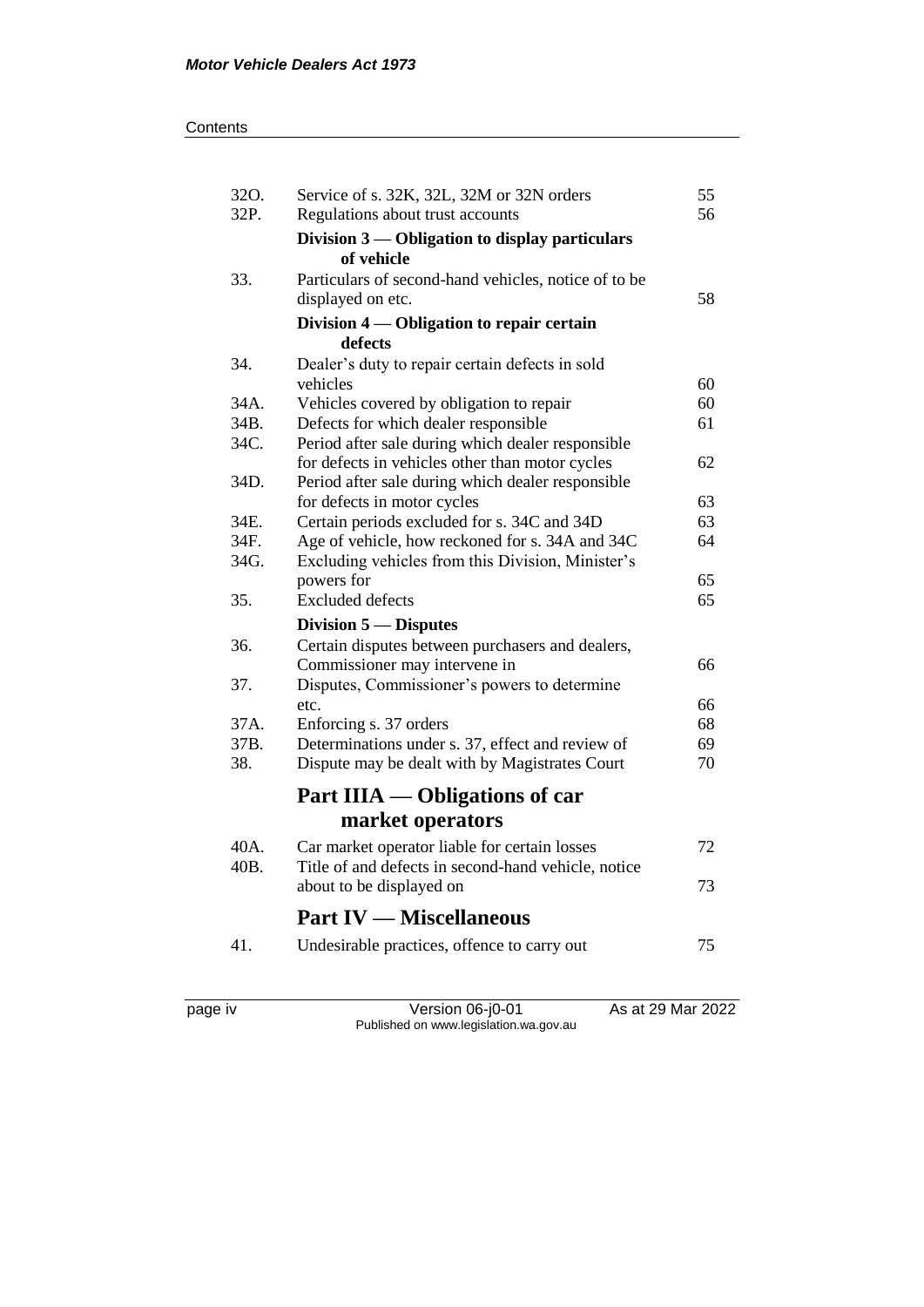#### **Contents**

| 41A. | Rescission of sale, Magistrates Court may order on  |    |
|------|-----------------------------------------------------|----|
|      | Commissioner's application                          | 75 |
| 41B. | Demonstration vehicles, application of Act's        |    |
|      | obligations to                                      | 77 |
| 42.  | Representation by employee of dealer, effect of     | 78 |
| 42A. | Contracts etc. for sale of vehicles by dealer, form |    |
|      | and content of                                      | 78 |
| 43.  | Value of vehicle or thing traded in                 | 79 |
| 44.  | Documents tendered for signature to be complete     | 79 |
| 45.  | Acts with intent to deceive, offences as to         | 80 |
| 46.  | Implied conditions in some contracts etc. for sale  | 82 |
| 47.  | Other rights or remedies not affected by this Act   | 83 |
| 48.  | Rights conferred by this Act cannot be waived       |    |
|      | without official consent                            | 83 |
| 49.  | No indemnity for dealer                             | 83 |
| 49A. | No indemnity for car market operator                | 84 |
| 50.  | Confidentiality of information officially obtained  | 84 |
| 51.  | Annual reports of Department, content of            | 84 |
| 52.  | Offences, limitation period for and court's powers  |    |
|      | as to                                               | 85 |
| 53.  | Yard manager's liability for offences under s. 28   |    |
|      | and 31B by others                                   | 85 |
| 54.  | Dealer's liability for offences by employees etc.   | 86 |
| 55.  | Offences by corporations                            | 87 |
| 55A. | Infringement notices                                | 87 |
| 56.  | Regulations                                         | 89 |
|      | <b>Part V</b> — Miscellaneous transitional          |    |
|      | matters                                             |    |
| 57.  | Terms used                                          | 91 |

As at 29 Mar 2022 Version 06-j0-01 page v Published on www.legislation.wa.gov.au

58. Former Board abolished 91<br>59. References to former Board 91

60. Immunity continues 92<br>61. Unfinished investigations by former Board 92 61. Unfinished investigations by former Board 92<br>62. Unfinished proceedings by former Board 92 62. Unfinished proceedings by former Board 92<br>63. Winding-up by former Board 93

64. Final report by former Board 93<br>65. Regulations about transitional matters 94

Winding-up by former Board

Regulations about transitional matters

References to former Board<br>
Immunity continues 92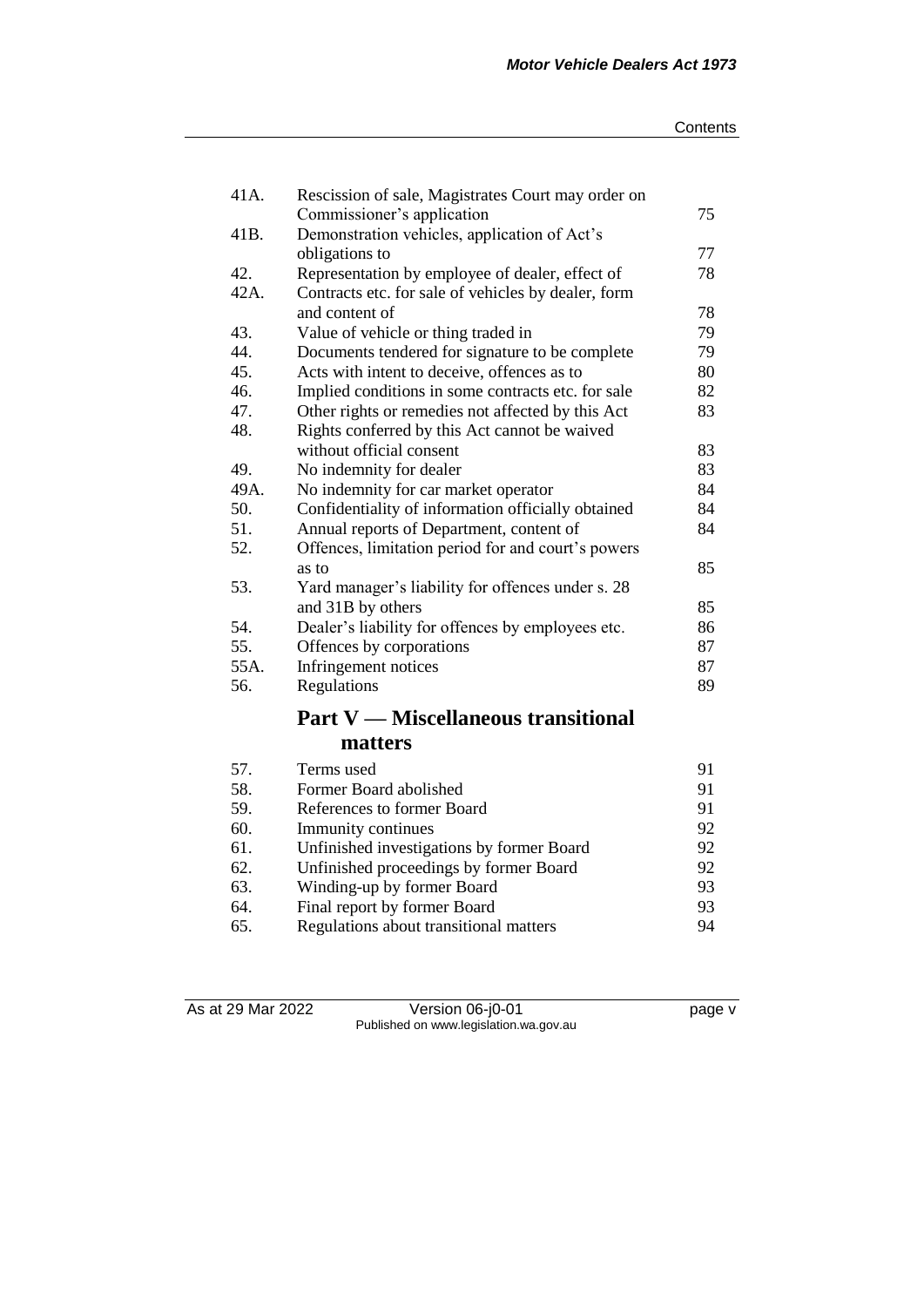#### **Contents**

# **Notes**

| Compilation table            | 96  |
|------------------------------|-----|
| Uncommenced provisions table | 100 |
| Other notes                  | 100 |
|                              |     |

# **Defined terms**

page vi Version 06-j0-01 As at 29 Mar 2022 Published on www.legislation.wa.gov.au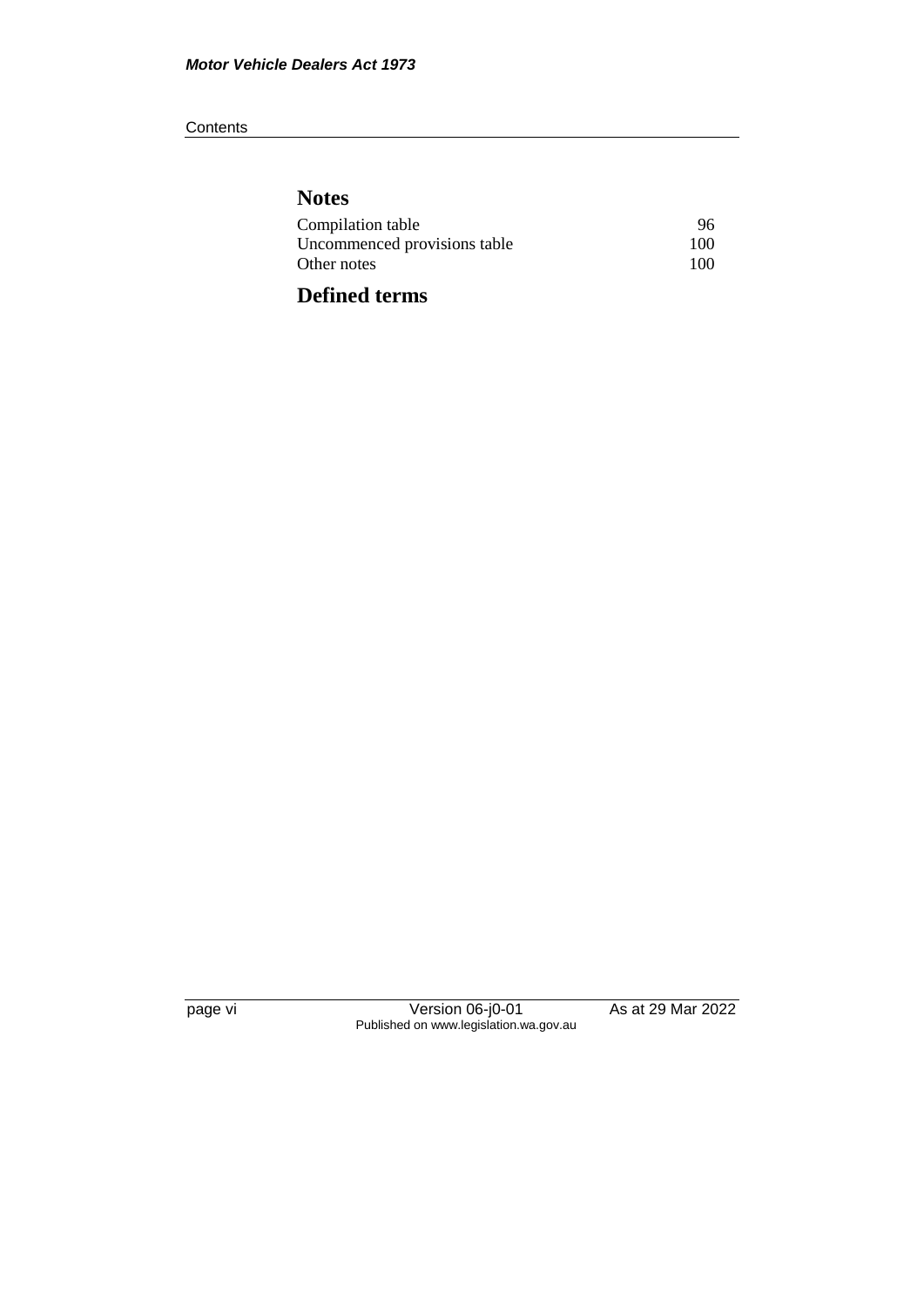Western Australia

# **Motor Vehicle Dealers Act 1973**

#### **An Act —**

- **• to regulate dealing in motor vehicles; and**
- **• for related purposes.**

*[Long title amended: No. 73 of 2003 s. 4; No. 58 of 2010 s. 33.]*

As at 29 Mar 2022 Version 06-j0-01 page 1 Published on www.legislation.wa.gov.au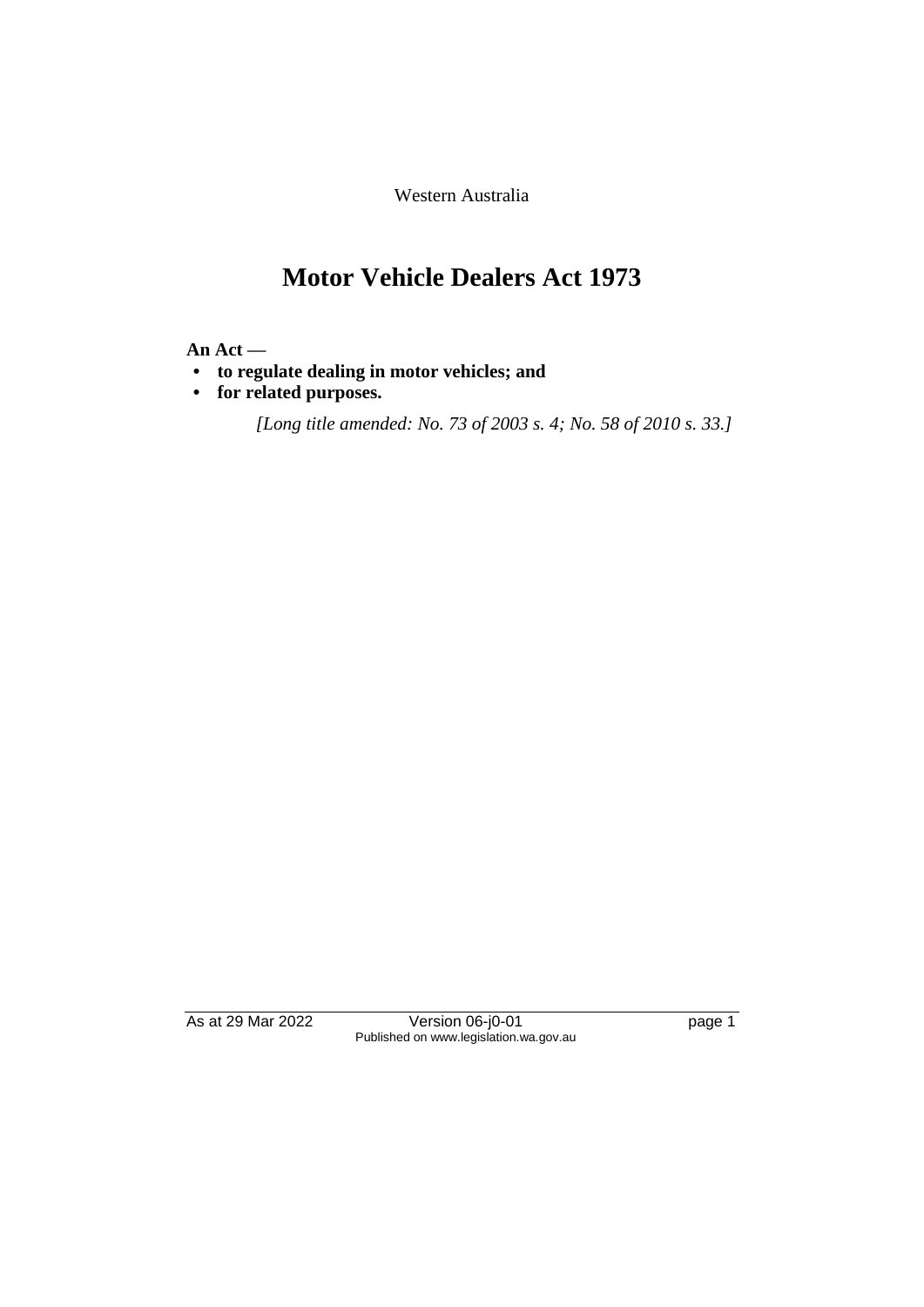**s. 1**

# **Part I — Preliminary**

#### **1. Short title**

This Act may be cited as the *Motor Vehicle Dealers Act 1973*.

#### **2. Commencement**

The provisions of this Act shall come into operation on such day or days as is or are, respectively, fixed by proclamation.

- *[3. Deleted: No. 87 of 1981 s. 3.]*
- *[4. Omitted under the Reprints Act 1984 s. 7(4)(f).]*

# **5. Terms used**

- (1) In this Act, unless the contrary intention appears *approved* means approved by the Commissioner; *authorisation* means —
	- (a) a dealer's licence; or
	- (b) a yard manager's licence; or
	- (c) a salesperson's licence; or
	- (d) registration as a car market operator;

*authorised officer* means an authorised person as defined in the *Fair Trading Act 2010* section 63;

# *authorised premises* —

- (a) in relation to a dealer, means premises
	- (i) particulars of which are included in the dealer's licence in accordance with section 20E(5); or
	- (ii) for which a temporary permit is in force under section 20H;

and

(b) in relation to a car market operator, means premises particulars of which are included in the registration of the operator in accordance with section 21A(5);

page 2 Version 06-j0-01 As at 29 Mar 2022 Published on www.legislation.wa.gov.au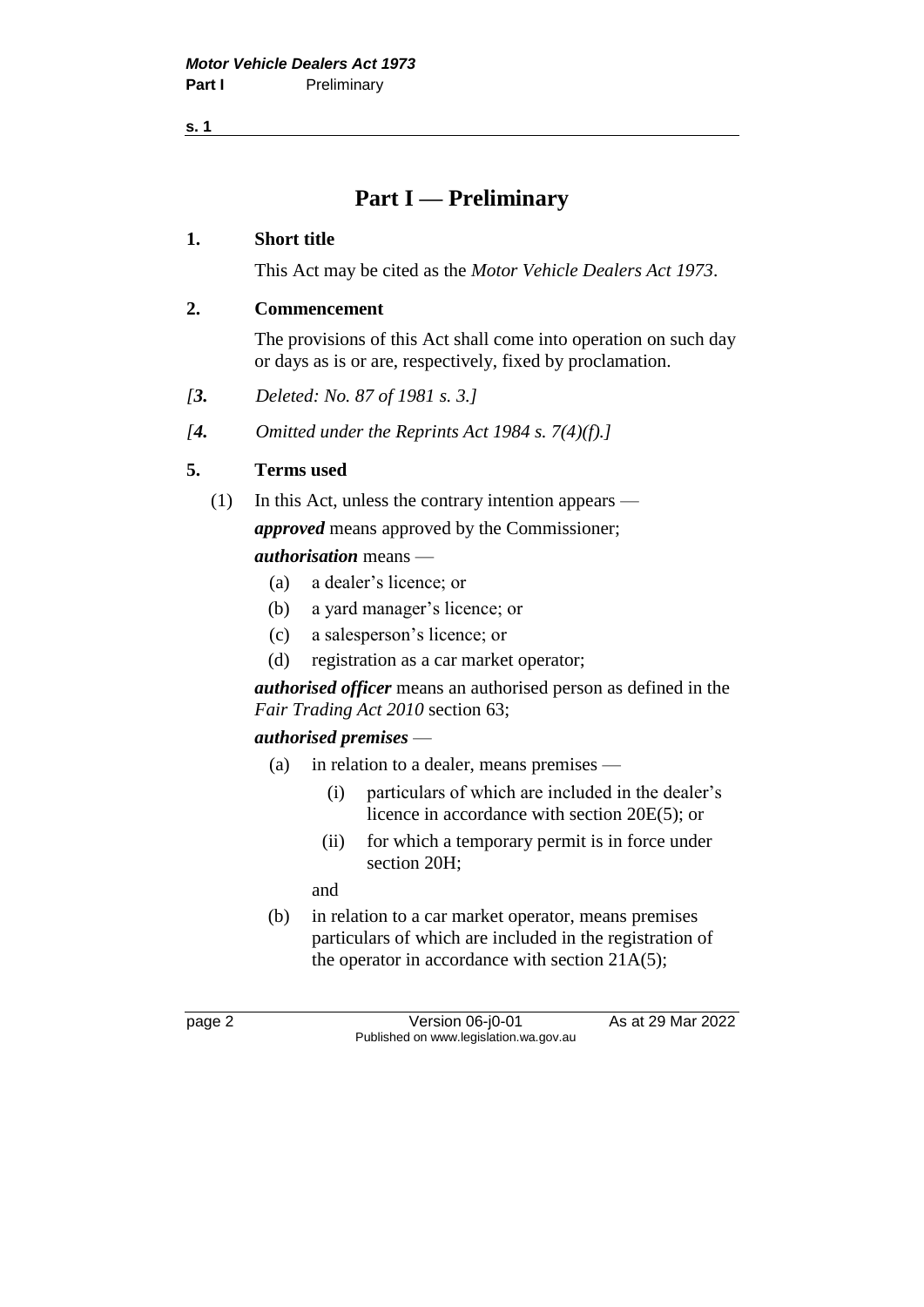*buying or selling*, in relation to vehicles, includes acting as agent for persons in connection with the buying or selling of vehicles;

*car hire operator* means a person who carries on the business of hiring vehicles, where the right to purchase the vehicle is not included in that hiring;

*car market* means a market for the sale, or offer, exposure or display for sale, of second-hand vehicles by persons other than the person providing the premises for the market but does not include an auction;

*car market operator* means a person who carries on the business of providing premises for a car market whether or not those premises are used for any other purpose;

*cash price* in relation to the sale of a second-hand vehicle means the price for which the vendor is willing to sell the vehicle for cash complete with all accessories and other attachments then fitted to or supplied with the vehicle;

*certificate of registration* means a certificate of registration under section 17B(4);

*Commissioner* has the meaning given in the *Fair Trading Act 2010* section 6;

*dealer* means —

- (a) a person who carries on any class or description of business of —
	- (i) buying or selling vehicles; or
	- (ii) acting as agent for other persons in relation to the buying or selling of vehicles,

(including a business of selling vehicles by auction) that is prescribed by regulations referred to in section 5A; or

- (b) a financier; or
- (c) a car hire operator;

*dealer's licence* means a vehicle dealer's licence granted under section 15;

As at 29 Mar 2022 Version 06-j0-01 Quadrage 3 Published on www.legislation.wa.gov.au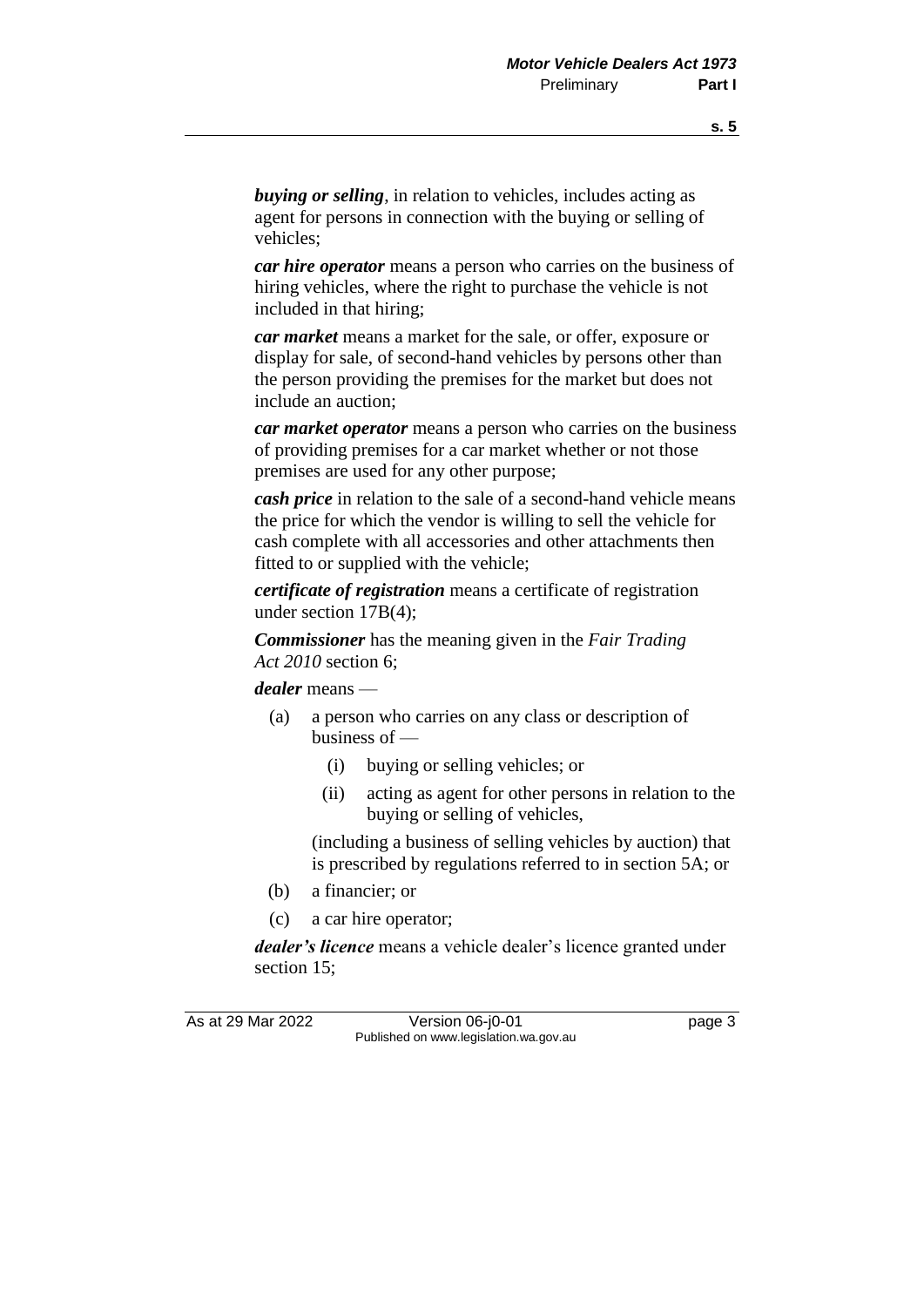*demonstration vehicle* means a vehicle —

- (a) in respect of which a licence has been granted under the *Road Traffic (Vehicles) Act 2012* to the dealer by whom it is being sold or offered or exposed for sale and has been used by that dealer for the purposes of demonstration; and
- (b) in respect of which there remains an obligation on the part of the manufacturer to the purchaser of the vehicle from the dealer greater than the obligation which would be imposed on a dealer by the provisions of section 34 were that vehicle to be sold by him at the material time;

*Department* means the department of the Public Service principally assisting in the administration of this Act;

*financier* means a person whose ordinary business is not that of buying or selling vehicles but who carries on or acts in that business only for one or more of the following purposes, that is to say —

- (a) for the purpose of the hiring, under a hire-purchase agreement, of the vehicle bought or sold; or
- (b) for the purpose of effectuating a security over the vehicle bought or sold; or
- (c) for the purpose of the hiring, where the right to purchase the vehicle is not included in that hiring, of the vehicle bought or sold; or
- (d) for the purpose of disposing of vehicles acquired by him in connection with the purposes referred to in paragraphs (a), (b) or (c) of this interpretation;

*grant*, in relation to an authorisation, means —

- (a) the grant of a licence to a person or to persons constituting a firm; or
- (b) the registration of a person, or persons constituting a firm, under section 17B;

*hire-purchase agreement* includes any transaction or agreement which is a hire-purchase agreement within the interpretation

page 4 Version 06-j0-01 As at 29 Mar 2022 Published on www.legislation.wa.gov.au

**s. 5**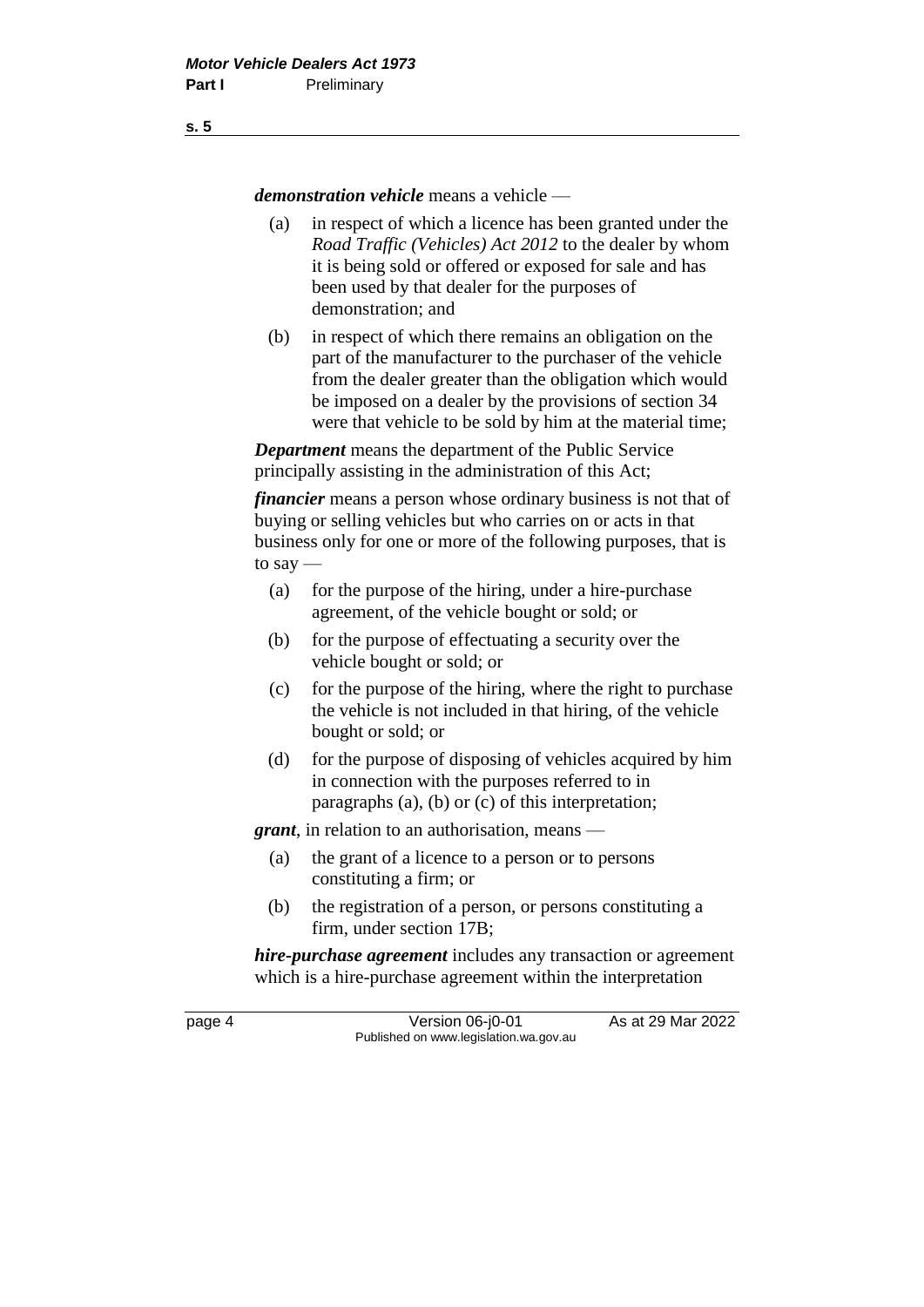given to that term from time to time by the *Hire-Purchase Act 1959*, and where used in paragraph (a) of the interpretation *financier*, includes an agreement which would, but for paragraph (e) of the interpretation of the term in the *Hire-Purchase Act 1959*, be a hire-purchase agreement;

*hold*, in relation to an authorisation, means —

- (a) to hold a licence; or
- (b) to be registered under section 17B;

*licence* means a licence granted under this Act;

*model designation* in relation to a vehicle of a particular model, means the words or symbols (if any) applied by the

manufacturer of that vehicle to identify a vehicle of that model;

*salesperson* means a person who is employed or engaged by or on behalf of a dealer in the buying or selling of motor vehicles other than in the capacity of yard manager;

*salesperson's licence* means a salesperson's licence granted under section 17;

*section* means section of this Act;

*sell* in relation to a vehicle, includes the entering into as owner of a hire-purchase agreement and a disposal of any interest in that vehicle, but does not include the hiring of that vehicle where a right to purchase the vehicle is not included in that hiring, and the expressions *sale* and *sold* should be construed accordingly;

*trade owner* in relation to a vehicle means any person who acquires that vehicle for the purposes of reselling that vehicle or for the purpose of the hiring of that vehicle where the right to purchase that vehicle is not included in that hiring;

*yard manager* means a person who is employed or engaged by or on behalf of a dealer to manage or supervise the carrying on of that dealer's business of buying or selling vehicles at one of the premises at which the dealer carries on that business;

*yard manager's licence* means a yard manager's licence granted under section 16;

As at 29 Mar 2022 Version 06-j0-01 page 5 Published on www.legislation.wa.gov.au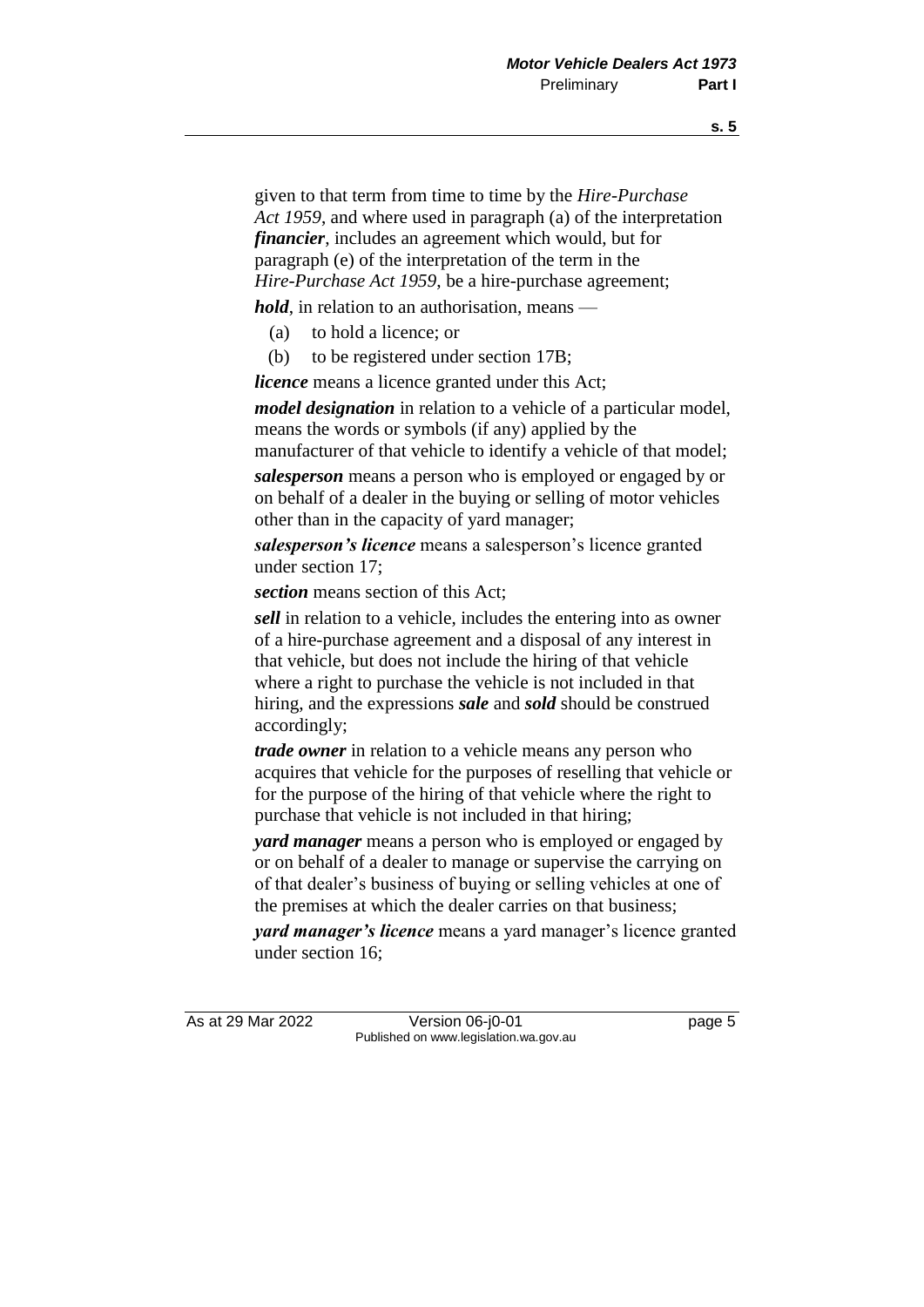*year of first registration* in relation to a vehicle, means the year in which that vehicle was first licensed or registered under the law of this State or elsewhere, for the time being in force regulating the use of vehicles;

*year of manufacture* in relation to a vehicle, means the year in which the vehicle was manufactured.

- (1a) For the purposes of this Act, *second-hand vehicle* includes a vehicle that has, at any time before being offered or exposed for sale, been licensed or registered whether under the law of this State or of any other State or Territory of the Commonwealth regulating the use of vehicles but does not include a demonstration vehicle.
- (2) In sections 25, 26, 28 and 29, and in section 27(1), (1a) and (2), *vehicle* means —
	- (a) a motor vehicle as defined in the *Road Traffic (Administration) Act 2008* section 4; and
	- (b) a trailer, semi-trailer or caravan designed to be attached to a motor vehicle.
- (3) In this Act, other than in the provisions specified in subsection (2), *vehicle* means —
	- (a) a passenger car; or
	- (b) a passenger car derivative; or
	- (c) a motor cycle; or
	- (d) a camper van; or
	- (e) a vehicle of a type or class that is prescribed to be a type or class of vehicle to which this Act applies.
- (4) For the purposes of subsection  $(3)$  —

*camper van* means a vehicle specially fitted for camping or touring purposes and which is equipped with sleeping facilities and cooking facilities;

*motor cycle* means a self-propelled vehicle that has 2 wheels, or, where a side car is attached thereto, has 3 wheels;

page 6 Version 06-j0-01 As at 29 Mar 2022 Published on www.legislation.wa.gov.au

**s. 5**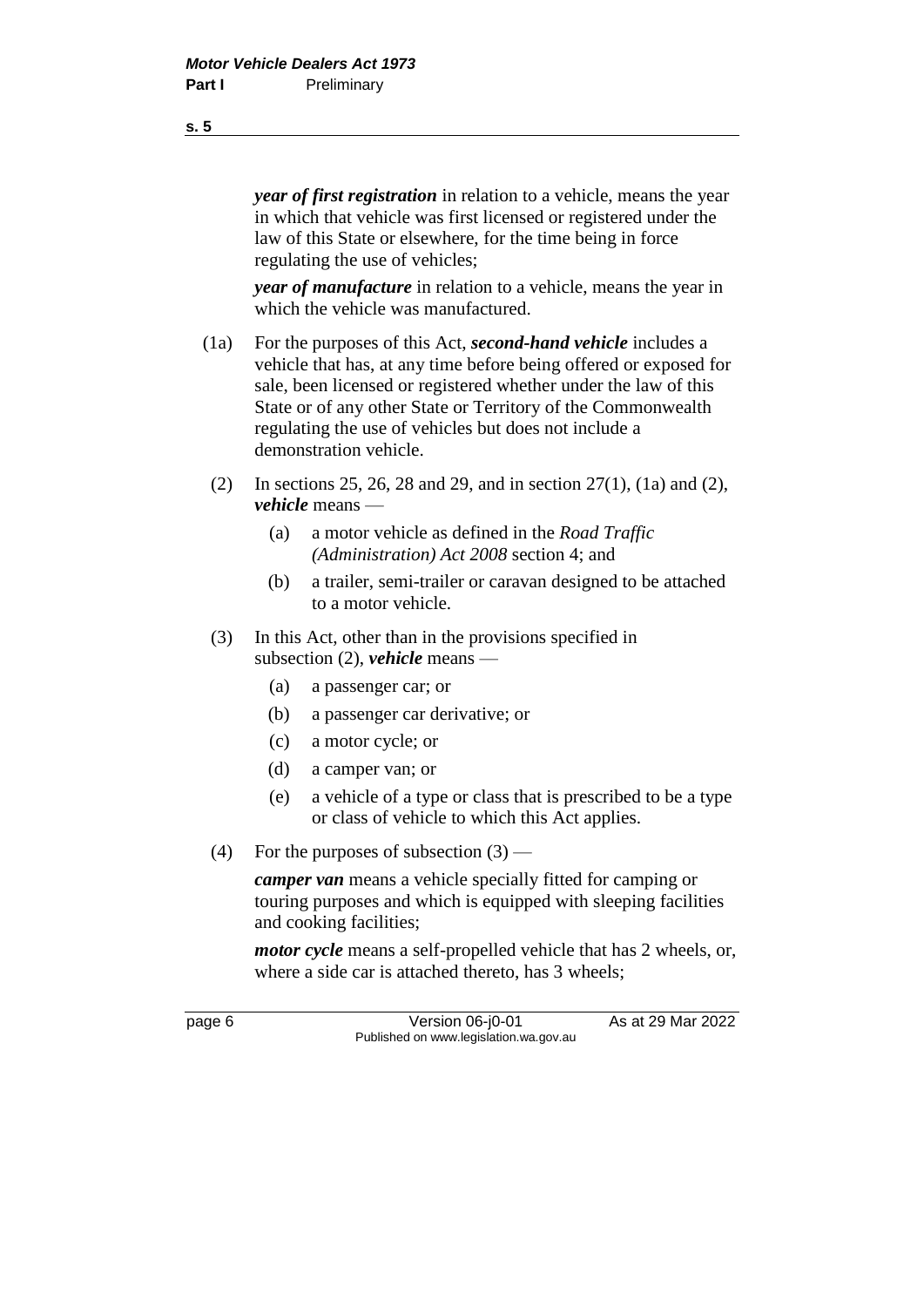*passenger car* means a vehicle (other than a motor cycle) constructed principally for the conveyance of persons;

*passenger car derivative* means a vehicle of the same make as a factory produced passenger car and in which the forward part of the body form and the greater part of the mechanical equipment are the same as those in the passenger car.

- (5) Unless the contrary intention appears, any reference in this Act to the grant or issue of any of the authorisations provided for by this Act or to an application therefor shall be read as including a reference to the grant or issue of the renewal of that authorisation or to an application therefor, as the case requires.
- (6) For the purposes of this Act, where a dealer sells a second-hand vehicle to a financier in the expectation that the financier will sell that vehicle to a third person and the financier so sells that vehicle to that third person, the dealer shall be deemed to have sold the vehicle to that third person.
- (7) In this Act a reference to the conduct of a car market at premises pursuant to a registration of a person as a car market operator is a reference to the conduct of a car market at the premises while the premises are being provided under the authority of the registration.
- $(8)$  Where
	- (a) a licence is granted to 2 or more persons under section  $15(2)$ ; or
	- (b) 2 or more persons are registered under section 17B(2),

references in this Act to the holder of a licence or authorisation, to a registered person or to a person who is registered, as the case may be, are references to those persons jointly, unless a contrary intention appears*.*

*[Section 5 amended: No. 74 of 1975 s. 3; No. 66 of 1976 s. 2; No. 49 of 1979 s. 3; No. 87 of 1981 s. 4; No. 6 of 1982 s. 3; No. 1 of 1985 s. 25; No. 73 of 1994 s. 4; No. 57 of 1997 s. 39(10); No. 4 of 2002 s. 4, 31(2)-(3) and 54; No. 73 of 2003* 

As at 29 Mar 2022 Version 06-j0-01 page 7 Published on www.legislation.wa.gov.au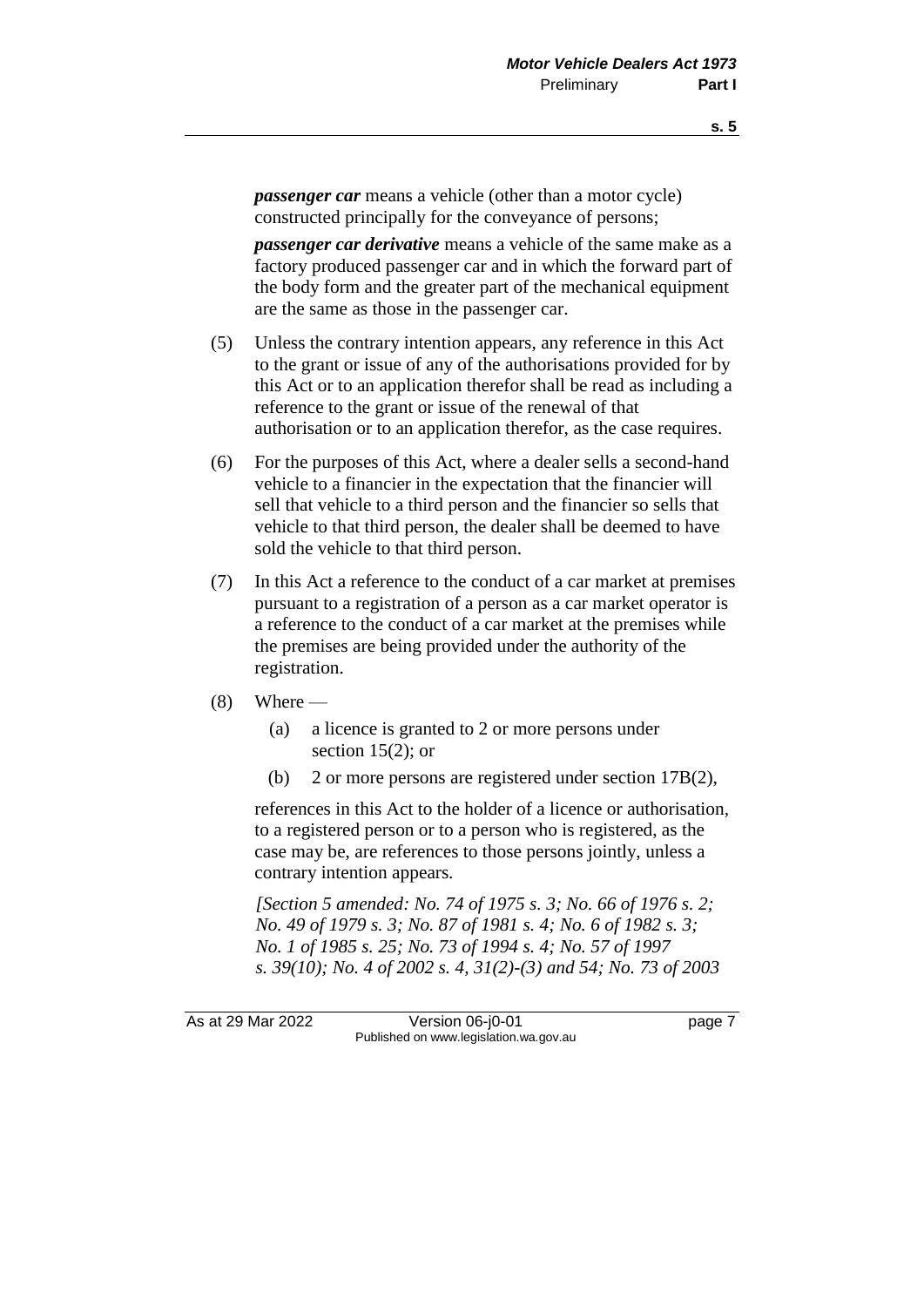**s. 5A**

*s. 5 and 23(1) and (2); No. 28 of 2006 s. 107; No. 58 of 2010 s. 34 and 50; No. 8 of 2012 s. 143; No. 23 of 2014 s. 26.]*

#### **5A. Classes of business and categories of licence**

Regulations may be made under section 56 prescribing —

- (a) different classes or descriptions of business for the purposes of the definition of *dealer* in section 5(1) including a business that consists of or includes —
	- (i) the buying of vehicles for wrecking; or
	- (ii) the selling of vehicles by auction;

and

- (b) a different category of dealer's licence
	- (i) for each prescribed class or description of business; or
	- (ii) for any combination of them;
	- and
- (c) different circumstances under which a particular category of licence may be granted.

*[Section 5A inserted: No. 4 of 2002 s. 5.]*

#### **5B. Some persons taken to be dealers**

- $(1)$  A person who
	- (a) holds himself or herself out as a person carrying on the business of buying or selling vehicles; or
	- (b) sells or exchanges 4 or more vehicles in any 12 month period to or with persons who are not dealers,

is taken to be carrying on the business of selling vehicles for the purposes of the definition of *dealer*.

page 8 Version 06-j0-01 As at 29 Mar 2022 Published on www.legislation.wa.gov.au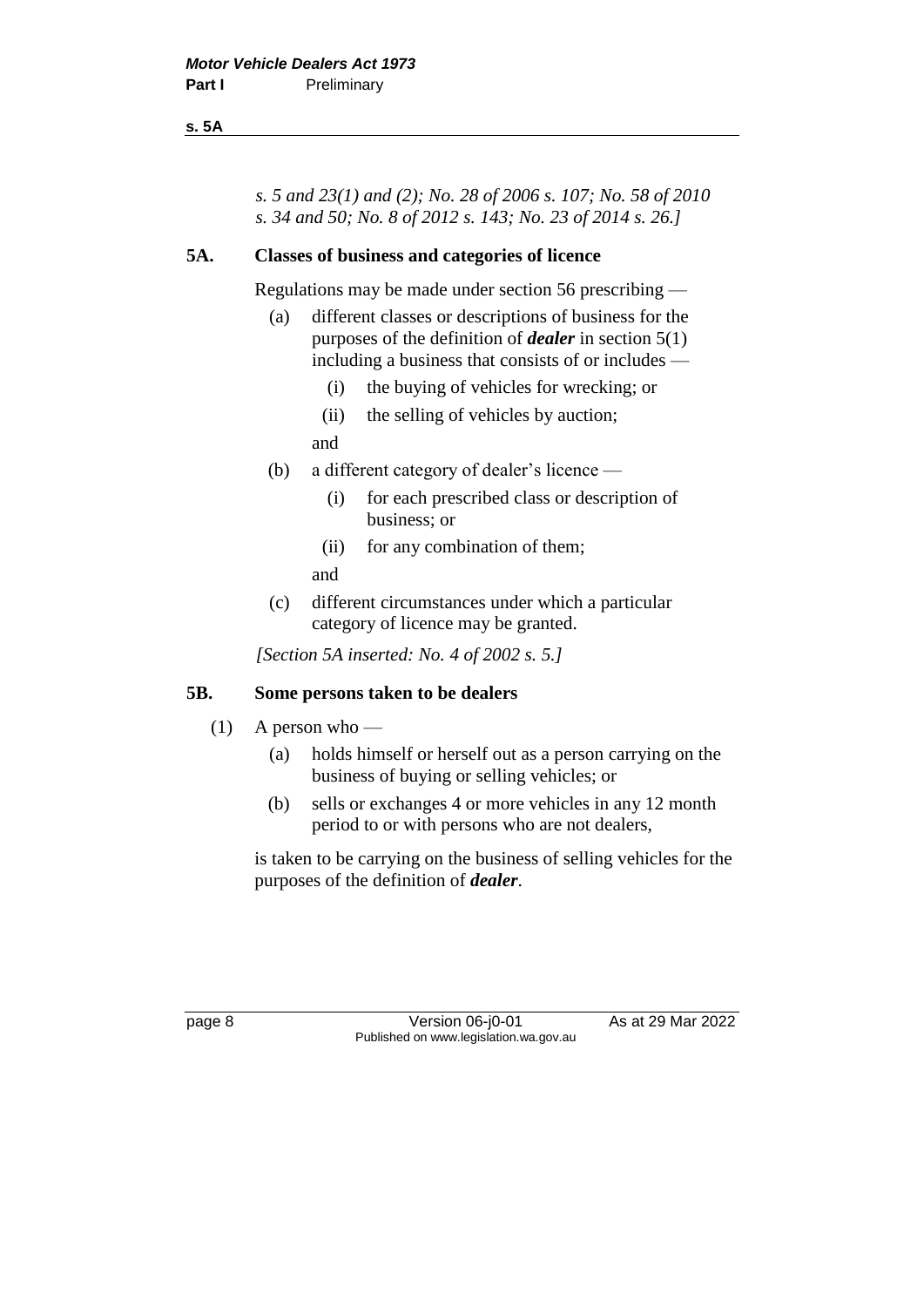- (2) For the purposes of subsection  $(1)(a)$ , a person holds himself or herself out as a person carrying on the business of buying or selling vehicles if that person —
	- (a) advertises or notifies or states that the person carries on the business of buying or selling vehicles; or
	- (b) in any way represents that the person is ready to carry on, or is carrying on, the business of buying or selling vehicles.
- (3) Despite subsection (1), a person who sells or exchanges 4 or more vehicles in any 12 month period to or with persons who are not dealers is not taken to be a dealer if the person can prove  $that -$ 
	- (a) he or she was not carrying on the business of buying or selling vehicles; and
	- (b) the person did not hold himself or herself out as a person carrying on the business of buying or selling vehicles.
- (4) When counting the number of vehicles sold or exchanged for the purposes of this section, a sale or exchange of a type prescribed to be an exempt sale or an exempt exchange for the purposes of this subsection is not to be counted.
- (5) Nothing in subsection (1) prevents a person who sells or exchanges fewer than 4 vehicles in any 12 month period to or with persons who are not dealers from being a dealer carrying on the business of buying or selling vehicles under this Act.

*[Section 5B inserted: No. 58 of 2010 s. 35.]*

*[5AA. Deleted: No. 58 of 2010 s. 36.]*

# **6. Investigation powers**

The *Fair Trading Act 2010* section 61 and Part 6 of that Act apply to this Act.

*[Section 6 inserted: No. 58 of 2010 s. 37.]*

As at 29 Mar 2022 Version 06-j0-01 page 9 Published on www.legislation.wa.gov.au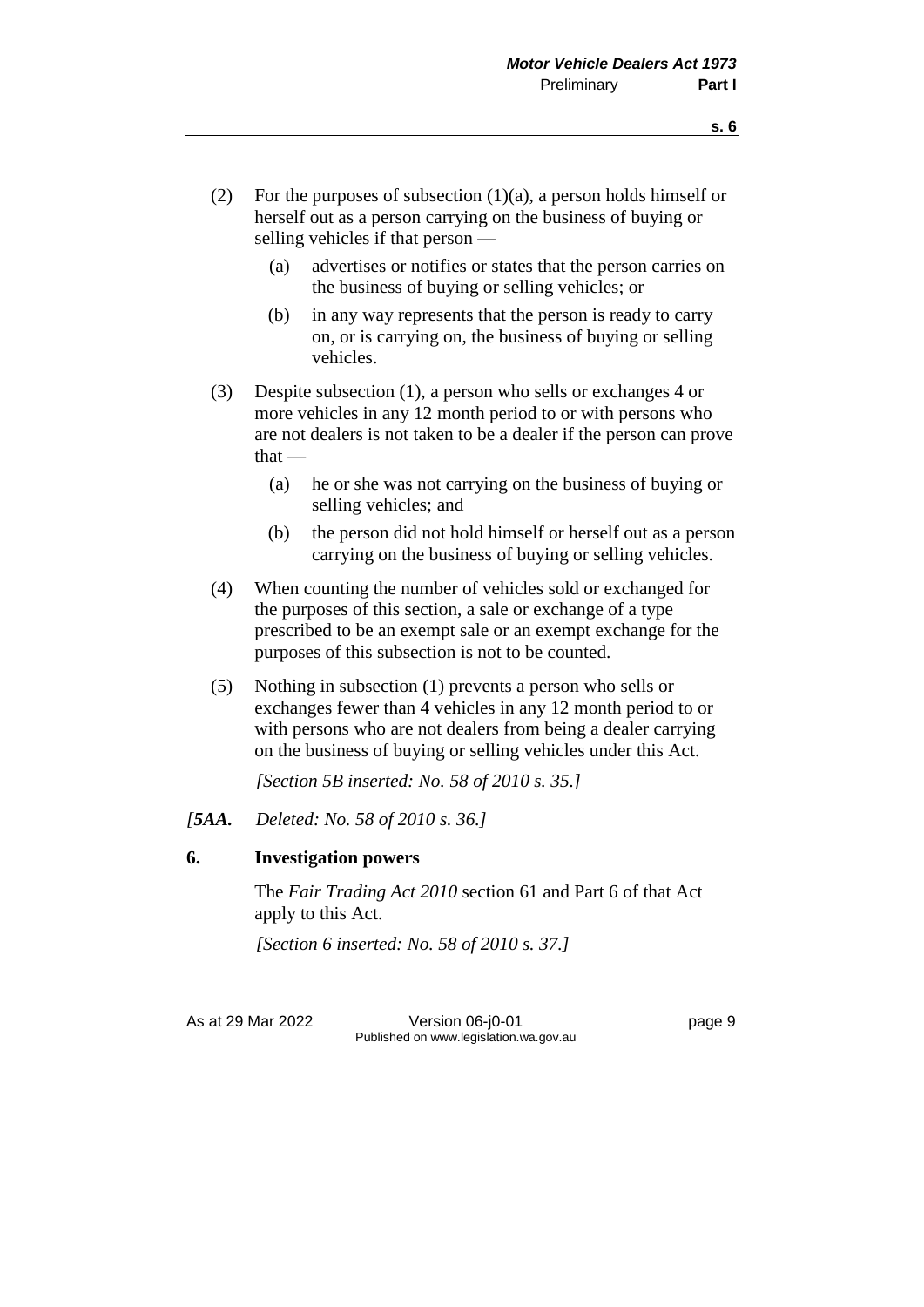# **Part II — Licensing, registration, powers and offences**

*[Heading amended: No. 73 of 2003 s. 7; No. 58 of 2010 s. 38.]*

*[Division 1 (s. 7-14A) deleted: No. 58 of 2010 s. 39.]*

# **Division 2 — Licensing and registration**

*[Heading inserted: No. 73 of 2003 s. 14.]*

# **15. Vehicle dealer's licence, application for and grant of**

- (1) Subject to this Act, a person, not being a body corporate, who applies to the Commissioner in the approved form for a vehicle dealer's licence of a particular category and pays to the Commissioner the prescribed fee therefor shall be granted such a licence upon satisfying the Commissioner —
	- (a) that he is of or over the age of 18 years; and
	- (b) that he is a person of good character and repute and a fit and proper person to hold such a licence; and
	- $(c)$  that he has
		- (i) sufficient resources; and
		- (ii) sufficient knowledge of this Act.
- (2) Subject to this Act, 2 or more persons constituting a firm who apply to the Commissioner in the approved form for a vehicle dealer's licence of a particular category and pay to the Commissioner the prescribed fee therefor shall be granted such a licence upon satisfying the Commissioner —
	- (a) that all of the natural persons (if any) by whom the firm is constituted and all of the persons concerned in the management or conduct of any body corporate by which the firm is constituted are persons of good character and repute and are persons fit to be concerned in the management or control of the business of buying or selling vehicles; and

page 10 Version 06-j0-01 As at 29 Mar 2022 Published on www.legislation.wa.gov.au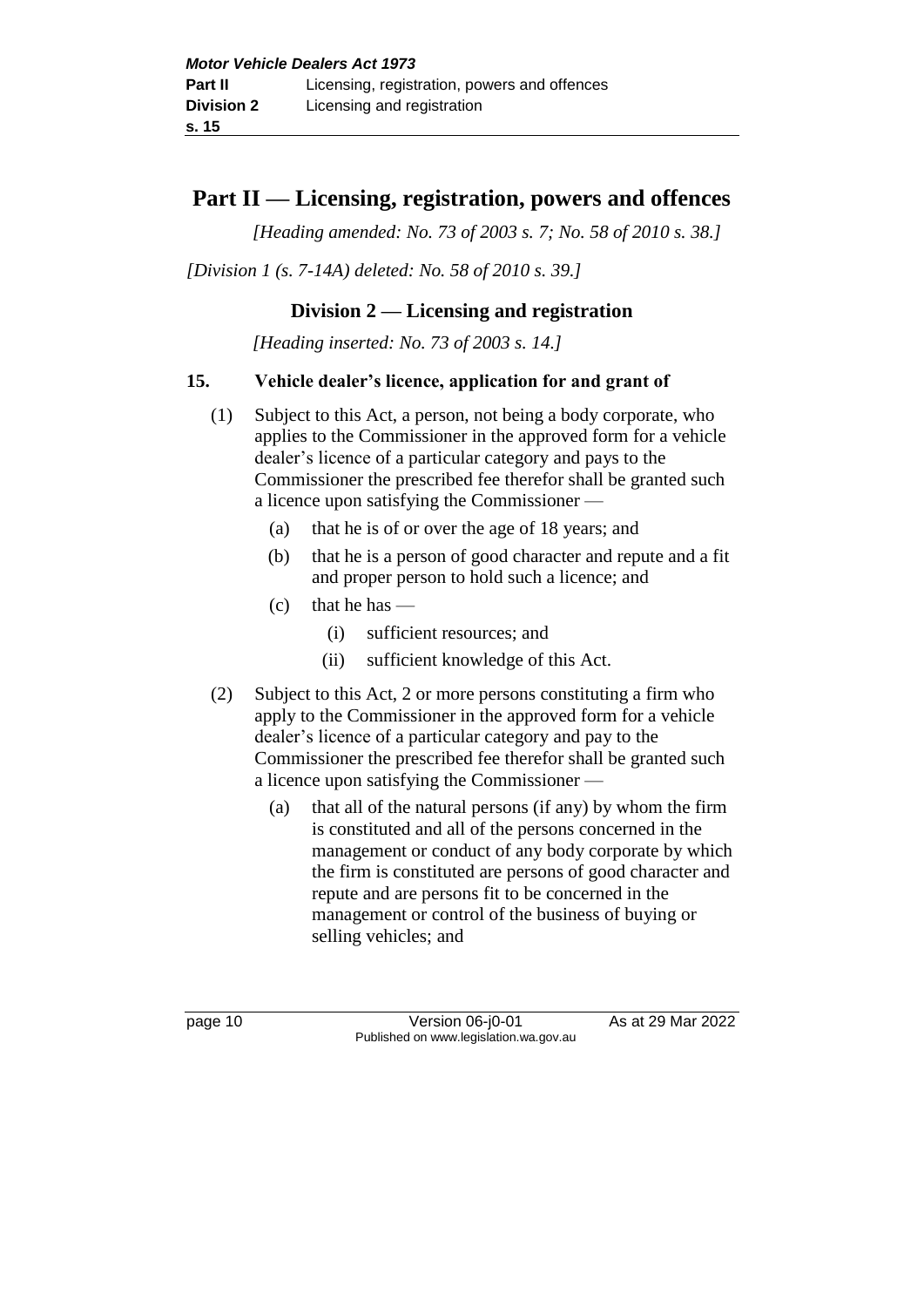- (b) that the persons constituting the firm have sufficient resources; and
- (c) that at least one of the natural persons referred to in paragraph (a) has sufficient knowledge of this Act.
- (2a) If there is a corporate member of a firm to which a licence is granted under subsection (2), the licence ceases to have effect  $if -$ 
	- (a) a change occurs in the person or persons concerned in the management or conduct of the corporate member; and
	- (b) the Commissioner refuses to approve of the change under section 23(3); and
	- (c) the Commissioner does not approve of a further change under subsection (2b).
- (2b) The licence ceases to have effect 14 days after the dealer is notified of the refusal under section 23(5), unless, within that period or such further time as the Commissioner may by notice in writing allow, the change of which the Commissioner has refused to approve has been altered or revoked, and the Commissioner has approved of the change as so altered or revoked.
- (3) Subject to this Act, a body corporate which applies to the Commissioner in the approved form for a vehicle dealer's licence of a particular category and pays to the Commissioner the prescribed fee therefor shall be granted such a licence upon satisfying the Commissioner —
	- (a) that all of the persons concerned in the management or conduct of the body corporate are persons of good character and repute and are persons fit to be concerned in the management or control of the business of buying or selling vehicles; and
	- (b) that it has sufficient resources; and

As at 29 Mar 2022 Version 06-j0-01 page 11 Published on www.legislation.wa.gov.au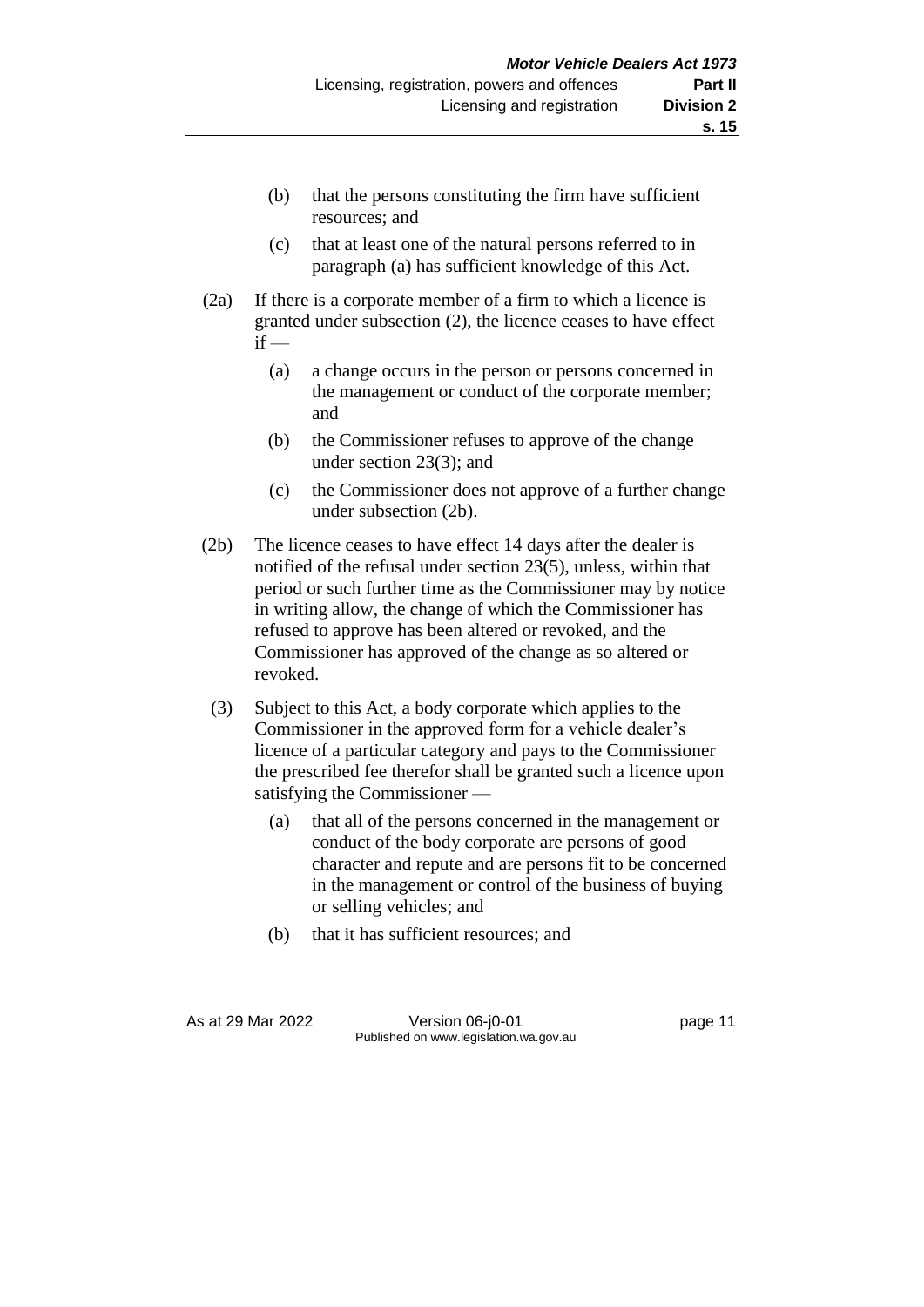- (c) that at least one of the natural persons referred to in paragraph (a) has sufficient knowledge of this Act.
- (4) A licence granted under subsection (3) ceases to have effect  $if -$ 
	- (a) a change occurs in the persons concerned in the management or conduct of the body corporate that holds the licence; and
	- (b) the Commissioner has refused to approve of the change under section 23(3); and
	- (c) the Commissioner does not approve of a further change under subsection (5).
- (5) The licence ceases to have effect 14 days after the dealer is notified of the refusal under section 23(5), unless, within that period or such further time as the Commissioner may by notice in writing allow, the change of which the Commissioner has refused to approve has been altered or revoked, and the Commissioner has approved of the change as so altered or revoked.
- $(6)$  In this section —

*sufficient knowledge of this Act* means a full understanding of the duties and obligations imposed by this Act on dealers, yard managers and salespersons, but only so far as the Commissioner considers that those duties and obligations are relevant to the category of licence applied for;

*sufficient resources* means sufficient material and financial resources available to the person or persons to enable the requirements of this Act to be complied with, but only so far as the Commissioner considers that those requirements are relevant to the category of licence applied for.

*[Section 15 amended: No. 56 of 1995 s. 37; No. 4 of 2002 s. 6; No. 58 of 2010 s. 50.]*

page 12 **Version 06-j0-01** As at 29 Mar 2022 Published on www.legislation.wa.gov.au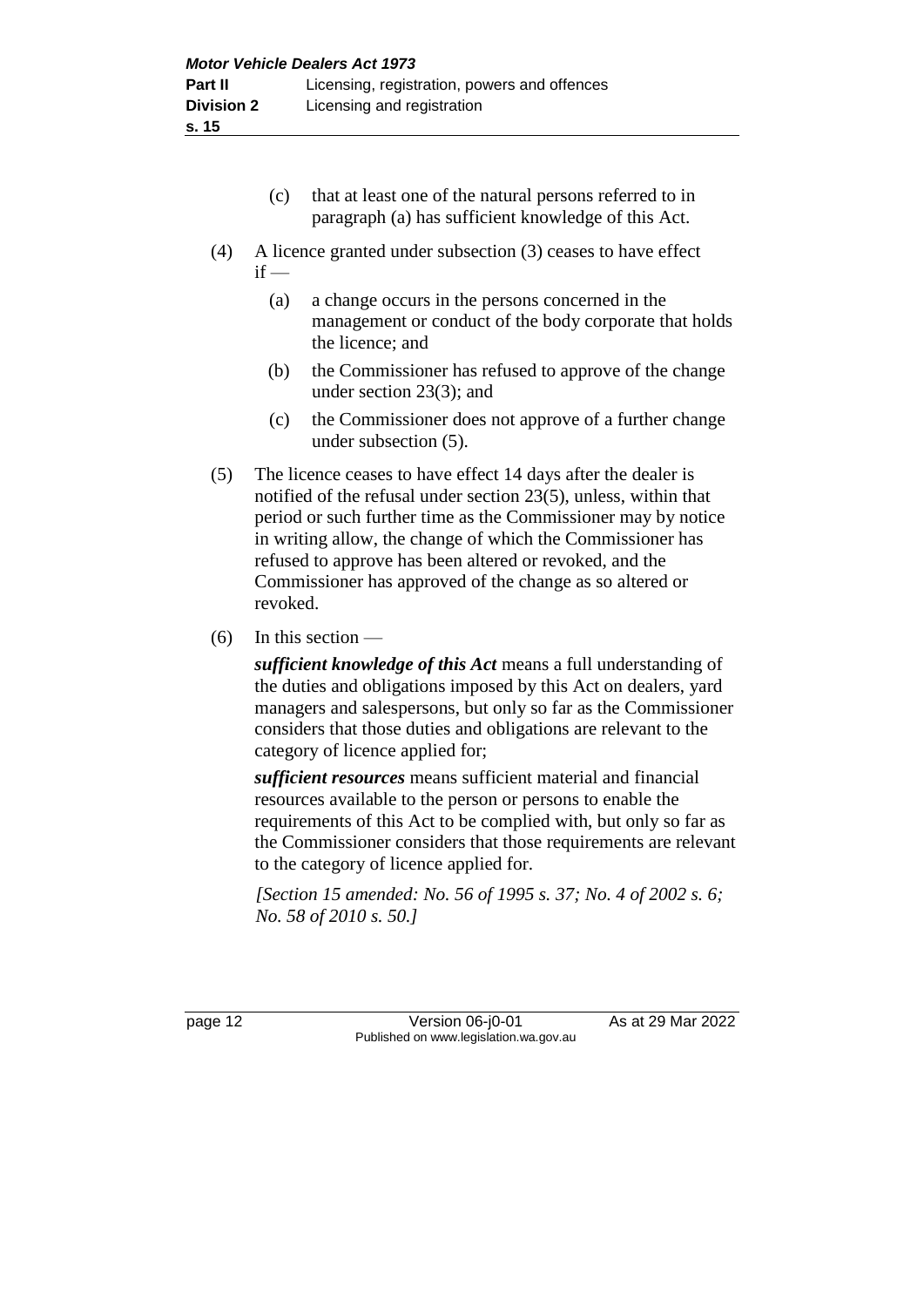#### **16. Yard manager's licence, application for and grant of**

- (1) Subject to this Act, a person who applies to the Commissioner in the approved form for a yard manager's licence and pays to the Commissioner the prescribed fee therefor shall be granted such a licence upon satisfying the Commissioner —
	- (a) of his identity; and
	- (aa) that he is of or over the age of 18 years; and
	- (b) that he is a person of good character and repute and a fit and proper person to hold such a licence; and
	- (c) that he understands fully the duties and obligations imposed by this Act on dealers, yard managers and salespersons; and
	- (d) that he is employed by a dealer who is licensed under this Act or that such a dealer is prepared to employ him as a yard manager.
- *[(2) deleted]*

*[Section 16 amended: No. 74 of 1975 s. 4; No. 4 of 2002 s. 7 and 31(4); No. 73 of 2003 s. 23(3); No. 58 of 2010 s. 40 and 50.]*

# **17. Salesperson's licence, application for and grant of**

- (1) Subject to this Act, a person who applies to the Commissioner in the approved form for a salesperson's licence and pays to the Commissioner the prescribed fee therefor shall be granted such a licence upon satisfying the Commissioner —
	- (a) of his identity; and
	- (aa) that he is of or over the age of 18 years; and
	- (b) that he is a person of good character and repute and a fit and proper person to hold such a licence; and
	- (c) that he understands fully the duties and obligations imposed by this Act on salespersons and has sufficient knowledge of the duties and obligations so imposed on dealers and yard managers; and

As at 29 Mar 2022 Version 06-j0-01 Quadrage 13 Published on www.legislation.wa.gov.au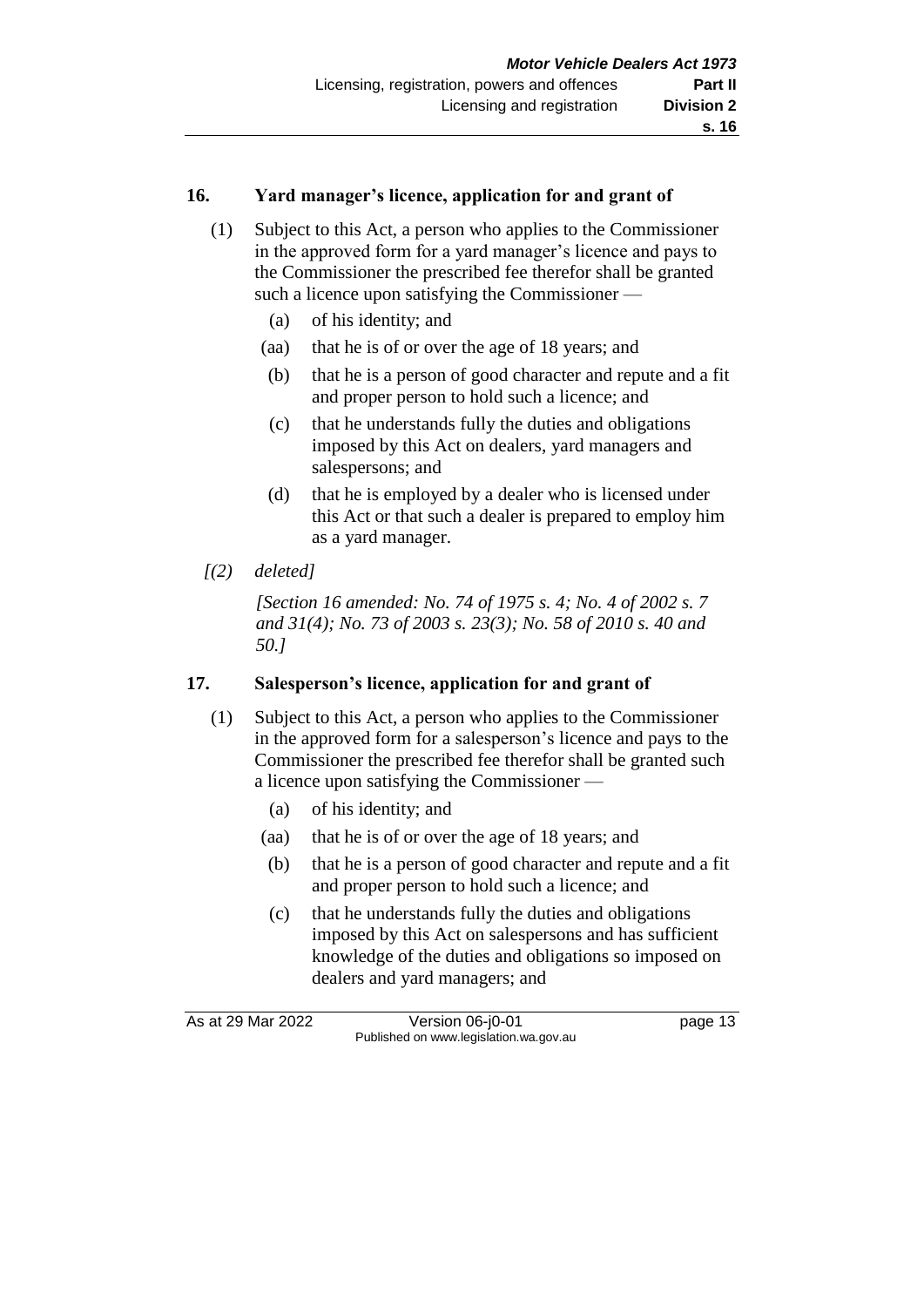- (d) that he is employed by a dealer who is licensed under this Act or that such a dealer is prepared to employ him as a salesperson.
- *[(2) deleted]*

*[Section 17 amended: No. 74 of 1975 s. 5; No. 4 of 2002 s. 8 and 31(1) and (5); No. 73 of 2003 s. 23(3); No. 58 of 2010 s. 41 and 50.]*

#### *[17A. Deleted: No. 73 of 2003 s. 15.]*

#### **17B. Car market operator, registration as**

- (1) Subject to this Act, a person, not being a body corporate, who applies to the Commissioner in the approved form to be registered as a car market operator and pays to the Commissioner the prescribed fee therefor shall be so registered upon satisfying the Commissioner —
	- (a) of his identity; and
	- (b) that he is of or over the age of 18 years.
- (2) Subject to this Act, 2 or more persons constituting a firm who apply to the Commissioner in the approved form to be registered as a car market operator and pay to the Commissioner the prescribed fee therefor shall be so registered upon satisfying the Commissioner —
	- (a) of their identity; and
	- (b) that each of them is of or over the age of 18 years.
- (3) Subject to this Act, a body corporate which applies to the Commissioner in the approved form to be registered as a car market operator and pays to the Commissioner the prescribed fee therefor shall be so registered upon satisfying the Commissioner —
	- (a) of the identity of each of the persons concerned in the management or conduct of the body corporate; and

page 14 **Version 06-j0-01** As at 29 Mar 2022 Published on www.legislation.wa.gov.au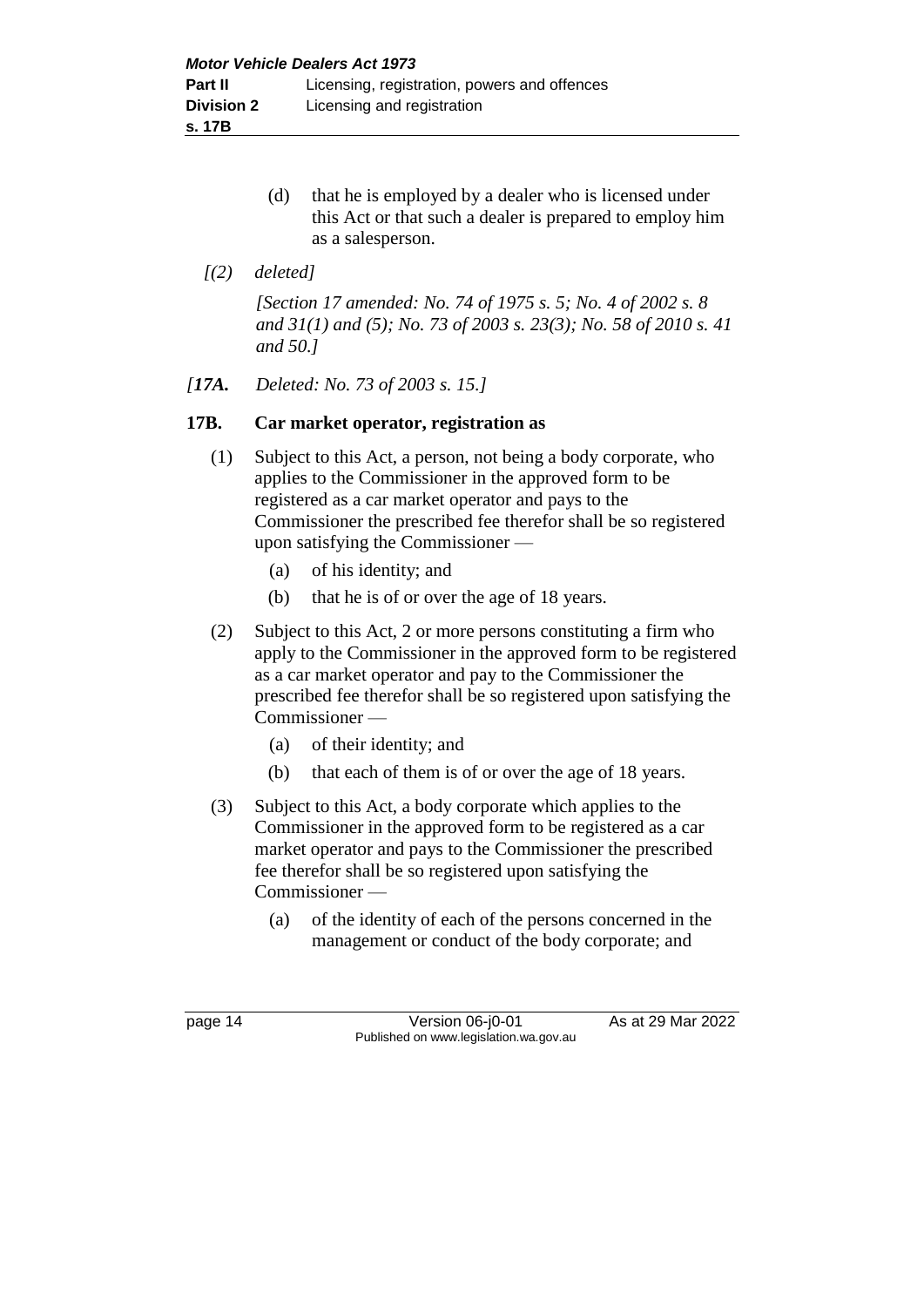- (b) that each of those persons is of or over the age of 18 years.
- (4) The Commissioner shall give a certificate of registration to
	- (a) a person; or
	- (b) persons constituting a firm; or
	- (c) a body corporate,

that becomes registered under this section.

*[Section 17B inserted as section 17A: No. 87 of 1981 s. 5; amended: No. 56 of 1995 s. 37; renumbered as section 17B and amended: No. 4 of 2002 s. 10; No. 58 of 2010 s. 50.]*

### **17C. Power to refuse registration under s. 17B or renewal of registration**

- (1) Despite anything in section 17B, the Commissioner may refuse to register an applicant under that section if the Commissioner is satisfied that a relevant person has done or omitted to do any thing or engaged in any conduct that renders the applicant unfit to be registered.
- (2) Despite anything in section 19(3), the Commissioner may refuse to renew the registration of a car market operator if the Commissioner is satisfied as mentioned in subsection (1).
- (3) Subsections (1) and (2) are permissive only and do not impose a duty on the Commissioner to make enquiries concerning a relevant person.
- (4) In this section —

#### *relevant person* —

- (a) means the applicant, where a person, not being a body corporate, has applied under section 17B(1) or 19(3), as the case may be; and
- (b) means any person
	- (i) by which the firm is constituted; or

As at 29 Mar 2022 Version 06-j0-01 page 15 Published on www.legislation.wa.gov.au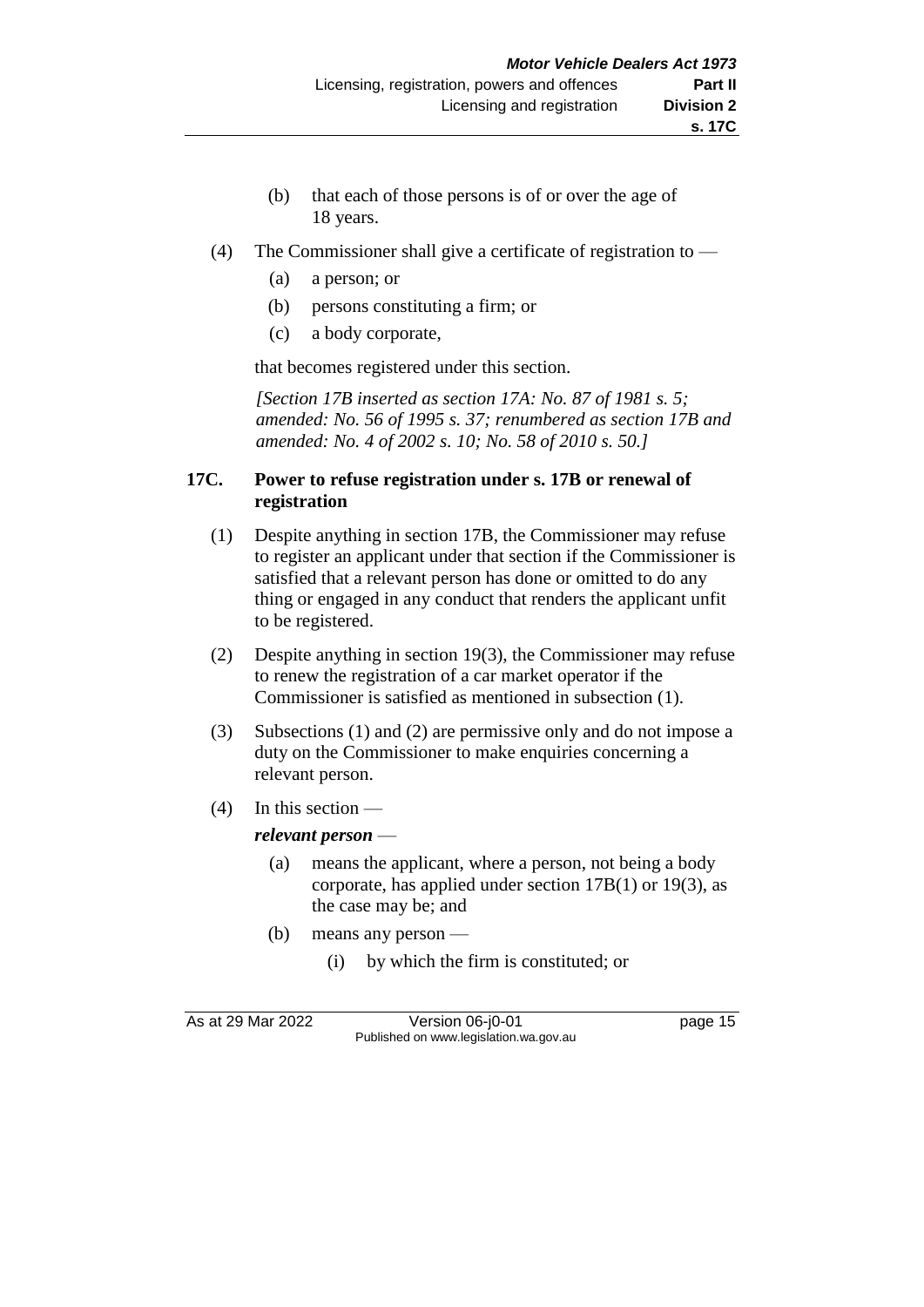(ii) who is concerned in the management or conduct of a body corporate by which the firm is constituted,

where persons constituting a firm have applied under section 17B(2) or 19(3), as the case may be; and

(c) means any person concerned in the management or conduct of the body corporate where a body corporate has applied under section 17B(3) or 19(3), as the case may be.

*[Section 17C inserted: No. 4 of 2002 s. 11; amended: No. 58 of 2010 s. 50.]*

# **17D. Person cannot be both registered car market operator and licensee**

- (1) Registration of a person as a car market operator automatically —
	- (a) cancels a licence held by the person; or
	- (b) ceases to have effect if the person becomes the holder of a licence.
- (2) Subsection (1) applies whether the registration or licence is granted to, or held by, a person solely or jointly as a member of a firm.

*[Section 17D inserted: No. 4 of 2002 s. 11.]*

# **18. Grounds for refusing to grant or renew authorisation**

- (1) The Commissioner may refuse an application by a person, or persons constituting a firm, for the grant or renewal of an authorisation, if, in the opinion of the Commissioner, there is any ground on which an allegation could be made under section  $20(1)$  —
	- (a) in respect of the person or persons; or

page 16 Version 06-j0-01 As at 29 Mar 2022 Published on www.legislation.wa.gov.au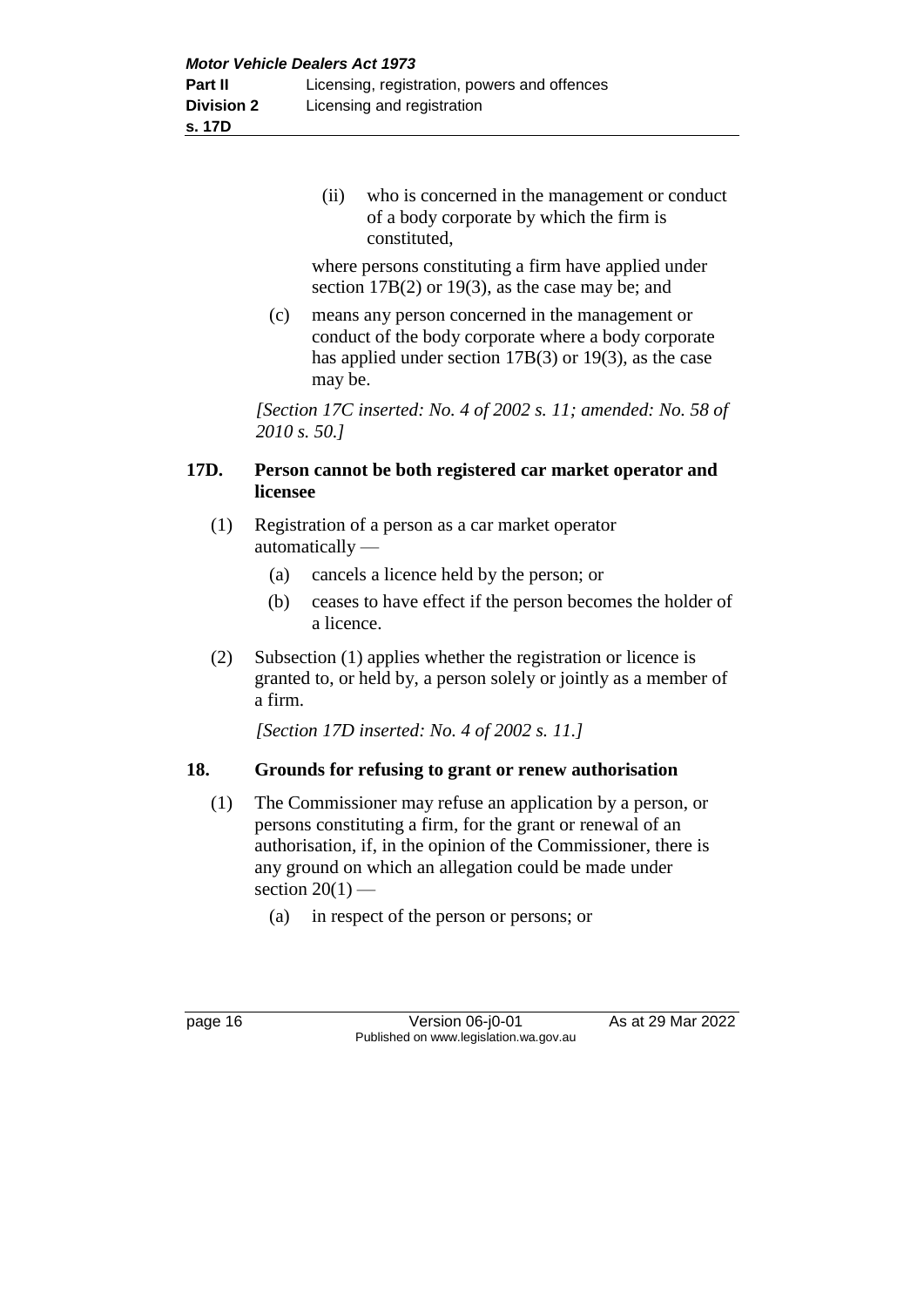- (b) in respect of a person concerned in the management or conduct of a body corporate that is the applicant or one of the applicants.
- (1A) If the Commissioner is considering making an adverse decision in relation to the application, the Commissioner must give the applicant the opportunity to give additional information in relation to that application.

*[(1a), (1b) deleted]*

- (1c) Subsection (1) is in addition to the other powers that the Commissioner has to refuse an application.
- *[(2) deleted]*

*[Section 18 amended: No. 49 of 1979 s. 7; No. 87 of 1981 s. 6; No. 4 of 2002 s. 12; No. 55 of 2004 s. 767; No. 58 of 2010 s. 42 and 50.]*

# **18A. Conditions etc. on licences**

- (1) The Commissioner may, when granting a licence, attach any condition or restriction to the licence.
- (2) The Commissioner may at any time decide that
	- (a) a new condition or restriction shall be attached to an existing licence; or
	- (b) a condition or restriction attached to an existing licence shall be amended or removed.
- (3) A decision under subsection (2) does not take effect until a day determined by the Commissioner.
- (4) The day so determined cannot be before the Commissioner  $has$  —
	- (a) notified the licensee of the decision; and
	- (b) given the licensee a reasonable opportunity to make submissions on it either orally or in writing.

As at 29 Mar 2022 Version 06-j0-01 Quadrage 17 Published on www.legislation.wa.gov.au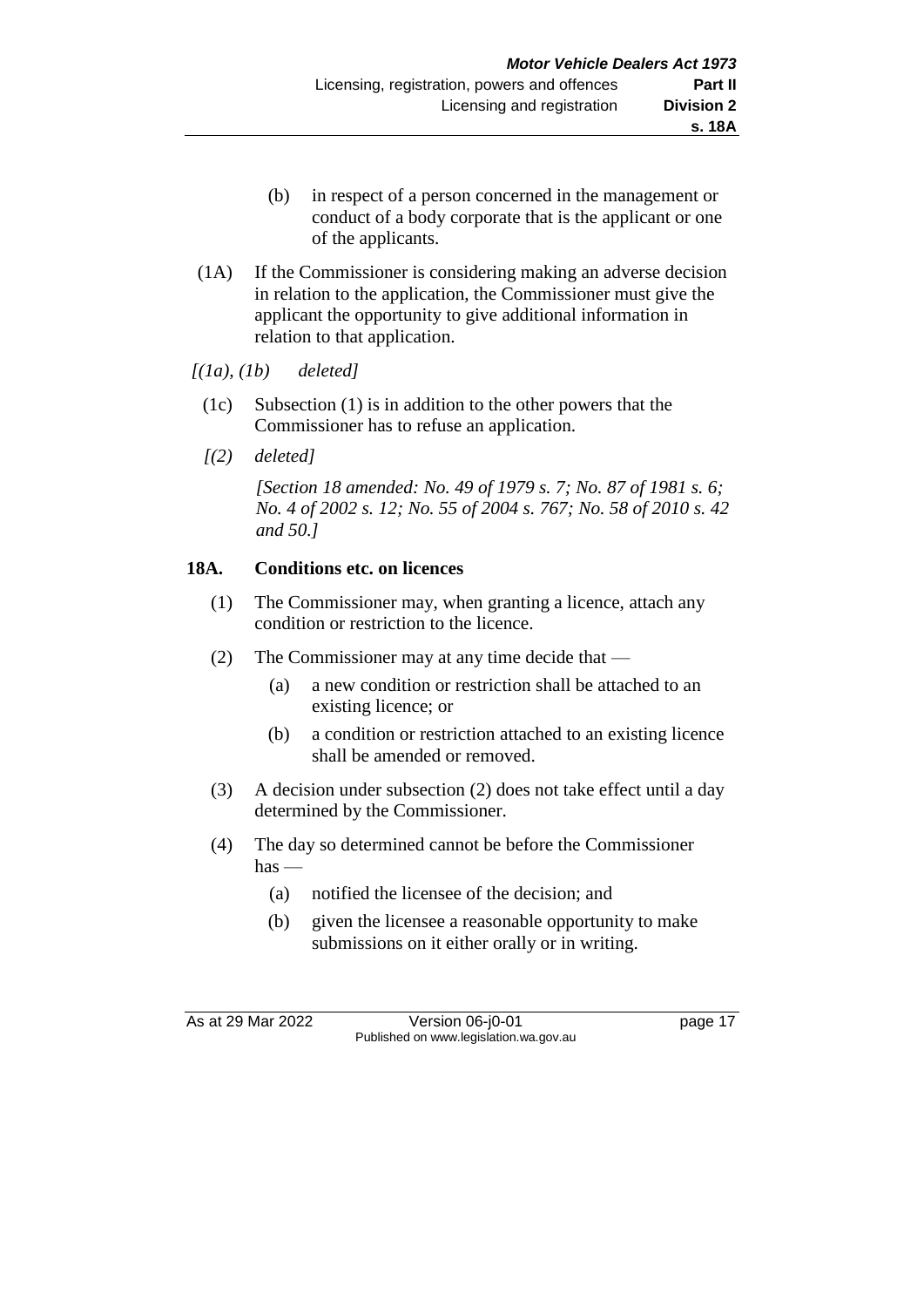(5) The Commissioner may determine that subsection (4) does not apply in the case of a decision to remove a condition or restriction.

*[Section 18A inserted: No. 4 of 2002 s. 13; amended: No. 55 of 2004 s. 768; No. 58 of 2010 s. 50.]*

#### **19. Duration and renewal of authorisations**

- (1) Subject to this Act, an authorisation shall be valid and effectual for the purposes of this Act for such period not exceeding the period prescribed as shall be stated therein.
- (2) When the Commissioner grants an authorisation, other than by way of renewal, the authorisation may be granted for such period, not exceeding the period prescribed under subsection (1), as the Commissioner thinks fit.
- (3) If the holder of an authorisation applies to the Commissioner for the renewal of that authorisation, pays the appropriate prescribed fee and, in the case of an expired authorisation, pays any amount prescribed by way of penalty for a late application —
	- (a) not more than 2 months before the date on which the authorisation expires; and
	- (b) not more than 28 days after the date on which the authorisation expires,

the Commissioner may renew the authorisation for a further prescribed period.

- (3a) The renewal of an authorisation shall take effect on the day immediately succeeding the day on which the authorisation would have expired had it not been renewed or shall be taken for all purposes to have taken effect on the day immediately succeeding the day on which the previous authorisation expired, as the case requires.
- (3b) Without limiting the application of section 18 and subsection (5) of this section, the Commissioner shall not renew an

page 18 **Version 06-j0-01** As at 29 Mar 2022 Published on www.legislation.wa.gov.au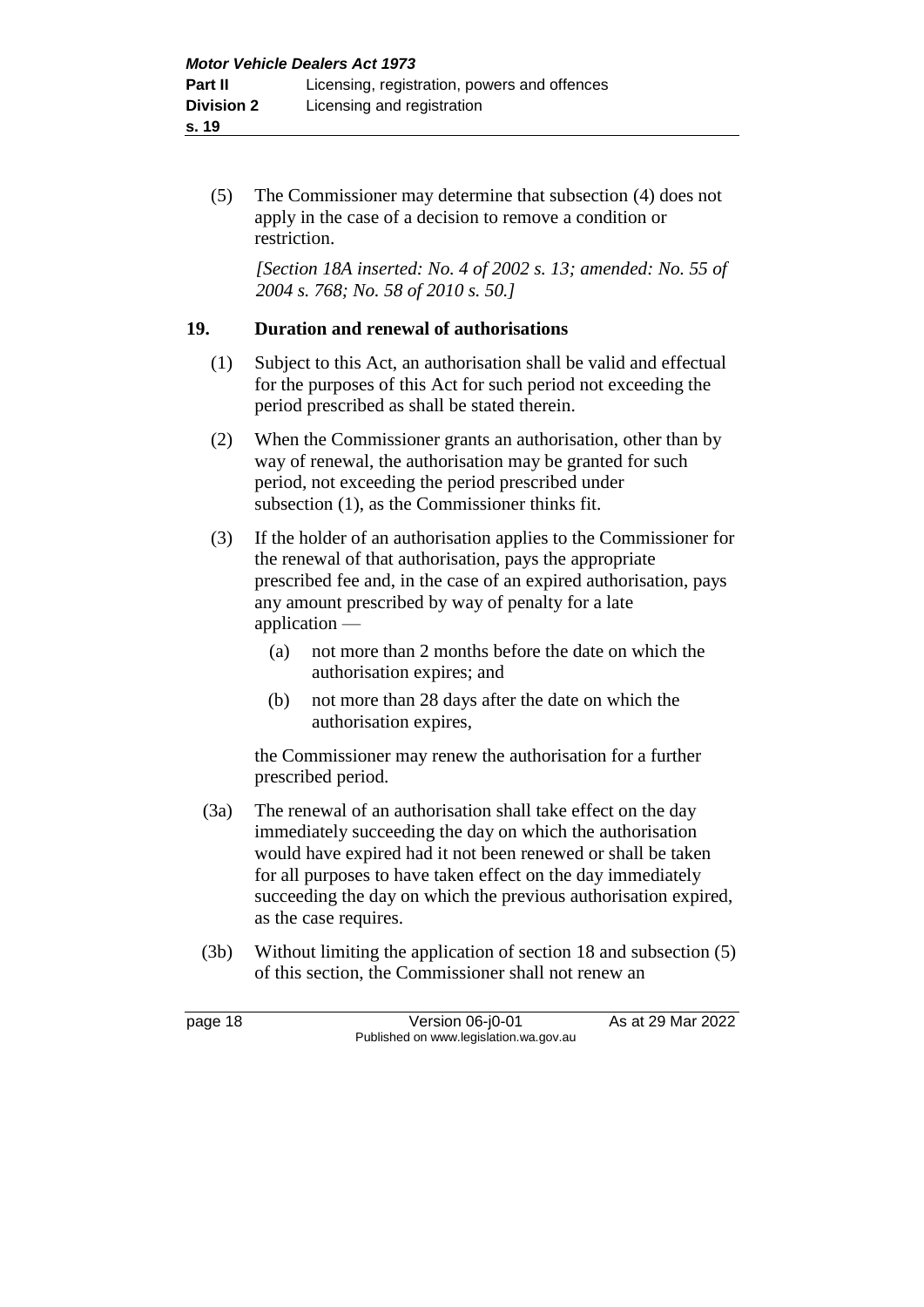authorisation unless the applicant satisfies the requirements of section 15, 16, 17 or 17B, as the case requires.

- (4) Subject to subsection (3a), an authorisation shall cease to be valid and effectual for the purposes of this Act —
	- (a) upon the expiration thereof or, if it has been renewed, upon the expiration of the period for which it has been renewed; and
	- (aa) if it is surrendered under section 19A; and
	- (b) during any period in which the holder or any joint holder thereof is disqualified from holding or obtaining such an authorisation.
- (5) A person is not entitled to be granted an authorisation at any time during which he is disqualified from holding or obtaining such an authorisation.

*[Section 19 amended: No. 74 of 1975 s. 6; No. 87 of 1981 s. 7; No. 56 of 1995 s. 34; No. 10 of 1998 s. 53(1); No. 4 of 2002 s. 14; No. 8 of 2009 s. 94(2); No. 58 of 2010 s. 50.]*

# **19A. Surrender of authorisation**

- (1) The holder of an authorisation may, by notice in writing given to the Commissioner and accompanied by the relevant authorisation, surrender that authorisation.
- (2) If an authorisation is surrendered, the Commissioner shall refund to the former holder of the authorisation so much of the fee last paid for the authorisation as the Commissioner, on application by the former holder of the authorisation, specifies as appropriate to be refunded.
- (3) Despite the surrender by a person of an authorisation, this Act applies, for the purpose of enabling the person to be investigated or otherwise dealt with for a matter arising before the surrender, as if the authorisation had not been surrendered.

*[Section 19A inserted: No. 10 of 1998 s. 53(2); amended: No. 4 of 2002 s. 15; No. 55 of 2004 s. 769; No. 58 of 2010 s. 50.]*

As at 29 Mar 2022 Version 06-j0-01 page 19 Published on www.legislation.wa.gov.au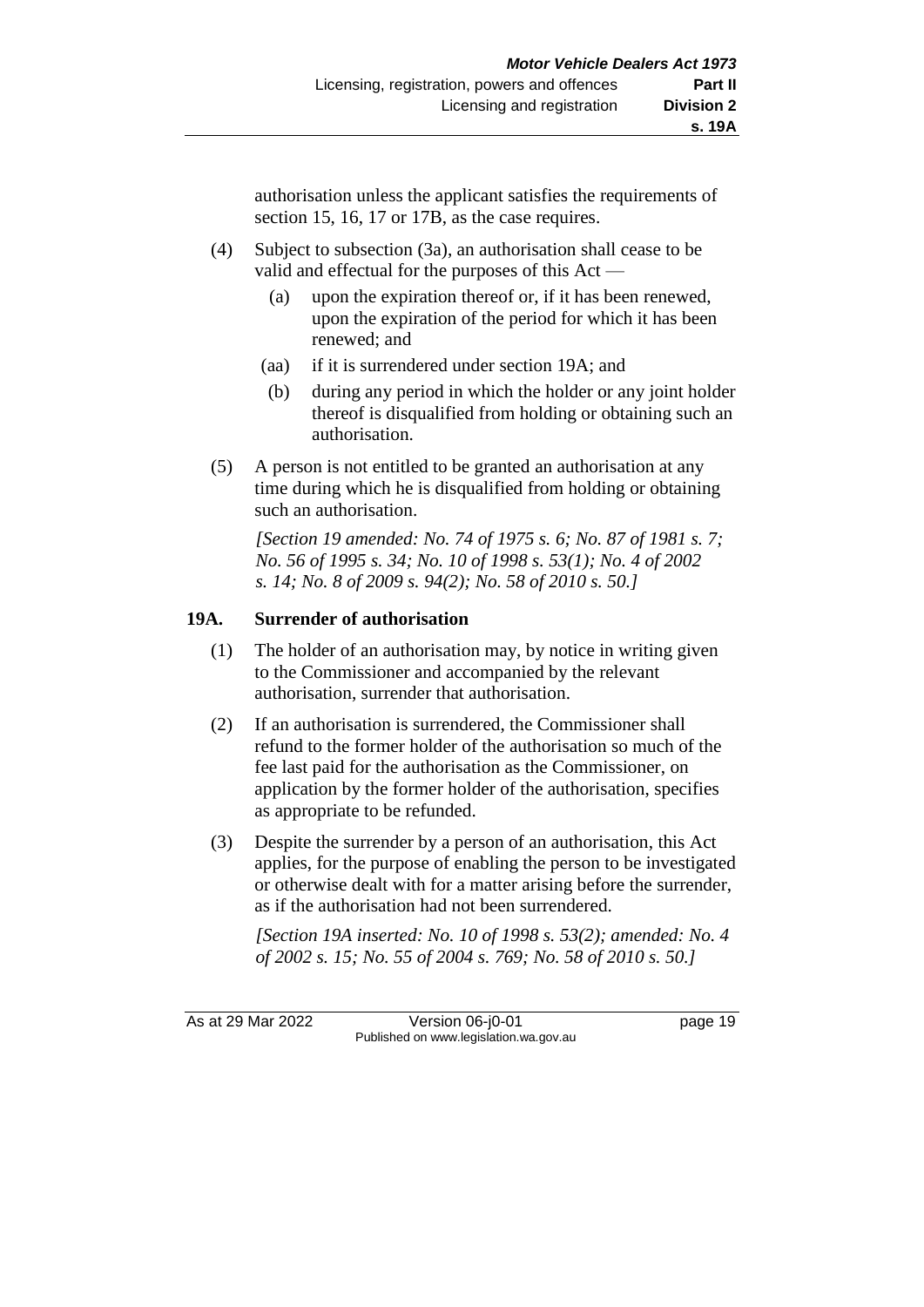#### **20. Allegations Commissioner may make to SAT**

- (1) The Commissioner may allege to the State Administrative Tribunal that a person —
	- (a) has contravened or failed to comply with
		- (i) a provision of this Act; or
		- (ii) an authorisation or a condition or restriction attached to an authorisation;

or

- (b) has done or omitted to do any thing, or engaged in any conduct, that renders the person unfit —
	- (i) to be the holder, or a joint holder, of an authorisation; or
	- (ii) to be concerned in the management or conduct of a body corporate that is the holder or a joint holder of an authorisation.
- (2) The Commissioner may allege to the State Administrative Tribunal that a person, or the persons constituting a firm, should be disqualified from —
	- (a) holding a dealer's licence of a specified category; or
	- (b) being registered as a car market operator,

on the grounds that the person or persons has or have —

- (c) insufficient material and financial resources to enable the person or the firm, as the case may be, to comply with the requirements of this Act so far as those requirements are relevant to —
	- (i) the category of licence held by the person or persons; or
	- (ii) registration as a car market operator;
	- or
- (d) ceased to carry on the business of a dealer or a car market operator.

page 20 **Version 06-j0-01** As at 29 Mar 2022 Published on www.legislation.wa.gov.au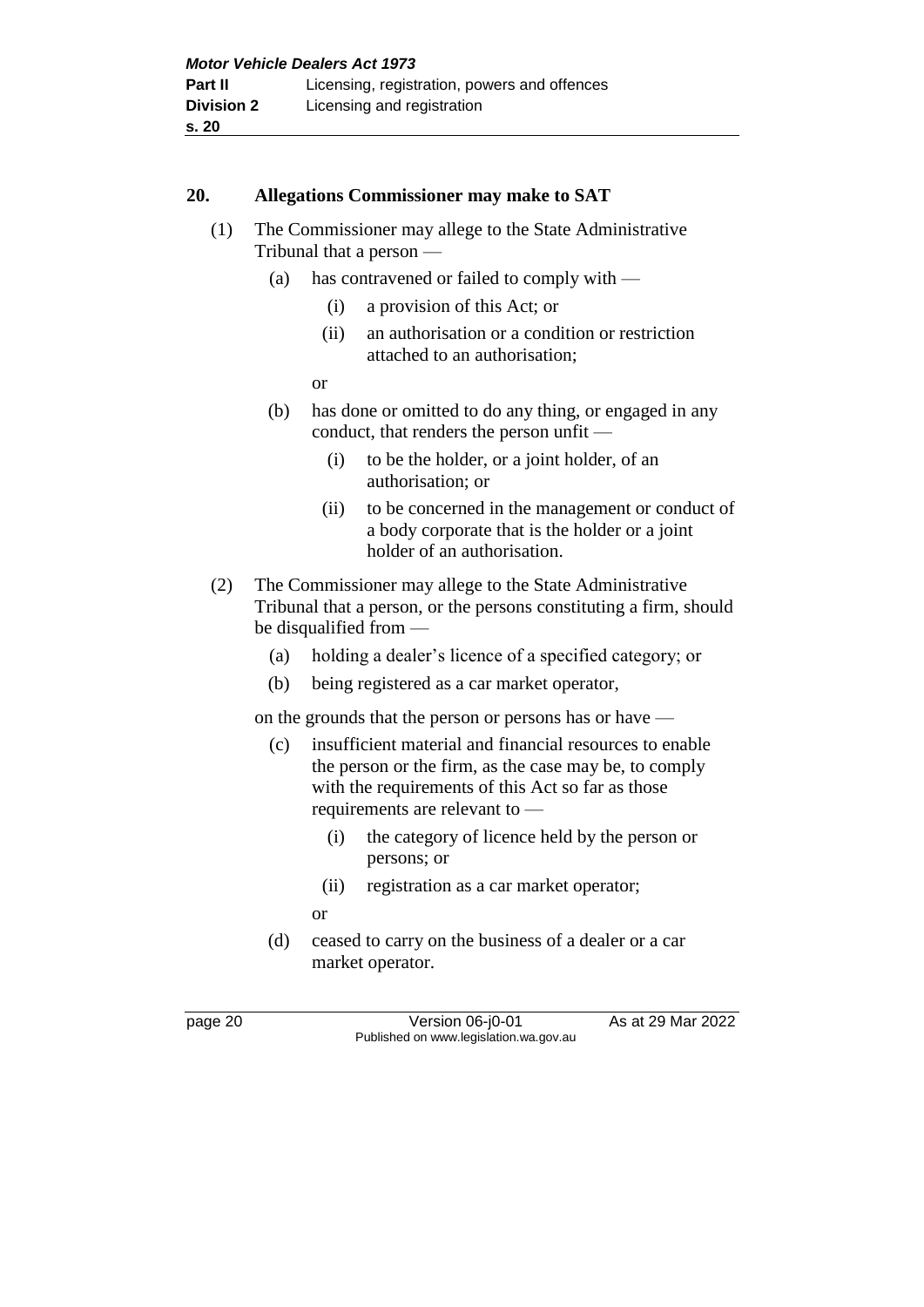(3) The Commissioner may allege to the State Administrative Tribunal that an authorisation of premises under section 20E or 21A should be revoked on the grounds that the premises do not comply with all relevant requirements of written laws relating to planning that apply in respect of the premises.

*[Section 20 inserted: No. 4 of 2002 s. 16; amended: No. 55 of 2004 s. 770; No. 58 of 2010 s. 50; No. 23 of 2014 s. 27.]*

#### **20A. Orders SAT may make on s. 20(1) allegation**

- (1) In a proceeding commenced by an allegation under section 20(1) the State Administrative Tribunal may, if the matter alleged is established, make any order provided for by this section.
- (2) An order may be made disqualifying a person from holding or obtaining, whether solely or jointly, any authorisation or any specified kind of authorisation, whether or not at the time when the order is made that person is the holder of an authorisation.
- (3) An order may be made disqualifying a person from being concerned in the management or conduct of a body corporate that is the holder, or a joint holder, of an authorisation, whether or not at the time when the order is made the person is so concerned.
- (4) Subject to section 20B, an order may be made that a person pay a penalty not exceeding —
	- (a) \$1 500 in the case of a person who is or was the holder of a yard manager's licence or a salesperson's licence; or
	- (b) \$5 000 in the case of a person who is or was the holder of a dealer's licence or registered as a car market operator.
- (5) An order may be made
	- (a) attaching conditions or restrictions to an authorisation; or

As at 29 Mar 2022 Version 06-j0-01 page 21 Published on www.legislation.wa.gov.au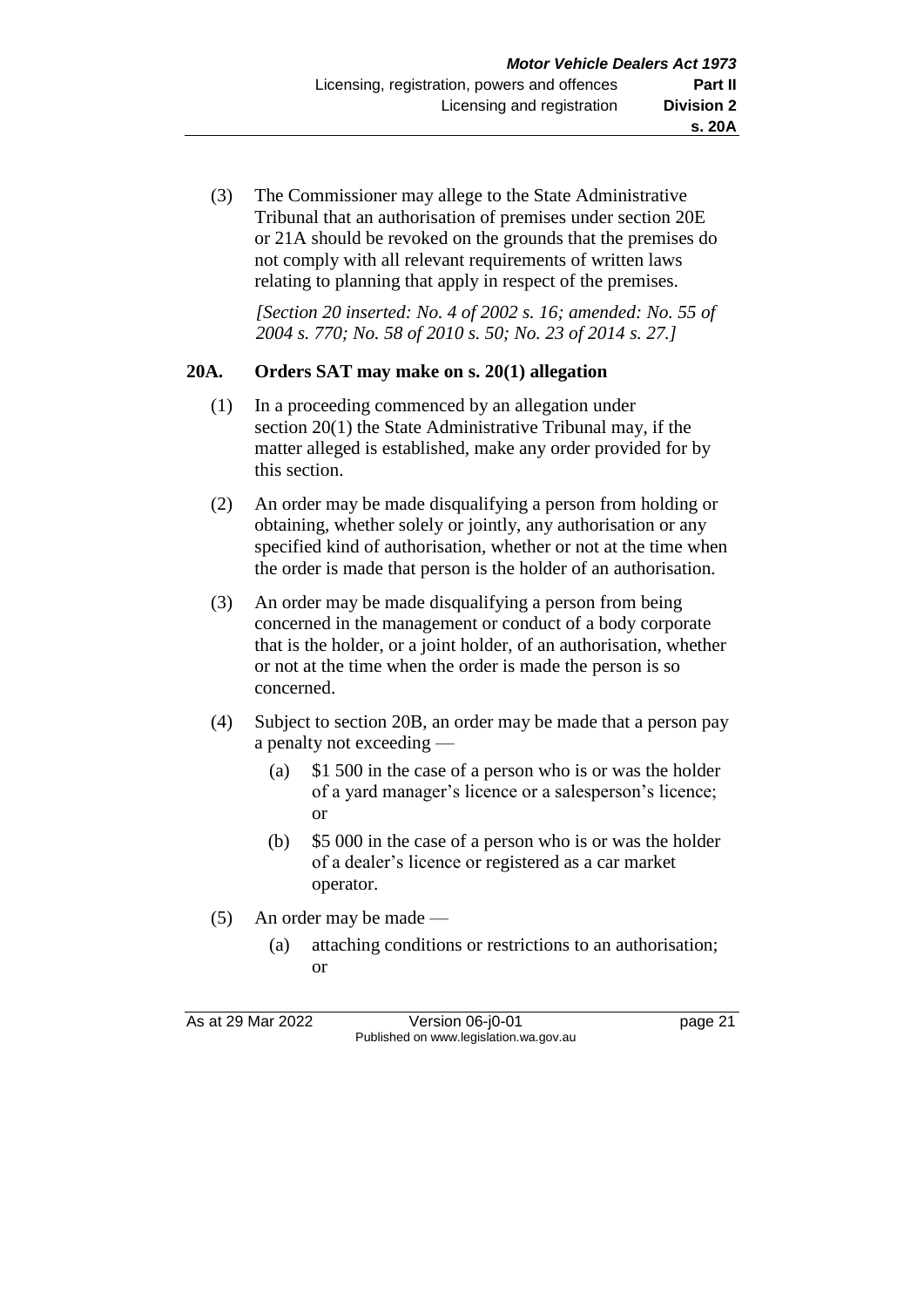- (b) amending a condition or restriction attached to an authorisation.
- (6) An order may be made reprimanding or cautioning a person.
- (7) An order under subsection (2) or (3) may be made to have effect —
	- (a) for a period named in the order; or
	- (b) until a further order is made by the State Administrative Tribunal.

*[Section 20A inserted: No. 4 of 2002 s. 16; amended: No. 55 of 2004 s. 771.]*

# **20B. Limitations on s. 20A(4) powers**

- (1) The powers described in section 20A(4) and the powers of a court to impose a penalty for an offence against this Act shall not both be exercised in respect of an act, omission or conduct of a person that is substantially the same.
- (2) A penalty that exceeds the relevant maximum fine cannot be imposed under the powers described in section 20A(4).
- (3) In subsection  $(2)$  —

*relevant maximum fine* means, if the penalty is to be imposed in respect of an act, omission or conduct that constitutes an offence against this Act, the maximum fine that could be imposed by a court for that offence.

*[Section 20B inserted: No. 4 of 2002 s. 16.]*

# **20BA. Orders SAT may make on s. 20(2) or (3) allegation**

In a proceeding commenced by an allegation under section 20(2) or (3) the State Administrative Tribunal may, if the grounds for making the order are established, make the order that it is alleged should be made.

*[Section 20BA inserted: No. 55 of 2004 s. 772.]*

page 22 Version 06-j0-01 As at 29 Mar 2022 Published on www.legislation.wa.gov.au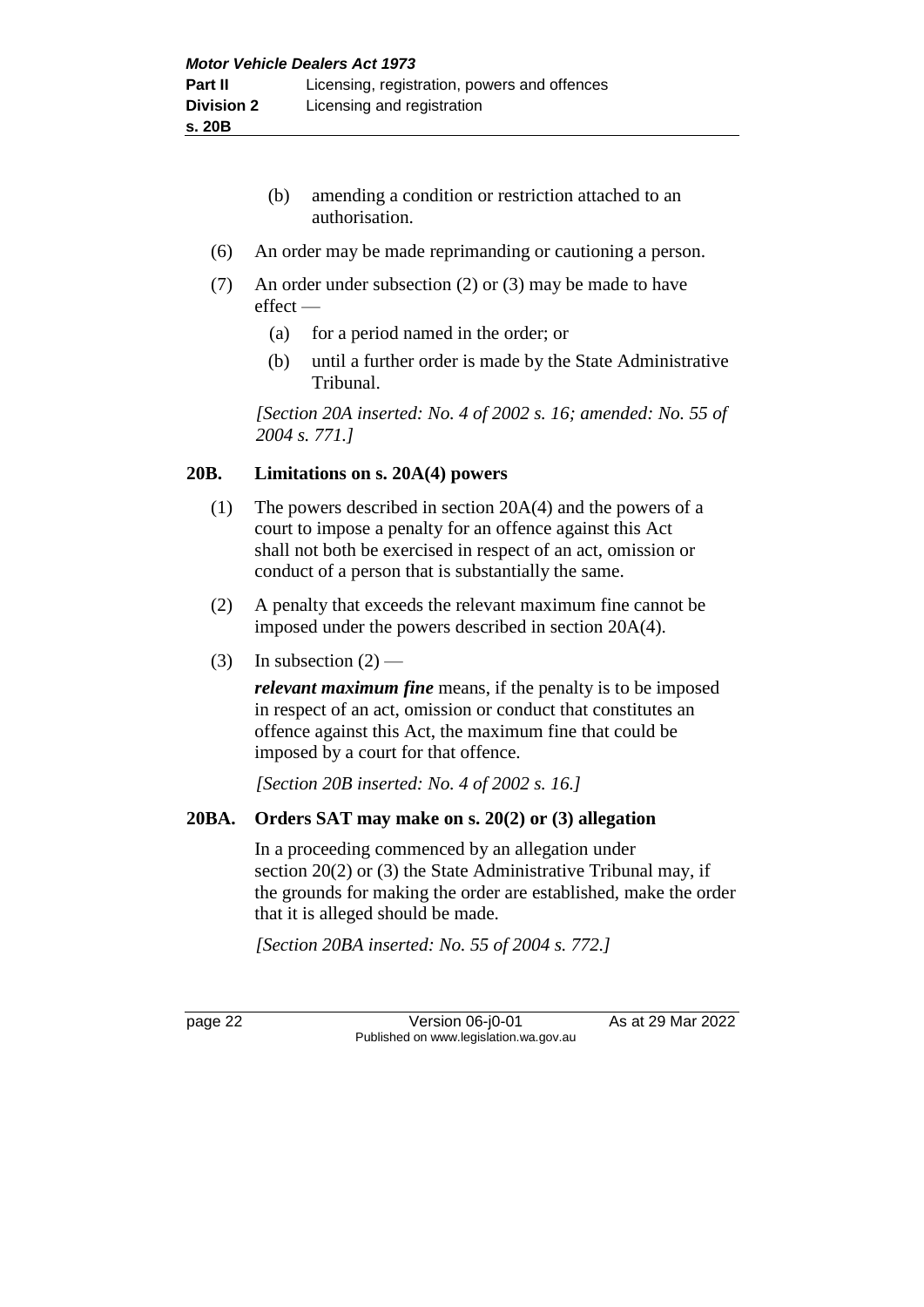#### **20C. SAT may suspend authorisation in some cases**

- (1) Where the State Administrative Tribunal makes an order against the holder of an authorisation and payment is not made in accordance with the order or the order is otherwise not complied with or is breached, the State Administrative Tribunal may suspend the authorisation until the payment is made, or for such period or upon such event occurring as the State Administrative Tribunal thinks fit.
- (2) The power conferred on the State Administrative Tribunal by subsection (1) is in addition to, and does not derogate from, the powers conferred on it by the *State Administrative Tribunal Act 2004*.

*[Section 20C inserted: No. 55 of 2004 s. 772.]*

# **20D. Disqualified persons, offences as to**

- *[(1) deleted]*
- (2) A dealer or a car market operator shall not, during the period when a person is disqualified under an order described in section 20A(2) or  $(3)$  —
	- (a) employ the person in any capacity on authorised premises; or
	- (b) allow the person to frequent such premises,

without the prior consent of the Commissioner.

Penalty: \$5 000.

*[Section 20D inserted: No. 4 of 2002 s. 16; amended: No. 55 of 2004 s. 773; No. 58 of 2010 s. 50.]*

# **20E. Dealer's licence, applications for to specify premises etc.**

- (1) An application for a dealer's licence must specify each of the premises at which the applicant proposes to carry on business under the authority of the licence.
- *[(2) deleted]*

As at 29 Mar 2022 Version 06-j0-01 page 23 Published on www.legislation.wa.gov.au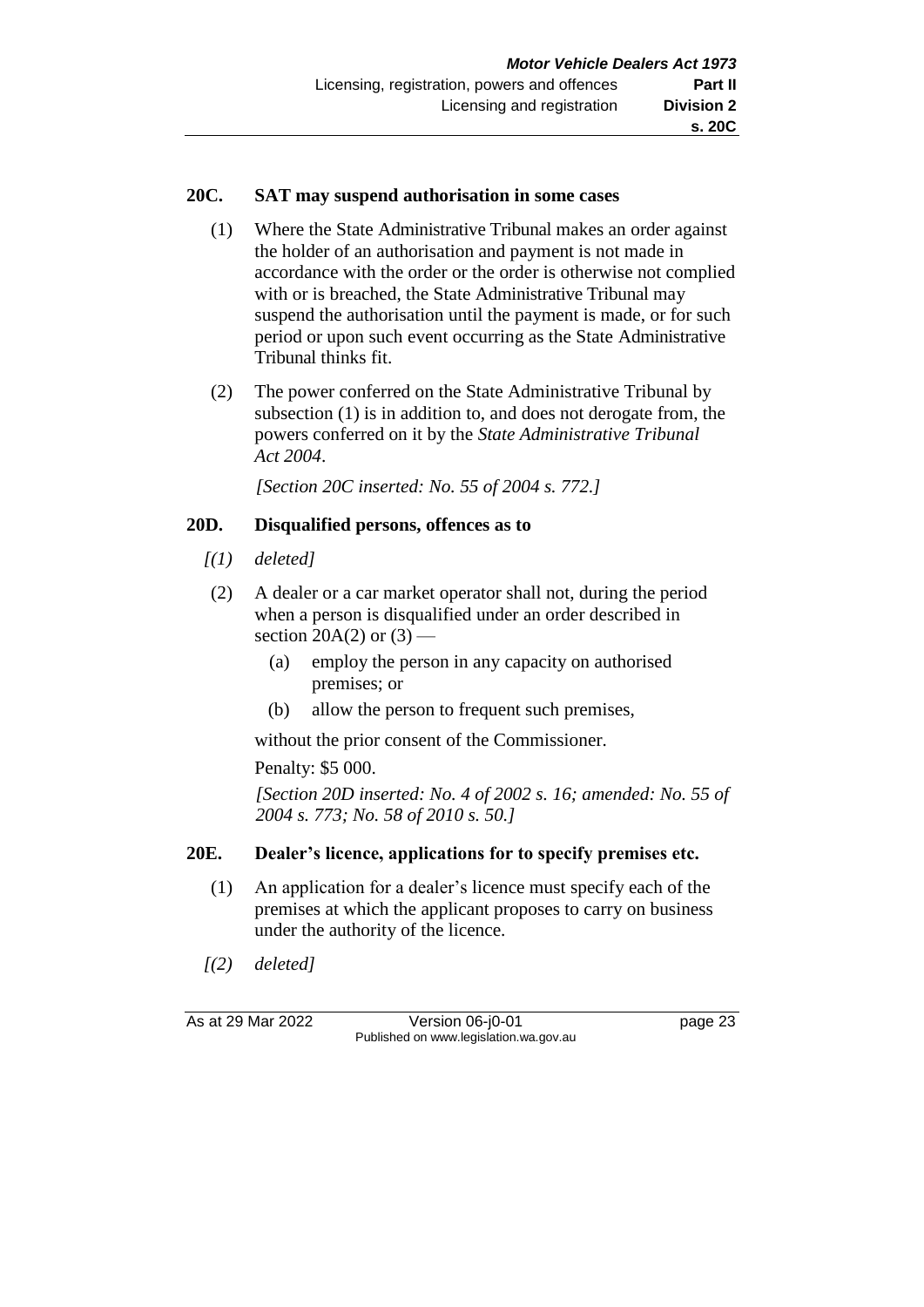- (3) If an application complies with subsection (1) in relation to any premises, the Commissioner, if the Commissioner grants the application, shall authorise the holder of the licence to carry on business at the premises under the authority of the licence.
- *[(4) deleted]*
- (5) A dealer's licence shall include particulars of all premises authorised under this section.

*[Section 20E inserted: No. 4 of 2002 s. 16; amended: No. 38 of 2005 s. 15; No. 58 of 2010 s. 50; No. 23 of 2014 s. 28.]*

#### **20FA. Authorisation of premises does not affect planning laws**

An authorisation given by the Commissioner under section 20E in respect of any premises does not affect any relevant requirements of written laws relating to planning that apply to those premises.

*[Section 20FA inserted: No. 23 of 2014 s. 29.]*

### **20F. Changes in authorised premises**

The Commissioner may at any time approve an alteration or addition to the particulars referred to in section 20E(5) on —

- (a) the application of the holder of a licence; and
- (b) payment of the prescribed fee.

*[Section 20F inserted: No. 23 of 2014 s. 30.]*

# **20G. Certificate for dealer's authorised premises, issue and display of**

- (1) The Commissioner shall issue a certificate to the holder of a dealer's licence for each premises that are included in the licence in accordance with section 20E(5).
- (2) The certificate shall state that the holder is authorised under section 20E to carry on business at the premises under the authority of the licence.

page 24 Version 06-j0-01 As at 29 Mar 2022 Published on www.legislation.wa.gov.au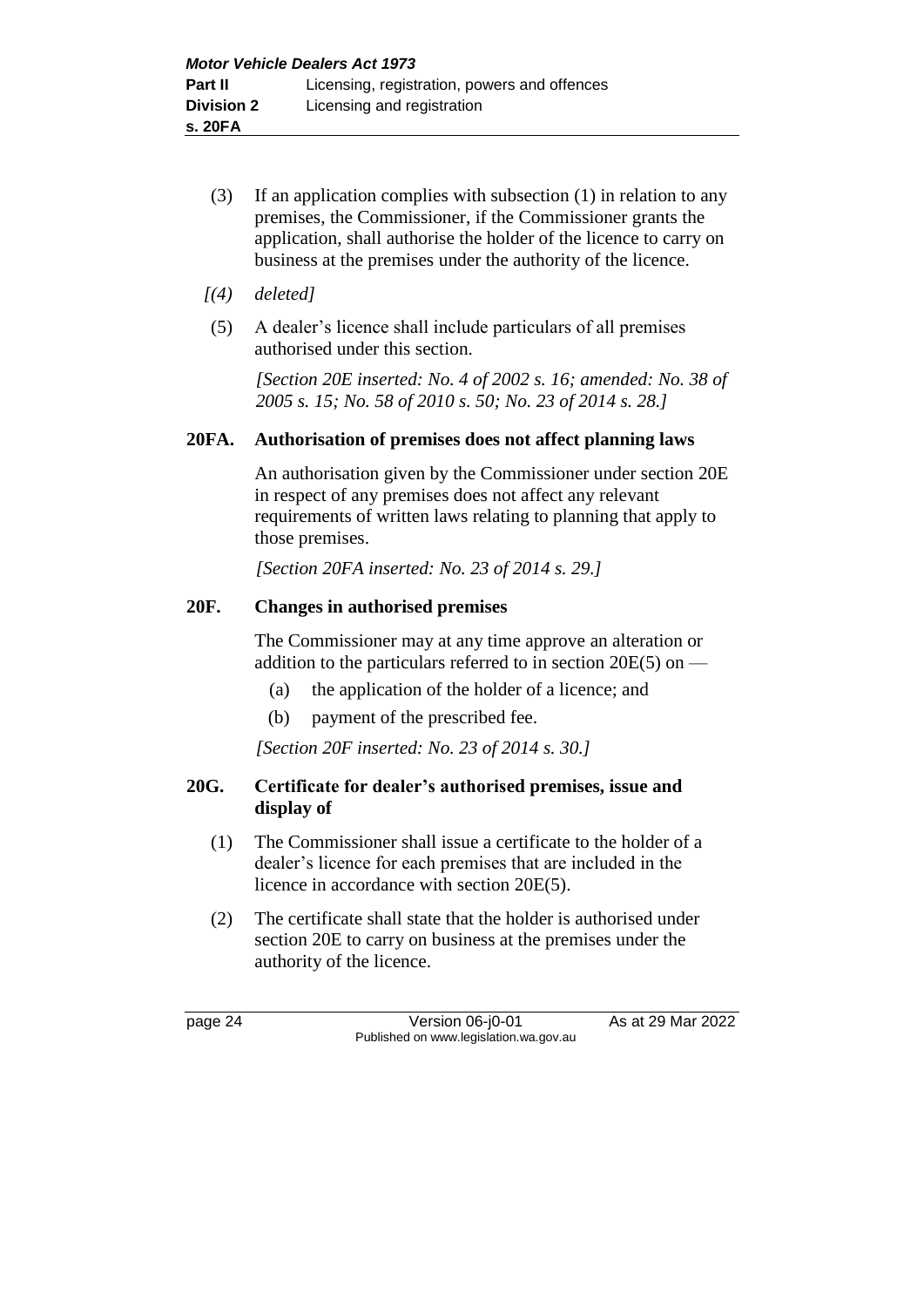(3) The holder of a licence shall cause a certificate issued under subsection (1) to be displayed in a conspicuous position on the premises to which the certificate applies.

Penalty: \$1 500.

*[Section 20G inserted: No. 4 of 2002 s. 16; amended: No. 58 of 2010 s. 50.]*

# **20H. Special occasions, permits for**

- (1) This section applies where
	- (a) a special occasion is being, or is to be, held at a place for a limited period; and
	- (b) a licensed dealer wishes to carry on business in premises at the place in connection with the occasion.
- (2) The dealer may apply to the Commissioner in writing for a temporary permit to carry on business as mentioned in subsection  $(1)(b)$ .
- (3) If such an application is made, and the prescribed fee is paid, the Commissioner may grant to the dealer a temporary permit to carry on business —
	- (a) at the premises; and
	- (b) during the period; and
	- (c) subject to any conditions and restrictions,

specified in the permit.

- (4) The Commissioner may, by notice in writing to the holder of a temporary permit, revoke the permit if the Commissioner considers that there is justification for doing so.
- (5) The Commissioner shall retain a copy of each temporary permit issued and the copy is taken to form part of the register.

*[Section 20H inserted: No. 4 of 2002 s. 16; amended: No. 58 of 2010 s. 50.]*

As at 29 Mar 2022 Version 06-j0-01 page 25 Published on www.legislation.wa.gov.au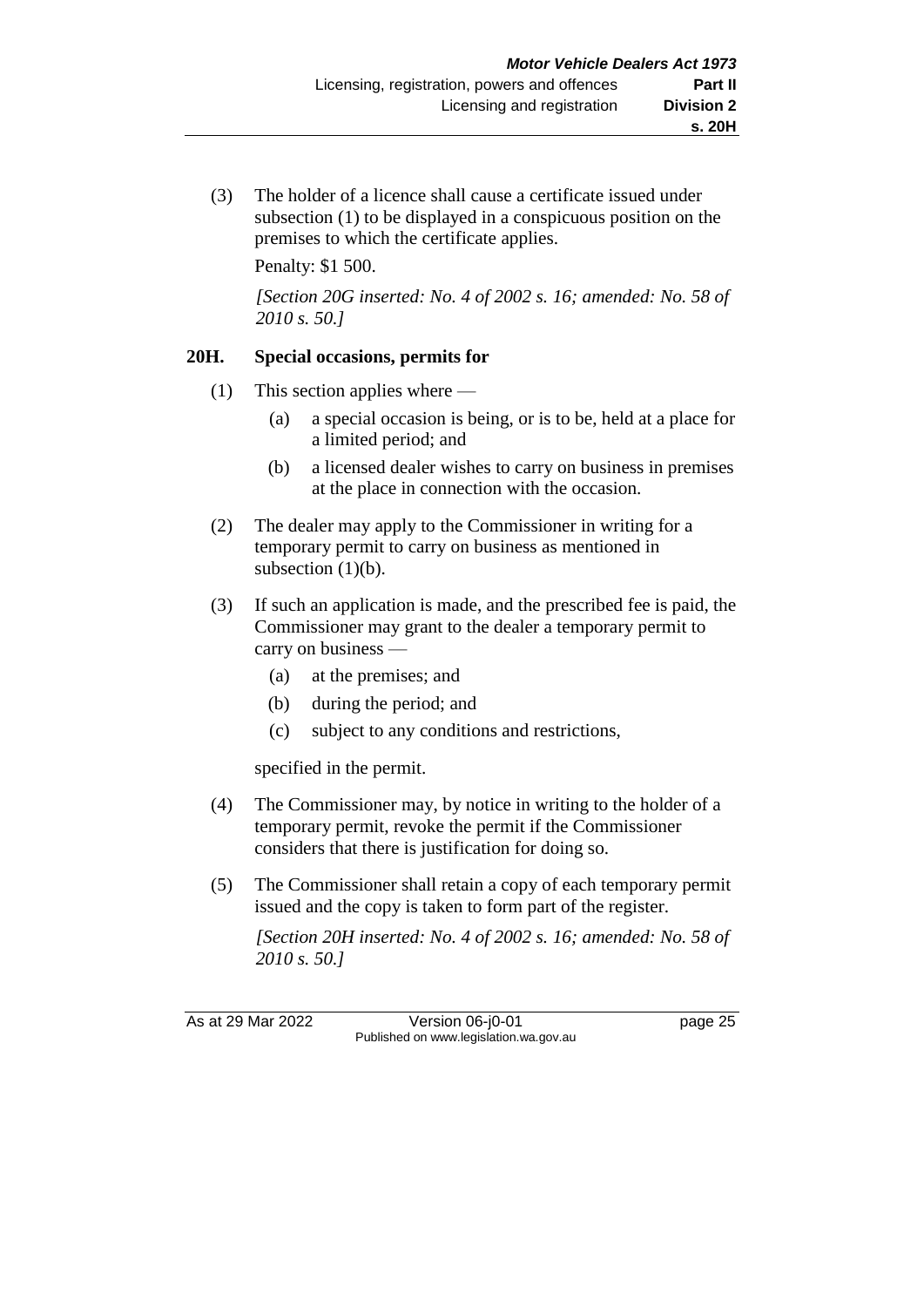*[21. Former section 21 deleted: No. 4 of 2002 s. 16.]*

# **21. Dealer's premises and advertisements to show name and number**

A person who carries on the business of a dealer shall cause the business name stated in his application for a licence and the number of the licence issued to him to appear —

- (a) on a sign of reasonable dimensions affixed or erected at every premises at which he conducts the business of a dealer; and
- (b) in every advertisement published by him or on his behalf.

Penalty: \$1 500.

*[Section 21 inserted as section 21A: No. 74 of 1975 s. 9; renumbered as section 21: No. 4 of 2002 s. 17 and amended: No. 4 of 2002 s. 34.]*

# **21A. Car market operator registration, application for to specify premises etc.**

- (1) An application for registration under section 17B as a car market operator must specify each of the premises the applicant proposes to provide for a car market under the authority of the registration.
- *[(2) deleted]*
- (3) If an application complies with subsection (1) in relation to any premises, the Commissioner, if the Commissioner grants the application, shall authorise the car market operator to provide the premises for a car market under the authority of the registration.
- *[(4) deleted]*
- (5) The registration of a person as a car market operator shall include particulars of all premises for which an authorisation is in force under this section.

page 26 Version 06-j0-01 As at 29 Mar 2022 Published on www.legislation.wa.gov.au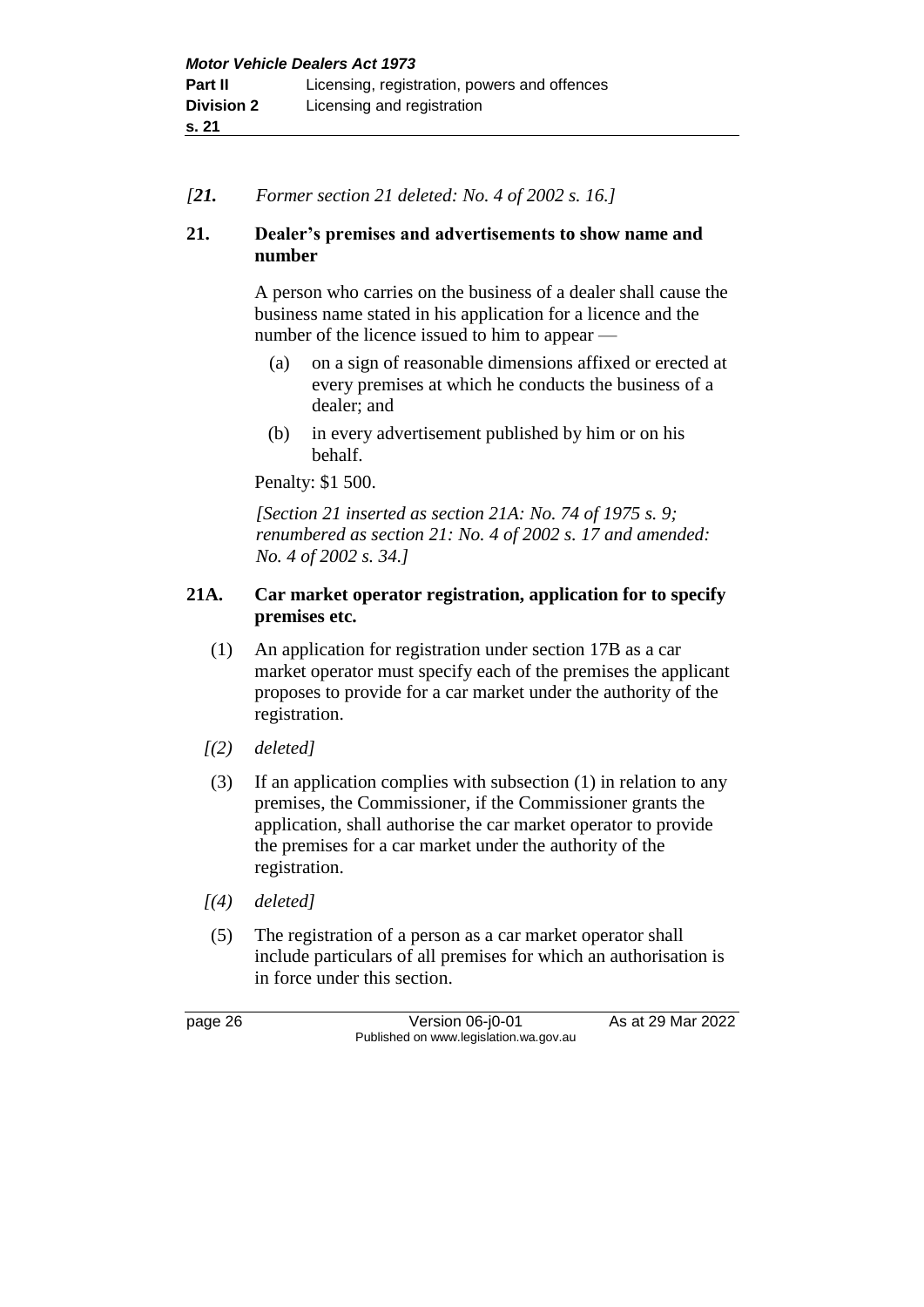*[Section 21A inserted: No. 4 of 2002 s. 18; amended: No. 38 of 2005 s. 15; No. 58 of 2010 s. 50; No. 23 of 2014 s. 31.]*

# **21BA. Authorisation of premises does not affect planning laws**

An authorisation given by the Commissioner under section 21A in respect of any premises does not affect any relevant requirements of written laws relating to planning that apply to those premises.

*[Section 21BA inserted: No. 23 of 2014 s. 32.]*

# **21B. Changes in authorised premises**

The Commissioner may at any time approve an alteration or addition to the particulars referred to in section  $21A(5)$  on —

- (a) the application of the registered person; and
- (b) payment of the prescribed fee.

*[Section 21B inserted: No. 23 of 2014 s. 33.]*

# **21C. Certificate for car market operator's premises, issue and display of**

- (1) The Commissioner shall issue to the registered person a certificate for each premises that are included in the registration of a car market operator in accordance with section 21A(5).
- (2) The certificate shall state that the person is authorised under section 21A to provide the premises for a car market under the authority of the registration.
- (3) The registered person shall cause a certificate issued under subsection (1) to be displayed in a conspicuous position on the premises to which the certificate applies.

Penalty: \$1 500.

*[Section 21C inserted: No. 4 of 2002 s. 18; amended: No. 58 of 2010 s. 50.]*

As at 29 Mar 2022 Version 06-j0-01 page 27 Published on www.legislation.wa.gov.au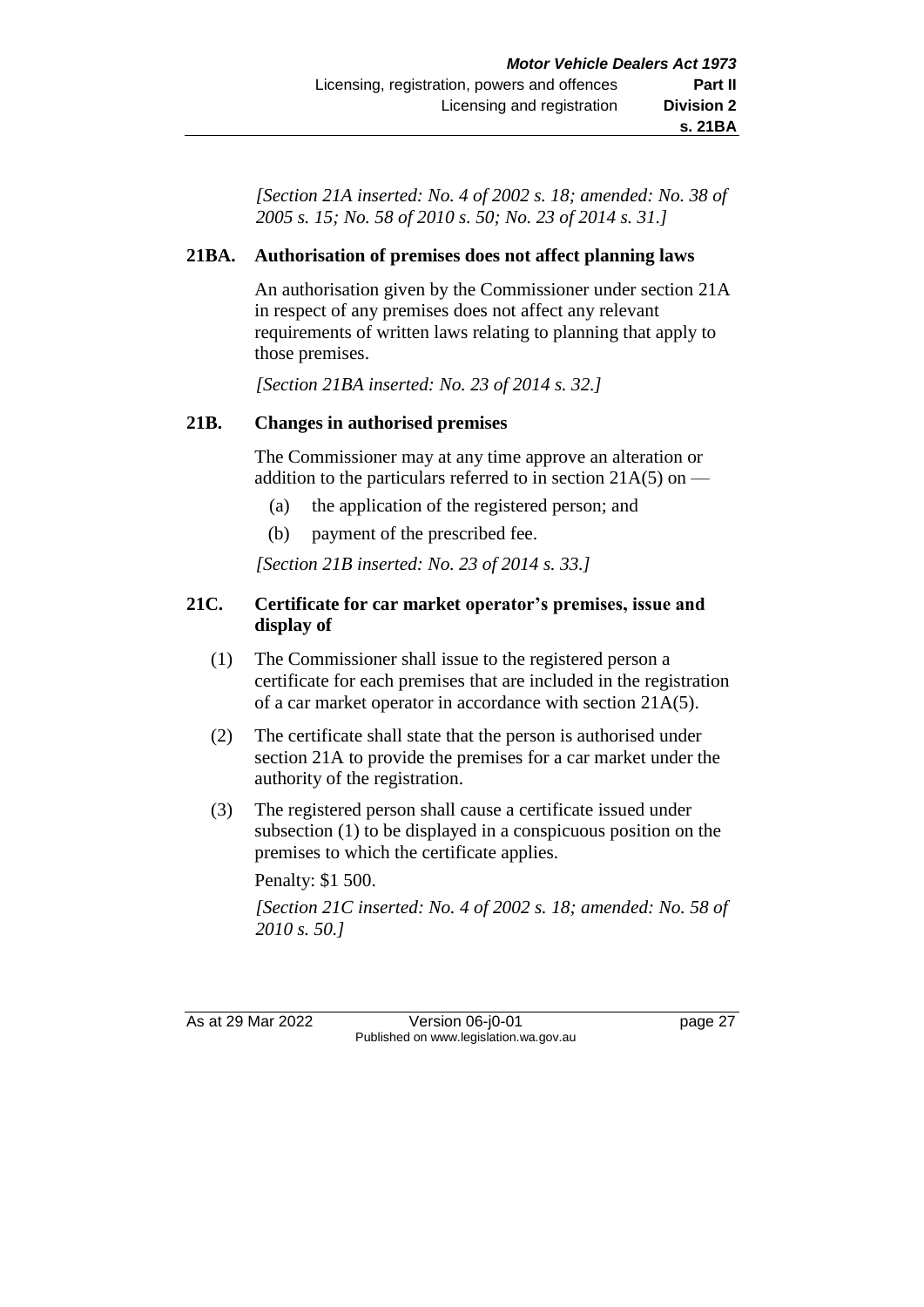### **21D. Car market operator's premises and advertisements to show name and number**

A person who is registered as a car market operator shall cause the business name stated in his application for registration and the number of the registration to appear —

- (a) on a sign of reasonable dimensions affixed or erected at premises while a car market is being conducted at those premises pursuant to the registration; and
- (b) in every advertisement published by him or on his behalf in relation to his business as a car market operator.

Penalty: \$1 500.

*[Section 21D inserted as section 21C: No. 87 of 1981 s. 9; renumbered as section 21D and amended: No. 4 of 2002 s. 19 and 35.]*

# **22. Review of certain decisions by SAT, applying for**

- (1) Any person aggrieved by a reviewable decision may apply to the State Administrative Tribunal for a review of the decision.
- (2) In subsection  $(1)$  —

*person aggrieved* means —

- (a) a person who applies for the grant, or renewal of an authorisation; or
- (b) a person who applies for
	- (i) the authorisation of premises under section 20E or 21A; or
	- (ii) the grant of an approval under section 20F or 21B; or
	- (iii) the grant of a temporary permit under section 20H;
	- or
- (c) a person whose authorisation or temporary permit under section 20H is affected by a reviewable decision;

page 28 Version 06-j0-01 As at 29 Mar 2022 Published on www.legislation.wa.gov.au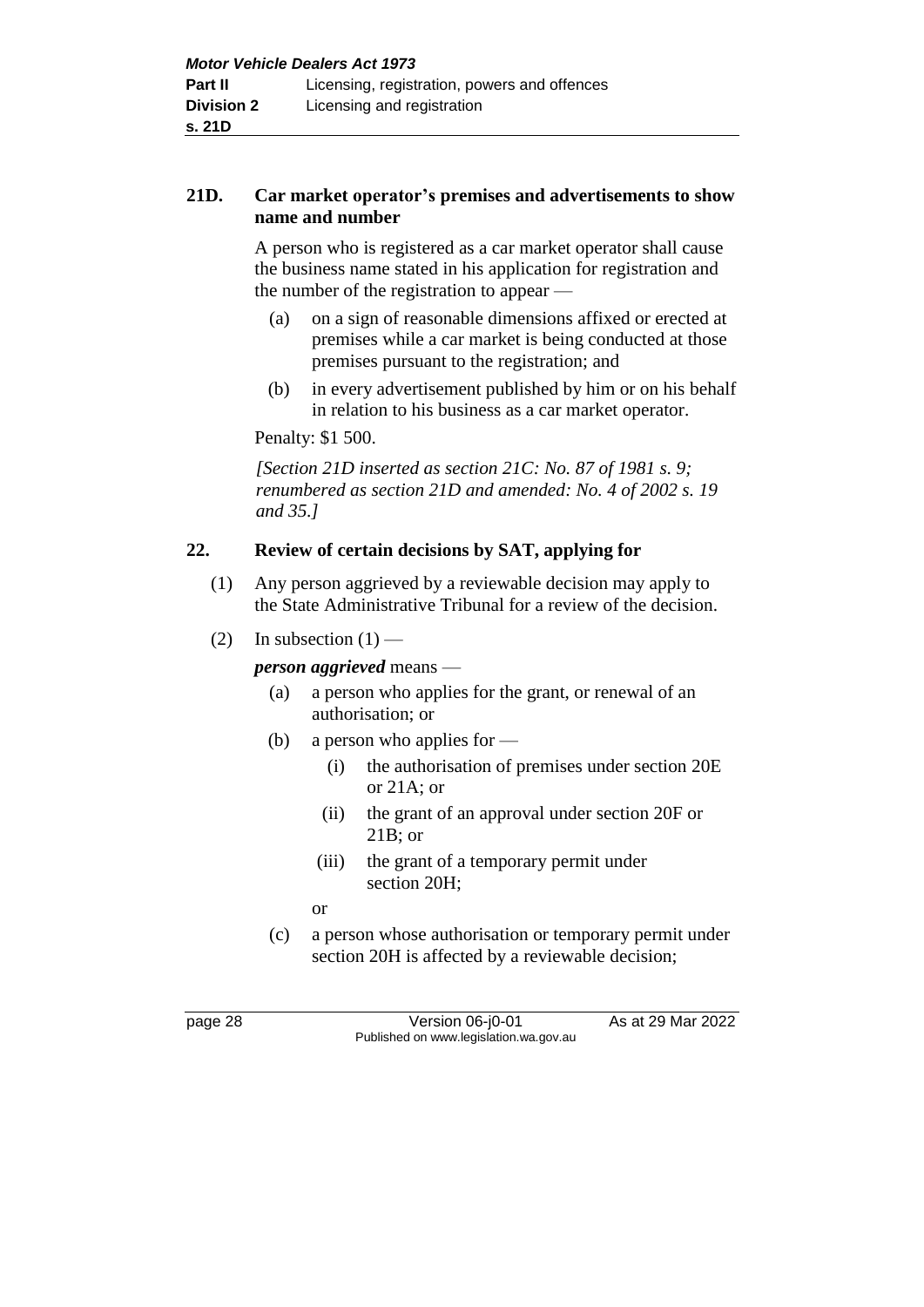*reviewable decision* means a decision of the Commissioner —

- (a) refusing an application for
	- (i) an authorisation; or
	- (ii) the renewal of an authorisation;
	- or
- (b) refusing  $-$ 
	- (i) to authorise premises under section 20E or 21A; or
	- (ii) to grant an approval under section 20F or 21B; or
	- (iii) to grant a temporary permit under section 20H; or
- (c) in exercise of the Commissioner's powers in relation to conditions and restrictions under section 18A or 20H; or
- (d) revoking a temporary permit under section 20H(4); or
- (e) refusing to approve of a change submitted to the Commissioner under section 23.

*[Section 22 inserted: No. 55 of 2004 s. 774; amended: No. 58 of 2010 s. 43 and 50.]*

# **22A. Licence or certificate of registration to be returned if cancelled etc.**

- (1) A person who has been issued with a licence or certificate of registration and who —
	- (a) has been refused an application for the renewal thereof; or
	- (b) has been disqualified from holding that licence or registration,

shall, as soon as may be after being notified of that decision, return the licence or certificate of registration together with any certificates issued to him under section 20G or 21C to the Commissioner unless the State Administrative Tribunal otherwise orders pursuant to section 22.

As at 29 Mar 2022 Version 06-j0-01 page 29 Published on www.legislation.wa.gov.au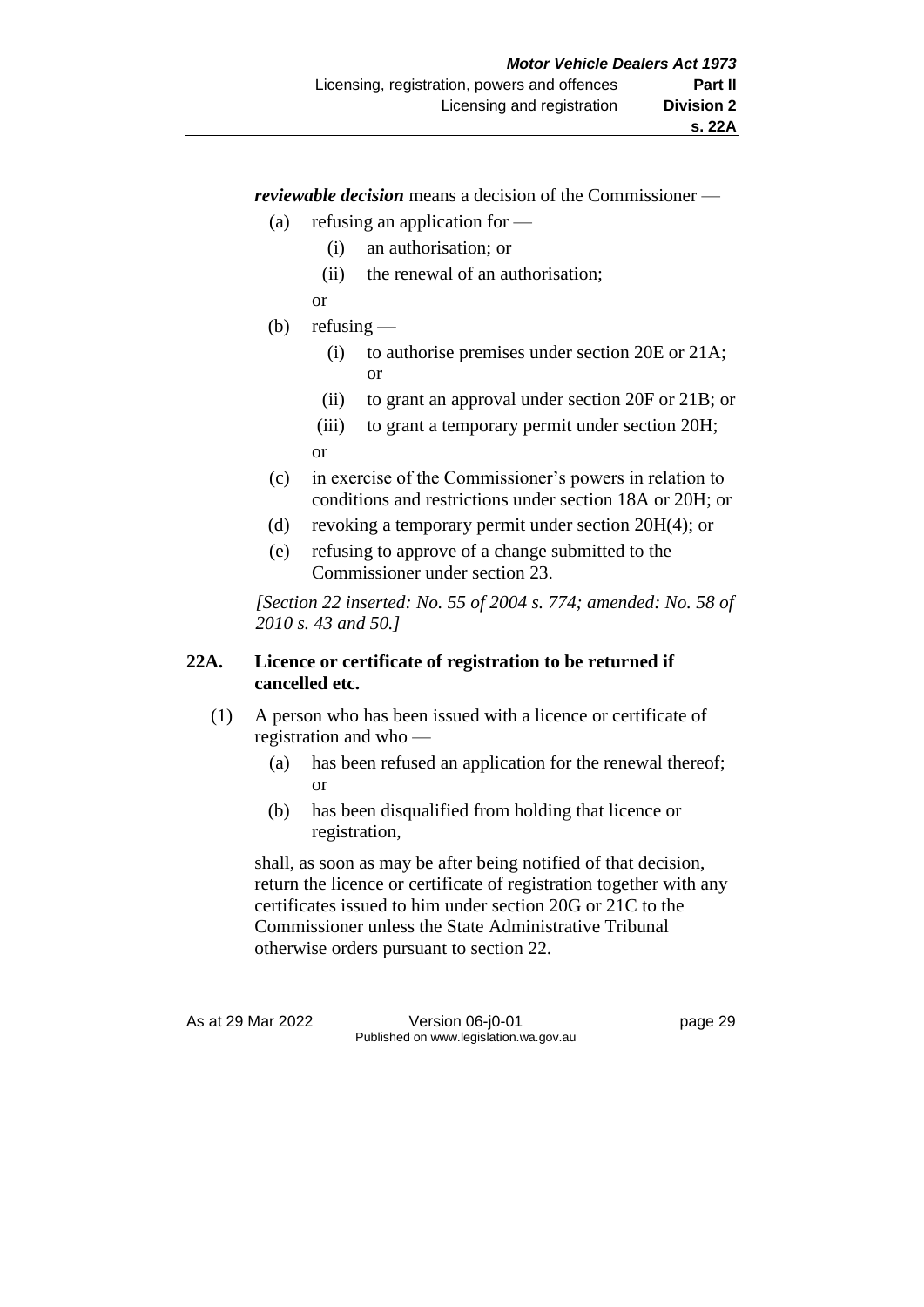- (2) A person who ceases to carry on business as a dealer or car market operator shall thereupon return to the Commissioner any licence or certificate issued to him relevant to that business.
- (3) Where an authorisation
	- (a) is cancelled; or
	- (b) ceases to have effect under section 17D,

the person who was the holder of the authorisation shall return to the Commissioner any relevant licence or certificate of registration.

Penalty: \$1 500.

*[Section 22A inserted: No. 74 of 1975 s. 11; amended: No. 87 of 1981 s. 11; No. 4 of 2002 s. 21 and 36; No. 55 of 2004 s. 775; No. 58 of 2010 s. 50.]*

#### **23. Changes to particulars on licence or registration, Commissioner to be notified etc.**

- (1) Where a licence under section 15(2) or a registration under section 17B(2) is in force, 14 days before any change occurs  $in -$ 
	- (a) the membership of the firm; or
	- (b) the person or persons concerned in the management and conduct of any corporate member of the firm,

full particulars thereof shall be sent to the Commissioner by the holder of the licence or the registered person, as the case may require.

Penalty: \$2 000.

(2) Where a licence under section 15(3) or a registration under section 17B(3) is in force, 14 days before any change occurs in the persons concerned in the management and conduct of the body corporate, full particulars thereof shall be sent to the Commissioner by the holder of the licence or the registered person, as the case may require.

Penalty: \$2 000.

page 30 **Version 06-j0-01** As at 29 Mar 2022 Published on www.legislation.wa.gov.au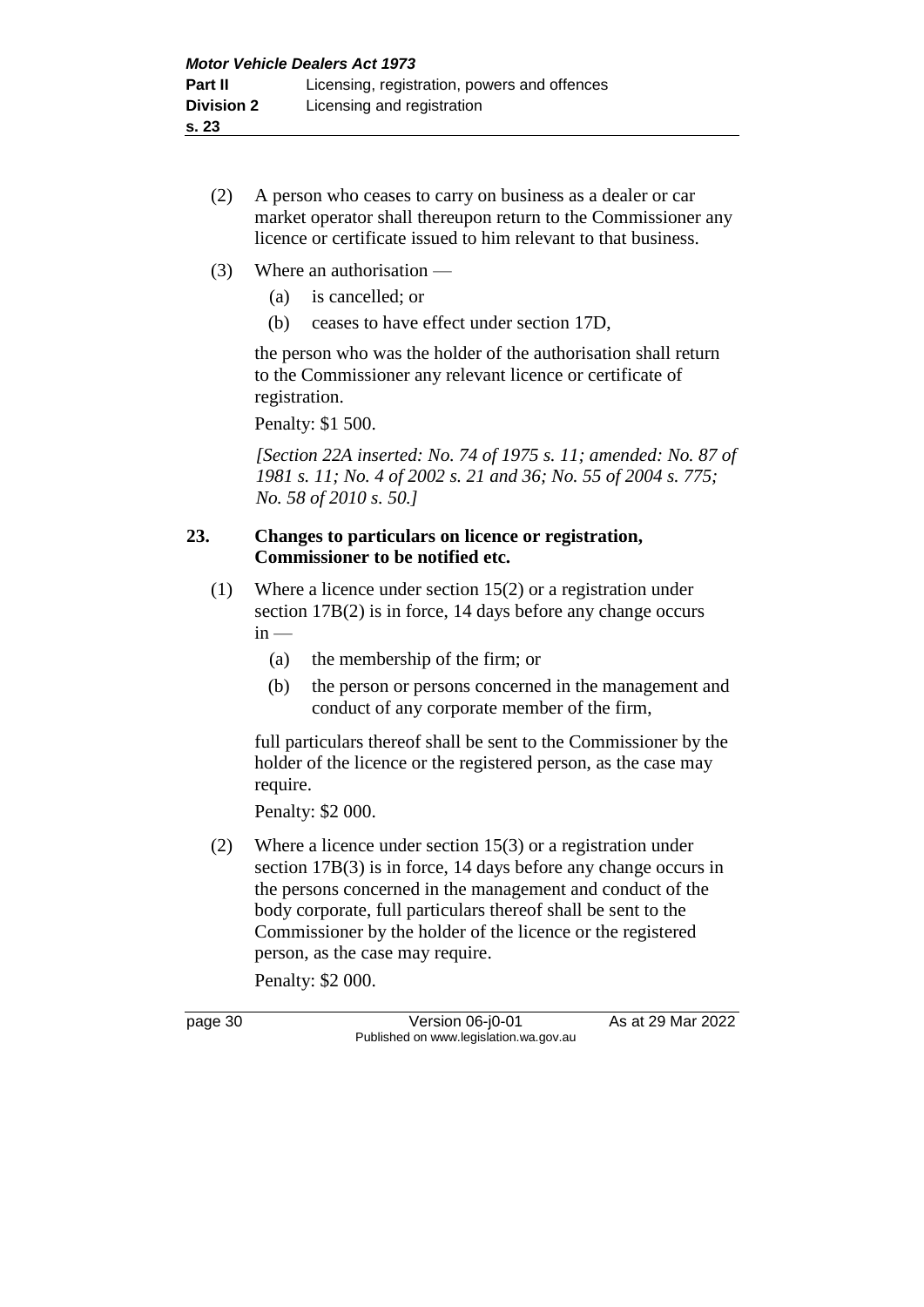- (3) Upon receipt of the particulars of a change of the kind referred to in subsection (1) or (2), the Commissioner may approve of or, if the Commissioner is satisfied that there are reasons to do so, refuse to approve of, all or any of the changes referred to in the particulars so submitted.
- *[(4) deleted]*
- (5) Where the Commissioner refuses to approve of the changes submitted pursuant to subsection (3) the Commissioner shall notify the dealer or registered person, as the case may be, and any other person affected by the decision of the refusal.

*[Section 23 amended: No. 74 of 1975 s. 12; No. 87 of 1981 s. 12; No. 10 of 1998 s. 53(3)-(6); No. 4 of 2002 s. 22 and 37; No. 58 of 2010 s. 44 and 50.]*

# **24. Register of authorisations etc.; evidentiary provisions**

- (1) The Commissioner shall cause a register to be kept showing the prescribed particulars and matters relating to —
	- (a) authorisations; and
	- (b) the holders of authorisations; and
	- (c) premises authorised under sections 20E and 21A.
- (2) Any entry in the register is *prima facie* evidence of the facts thereby recorded and, where the name of a person is not recorded in the register, as a holder of an authorisation of any particular kind, there is a presumption that the person is not the holder of a valid authorisation of that kind.
- (3) The holder of a salesperson's licence or a yard manager's licence shall give written notice to the Commissioner of any change in the address of the place of residence of the holder of that licence not later than 14 days after that change takes place. Penalty: \$1 500.
- (4) The Commissioner shall enter in the register details of any change notified under subsection (3).

As at 29 Mar 2022 Version 06-j0-01 page 31 Published on www.legislation.wa.gov.au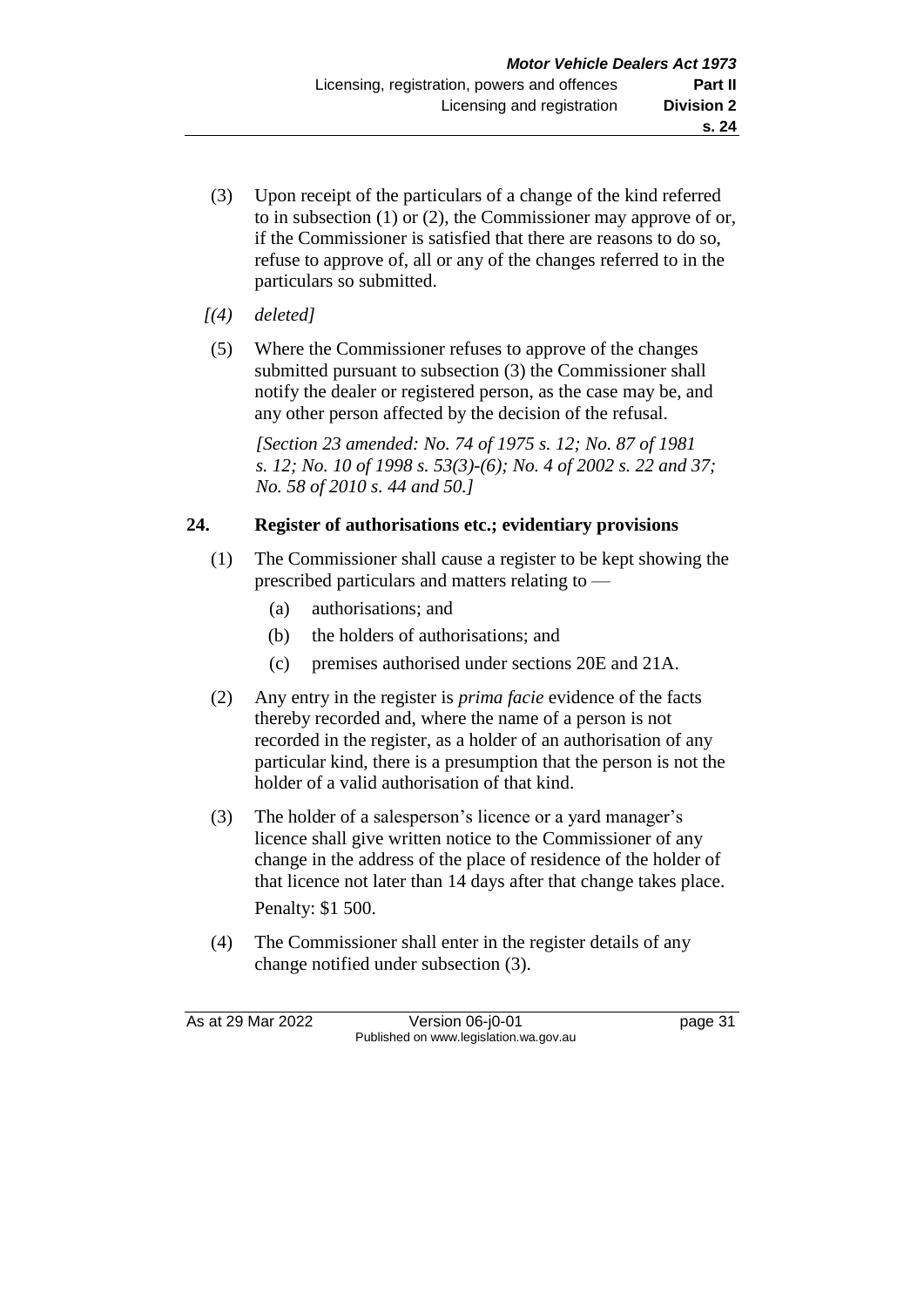- (5) The register shall be open for inspection by any person, on payment of the prescribed fee, during normal office hours.
- (6) A person may, on payment of the prescribed fee, obtain from the Commissioner a certificate —
	- (a) showing whether or not a person was the holder of any authorisation on a specified date or during a specified period; or
	- (b) as to any other matter appearing in the register.
- (7) A certificate referred to in subsection (6) is admissible in proceedings as evidence of the matters stated in the certificate.

*[Section 24 amended: No. 56 of 1995 s. 35; No. 4 of 2002 s. 23, 31(6) and 38; No. 58 of 2010 s. 45 and 50.]*

# **Division 3 — Record-keeping and notification of authorities**

*[Heading inserted: No. 73 of 2003 s. 16.]*

# **25. Register to be kept by licence holders etc.**

- (1) Every dealer, not being a financier or car hire operator, shall keep or cause to be kept a register, in the prescribed form, at any authorised premises in respect of which the licence is issued; and shall record or cause to be recorded in that register the prescribed particulars of every transaction entered into, in the course of dealing at those premises.
- (1a) Where a financier or car hire operator carries on the business of selling vehicles to persons other than persons who become trade owners the financier or car hire operator shall, at the place at which he carries on that business, keep or cause to be kept a register in the form referred to in subsection (1) and shall record or enter therein such particulars as are required to be recorded or entered pursuant to that subsection.
- (2) A dealer, yard manager, financier or car hire operator shall produce the register kept pursuant to subsection (1) or (1a), as the case requires, for inspection, on demand, by any authorised

page 32 Version 06-j0-01 As at 29 Mar 2022 Published on www.legislation.wa.gov.au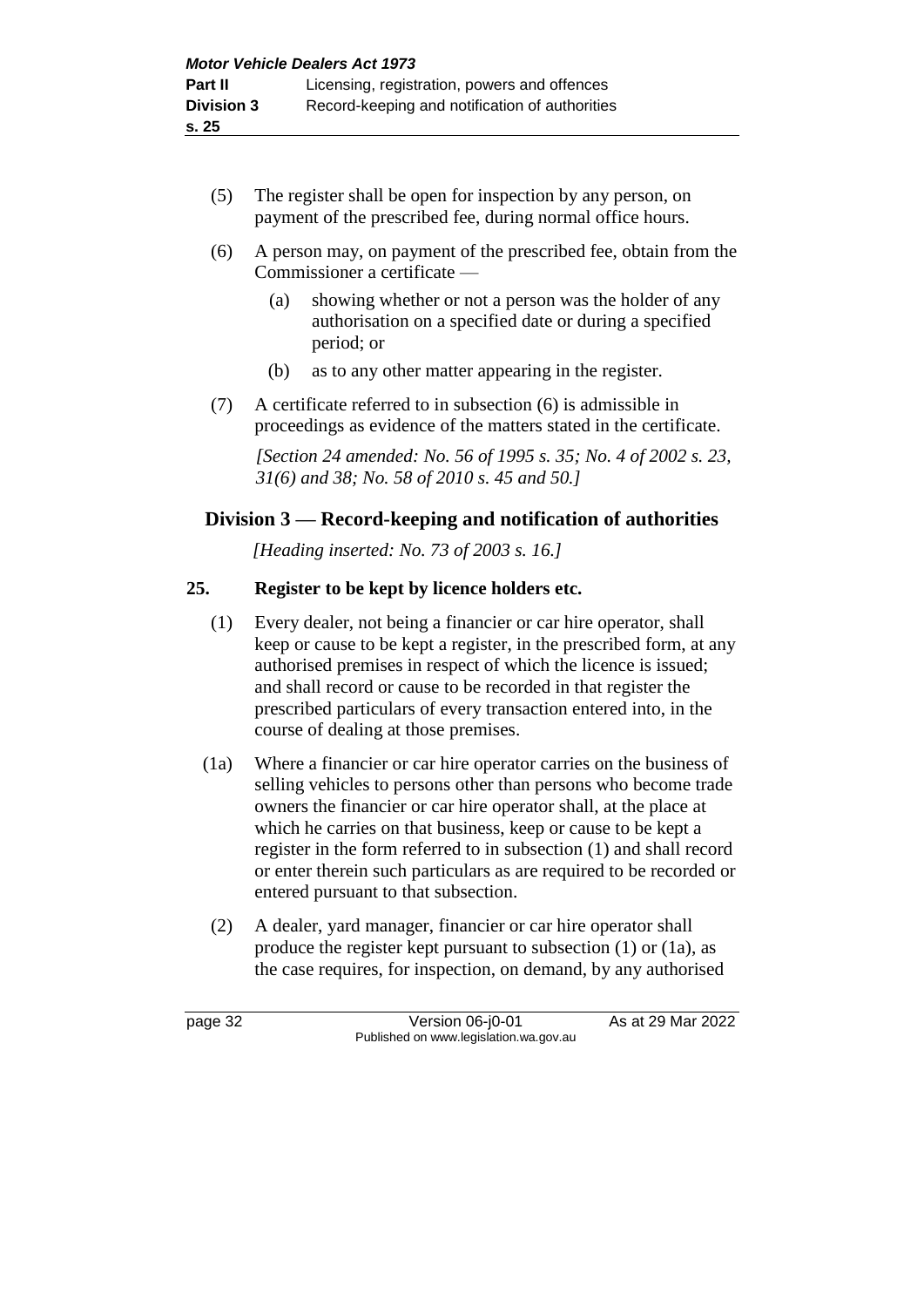officer, any member of the Police Force, or by a traffic inspector duly appointed for the district wherein the premises are situated.

(2a) A person who is registered as a car market operator shall keep or cause to be kept a register, in the prescribed form, for any premises authorised under section 21A in relation to that registration, and shall record or cause to be recorded in that register the prescribed particulars of —

- (a) every vehicle offered, exposed or displayed for sale at the premises in the course of a car market conducted at the premises pursuant to the registration; and
- (b) where he is notified under subsection (2e) of the sale at the premises of a vehicle referred to in paragraph (a) of this subsection, that sale.
- (2b) A car market operator shall produce the register kept pursuant to subsection (2a) for inspection, on demand, by any authorised officer or any member of the Police Force.
- (2c) Subsection (2a)(a) shall be complied with in relation to a vehicle before the vehicle is offered, exposed or displayed for sale.
- (2d) Subsection (2a)(b) shall be complied with in relation to a vehicle forthwith after notification of the sale of the vehicle is given under subsection (2e).
- (2e) Where a car market is being conducted by a person who is registered as a car market operator at premises authorised under section 21A in relation to that registration a person who sells a vehicle at the premises shall, forthwith after he sells the vehicle, notify the car market operator of the sale. Penalty: \$1 000.
- (3) A person shall not knowingly
	- (a) make a false entry; or
	- (b) cause a false entry to be made,

in any register kept for the purposes of this section.

As at 29 Mar 2022 Version 06-j0-01 page 33 Published on www.legislation.wa.gov.au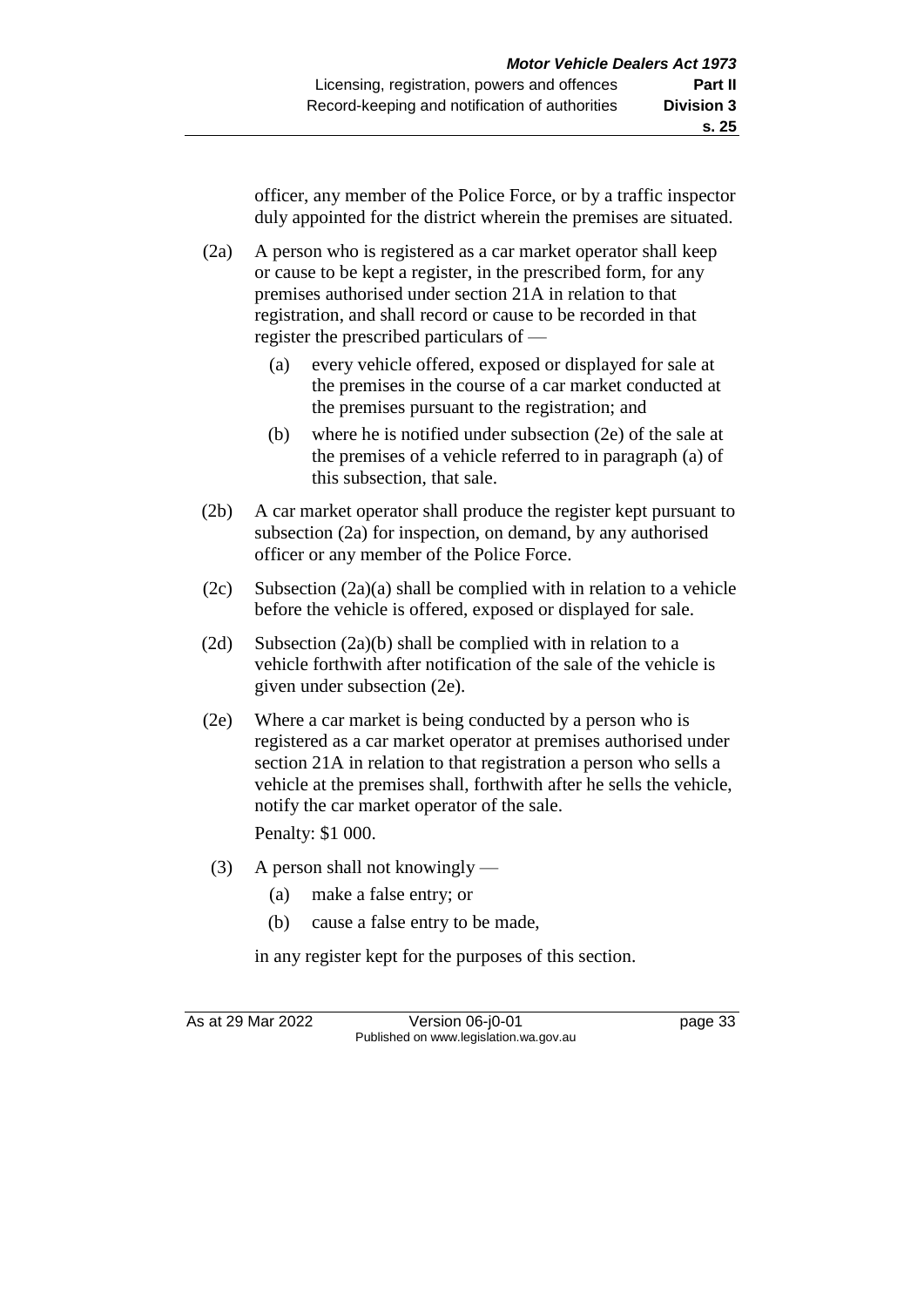Penalty applicable to subsections  $(1)$ ,  $(1a)$ ,  $(2)$ ,  $(2a)$ ,  $(2b)$ and (3): \$5 000.

*[Section 25 amended: No. 58 of 1974 s. 21; No. 49 of 1979 s. 10; No. 87 of 1981 s. 13; No. 106 of 1981 s. 15; No. 68 of 1982 s. 2; No. 4 of 2002 s. 24, 32(1) and 39.]*

#### **26. Transactions in second-hand vehicles, vehicle licensing authority to be notified of**

(1) Every dealer, not being a financier or car hire operator, acquiring a second-hand vehicle or selling a second-hand vehicle other than to a financier or car hire operator shall, forthwith after the acquisition or sale, send to the authority that licensed or registered the vehicle, if within the State, such particulars as may be prescribed; and, where that authority is not within the State, shall forthwith deliver the number plates (if any) attached to the vehicle to the nearest licensing or registering authority.

Penalty: \$2 000.

(2) Upon the expiration or cancellation of the licence or registration of a second-hand vehicle that is in the possession of a dealer, the dealer shall, unless renewing the licence or registration, return any number plates attached to that vehicle to the nearest licensing or registering authority.

Penalty: \$2 000.

(3) Nothing in this section affects the obligation of a person to apply for the transfer of the licence or registration of a vehicle, under the provisions of any other Act.

*[Section 26 amended: No. 6 of 1982 s. 4; No. 4 of 2002 s. 25 and 40.]*

page 34 Version 06-j0-01 As at 29 Mar 2022 Published on www.legislation.wa.gov.au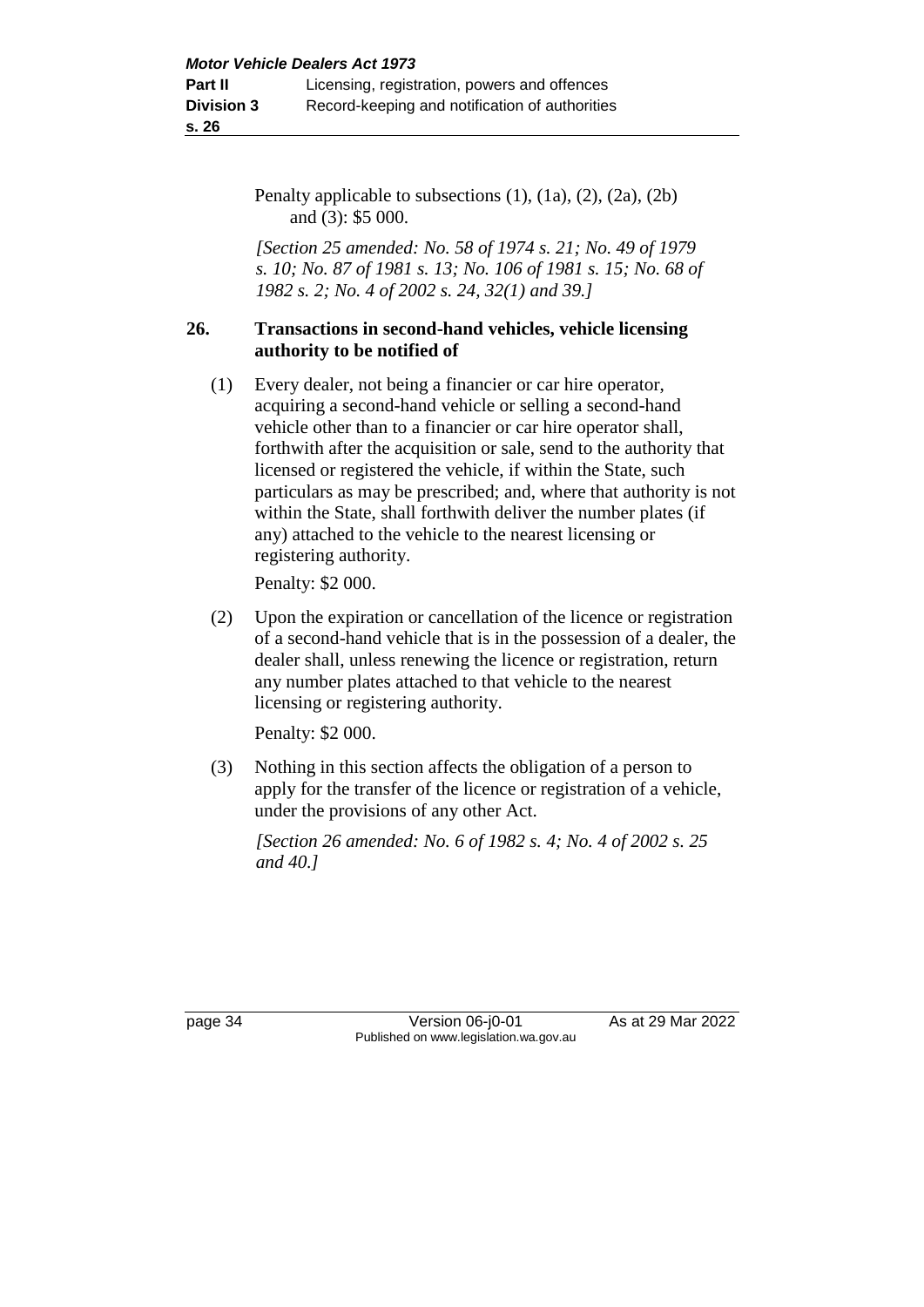# **s. 27**

# **Division 4 — Powers to inspect vehicles and order remedial work**

*[Heading inserted: No. 73 of 2003 s. 17.]*

# **27. Second-hand vehicles, powers of police etc. to inspect etc., where to be kept by dealers etc.**

(1) Every dealer and every yard manager and salesperson acting for a dealer shall permit any member of the Police Force, any authorised officer or any traffic inspector, at all reasonable hours to enter upon any authorised premises of the dealer, with such persons as he may require to assist him, and there to examine any second-hand vehicle; and where in the opinion of that member, authorised officer or traffic inspector, it is necessary to road-test any such vehicle, the dealer, yard manager or salesperson shall permit him, or such other person as that member, authorised officer or traffic inspector may nominate, to remove the vehicle from the premises and drive it, for that purpose, but nothing in this subsection authorises any such member, authorised officer, traffic inspector, or person so nominated, to remove or drive any agricultural implement for that purpose.

Penalty: \$5 000.

- (1a) In subsection (1) *dealer* includes any person carrying on the business of a wrecker of motor vehicles or of buying or selling vehicles for which a dealer's licence is not required under this Act, and in relation to such a person —
	- (a) the terms *yard manager* and *salesperson* mean an employee of the person; and
	- (b) the term *authorised premises* means the premises at which that person carries on business.
- (2) Notwithstanding the provisions of any other Act, an unlicensed vehicle may be driven on a road by a person acting under the authority of subsection (1).

As at 29 Mar 2022 Version 06-j0-01 page 35 Published on www.legislation.wa.gov.au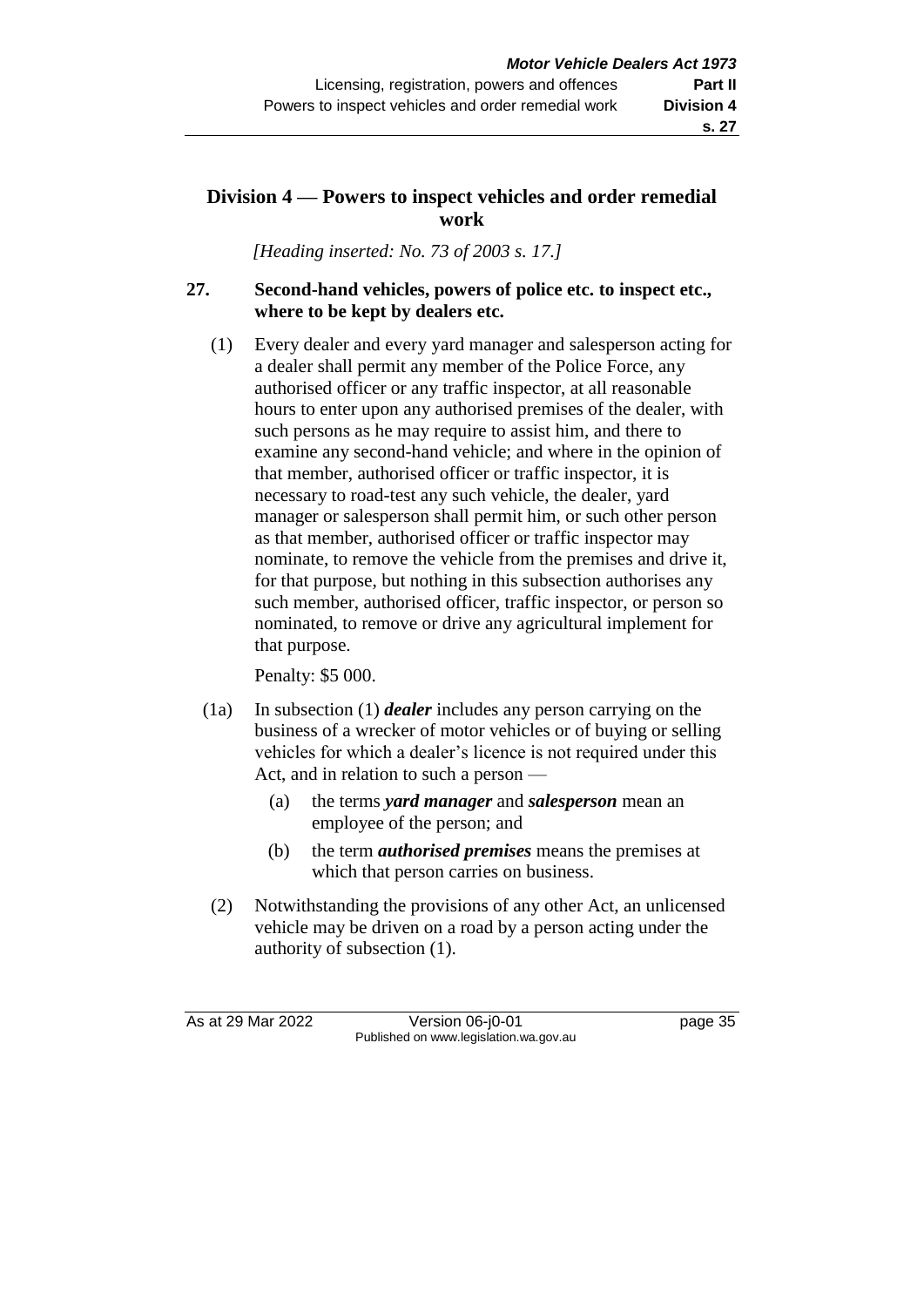- (3) Subject to subsection (4) a dealer, or a yard manager or salesperson acting on behalf of a dealer, shall not, during any hours when the dealer is lawfully able to keep his authorised premises open to the public, cause or permit a second-hand vehicle of which the dealer is the trade owner to be kept or parked elsewhere than at the authorised premises of the dealer. Penalty: \$5 000.
- (4) In any proceedings for an offence against subsection (3) it is a defence to prove —
	- (a) that the vehicle was kept or parked at or adjacent to the residence or place of business or employment of a particular prospective purchaser for the purpose of displaying it to that prospective purchaser; or
	- (b) that during the period for which the vehicle was kept or parked elsewhere than at the authorised premises —
		- (i) it was not so kept or parked for the purpose of causing the vehicle to be offered or displayed for sale except as described in paragraph (a); and
		- (ii) it was not so kept or parked for the purpose of avoiding the provisions of this section or of any other section of this Act.

*[Section 27 amended: No. 58 of 1974 s. 20 and 21; No. 106 of 1981 s. 16; No. 68 of 1982 s. 3; No. 4 of 2002 s. 31(1), 32, 41 and 67.]*

# **28. Defects in second-hand vehicle, powers of police etc. to order remediation of**

- (1) This section applies where
	- (a) an inspecting officer is examining or testing a second-hand vehicle under section 27; and
	- (b) the officer is of the opinion that the vehicle or its equipment is defective.

page 36 Version 06-j0-01 As at 29 Mar 2022 Published on www.legislation.wa.gov.au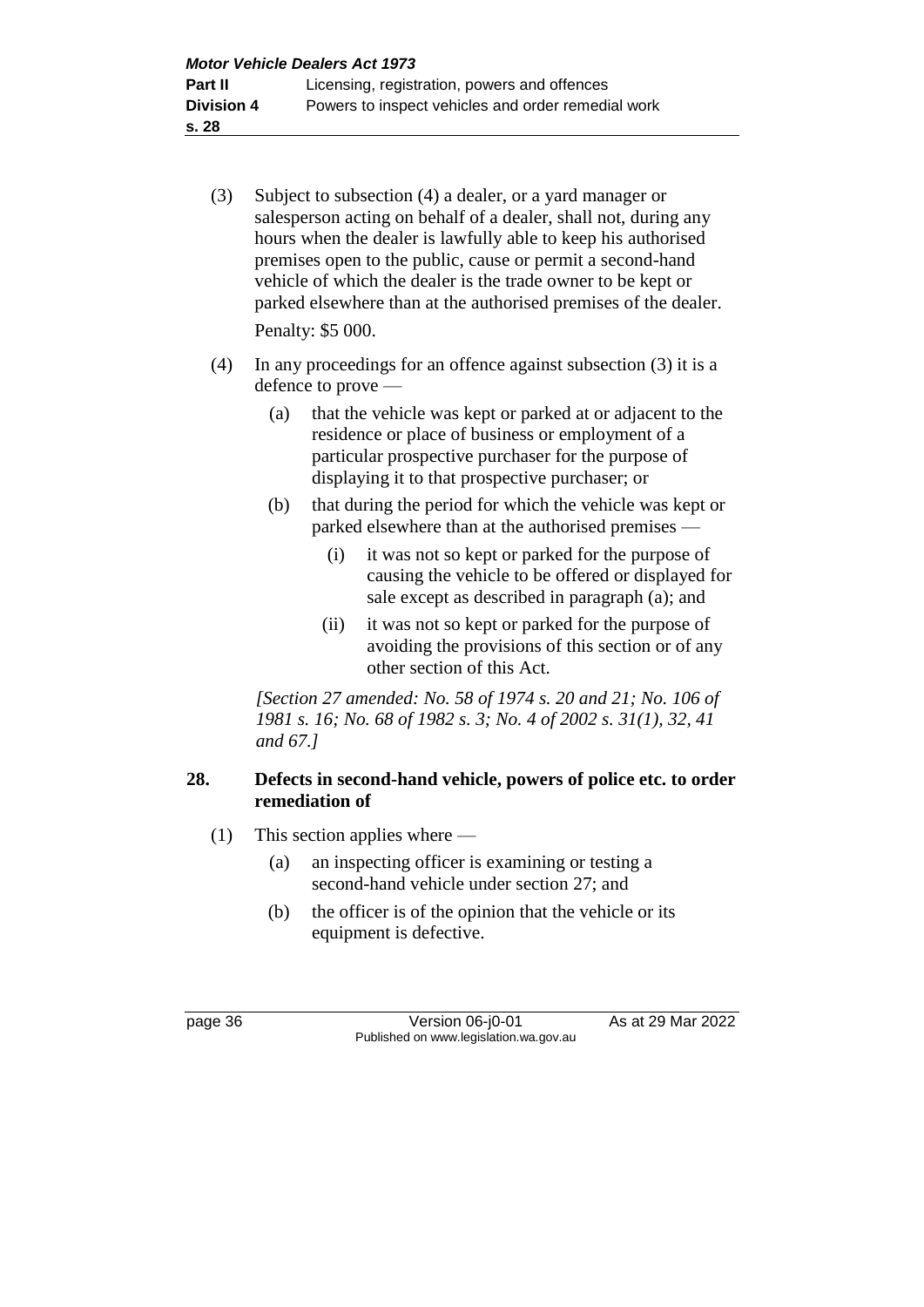- (2) The inspecting officer may make an order in the approved  $form -$ 
	- (a) specifying any defect in the vehicle or its equipment; and
	- (b) requiring the owner of the vehicle, not later than the day specified in the order, at the owner's option, to either —
		- (i) remedy each defect so specified; or
		- (ii) return the number plates relating to the vehicle to the nearest licensing or registering authority in accordance with section 28A.
- (3) Where an order is made under subsection (2) in respect of a vehicle, the inspecting officer shall attach to the vehicle a notice in the approved form —
	- (a) stating that the order has been made; and
	- (b) informing the owner that the sale of the vehicle is prohibited as provided by section 29(1).
- (4) If the dealer is the owner of the vehicle, the order shall be given to the dealer.
- (5) If the dealer is in possession of the vehicle under a consignment agreement —
	- (a) the dealer shall inform the inspecting officer of the name and address of the consignor; and
	- (b) the inspecting officer shall give the order or cause it to be given to the consignor.
- (6) An order under subsection (2) and the corresponding notice under subsection (3) may be amended so far as is necessary to correct any error.
- (7) The powers in subsections (5) and (6) may be exercised by persons or classes of persons designated by the Commissioner.

As at 29 Mar 2022 Version 06-j0-01 page 37 Published on www.legislation.wa.gov.au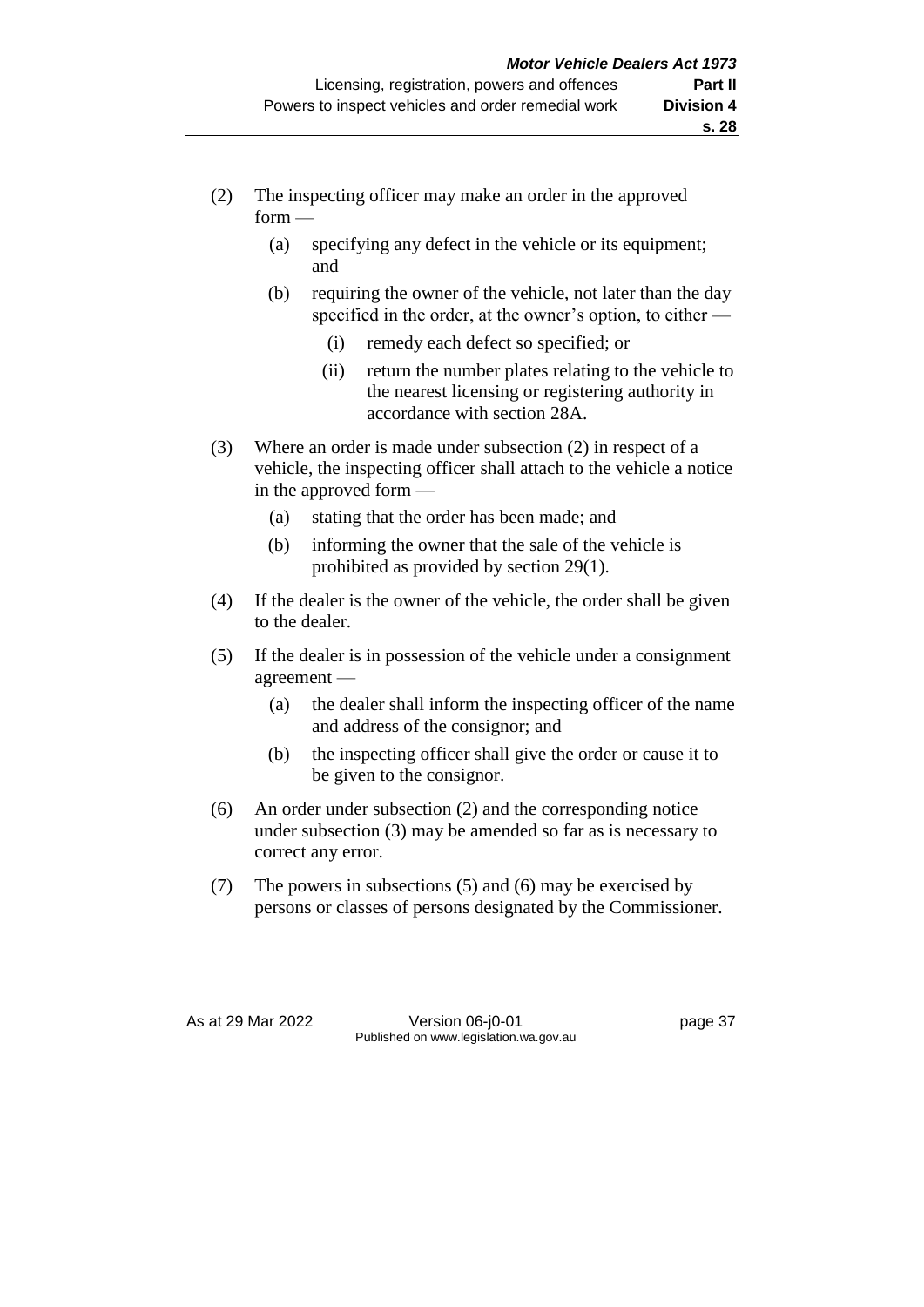- (8) An order under subsection (2) remains in force until the conditions provided for by either of the following paragraphs are met —
	- (a) the number plates are returned to the nearest licensing or registering authority —
		- (i) as required by the order and the provisions of section 28A; or
		- (ii) under section 29(3);
	- (b) the vehicle has been examined by an inspecting officer and the officer —
		- (i) is satisfied that each defect specified in the order has been remedied; and
		- (ii) cancels the order and removes the notice attached to the vehicle under subsection (3).
- (9) An inspecting officer examining a vehicle as mentioned in subsection (8)(b) may make a further order under subsection (2) in respect of the vehicle if he is of the opinion that the vehicle or its equipment is defective.
- (10) The owner of a vehicle in respect of which an order is made under subsection (2) shall comply with the order. Penalty: \$2 000.
- (11) A person shall not wilfully remove, damage or obliterate a notice attached to a vehicle under subsection (3). Penalty: \$2 000.
- $(12)$  In this section —

*consignment agreement* has the same meaning as it has in section 32A;

*defective*, in relation to a vehicle, means that it requires work to be done to it, or other attention, to make it comply with any requirement of a written law that applies to the vehicle or its equipment; and *defect* has a corresponding meaning;

page 38 Version 06-j0-01 As at 29 Mar 2022 Published on www.legislation.wa.gov.au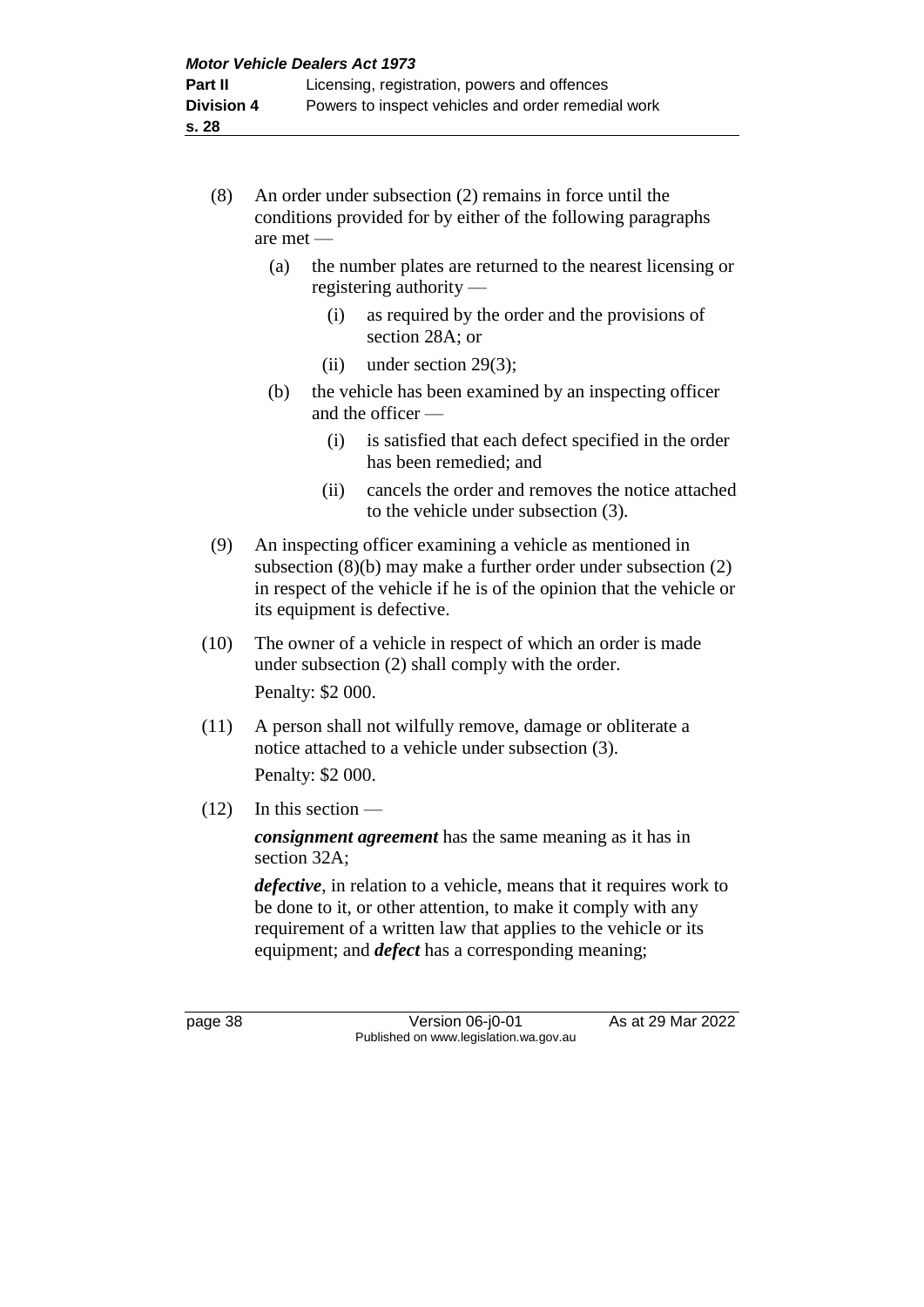*inspecting officer* means a member of the Police Force or an authorised officer;

#### *owner* means —

- (a) the dealer at whose authorised premises the vehicle is being examined or tested, if he is the trade owner of the vehicle; or
- (b) if the dealer is in possession of the vehicle under a consignment agreement, the consignor under that agreement.

*[Section 28 inserted: No. 4 of 2002 s. 68.]*

# **28A. Number plates, how to be returned under s. 28(2)(b)(ii)**

- (1) The owner of a vehicle who elects to return the number plates relating to the vehicle as mentioned in section 28(2)(b)(ii) shall send or deliver the number plates to the nearest licensing or registering authority.
- (2) The owner of a vehicle, by taking the action specified in subsection (1), surrenders any licence granted in respect of the vehicle under the *Road Traffic (Vehicles) Act 2012*.

*[Section 28A inserted: No. 4 of 2002 s. 68; amended: No. 8 of 2012 s. 144; No. 44 of 2016 s. 26.]*

# **29. Unroadworthy vehicles, restrictions on sale of**

- (1) Except where he has reasonable grounds for believing that the vehicle is being acquired for the purpose of being broken up (the proof whereof shall lie upon him), a dealer shall not sell, and a yard manager or salesperson shall not assist in the sale of, a second-hand vehicle in respect of which an order is in force under section 28.
- (2) A person shall not, by a representation that a second-hand vehicle is being acquired for the purpose of being broken up, induce another to sell the vehicle if the sale would, but for that representation, be prohibited by subsection (1)*.*

As at 29 Mar 2022 Version 06-j0-01 page 39 Published on www.legislation.wa.gov.au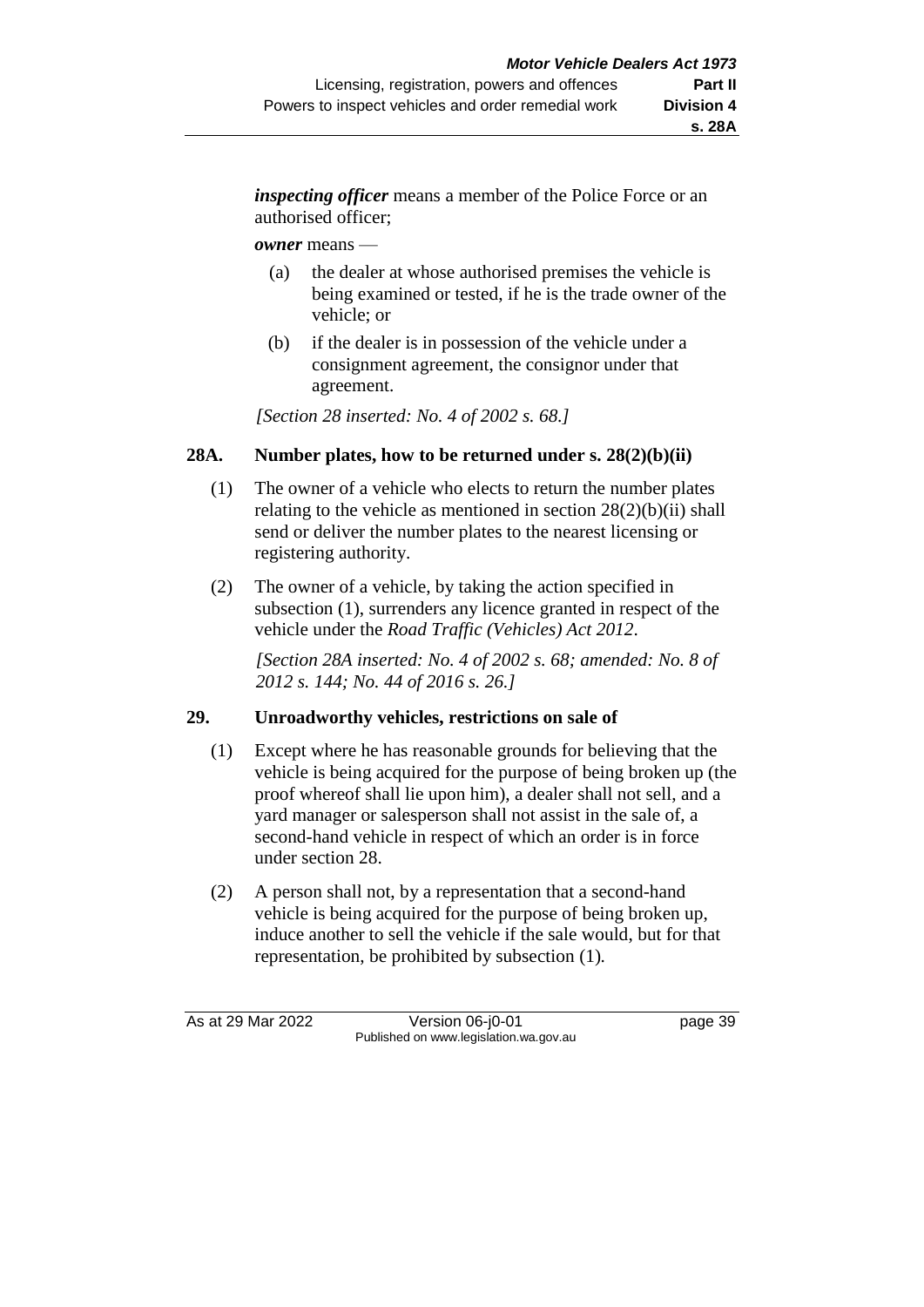- (3) A dealer selling a second-hand vehicle that he is led to believe is being acquired for the purpose of being broken up shall, before yielding up possession of it, remove from the vehicle any number plates attached to it and shall, forthwith, return them to the nearest licensing or registering authority, with the advice that the vehicle in respect of which they were issued is to be broken up.
- (4) The provisions of subsection (3) apply, *mutatis mutandis*, to a dealer acquiring a second-hand vehicle, from a person who is not a dealer for the purpose of breaking it up.
- (5) A dealer shall not break up a motor vehicle, or cause it to be broken up, unless and until it has been in his possession for 7 days.

Penalty applicable to subsections (1), (2), (3) and (5): \$5 000.

*[Section 29 amended: No. 49 of 1979 s. 11; No. 4 of 2002 s. 31(1), 42 and 69.]*

# **Division 5 — Offences: unlicensed dealing etc.**

*[Heading inserted: No. 73 of 2003 s. 18.]*

# **30. Unlicensed dealing etc., offences as to**

- (1) A person shall not engage in unlicensed dealing. Penalty: \$50 000 and a daily penalty of \$1 000.
- (2) A dealer shall not carry on business as a dealer at any premises except under and in accordance with —
	- (a) an authorisation under section 20E; or
	- (b) a permit granted under section 20H.

Penalty: \$5 000.

page 40 Version 06-j0-01 As at 29 Mar 2022 Published on www.legislation.wa.gov.au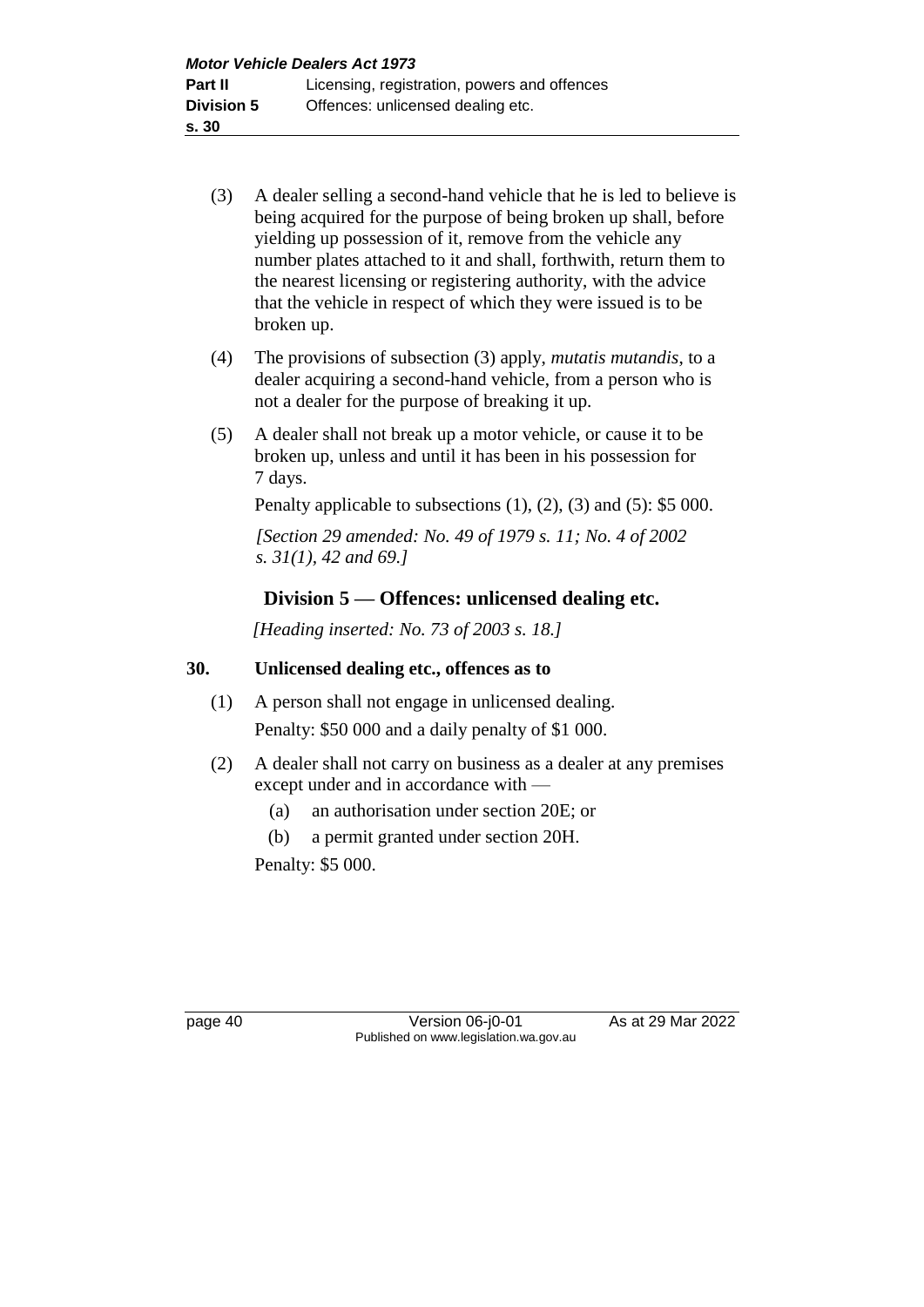- (a) under and in accordance with a dealer's licence for that class or description of business; and
- (b) in accordance with any condition or restriction attached to the licence.
- (4) Despite subsection (3) a person does not engage in unlicensed dealing if he $-$ 
	- (a) acts in a business only in the capacity of a yard manager or salesperson; or
	- (b) carries on or acts in a business only in the capacity of a financier, car hire operator or auctioneer and —
		- (i) has an exemption under section 31; and
		- (ii) complies with any condition or restriction to which the exemption is subject.

*[Section 30 inserted: No. 4 of 2002 s. 26.]*

# **31. Exemptions from this Act, powers to grant**

- (1) The Commissioner may in writing grant an exemption from compliance with this Act to a financier, car hire operator or an auctioneer who —
	- (a) applies for an exemption in the approved form and pays the prescribed fee; and
	- (b) satisfies the Commissioner
		- (i) in the case of a financier, that he ordinarily disposes of vehicles which he has repossessed directly to dealers; or
		- (ii) in the case of a car hire operator, that the buying or selling of vehicles does not comprise a significant part of his business as a car hire operator and that he ordinarily disposes of vehicles bought in the course of his business directly to dealers; or

As at 29 Mar 2022 Version 06-j0-01 page 41 Published on www.legislation.wa.gov.au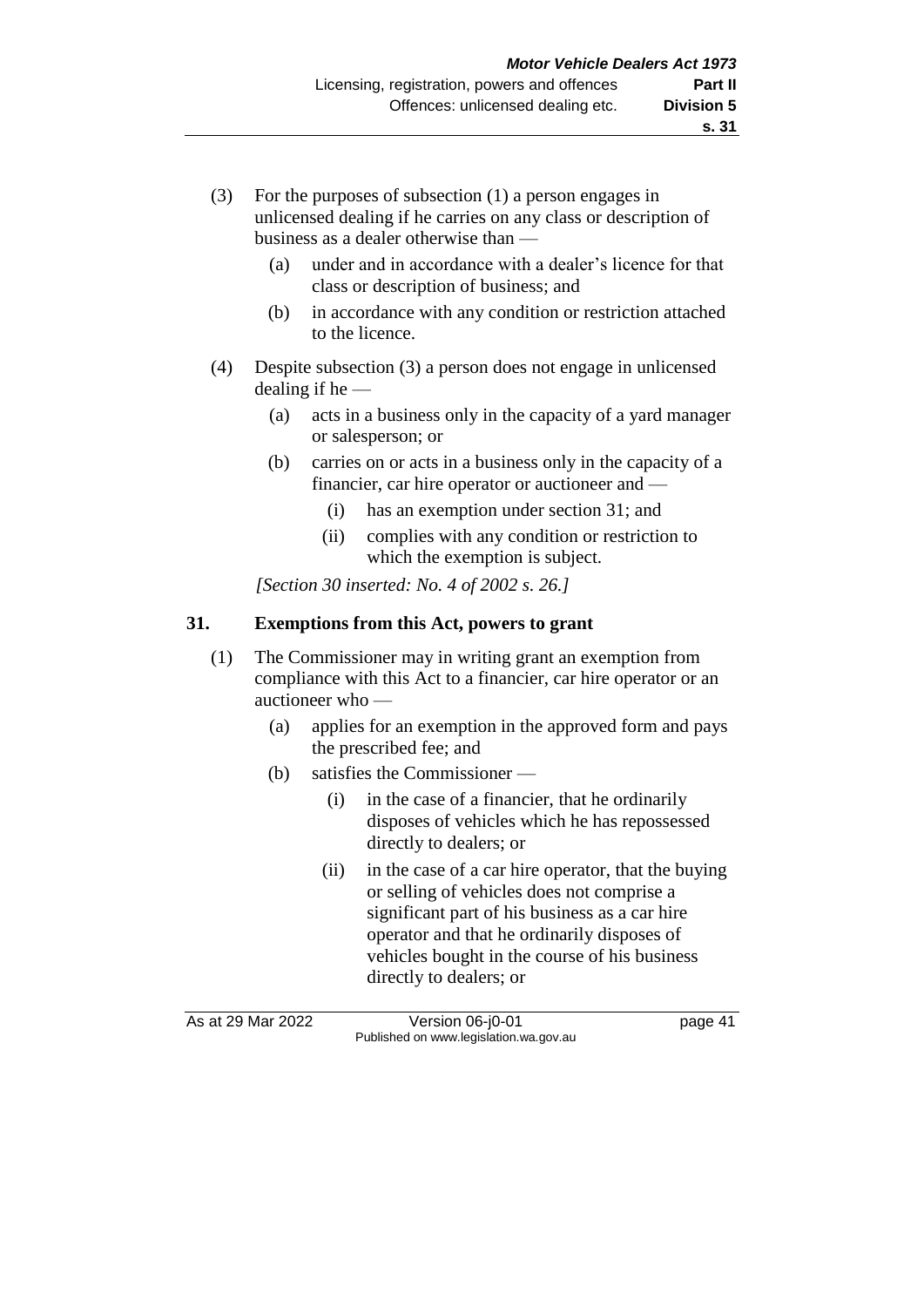(iii) in the case of an auctioneer, that the selling of vehicles by auction does not comprise a significant part of his business as an auctioneer.

#### (2) An exemption under subsection  $(1)$  —

- (a) may be granted subject to conditions; and
- (b) extends to a person acting as an employee or agent of the financier, car hire operator or auctioneer; and
- (c) may be revoked by the Commissioner at any time.

*[Section 31 inserted: No. 4 of 2002 s. 26; amended: No. 58 of 2010 s. 50.]*

#### **31A. Yard managers must be licensed, offence**

A person shall not act in the capacity of a yard manager, other than for or on behalf of a financier or car hire operator, unless —

- (a) he is  $-$ 
	- (i) the holder of a yard manager's licence under section  $16(1)$ ; or
	- (ii) taken to be the holder of such licence under section  $16(2)$ ;

and

(b) he complies with any condition or restriction attached to the licence.

Penalty: \$5 000 and a daily penalty of \$100.

*[Section 31A inserted: No. 4 of 2002 s. 26.]*

page 42 Version 06-j0-01 As at 29 Mar 2022 Published on www.legislation.wa.gov.au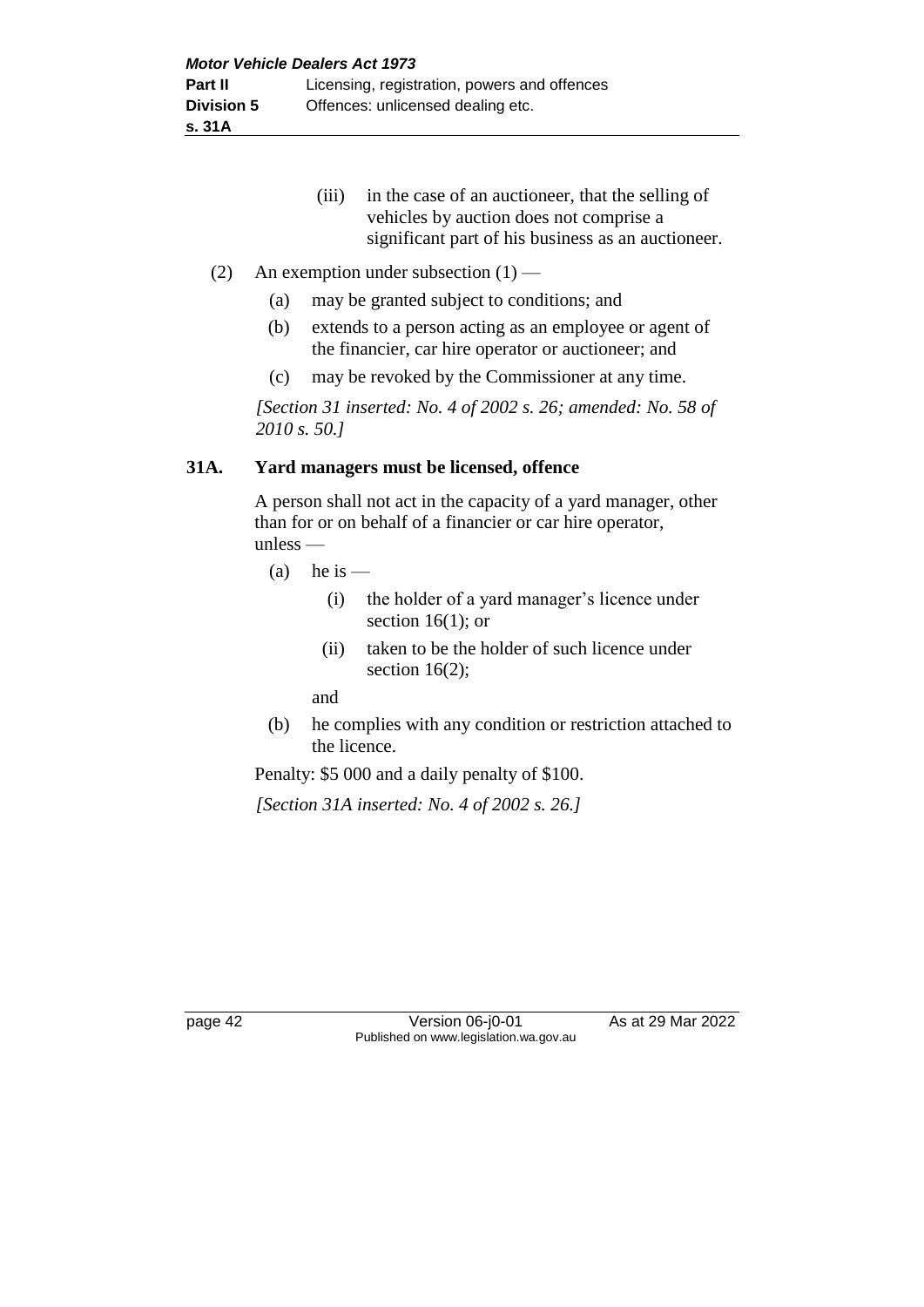#### **31B. Salespersons must be licensed, offence**

A person shall not act in the capacity of a salesperson, other than for or on behalf of a financier or car hire operator, unless —

- (a) he is  $-$ 
	- (i) the holder of a salesperson's licence under section  $17(1)$ ; or
	- (ii) taken to be the holder of such a licence under section  $17(2)$ ;

and

(b) he complies with any condition or restriction attached to the licence.

Penalty: \$5 000 and a daily penalty of \$100.

*[Section 31B inserted: No. 4 of 2002 s. 26.]*

#### **31C. Unlicensed person not to be employed**

A dealer shall not have a person employed or engaged in his business if the performance of the person's duties involve the person contravening section 31A or 31B, as the case may be.

Penalty: \$5 000 and a daily penalty of \$100.

*[Section 31C inserted: No. 4 of 2002 s. 26.]*

#### **31D. Car market operators must be registered and premises authorised, offence**

- $(1)$  A person shall not
	- (a) carry on or act in the business of a car market operator; or
	- (b) advertise that he
		- (i) carries on or acts in; or

As at 29 Mar 2022 Version 06-j0-01 Quadrage 43 Published on www.legislation.wa.gov.au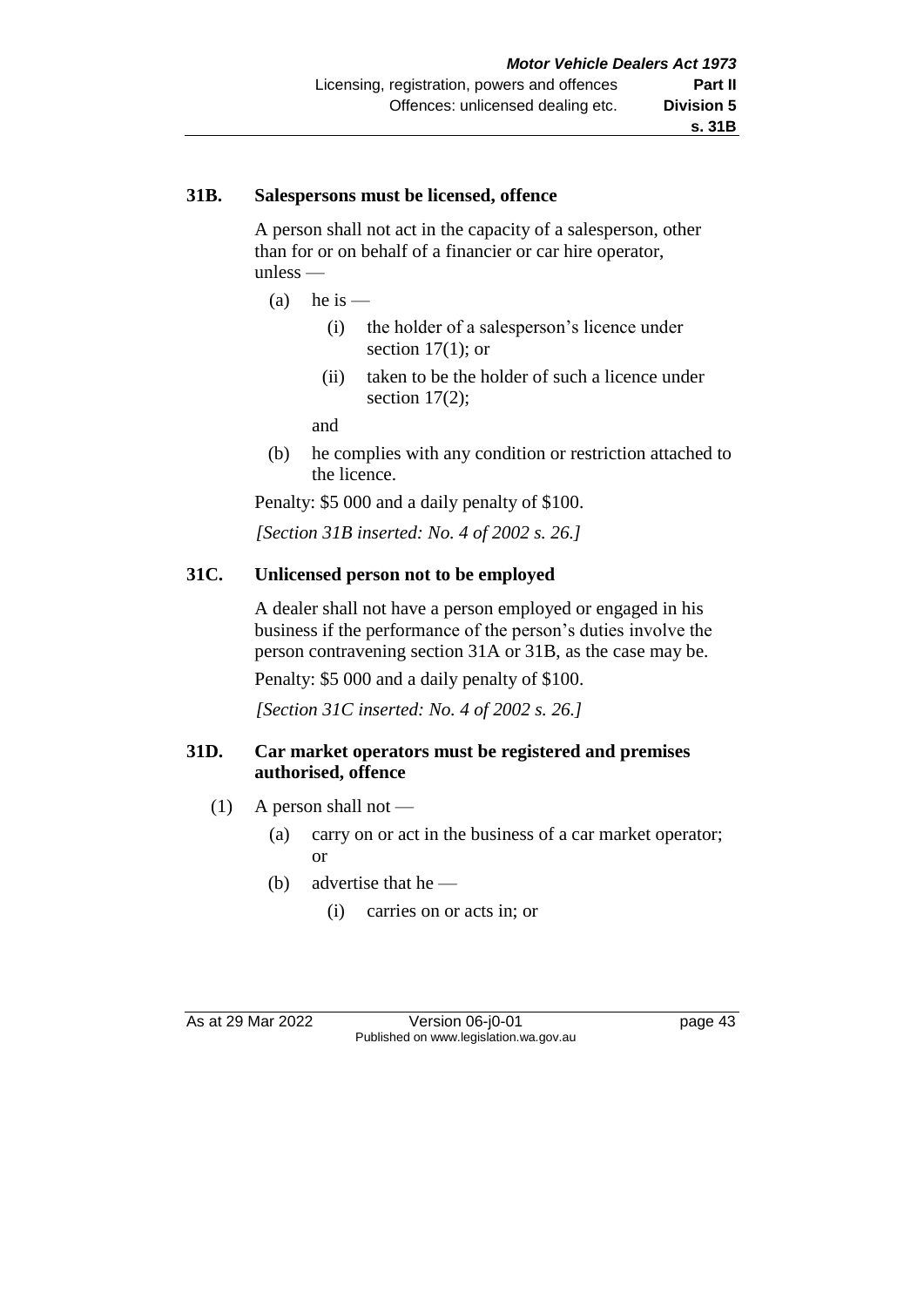(ii) is willing to carry on or act in,

the business of a car market operator,

unless he is registered as a car market operator under section 17B.

Penalty: \$50 000 and a daily penalty of \$1 000.

(2) A car market operator shall not provide premises for a car market unless the premises are authorised to be so provided under section 21A.

Penalty: \$5 000.

*[Section 31D inserted: No. 4 of 2002 s. 26.]*

page 44 Version 06-j0-01 As at 29 Mar 2022 Published on www.legislation.wa.gov.au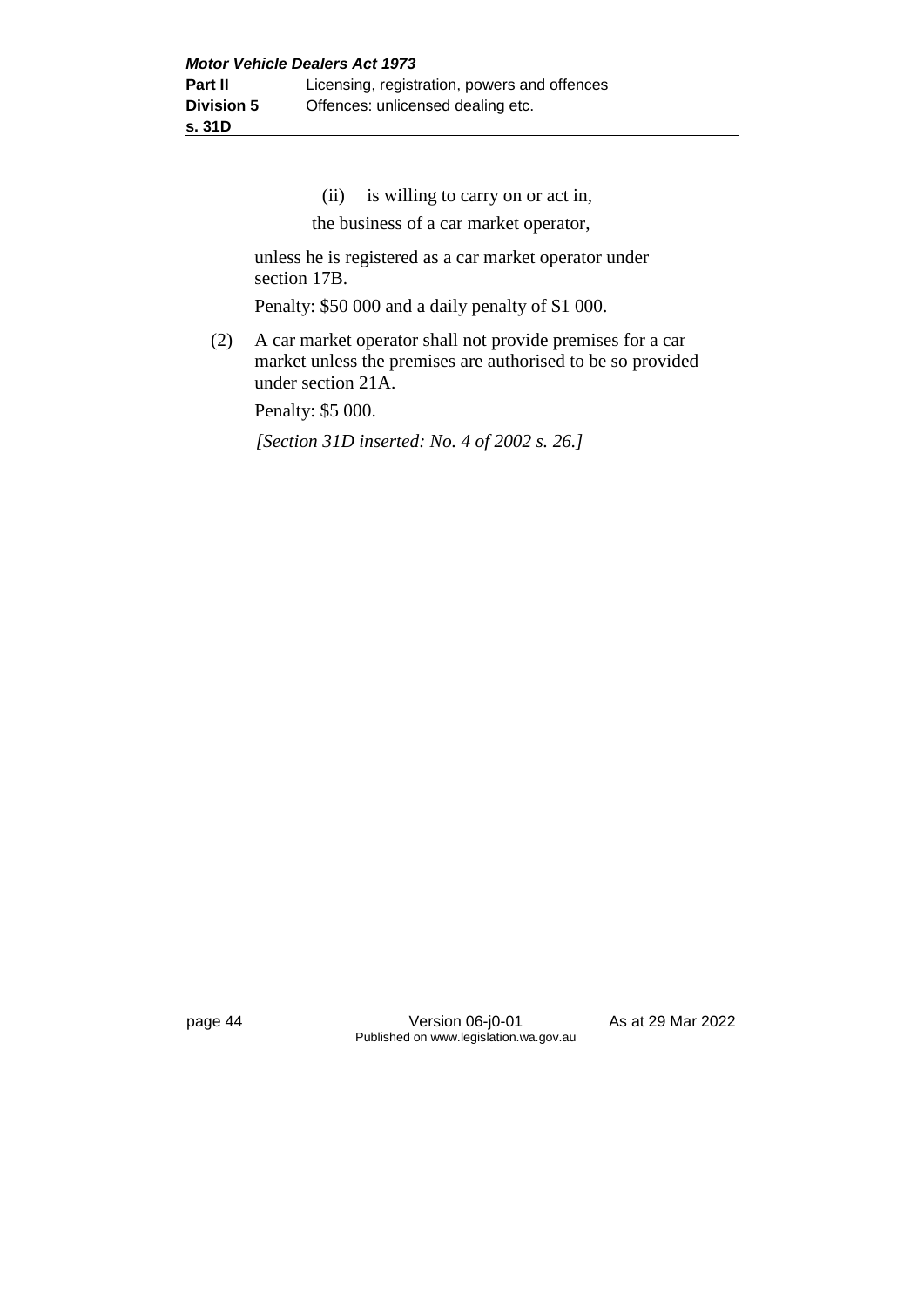# **Part III — Dealings in second-hand vehicles**

# **Division 1 — Preliminary**

*[Heading inserted: No. 4 of 2002 s. 55.]*

#### **32. Application of this Part**

- (1) Without limiting Division 2, the provisions of this Part do not apply to or in relation to the sale of a vehicle —
	- (a) to a dealer; or
	- (b) by auction, unless that vehicle is owned by a trade owner.
- (1a) The provisions of section  $33(3)(c)$  do not apply where a vehicle owned by a trade owner is sold by auction.
- (2) Where a vehicle is sold by a financier or car hire operator, this Part does not apply to the financier or car hire operator or to any of his employees or agents, but the provisions of this subsection do not affect the duties or obligations under this Part of or attaching to a dealer who is not a financier or car hire operator, or to any yard manager or salesperson of such a dealer, in relation to any transaction or transactions by or under which the dealer is, pursuant to section 5(6), deemed to have sold a vehicle to a person.
- (3) Where in relation to the sale of a second-hand vehicle, the vehicle was delivered prior to the time at which the offer to purchase the vehicle was accepted, the time at which the vehicle was sold shall, for the purposes of sections 33, 34 and 35, be deemed to be the time at which the vehicle was so delivered.

*[Section 32 amended: No. 74 of 1975 s. 14; No. 73 of 1994 s. 4; No. 4 of 2002 s. 27, 31(1) and 56.]*

As at 29 Mar 2022 Version 06-j0-01 page 45 Published on www.legislation.wa.gov.au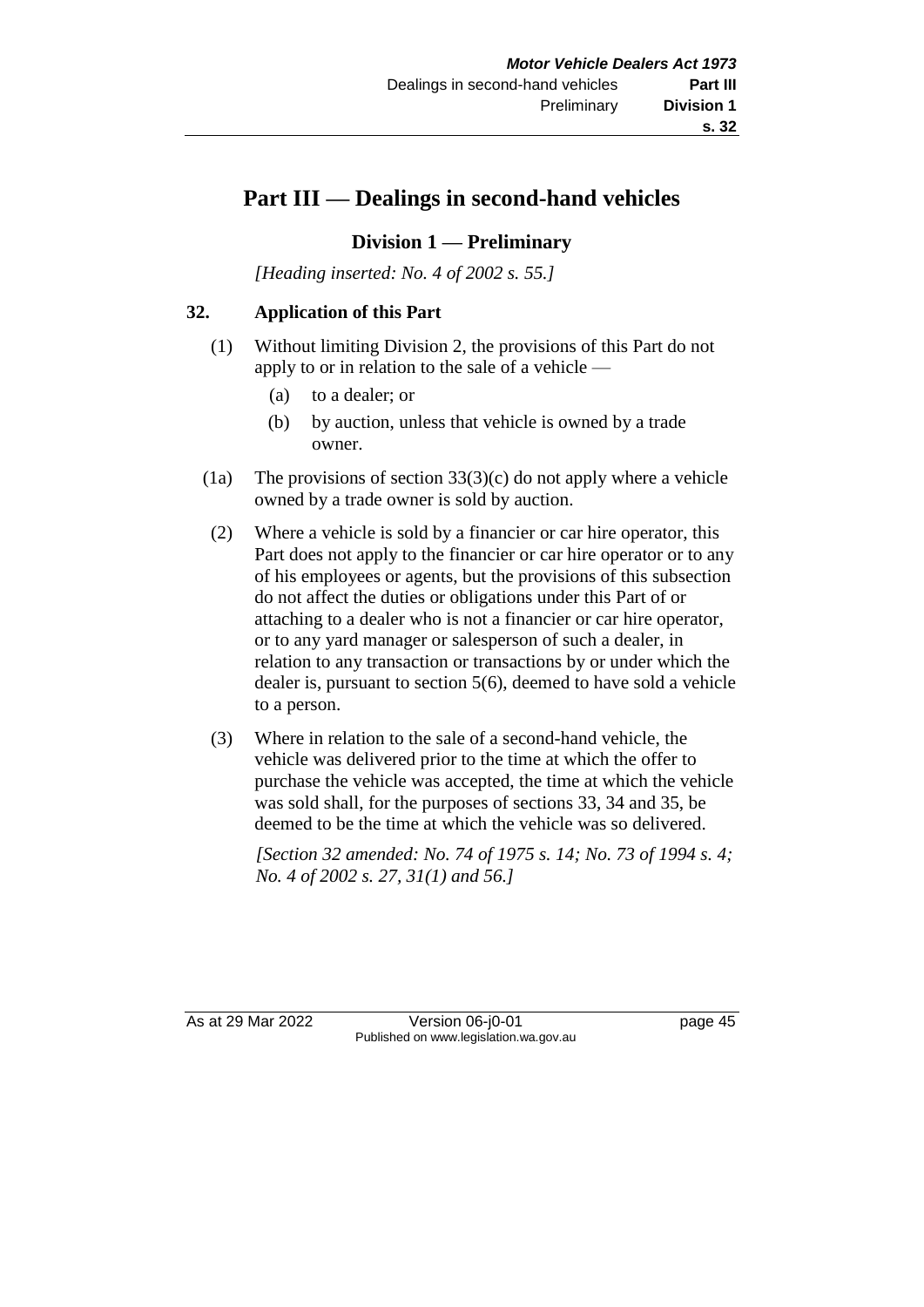# **Division 2 — Sales on consignment**

*[Heading inserted: No. 4 of 2002 s. 57.]*

#### **32A. Terms used**

In this Division —

*consignment agreement* means an agreement under which a dealer agrees —

- (a) to sell a vehicle (including by auction) for a person who is not —
	- (i) a dealer or a trade owner; or
	- (ii) a person acting as an agent of a dealer or a trade owner;

and

- (b) to pay the proceeds of sale after the deduction of any agreed commission and charges to, or partly to, each of the following —
	- (i) any person authorised by the consignor;
	- (ii) any person holding a security interest in the vehicle;

*consignor* means a person for whom a dealer agrees to sell a vehicle under a consignment agreement;

*registered company auditor* has the meaning given in the *Corporations Act 2001* (Commonwealth) section 9;

*security interest* has the meaning given in the *Personal Property Securities Act 2009* (Commonwealth) section 10;

*trust account* means a trust account required to be maintained by a dealer under section 32C;

*year*, unless otherwise prescribed, means a financial year.

*[Section 32A inserted: No. 4 of 2002 s. 57; amended: No. 42 of 2011 s. 57; No. 44 of 2016 s. 27.]*

page 46 Version 06-j0-01 As at 29 Mar 2022 Published on www.legislation.wa.gov.au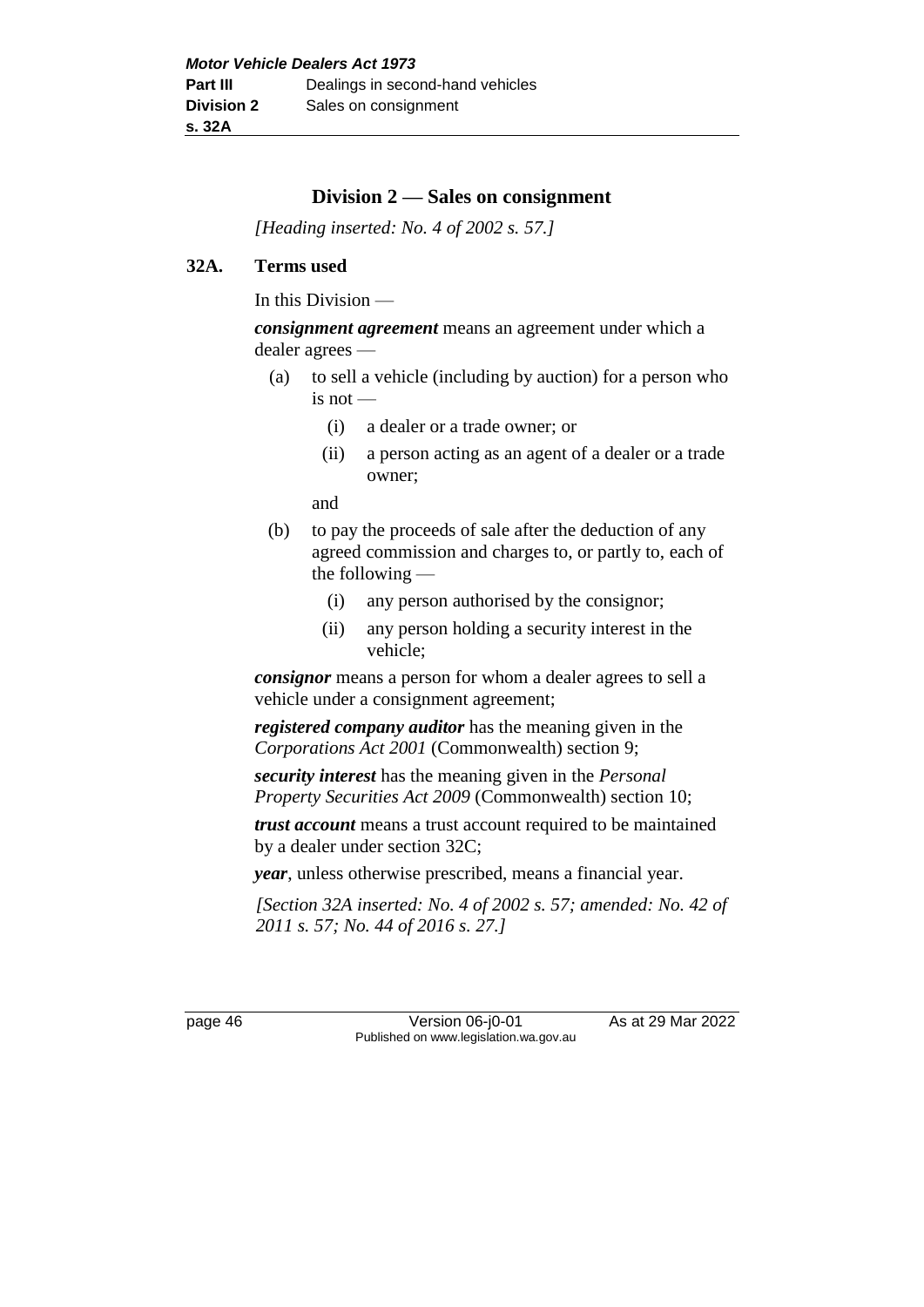#### **32B. Consignment agreements, requirements for**

- (1) A dealer shall not accept a vehicle under a consignment agreement unless the agreement —
	- (a) is in writing signed by the consignee, or his agent, and the consignor; and

(b) contains the prescribed particulars, terms and conditions. Penalty: \$5 000.

- (2) Subsection (1)(b) does not prevent a consignment agreement containing, or incorporating by reference, other terms and conditions so long as they are not inconsistent with, and do not limit or diminish, those that are prescribed.
- (3) A dealer shall ensure that a copy of a consignment agreement is given to the consignor immediately after the agreement is signed by the parties to it.

Penalty: \$5 000.

*[Section 32B inserted: No. 4 of 2002 s. 57.]*

# **32C. Dealer selling on consignment to have trust account**

A dealer shall not accept a vehicle for sale under a consignment agreement unless the dealer has open with a prescribed financial institution at least one account designated as a trust account.

Penalty: \$5 000.

*[Section 32C inserted: No. 4 of 2002 s. 57.]*

# **32D. Payments to trust account**

(1) Where money is received by a dealer from the sale of a vehicle under a consignment agreement, the dealer shall pay all of the money into a trust account not later than the next day after the day of receipt on which the relevant financial institution is open for business.

Penalty: \$5 000.

As at 29 Mar 2022 Version 06-j0-01 page 47 Published on www.legislation.wa.gov.au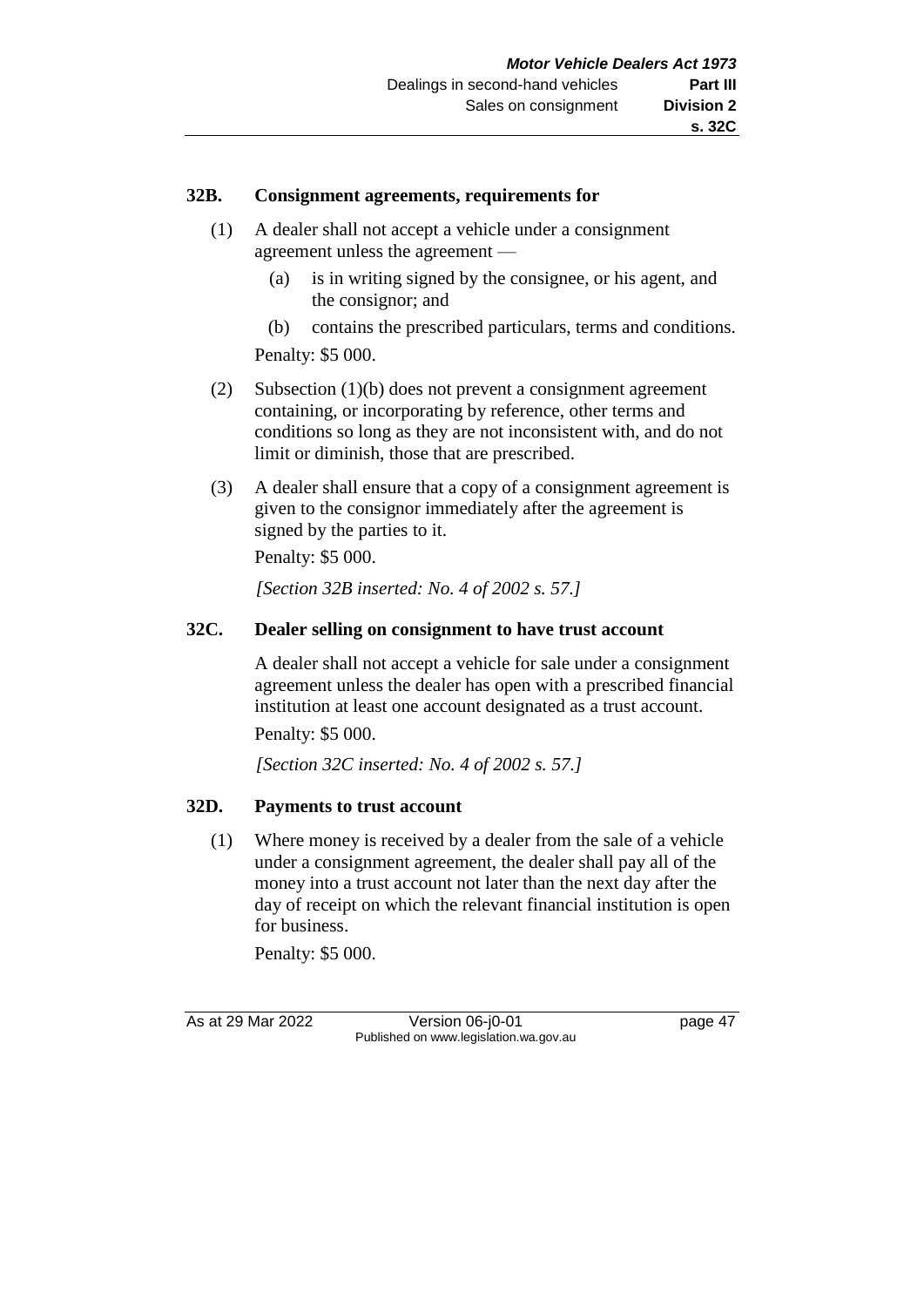- (2) Where the consideration or any part of the consideration received by a dealer from the sale of a vehicle under a consignment agreement is represented by another vehicle or other thing (the *trade-in*), the dealer shall pay an amount of money equivalent to the value of that trade-in into a trust account not later than the next day after the day of receipt on which the relevant financial institution is open for business. Penalty: \$5 000.
- (3) For the purposes of subsection (2) the value of a trade-in is
	- (a) where the trade-in represents part of the consideration for the sale of a vehicle under consignment, the value ascribed to the trade-in for the purposes of the sale by the parties to the sale or, if no agreed value is so ascribed, the market value of the trade-in at the time of the sale; or
	- (b) where the trade-in represents all of the consideration for the sale of a vehicle under consignment, the value ascribed to the trade-in for the purposes of the sale by the parties to the sale or, if no agreed value is so ascribed, the market value of the trade-in at the time of the sale, less any amount paid, or to be paid, by the dealer to the purchaser of the consigned vehicle in connection with the sale.
- (4) A dealer shall not pay money into a trust account other than money received from the sale of vehicles under consignment agreements or money referred to in subsection (2).

Penalty: \$5 000.

*[Section 32D inserted: No. 4 of 2002 s. 57.]*

# **32E. Withdrawals from trust account**

(1) A dealer shall not, without the prior written approval of the Commissioner, withdraw money paid into a trust account from

page 48 Version 06-j0-01 As at 29 Mar 2022 Published on www.legislation.wa.gov.au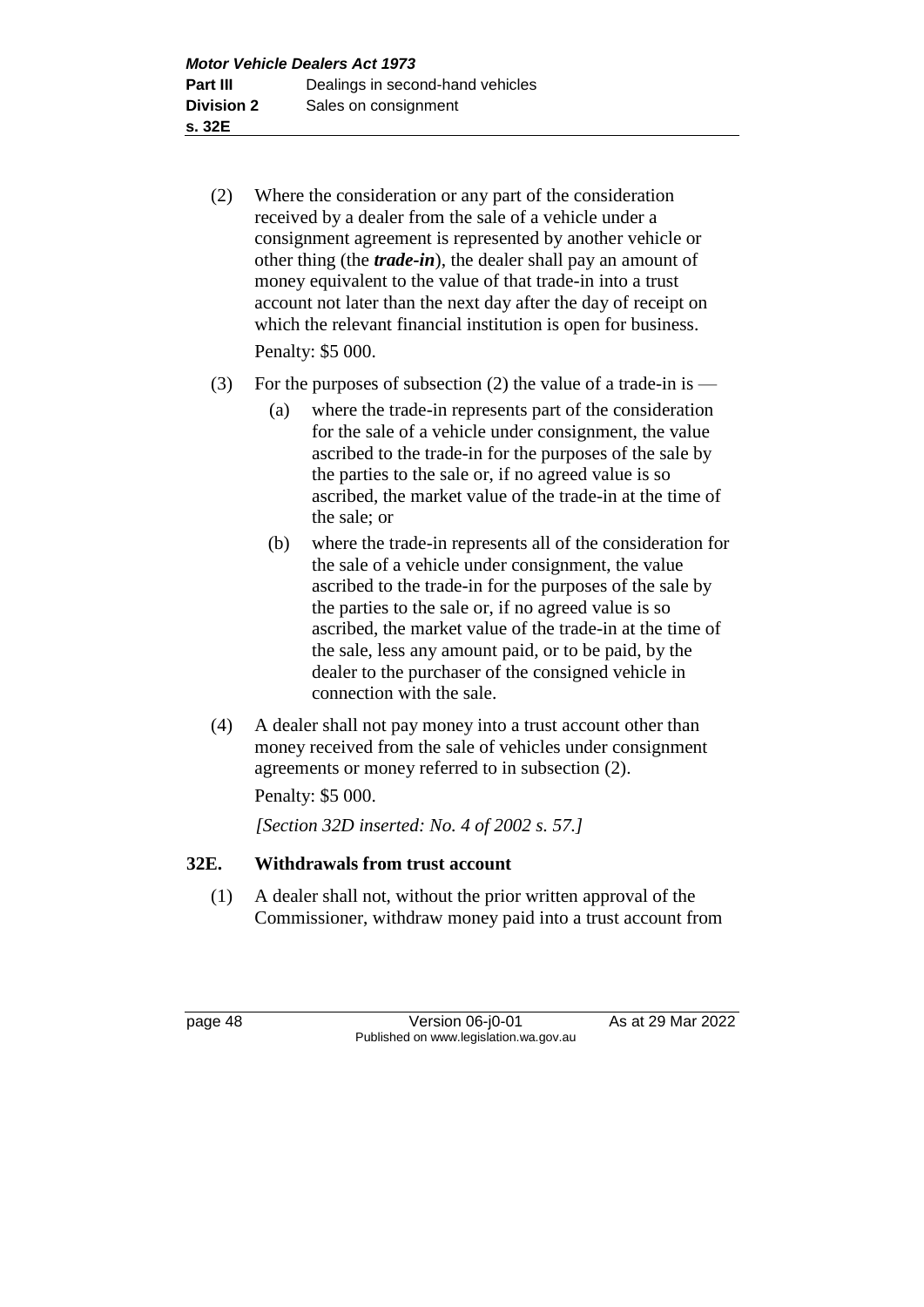the sale of a vehicle under a consignment agreement, except for the purpose of —

- (a) paying an amount properly payable to  $-$ 
	- (i) the consignor of the vehicle concerned or a person authorised by him; or
	- (ii) the holder of a security interest in the vehicle;

or

- (b) satisfying a debt due to the dealer by the consignor for commission or other charges; or
- (c) paying an amount that is authorised by the regulations to be paid.

Penalty: \$5 000.

- (2) Except as otherwise provided by the regulations, money held in a trust account is not available for payment of the debts of a dealer or liable to be taken in execution under the order or process of a court.
- (3) Nothing in this Division takes away or affects a lawful claim or lien that a person has against or on any money received from the sale of a vehicle under a consignment agreement.

*[Section 32E inserted: No. 4 of 2002 s. 57; amended: No. 58 of 2010 s. 50.]*

# **32F. Financial institutions, liabilities and rights in relation to trust accounts**

- (1) A financial institution does not incur any liability or obligation to any person by reason only that it has failed to secure compliance by a dealer with any provision of this Division, or of the regulations, relating to —
	- (a) the keeping of; or
	- (b) the withdrawal of money from,

a trust account.

As at 29 Mar 2022 Version 06-j0-01 page 49 Published on www.legislation.wa.gov.au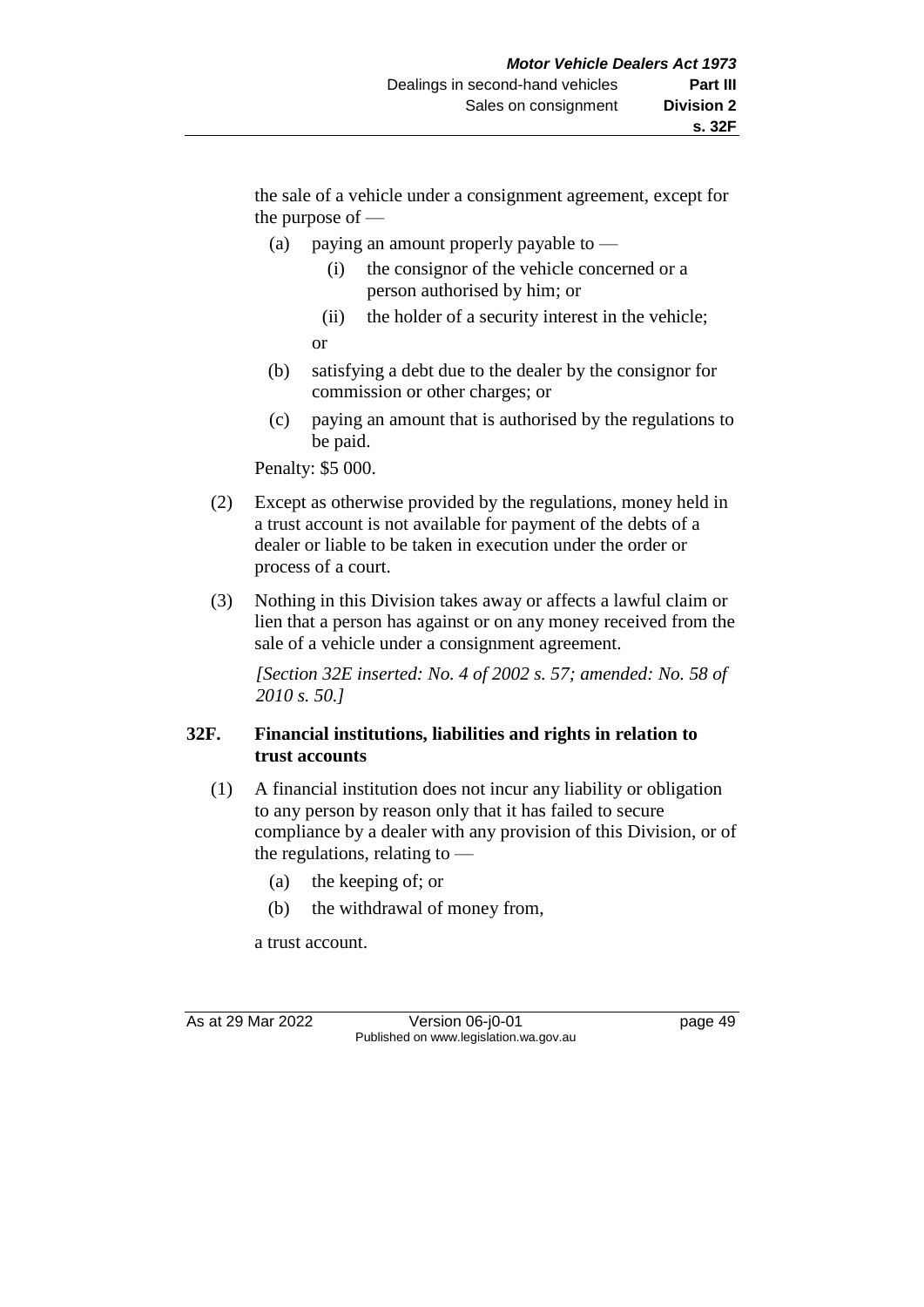(2) A financial institution at which a dealer maintains a trust account shall not have any recourse or right, whether by way of set off, counterclaim, charge or otherwise, to money standing to the credit of that account in respect of any liability of the dealer to the financial institution, other than a liability in connection with that account.

*[Section 32F inserted: No. 4 of 2002 s. 57.]*

#### **32G. Payment to consignor**

Where a dealer sells a vehicle under a consignment agreement he shall pay the proceeds of sale as required by —

- (a) the provisions of the agreement; and
- (b) the terms and conditions prescribed for the purposes of section  $32B(1)(b)$ .

Penalty: \$5 000.

*[Section 32G inserted: No. 4 of 2002 s. 57.]*

#### **32H. Dealers to keep accounts etc.**

A dealer shall —

- (a) keep full and accurate accounts and records of
	- (i) all proceeds received from sales of vehicles under consignment agreements; and
	- (ii) all payments made by the dealer of or from those proceeds;

and

- (b) before the end of the next business day after the day on which proceeds of a sale are received or a payment is made, record particulars of —
	- (i) the amount so received or paid; and
	- (ii) the person from whom it was received or to whom it was paid;

and

page 50 Version 06-j0-01 As at 29 Mar 2022 Published on www.legislation.wa.gov.au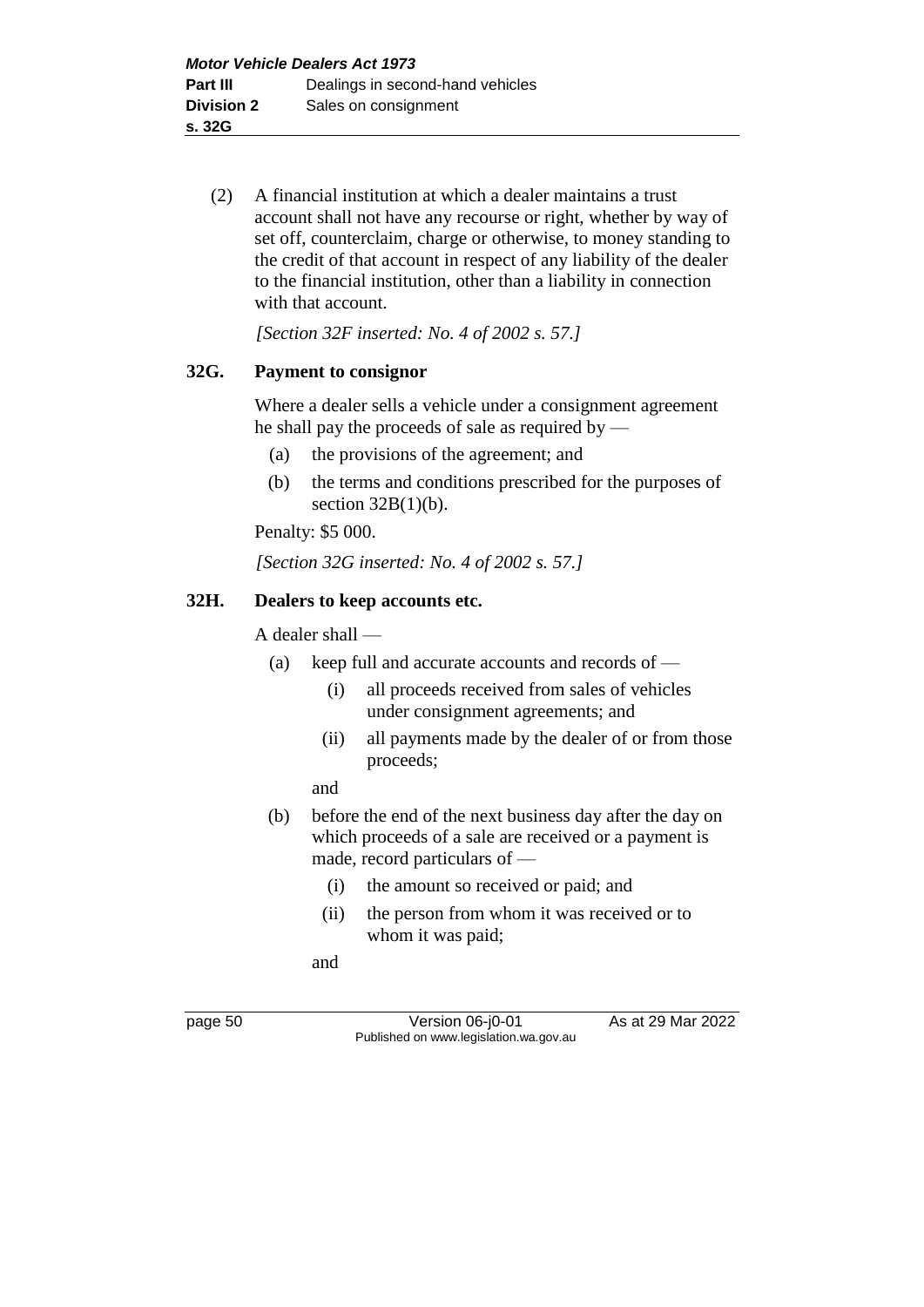- (c) keep the accounts and records in such a manner that they can be conveniently and properly audited; and
- (d) correctly balance the accounts at the end of each month.

Penalty: \$5 000.

*[Section 32H inserted: No. 4 of 2002 s. 57.]*

#### **32I. Audit of trust accounts**

(1) A person who carries on the business of a dealer for the whole or part of a year must ensure that each trust account that is held by the dealer for that year, or part of a year, as the case may be, is audited by a registered company auditor.

Penalty for this subsection: a fine of \$5 000.

- (2) A dealer is to be taken to have complied with subsection (1) in relation to a year if the dealer —
	- (a) has neither received nor held money in a trust account during that year; and
	- (b) makes a statutory declaration to that effect; and
	- (c) gives the statutory declaration to the Commissioner within the period prescribed by the regulations.

*[Section 32I inserted: No. 44 of 2016 s. 28.]*

#### **32J. Special audit of trust account, Commissioner may order**

- (1) The Commissioner may exercise the power in subsection (2) if the Commissioner is of the opinion that it is desirable to do so because of the circumstances, or the alleged circumstances, of a dealer's business.
- (2) The Commissioner may
	- (a) at any time order that a special audit of a trust account of a dealer shall be carried out by a registered company auditor at the expense of the dealer; and
	- (b) for that purpose
		- (i) appoint the auditor; and

As at 29 Mar 2022 Version 06-j0-01 page 51 Published on www.legislation.wa.gov.au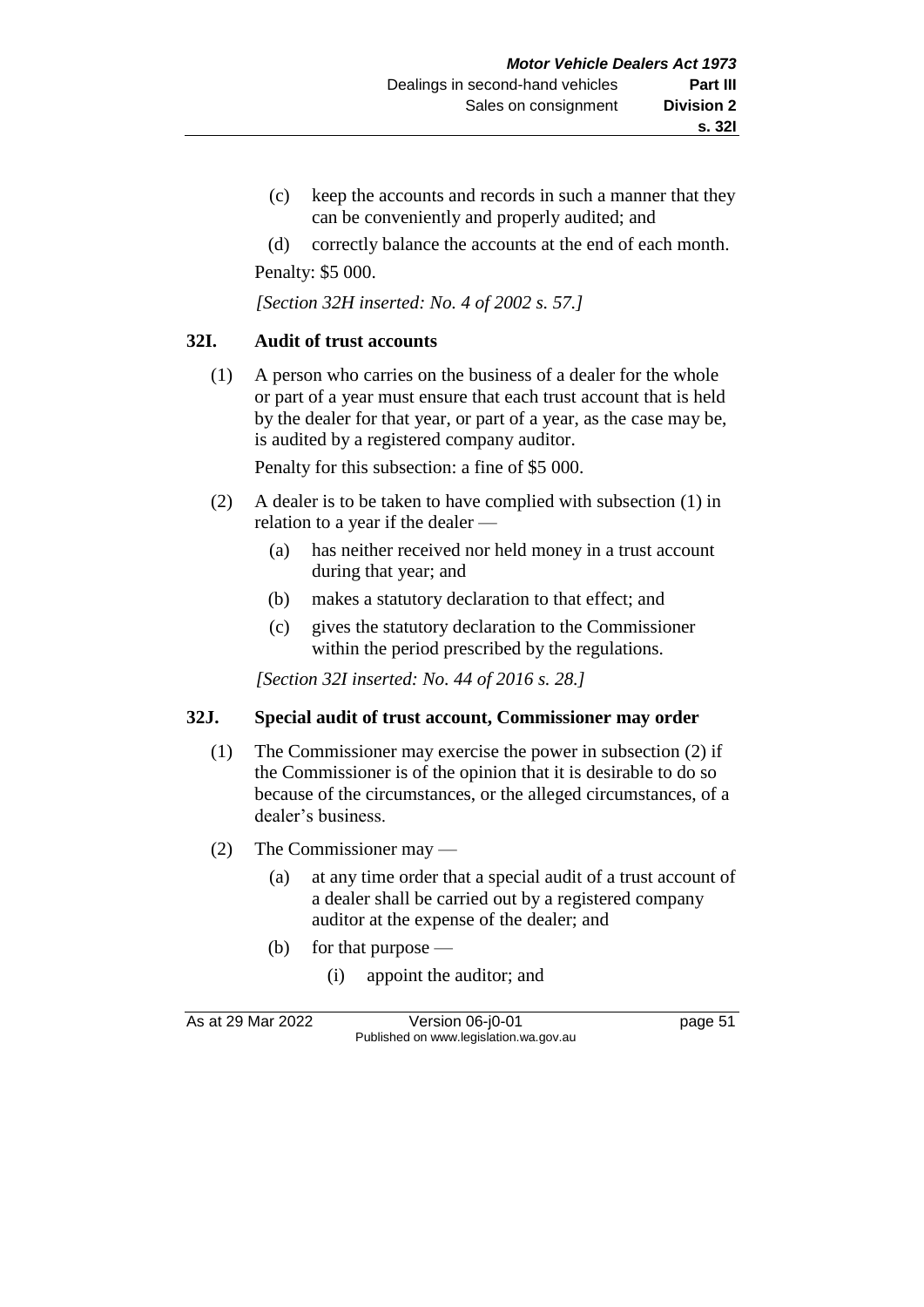- (ii) specify the information that is to be furnished, and the time within which the auditor is to report, to the Commissioner.
- (3) Where an order is made under subsection (2) in respect of a trust account of a dealer, the dealer shall do all things that are necessary to be done on his part to enable the audit to be completed.

Penalty: \$5 000.

*[Section 32J inserted: No. 4 of 2002 s. 57; amended: No. 58 of 2011 s. 50.]*

#### **32K. Restraining banks etc. from dealing with dealer's account, SAT's powers as to**

- (1) Where the Commissioner, on an application made by the Commissioner to the State Administrative Tribunal, shows by evidence on affidavit to the satisfaction of the State Administrative Tribunal that —
	- (a) there are reasonable grounds for believing that there is a deficiency in a trust account of a dealer; or
	- (b) there has been undue or unreasonable refusal, neglect, or delay on the part of a dealer in paying money which was required to be paid into a trust account by the dealer under this Division to a person who is entitled to that money or is authorised to receive the money,

the State Administrative Tribunal may, if it thinks fit, make an order that the person for the time being in charge of the financial institution in which the trust account is kept be restrained, until the order is made absolute or discharged, from paying out, transferring or otherwise dealing with any moneys standing to the credit of the trust account or any other account kept at the financial institution in the name of the dealer.

- (2) An order under subsection (1) may
	- (a) contain such terms and conditions as the State Administrative Tribunal thinks fit; and

page 52 Version 06-j0-01 As at 29 Mar 2022 Published on www.legislation.wa.gov.au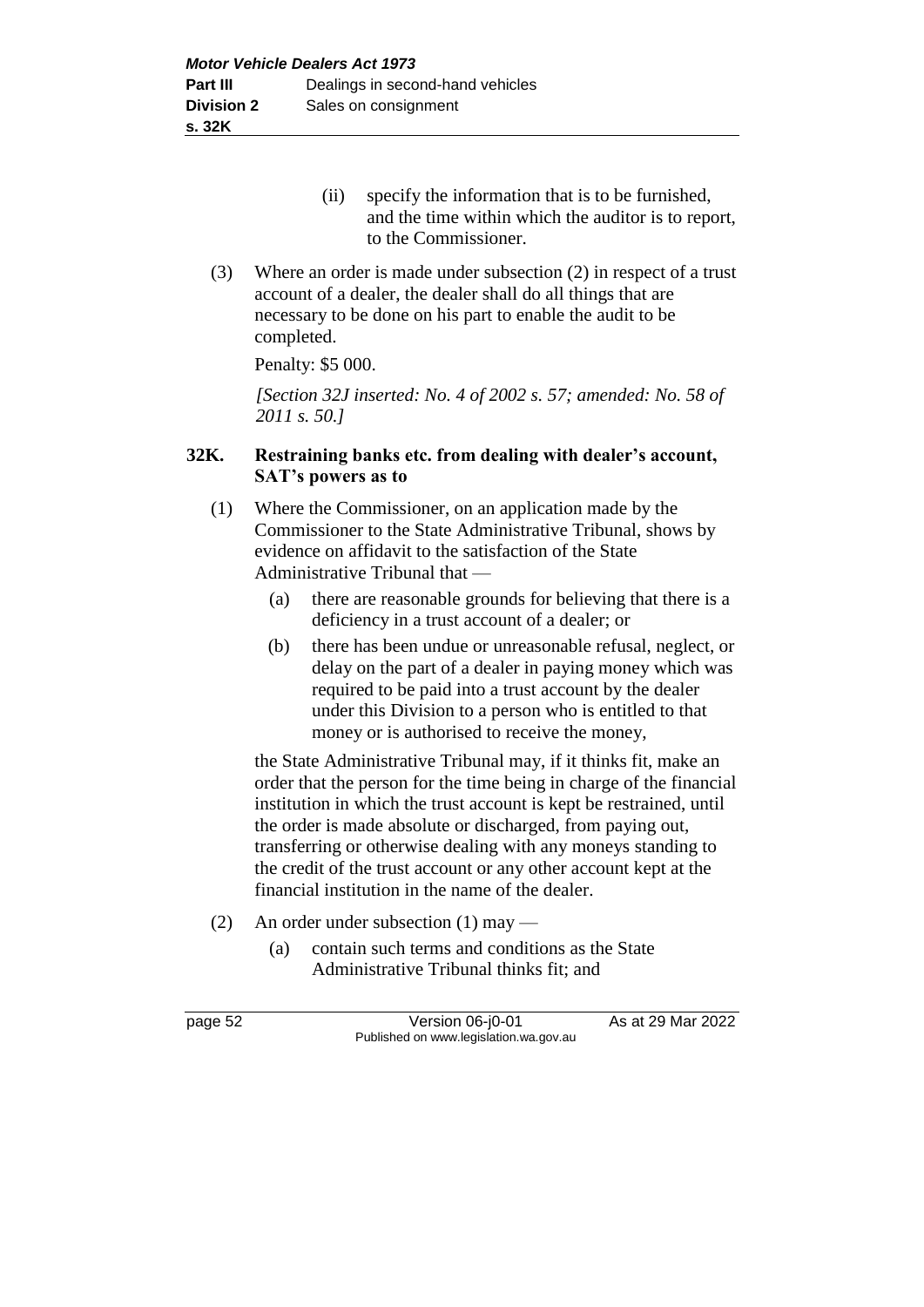- (b) relate to all or any one or more of the trust or other accounts, as the State Administrative Tribunal determines.
- (3) The order shall be made in the first instance ex parte, without any notice to the dealer, and is an order to show cause only.
- (4) Unless the dealer referred to in the order shows to the State Administrative Tribunal within the time specified in the order sufficient cause to the contrary, the order, after proof of service as required by section 32O, shall be made absolute.

*[Section 32K inserted: No. 4 of 2002 s. 57; amended: No. 55 of 2004 s. 780; No. 69 of 2006 s. 25; No. 58 of 2010 s. 46.]*

#### **32L. Deceased dealer, SAT may restrain use of trust account of etc.**

- (1) Where the State Administrative Tribunal is satisfied, on the application of the Commissioner, that a licensed dealer has died, the State Administrative Tribunal may restrain the personal representative, and the former employees, agents and bankers, of the deceased dealer, and the employees and agents of those bankers, from dealing in all or any of the trust accounts of the deceased dealer, subject to such terms and conditions as the State Administrative Tribunal thinks fit.
- (2) The State Administrative Tribunal may order that the Commissioner —
	- (a) take possession of the money constituting a trust account of the deceased dealer or, where the case requires, the balance of such moneys;
	- (b) credit the money or balance to a separate agency special purpose account established for the Commissioner under section 16 of the *Financial Management Act 2006*; and
	- (c) deal with those moneys according to law.
- (3) The State Administrative Tribunal may, on the application of the Commissioner, or any person interested, give such directions as the State Administrative Tribunal thinks fit for the payment

As at 29 Mar 2022 Version 06-j0-01 page 53 Published on www.legislation.wa.gov.au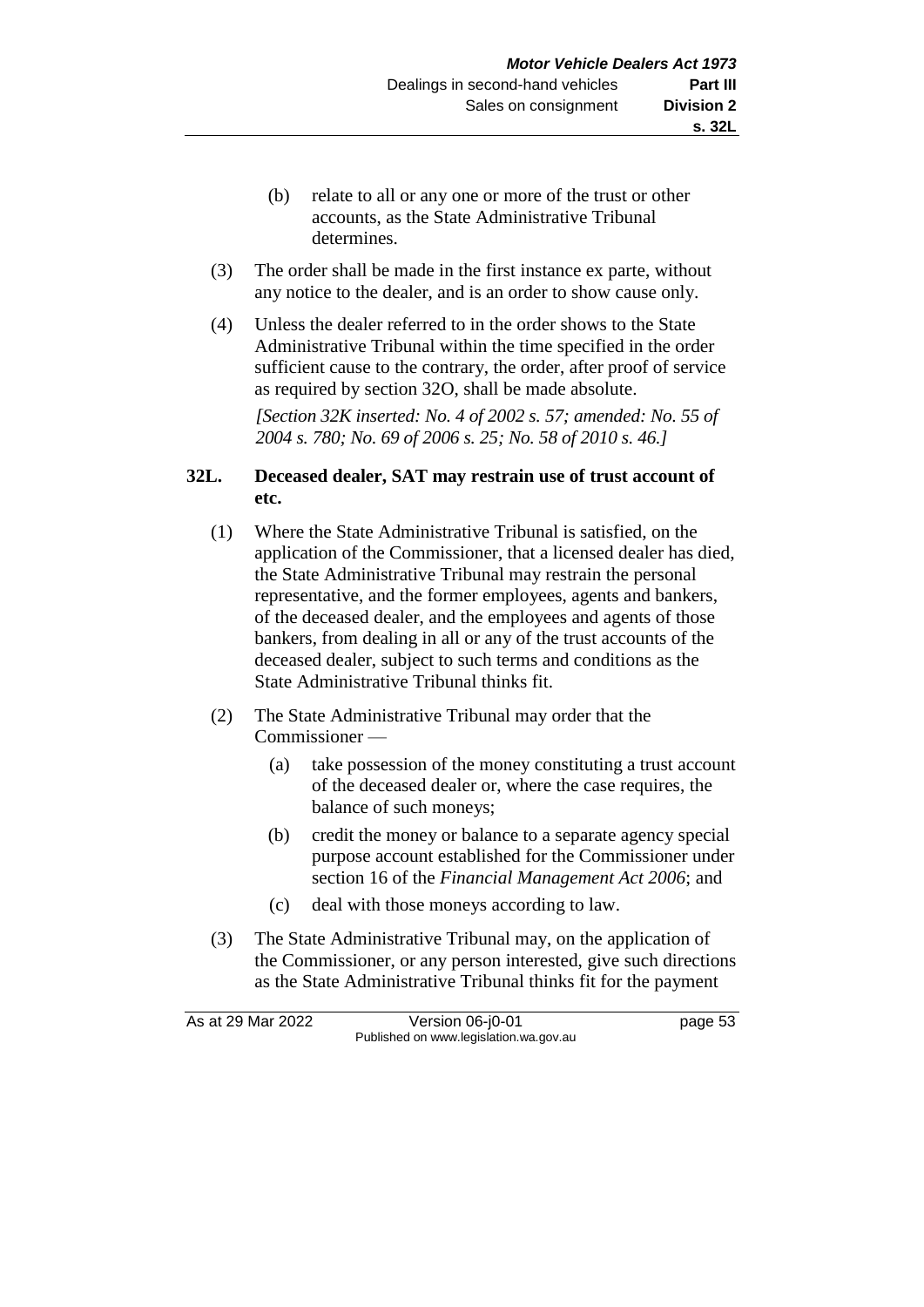by the Commissioner of any part of the moneys credited to the separate agency special purpose account under the order.

*[Section 32L inserted: No. 4 of 2002 s. 57; amended: No. 55 of 2004 s. 780; No. 77 of 2006 Sch. 1 cl. 109(1) and (2); No. 58 of 2010 s. 50.]*

#### **32M. Discharging or varying orders under s. 32K or 32L**

- (1) A dealer or the personal representative of a deceased dealer whose account is the subject of an order made under section 32K or 32L may apply to the State Administrative Tribunal to discharge or vary the order and to award such costs upon the application as it thinks fit.
- (2) The State Administrative Tribunal is by this section empowered to discharge or vary the order and to make such further orders as it thinks fit.

*[Section 32M inserted: No. 4 of 2002 s. 57; amended: No. 55 of 2004 s. 780.]*

#### **32N. SAT's additional powers as to s. 32K, 32L and 32M orders; schemes for distributing funds**

- (1) The State Administrative Tribunal may, on the application of the Commissioner, the Treasurer, the dealer, or the personal representative of a deceased dealer referred to in an order made under section 32K, 32L or 32M make further orders —
	- (a) discharging or varying any orders so made; and
	- (b) directing that any moneys in an account affected by the order shall be paid to the Treasurer by the financial institution on such terms and conditions as the State Administrative Tribunal thinks fit.
- (2) The Treasurer, on receiving moneys paid pursuant to an order made under subsection  $(1)(b)$  —
	- (a) shall cause the moneys to be credited to a separate Treasurer's special purpose account established under section 10 of the *Financial Management Act 2006*;

page 54 Version 06-j0-01 As at 29 Mar 2022 Published on www.legislation.wa.gov.au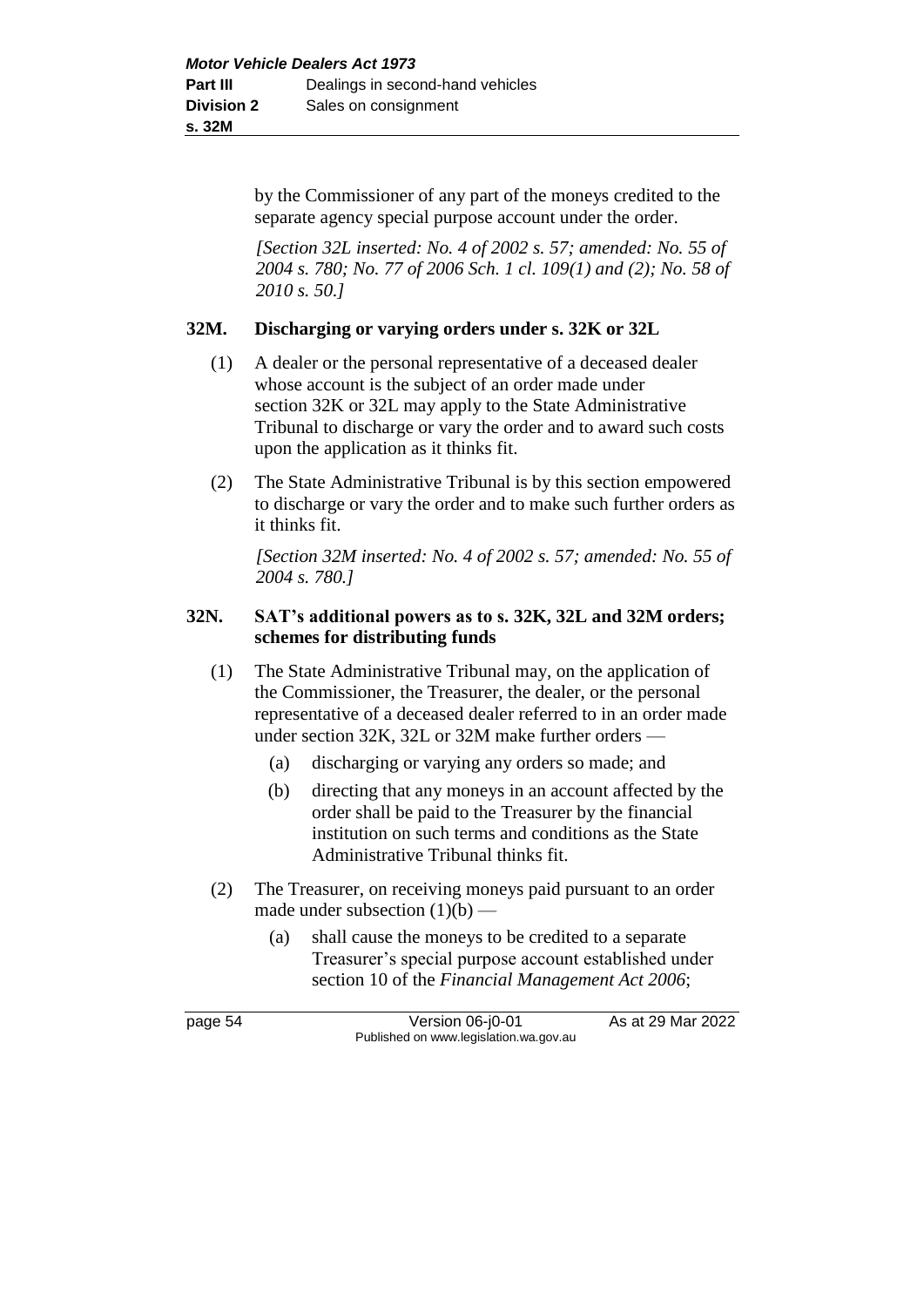- (b) may prepare a scheme for distributing the moneys as compensation to each person who —
	- (i) claims compensation at any time within 6 months after the Treasurer receives the money; and
	- (ii) proves to the satisfaction of the Treasurer that the person has, in respect of any consignment of a vehicle, sustained loss through any act or omission of the dealer in respect of whose accounts the order was made.
- (3) When the Treasurer prepares a scheme for distribution the Treasurer shall apply to the State Administrative Tribunal for approval of the scheme and for directions in respect of the scheme.
- (4) The State Administrative Tribunal may give such directions as it thinks fit in respect of —
	- (a) the separate Treasurer's special purpose account; and
	- (b) the moneys standing to the credit of the account; and
	- (c) the persons to whom and in what amounts the whole or any portion of the moneys standing to the credit of the account shall be paid by the Treasurer; and
	- (d) the payment of the balance of the moneys then standing to the credit of the account, if any.

*[Section 32N inserted: No. 4 of 2002 s. 57; amended: No. 55 of 2004 s. 780; No. 77 of 2006 Sch. 1 cl. 109(3) and (4); No. 58 of 2010 s. 50.]*

# **32O. Service of s. 32K, 32L, 32M or 32N orders**

- (1) Where an order is made under section 32K, 32L or 32N on the application of the Commissioner, the Commissioner shall serve or cause to be served a copy of the order —
	- (a) on the person for the time being in charge of the office of the financial institution in which any account referred to in the order is kept; and

As at 29 Mar 2022 Version 06-j0-01 page 55 Published on www.legislation.wa.gov.au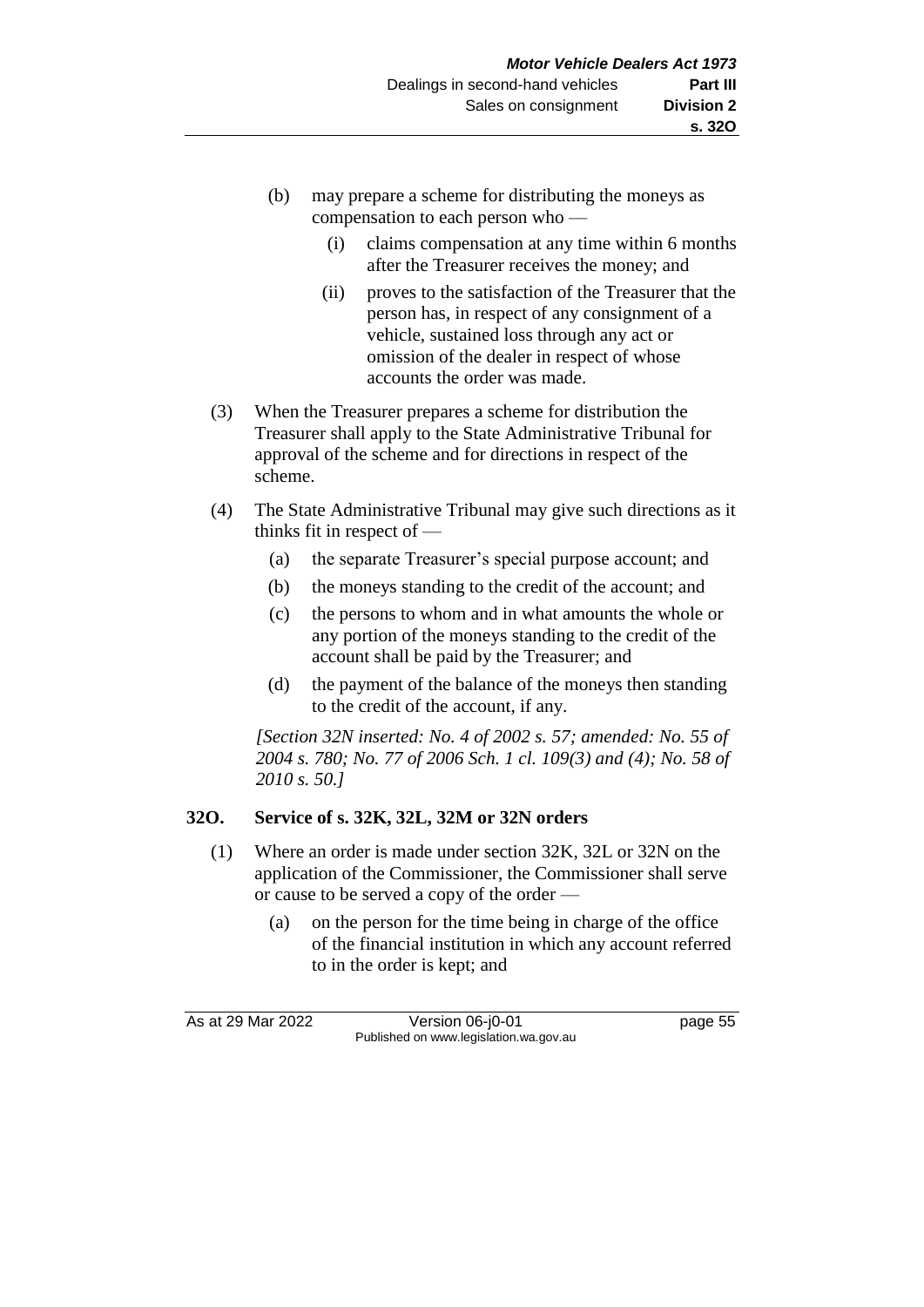- (b) on the dealer, or the personal representative of the deceased dealer, in whose name the account is kept; and
- (c) where it is an order under section  $32N(1)(b)$ , on the Treasurer.
- (2) Where an order is made under section 32M or 32N on the application of a dealer, or the personal representative of a deceased dealer, the dealer or personal representative shall serve or cause to be served a copy of the order —
	- (a) on the person for the time being in charge of the financial institution in which any account referred to in the order is kept; and
	- (b) on the Commissioner; and
	- (c) where it is an order under section  $32N(1)(b)$ , on the Treasurer.
- (3) Where an order is made under section 32N on the application of the Treasurer, the Treasurer shall serve or cause to be served a copy of the order —
	- (a) on the person for the time being in charge of the office of the financial institution in which any account referred to in the order is kept; and
	- (b) on the dealer, or the personal representative of the deceased dealer, in whose name the account is kept; and
	- (c) on the Commissioner.

*[Section 32O inserted: No. 4 of 2002 s. 57; amended: No. 55 of 2004 s. 776; No. 58 of 2010 s. 50.]*

#### **32P. Regulations about trust accounts**

The regulations may make provision for or with respect to —

- (a) keeping and management of trust accounts including
	- (i) information to be given to the Commissioner in relation to trust accounts; and
	- (ii) reporting of overdrawn trust accounts; and

page 56 Version 06-j0-01 As at 29 Mar 2022 Published on www.legislation.wa.gov.au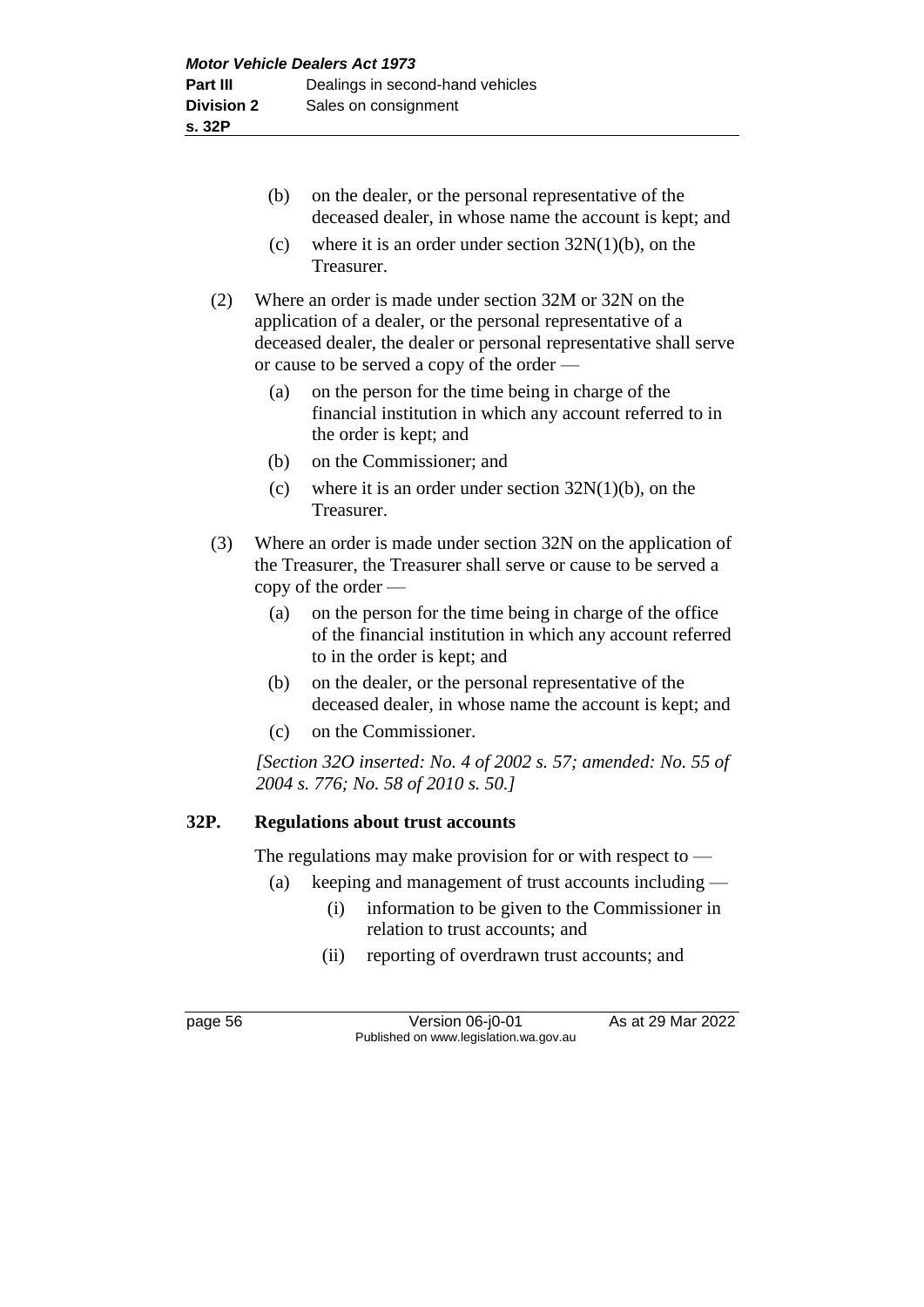- (iii) the manner in which records are to be kept and the information that is to be included in the records; and
- (iv) the manner of accounting for moneys received; and
- (v) the making of statutory declarations in relation to moneys held in trust;

and

- (b) duties of financial institutions in relation to trust accounts, including —
	- (i) the interest to be paid on the balance of trust accounts; and
	- (ii) reporting of overdrawn trust accounts;
	- and
- (c) auditing of trust accounts, including
	- (i) the appointment of auditors; and
	- (ii) the production of records and information to auditors by dealers and financial institutions; and
	- (iii) the manner in which auditing is to be conducted; and
	- (iv) the information and matters to be contained in the auditor's report; and
	- (v) the obligations of auditors to the Commissioner; and
	- (vi) the costs of auditing; and
	- (vii) when, and to whom, the auditor shall report; and
	- (viii) the confidentiality and examination of audit information.

*[Section 32P inserted: No. 4 of 2002 s. 57; amended: No. 58 of 2010 s. 50.]*

# **Division 3 — Obligation to display particulars of vehicle**

*[Heading inserted: No. 4 of 2002 s. 57.]*

As at 29 Mar 2022 <br>Version 06-j0-01 page 57 Published on www.legislation.wa.gov.au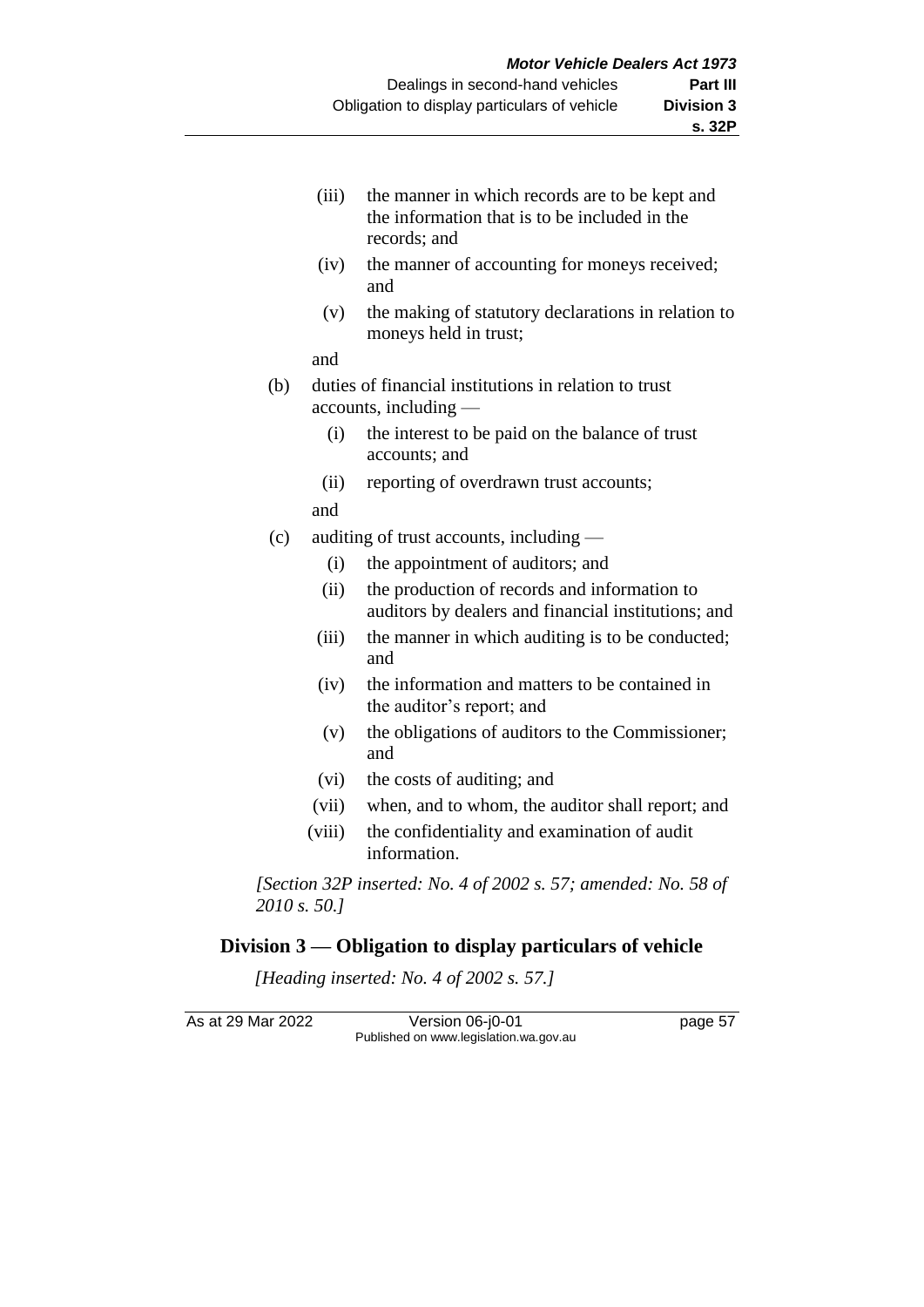# **33. Particulars of second-hand vehicles, notice of to be displayed on etc.**

- (1) A dealer, yard manager or salesperson shall not
	- (a) offer or display a second-hand vehicle for sale; or
	- (b) cause, suffer or permit a second-hand vehicle to be offered or displayed for sale,

unless there is attached to the vehicle in the manner specified in subsection (6) a notice in the prescribed form containing the prescribed particulars.

Penalty: \$2 000.

- (2) Where the Commissioner is satisfied that
	- (a) a second-hand vehicle referred to in subsection (1) has been brought into this State from a place outside this State for the purposes of sale; and
	- (b) any one or more of the required particulars are not available to the person referred to in subsection (1),

he may by notice in writing direct that such of the required particulars as are referred to in that notice need not be contained in the prescribed form referred to in that subsection and the omission by a person of those required particulars will not constitute an offence against the provisions of that subsection if in any proceedings for such an offence that person proves that the omission of those particulars was authorised by a notice under this subsection.

- (3) For the purposes of this section the following are the required particulars —
	- (a) the name and business address of the dealer by whom the vehicle is offered or exposed for sale; and
	- (b) where the vehicle is equipped with an odometer, the reading on the odometer of the vehicle at the time the vehicle was acquired from the last owner of the vehicle; and

page 58 Version 06-j0-01 As at 29 Mar 2022 Published on www.legislation.wa.gov.au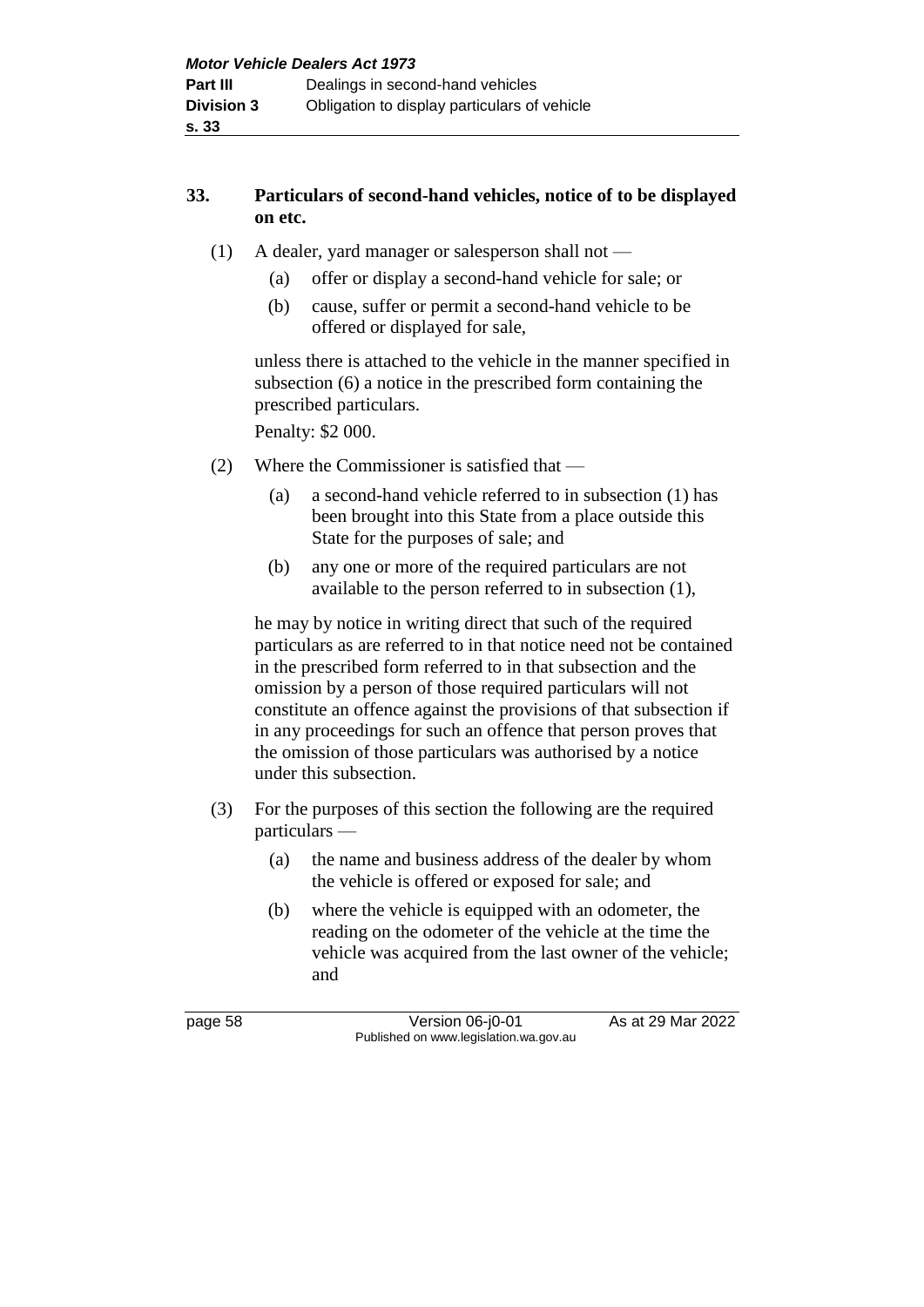- (c) the cash price of the vehicle; and
- (d) the year of first registration of the vehicle and the year of manufacture of the vehicle; and
- (e) the licence plate number of the vehicle or, if a licence has not been granted in respect of the vehicle under the *Road Traffic (Vehicles) Act 2012*, the word "unlicensed"; and
- *[(f) deleted]*
- (g) such other particulars as are prescribed.
- (4) A person shall not insert, or suffer or permit to be inserted, in any notice referred to in subsection (1) any statement or representation that is false or misleading in a material particular. Penalty: \$5 000.
- (5) In any proceedings for an offence that is a contravention of subsection (4) where the contravention consists of a false or misleading statement as to the year of first registration of the vehicle it shall be a defence for the accused to prove that —
	- (a) he took reasonable steps to ascertain the year of first registration of the vehicle; and
	- (b) to the best of his knowledge and belief the statement made as to the year of first registration was a true and accurate one.
- (6) For the purposes of subsection (1), the notice shall
	- (a) except as provided in paragraph (b), be placed inside the vehicle where it can be clearly read through the windscreen; and
	- (b) where the vehicle is a motor cycle or is a vehicle not equipped with a windscreen, be attached to the vehicle in such a way and place as to cause the particulars contained in the notice to be clearly visible to a person standing near the vehicle.
- (7) Where a dealer sells a vehicle, he shall —

As at 29 Mar 2022 Version 06-j0-01 page 59 Published on www.legislation.wa.gov.au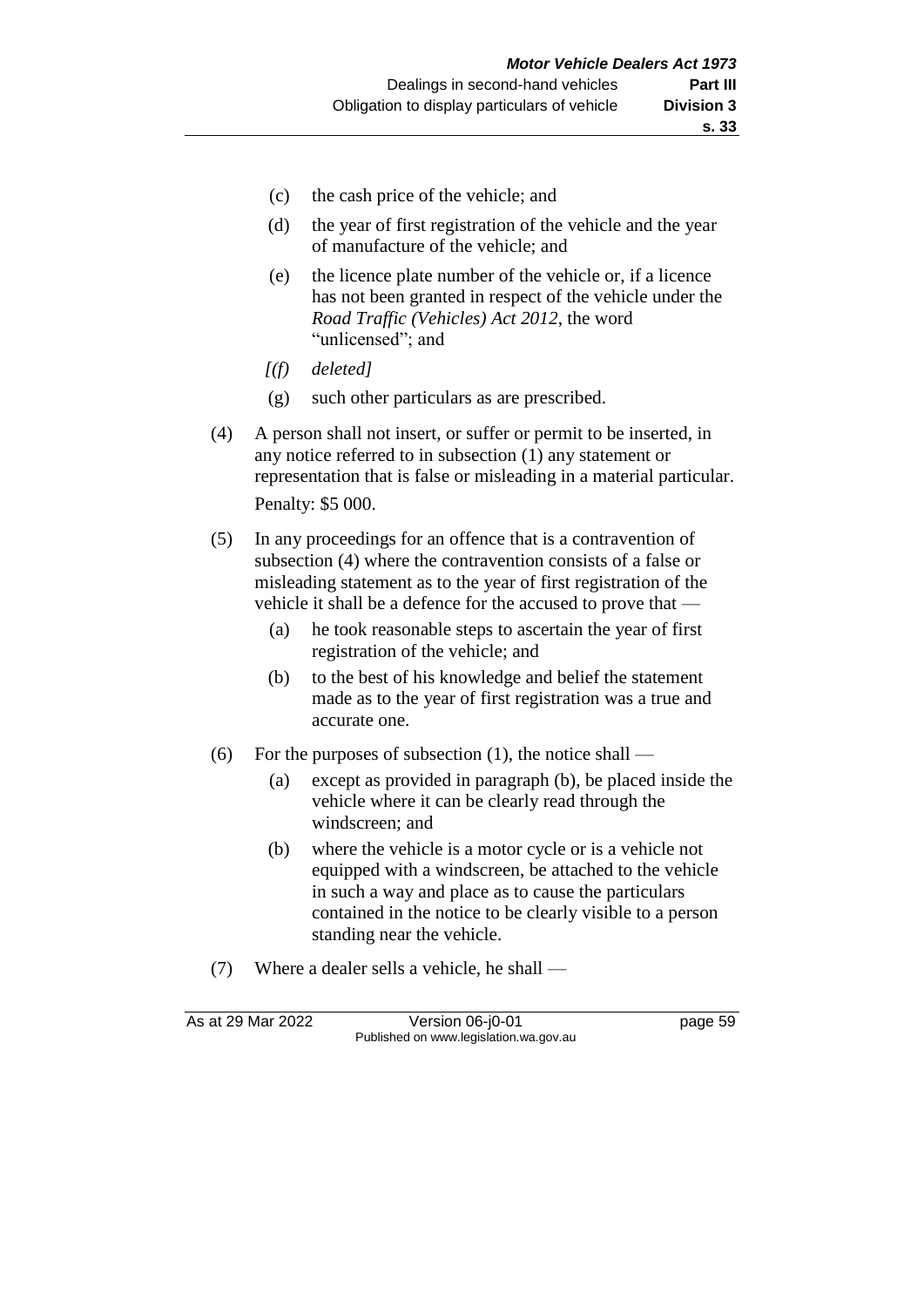- (a) cause not less than 2 copies of the notice attached to the vehicle pursuant to the provisions of this section to be made out and signed by him or a yard manager or salesperson acting on his behalf; and
- (b) cause at least 2 of the copies of the notice made out pursuant to paragraph (a) to be signed by the purchaser; and
- (c) cause one of the copies of the notice made out pursuant to paragraph (a) and signed by the purchaser pursuant to paragraph (b) to be given to the purchaser; and
- (d) retain for a period of not less than 2 years the notice displayed on the vehicle and one copy of the notice made out pursuant to paragraph (a) and signed by the purchaser pursuant to paragraph (b).

Penalty: \$1 000.

*[Section 33 amended: No. 74 of 1975 s. 15; No. 49 of 1979 s. 14; No. 4 of 2002 s. 31(1) and 43; No. 73 of 2003 s. 19; No. 84 of 2004 s. 82; No. 8 of 2012 s. 145.]*

# **Division 4 — Obligation to repair certain defects**

*[Heading inserted: No. 4 of 2002 s. 58.]*

#### **34. Dealer's duty to repair certain defects in sold vehicles**

A dealer who sells a vehicle to which this Division applies shall at his own expense repair or make good, or cause to be repaired or made good, a defect for which he is responsible under sections 34B, 34C and 34D so as to —

- (a) make the vehicle roadworthy; and
- (b) place the vehicle in a reasonable condition having regard to its age.

*[Section 34 inserted: No. 4 of 2002 s. 59.]*

#### **34A. Vehicles covered by obligation to repair**

(1) This Division applies to a second-hand vehicle that —

page 60 **Version 06-j0-01** As at 29 Mar 2022 Published on www.legislation.wa.gov.au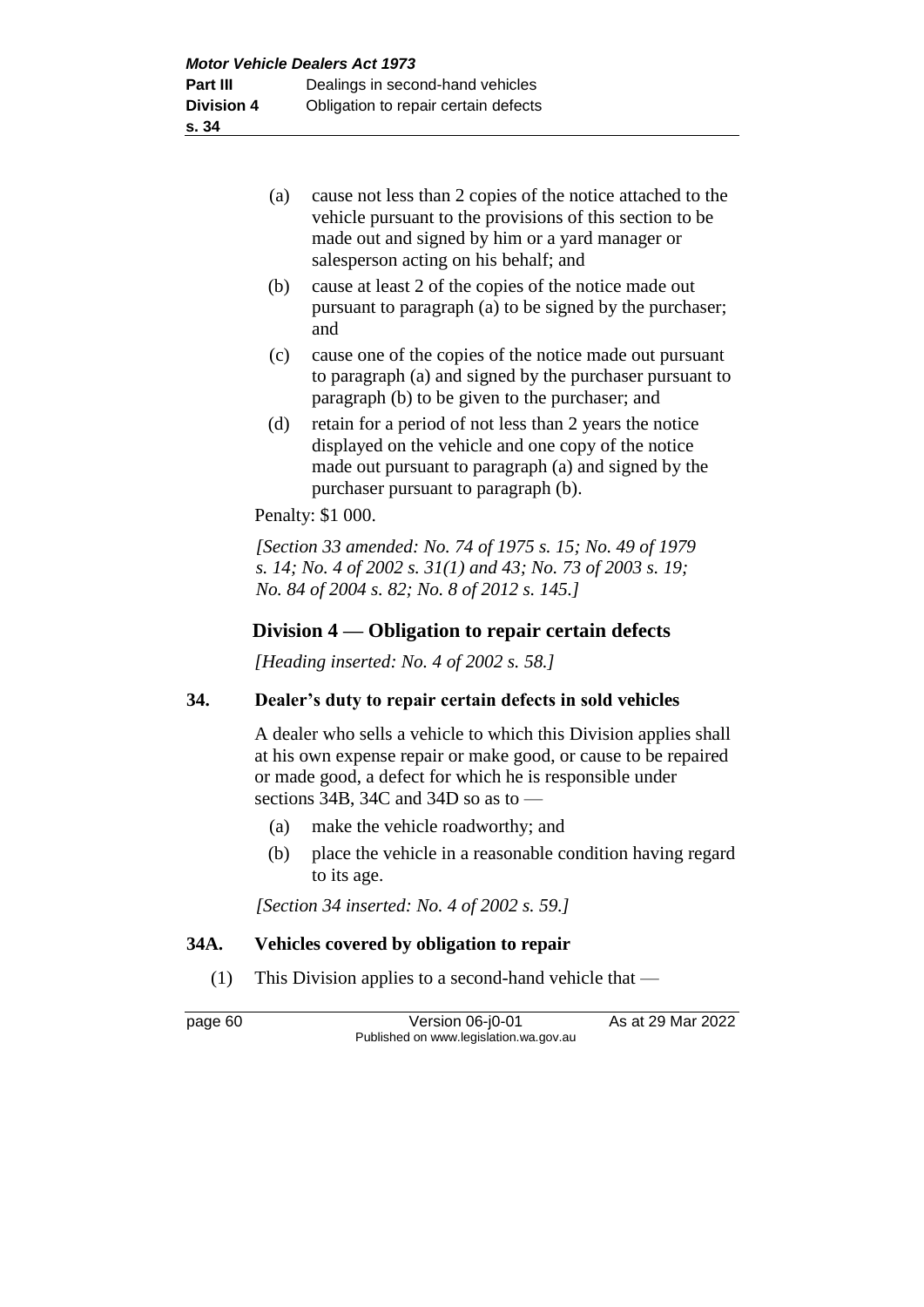- (a) is sold by a dealer to a person who does not by reason of the sale become a trade owner of the vehicle; and
- (b) is sold (as mentioned in paragraph (a)) at a cash price of or over —
	- (i) in the case of a motor cycle, \$3 500 or such other amount as is prescribed; or
	- (ii) in the case of any other vehicle, \$4 000 or such other amount as is prescribed;

and

- (c) on the day of the sale is within the limits specified in subsection (2); and
- (d) is not excluded from the operation of this Division by an order under section 34G.
- (2) The limits referred to in subsection  $(1)(c)$  are that
	- (a) in the case of a motor cycle, it
		- (i) is not more than 8 years old; and
		- (ii) has not been driven for more than 80 000 km; and
	- (b) in the case of any other vehicle, it
		- (i) is not more than 12 years old; and
		- (ii) has not been driven for more than 180 000 km.
- (3) This Division does not apply to a vehicle that is sold by a dealer to a person if the person was in possession of the vehicle for a period of 3 months or more immediately preceding the day of sale.

*[Section 34A inserted: No. 4 of 2002 s. 59.]*

#### **34B. Defects for which dealer responsible**

- (1) The dealer is responsible under section 34 for any defect that renders, or is likely to render, the vehicle unroadworthy or unserviceable, but is not responsible for a defect —
	- (a) that comes within section 35(2); or

As at 29 Mar 2022 Version 06-j0-01 page 61 Published on www.legislation.wa.gov.au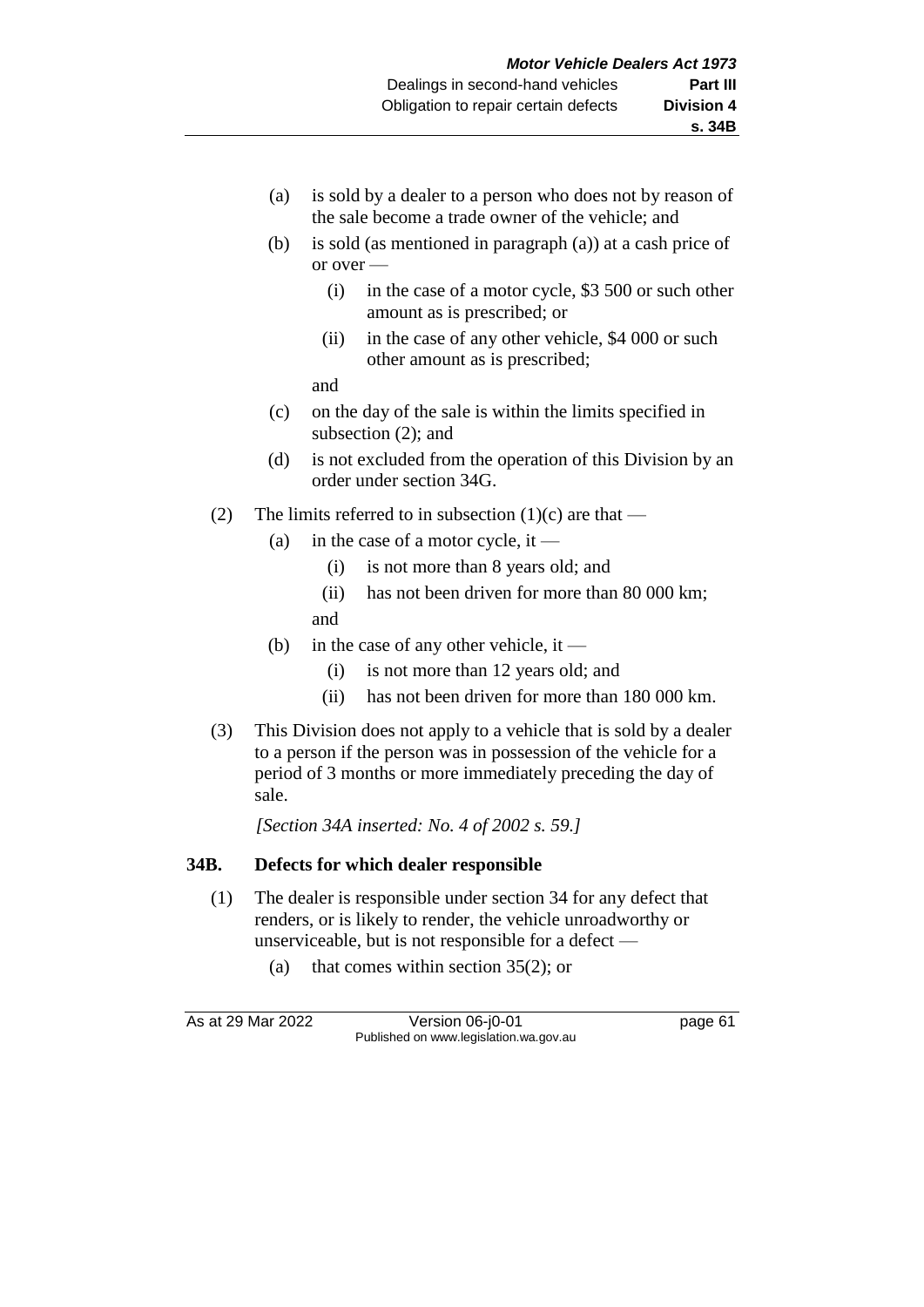| (b) | arising from or incidental to any accidental damage to |
|-----|--------------------------------------------------------|
|     | the vehicle that occurred after the sale; or           |

- (c) arising from misuse or negligence on the part of a driver of the vehicle that occurred after the sale; or
- (d) occurring in the tyres, battery or any prescribed accessory to the vehicle.
- (2) Subsection (1) applies to a defect whether or not it existed at the time of the sale.

*[Section 34B inserted: No. 4 of 2002 s. 59.]*

# **34C. Period after sale during which dealer responsible for defects in vehicles other than motor cycles**

 $(1)$  In this section —

*category 1 vehicle* means a vehicle that on the day of the sale —

- (a) is not more than 10 years old; and
- (b) has been driven for not more than 150 000 km;

*category 2 vehicle* means a vehicle that on the day of the sale —

- (a) is more than 10 years but not more than 12 years old; or
- (b) has been driven for more than 150 000 km but not more than 180 000 km;

*vehicle* means a vehicle to which this Division applies other than a motor cycle.

- (2) In the case of a category 1 vehicle, the dealer is responsible under section 34 for a defect that appears in the vehicle before —
	- (a) the vehicle has been driven for 5 000 km after the sale; or
	- (b) the expiry of the period of 3 months following the day of the sale,

whichever happens first.

page 62 Version 06-j0-01 As at 29 Mar 2022 Published on www.legislation.wa.gov.au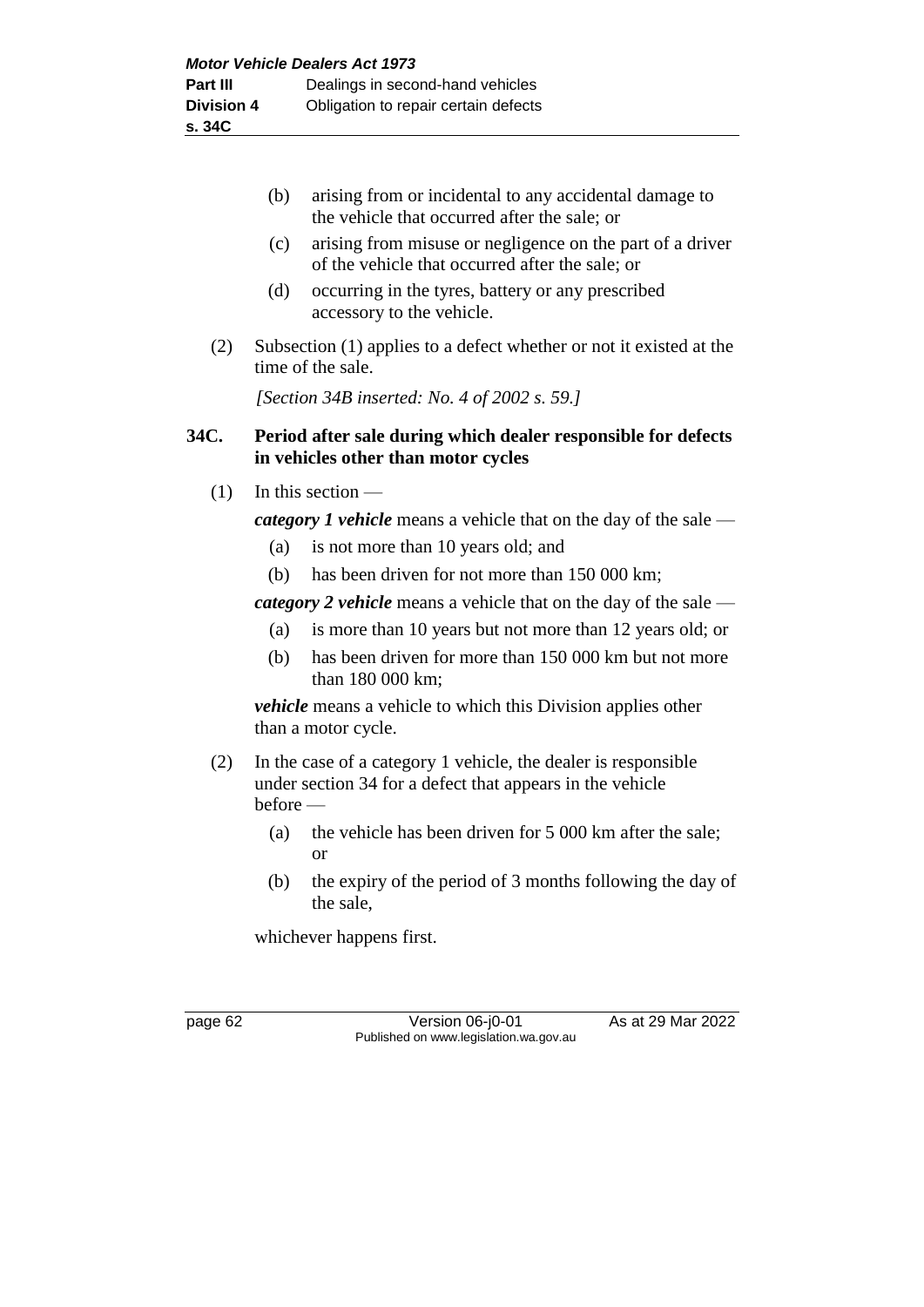- (3) In the case of a category 2 vehicle, the dealer is responsible under section 34 for a defect that appears in the vehicle before —
	- (a) the vehicle has been driven for 1 500 km after the sale; or
	- (b) the expiry of the period of one month following the day of the sale,

whichever happens first.

*[Section 34C inserted: No. 4 of 2002 s. 59.]*

#### **34D. Period after sale during which dealer responsible for defects in motor cycles**

The dealer is responsible under section 34 for a defect that appears in a motor cycle to which this Division applies before —

- (a) the motor cycle has been driven for 5 000 km after the sale; or
- (b) the expiry of the period of 3 months following the day of the sale,

whichever happens first.

*[Section 34D inserted: No. 4 of 2002 s. 59.]*

# **34E. Certain periods excluded for s. 34C and 34D**

In determining the periods mentioned in section  $34C(2)(b)$  and (3)(b) and section 34D(b), no account shall be taken of any period during which the dealer is in possession of the vehicle for the purpose or purported purpose of ascertaining or carrying out his obligations under section 34.

*[Section 34E inserted: No. 4 of 2002 s. 59.]*

As at 29 Mar 2022 Version 06-j0-01 page 63 Published on www.legislation.wa.gov.au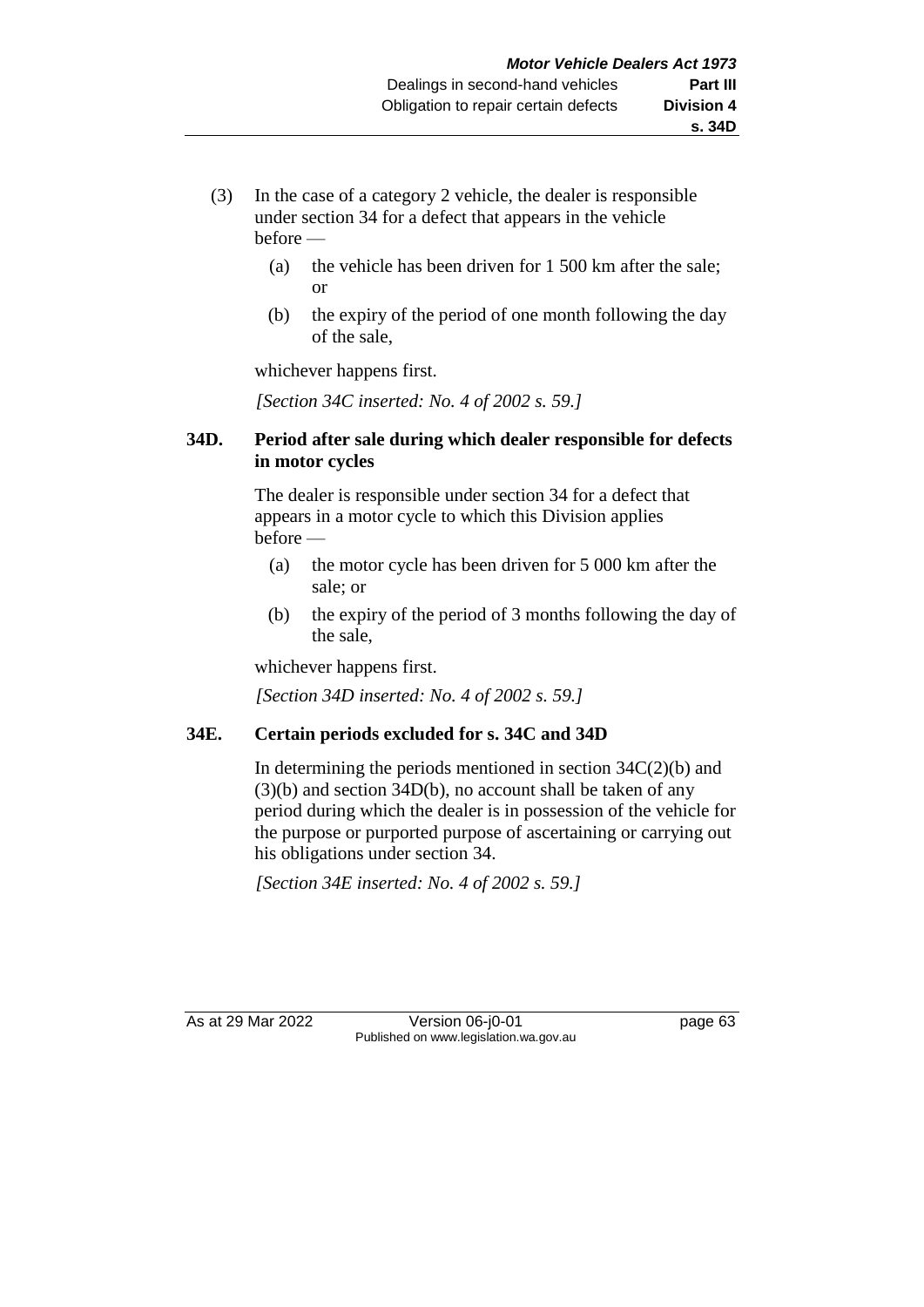#### **34F. Age of vehicle, how reckoned for s. 34A and 34C**

- (1) For the purposes of sections 34A(2) and 34C(1) the age of a vehicle shall be reckoned from the date of manufacture of the vehicle as determined under this section.
- (2) The date of manufacture of a vehicle is to be taken to be
	- (a) the date of manufacture shown on the vehicle's compliance plate; or
	- (b) the "built date" shown on the vehicle; or
	- (c) if paragraph (a) or (b) does not apply
		- (i) the date agreed in writing between the dealer and the purchaser of the vehicle; or
		- (ii) failing such agreement, the date fixed by the Commissioner exercising the jurisdiction conferred by section 36(d).
- (3) If for a vehicle only a month in a particular year is shown in a way mentioned in subsection  $(2)(a)$  or  $(b)$  the date of manufacture of the vehicle is to be taken to be the first day of the next month.
- (4) In subsection  $(2)$  —

*"built date" shown on the vehicle* means the date, or the month in a particular year, that follows the expression "built" or "built date" (or a similar expression) on —

- (a) a metal plate attached to the vehicle; or
- (b) a metal component of the vehicle;

*compliance plate*, in relation to a vehicle, means a plate attached to the vehicle that indicates that the vehicle complies with the standards required by law for vehicles of that make, model and year of manufacture.

*[Section 34F inserted: No. 4 of 2002 s. 59.]*

page 64 Version 06-j0-01 As at 29 Mar 2022 Published on www.legislation.wa.gov.au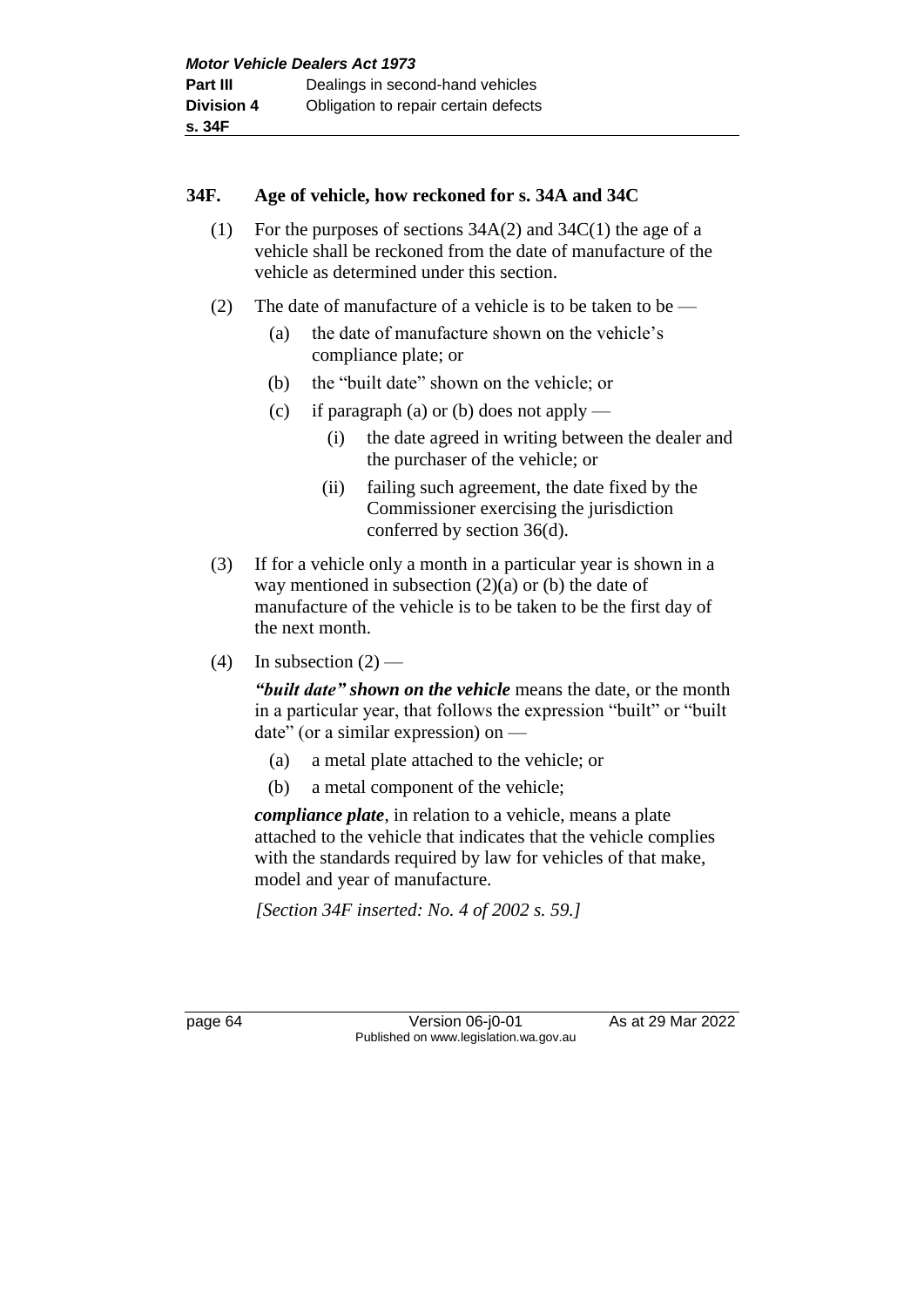## **34G. Excluding vehicles from this Division, Minister's powers for**

The Minister may by order published in the *Gazette* exclude a vehicle or any class or description of vehicles from the operation of this Division, and may in the same way revoke or amend an order so made.

*[Section 34G inserted: No. 4 of 2002 s. 59.]*

# **35. Excluded defects**

- (1) A dealer may affix or attach to any second-hand vehicle offered or displayed for sale a notice, in the prescribed form, setting out with reasonable particularity any defect that he believes to exist in that vehicle together with, in relation to each such defect his estimate of the fair cost of repairing or making good that defect.
- $(2)$  If
	- (a) a notice referred to in subsection (1) has, at all material times, been attached to a second-hand vehicle in the same manner as is specified under section 33(6); and
	- (b) at or before the time of sale a copy of that notice has been signed by the purchaser and upon the sale a true copy of that notice as so signed has been delivered to the purchaser for retention by him,

then that defect is not one for which the dealer is responsible under section 34.

(3) If in any notice referred to in subsection (1) the amount estimated by the dealer as the fair cost of repairing or making good any defect is less than the amount of the fair cost of repairing or making good that defect the purchaser may sue for and recover the difference between those fair costs as a debt due to the purchaser from the dealer.

*[Section 35 amended: No. 4 of 2002 s. 60.]*

# **Division 5 — Disputes**

*[Heading inserted: No. 4 of 2002 s. 61.]*

As at 29 Mar 2022 Version 06-j0-01 page 65 Published on www.legislation.wa.gov.au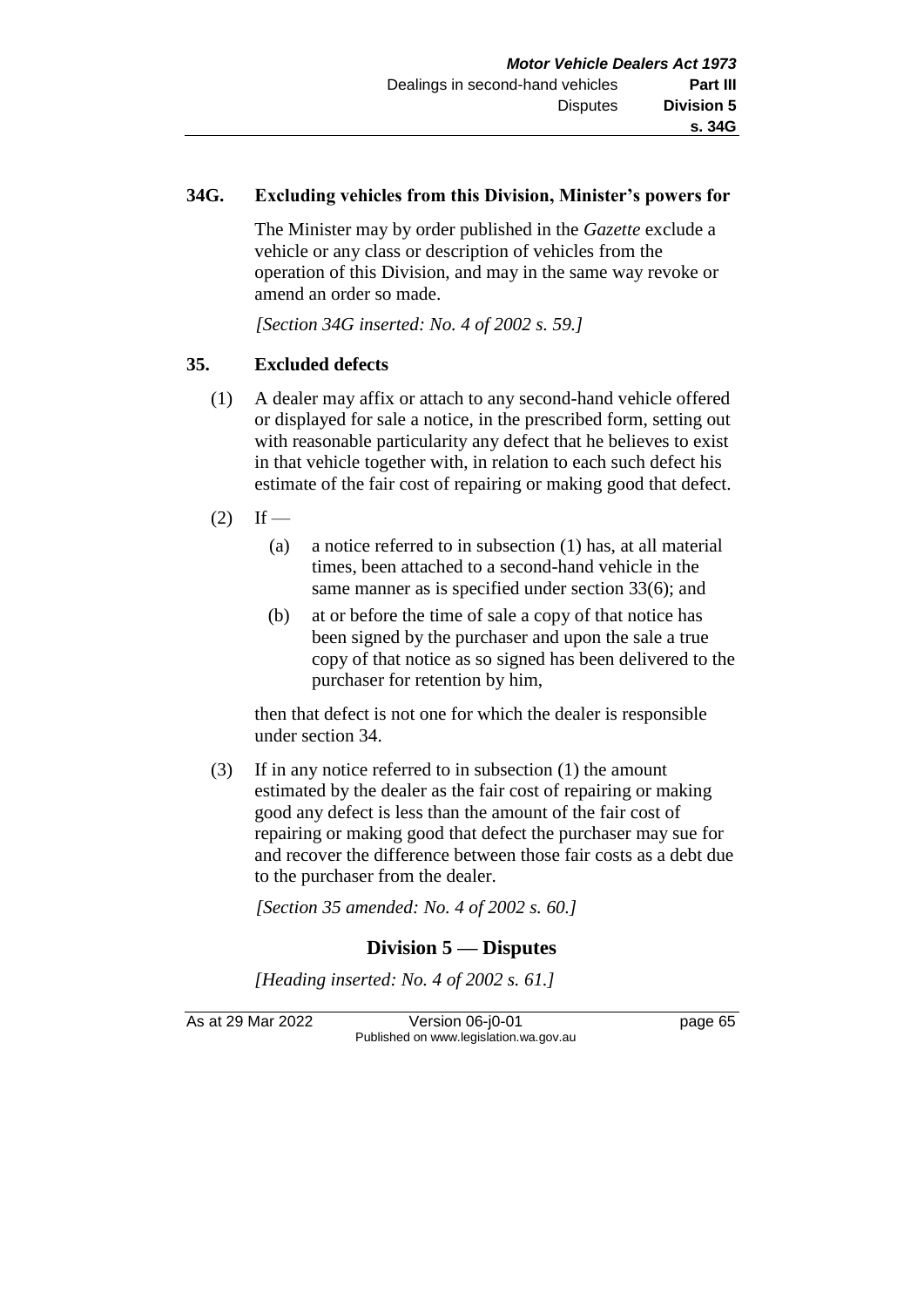## **36. Certain disputes between purchasers and dealers, Commissioner may intervene in**

Unless proceedings with respect to the dispute have commenced in a court of competent jurisdiction, where a dispute arises between a purchaser and dealer as to —

- (a) the extent of the obligations of the dealer under section 34; or
- (b) the manner of the carrying out by the dealer of those obligations; or
- (c) the amount of the fair cost of repairing or making good any defect referred to in section 35(1); or
- (d) any other matter or thing, whether or not of the same kind as the foregoing, arising out of the application of this Act,

the Commissioner may advise in writing both the dealer and the purchaser that he proposes to determine the dispute under section 37 and where he does so he shall request them to make written submissions to him on the matter within 14 days of the date of the request.

*[Section 36 amended: No. 49 of 1979 s. 16; No. 59 of 2004 s. 141.]*

# **37. Disputes, Commissioner's powers to determine etc.**

- (1) Where the Commissioner has advised the parties to a dispute that he proposes to determine the dispute under this section the Commissioner may, after the time referred to in section 36, and whether or not either party to the dispute has made any written submissions to him relating to the dispute, determine the dispute or the Commissioner may appoint some person to hear and determine the dispute.
- (2) Without limiting the generality of the powers conferred on the Commissioner or person pursuant to subsection (1), where the Commissioner or person is satisfied —

page 66 Version 06-j0-01 As at 29 Mar 2022 Published on www.legislation.wa.gov.au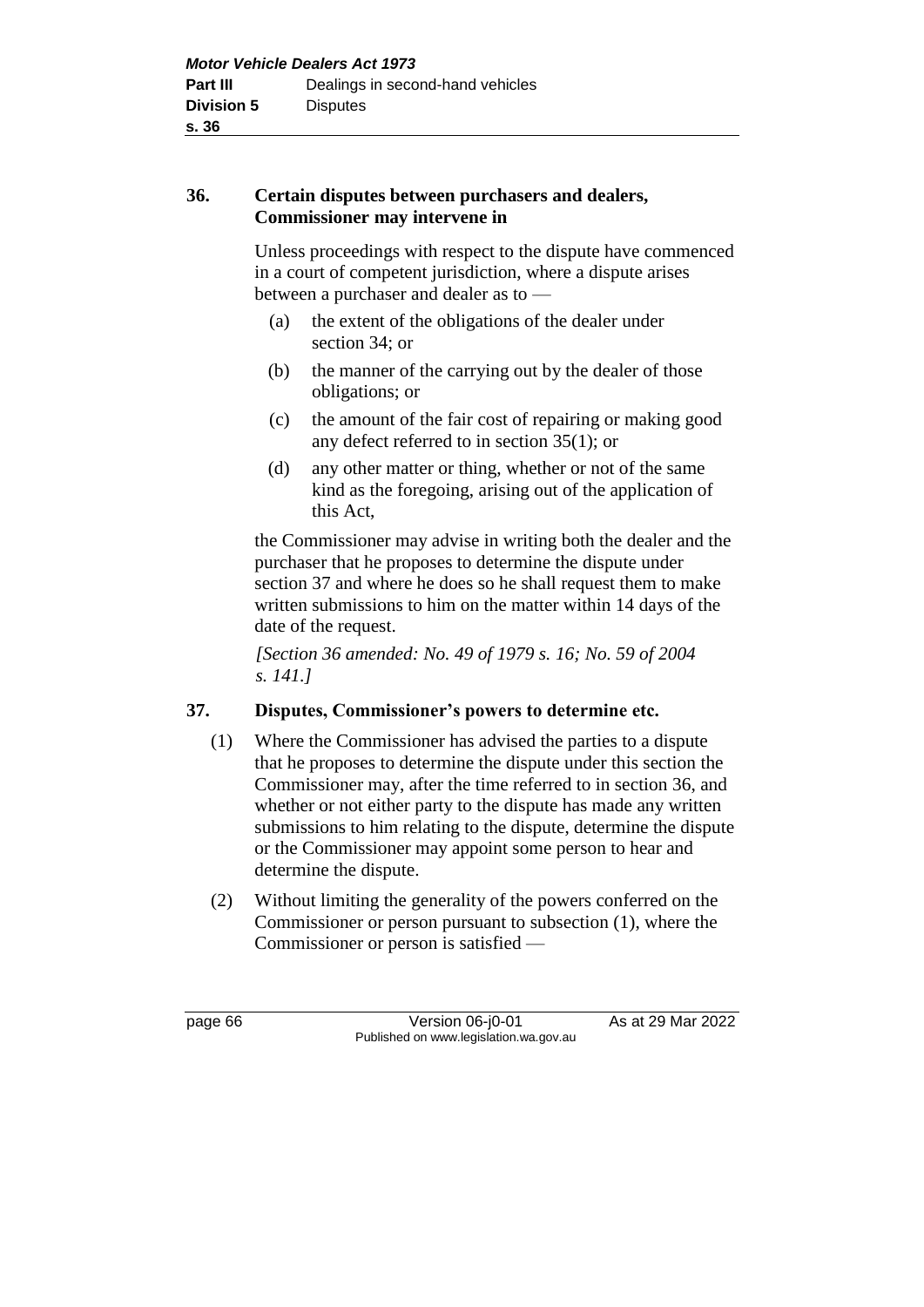- (a) that an obligation lies on the dealer under section 34; and
- (b) that the dealer has unreasonably
	- (i) refused or failed to carry out that obligation; or
	- (ii) delayed or prevaricated in the carrying out of that obligation,

the Commissioner or person may order that any defect required to be repaired or made good under section 34 shall be repaired or made good by a person named in the order being a person other than the dealer, but the Commissioner or person shall not so order until —

- (c) not fewer than 2 quotations of the cost of repairing or making good the defect have been obtained; and
- (d) where the dealer has alleged that neither of those quotations is reasonable, the dealer has been afforded an opportunity to present, within such time as the Commissioner or other person allows, another quotation of that cost.
- (2a) In addition to any other power conferred on the Commissioner or the person appointed pursuant to subsection (1), where the Commissioner or person is satisfied in relation to any defect in a vehicle sold by a dealer to a purchaser that —
	- (a) the defect is a defect which is, pursuant to section 34, an obligation of the dealer to repair and that the purchaser has paid the dealer or any other person for the repair or making good of the defect; or
	- (b) the defect is a defect which is not an obligation of the dealer to repair but for which the dealer has been paid by the purchaser to repair or make good but which the dealer has refused or failed to repair or make good or has failed to repair or make good in a proper and workmanlike manner,

the Commissioner or person may order that the dealer pay to the purchaser any moneys so paid by the purchaser.

As at 29 Mar 2022 Version 06-j0-01 page 67 Published on www.legislation.wa.gov.au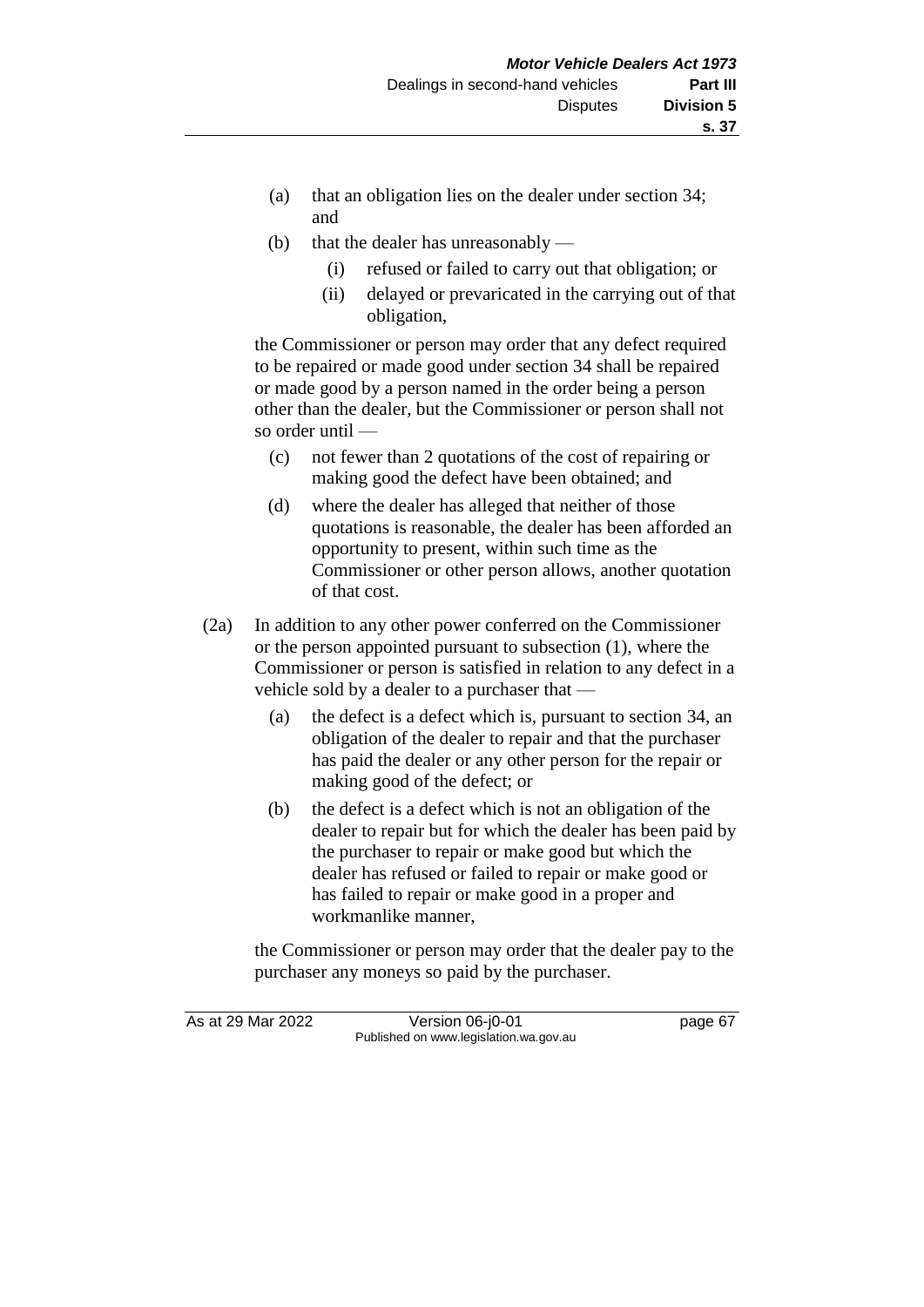- (3) Where an order is made pursuant to subsection (2) and the purchaser has pursuant to an order under that subsection contracted to have the defect repaired or made good by a person other than the dealer, the dealer against whom that order was made shall be liable to indemnify the purchaser against all costs or expenses payable by the purchaser pursuant to that contract and the amount of such indemnity may be sued for and recovered by the purchaser as a debt due from the dealer to the purchaser.
- (4) Where an order is made pursuant to this section, notwithstanding any Act or law to the contrary the dealer shall not have a lien over the vehicle to which the order relates in relation to any work done or purported to have been done in repairing or making good any defect to which the order relates.
- (5) A person shall not wilfully make any false or misleading statement or claim in or in relation to any determination or order under this section.

Penalty: \$5 000.

*[Section 37 amended: No. 49 of 1979 s. 17; No. 4 of 2002 s. 44.]*

# **37A. Enforcing s. 37 orders**

- (1) An order made pursuant to section 37 may be made to take effect within such time as is fixed by the Commissioner or person appointed pursuant to subsection (1) of that section.
- (2) The Commissioner or person appointed pursuant to section 37(1) shall cause a copy of an order made pursuant to that section to be given to the dealer against whom the order is made as soon as is practicable after its making.
- (3) An order made pursuant to section 37 may be enforced by filing, free of charge, in the registry of the Magistrates Court at the place nearest to the premises of the dealer at which the vehicle the subject of the dispute was purchased or nearest to the place of business of the person applying to have the order enforced or

page 68 Version 06-j0-01 As at 29 Mar 2022 Published on www.legislation.wa.gov.au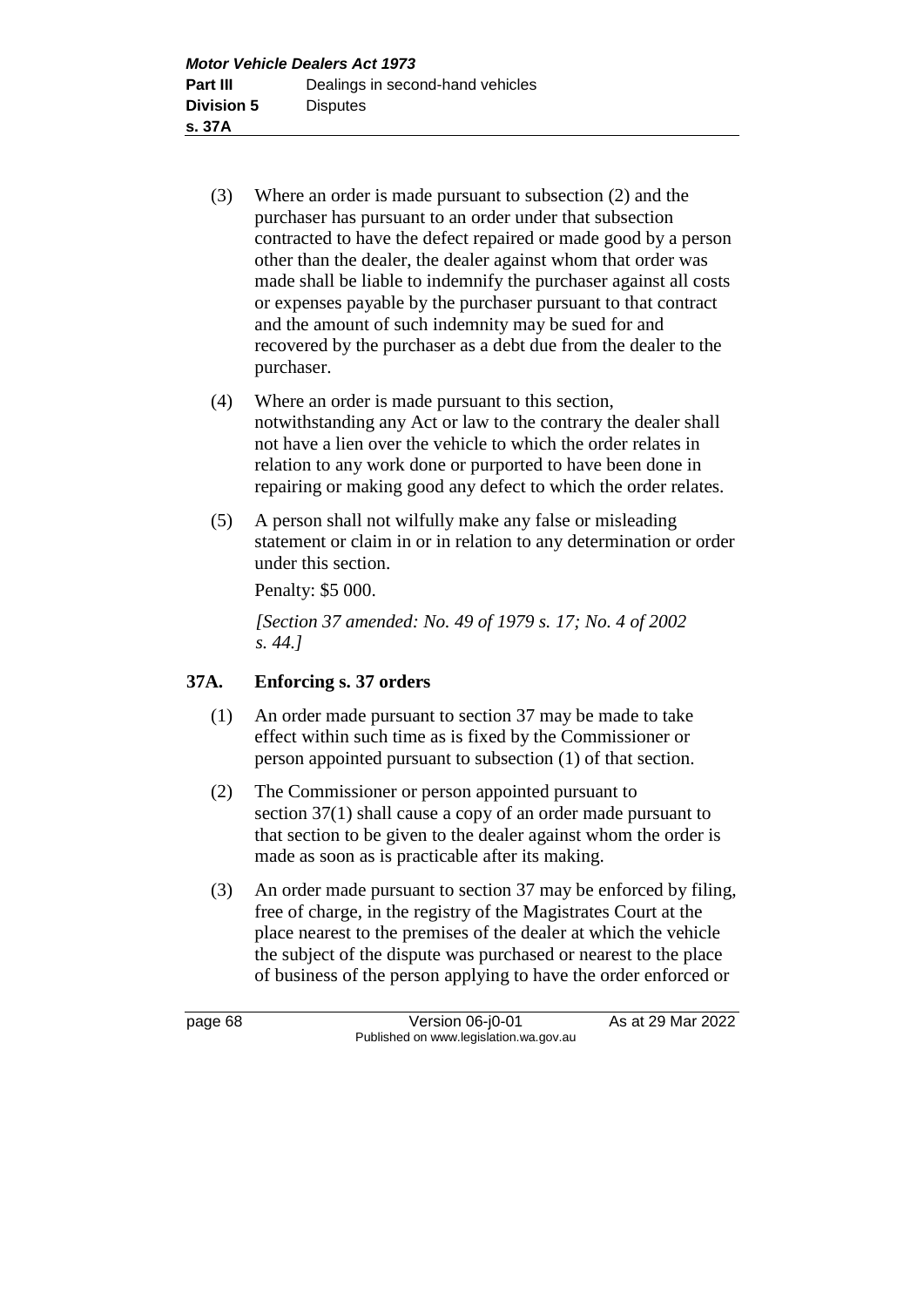the place where the person applying to have the order enforced resides —

- (a) a copy of the order certified by the Commissioner or person appointed pursuant to section 37(1) to be a true copy; and
- (b) the affidavit of the person enforcing the order, taken by a justice, as to the amount not paid under the order,

whereupon the order shall be deemed to be a judgment that requires payment of money duly made by the Magistrates Court and may be enforced accordingly.

- (4) It shall be competent for a person to file a copy pursuant to subsection (3) of this section once only, and a second or subsequent filing purportedly pursuant to the subsection shall be ineffectual.
- (5) If objection is taken that the registry of the Magistrates Court in which the copy of the order and the affidavit are filed is not the appropriate one in terms of subsection (3), the Commissioner or the person appointed pursuant to section 37(1) shall determine the question having regard to the relevant principles set out in the *Magistrates Court (Civil Proceedings) Act 2004* or the Magistrates Court's rules of court, and the determination of the Commissioner or the person so appointed, as the case requires, is final and conclusive.
- (6) The *Limitation Act 2005* applies in respect of an order made under this section and in respect of any order made by the Commissioner or the person appointed pursuant to section 37(1) as it applies in respect of any judgment.

*[Section 37A inserted: No. 49 of 1979 s. 18; amended: No. 59 of 2004 s. 141; No. 20 of 2005 s. 23; No. 8 of 2009 s. 94(3).]*

# **37B. Determinations under s. 37, effect and review of**

(1) Subject to this section, a determination or an order made pursuant to section 37 is final and conclusive and no appeal shall lie in respect thereof.

As at 29 Mar 2022 Version 06-j0-01 Quadrage 69 Published on www.legislation.wa.gov.au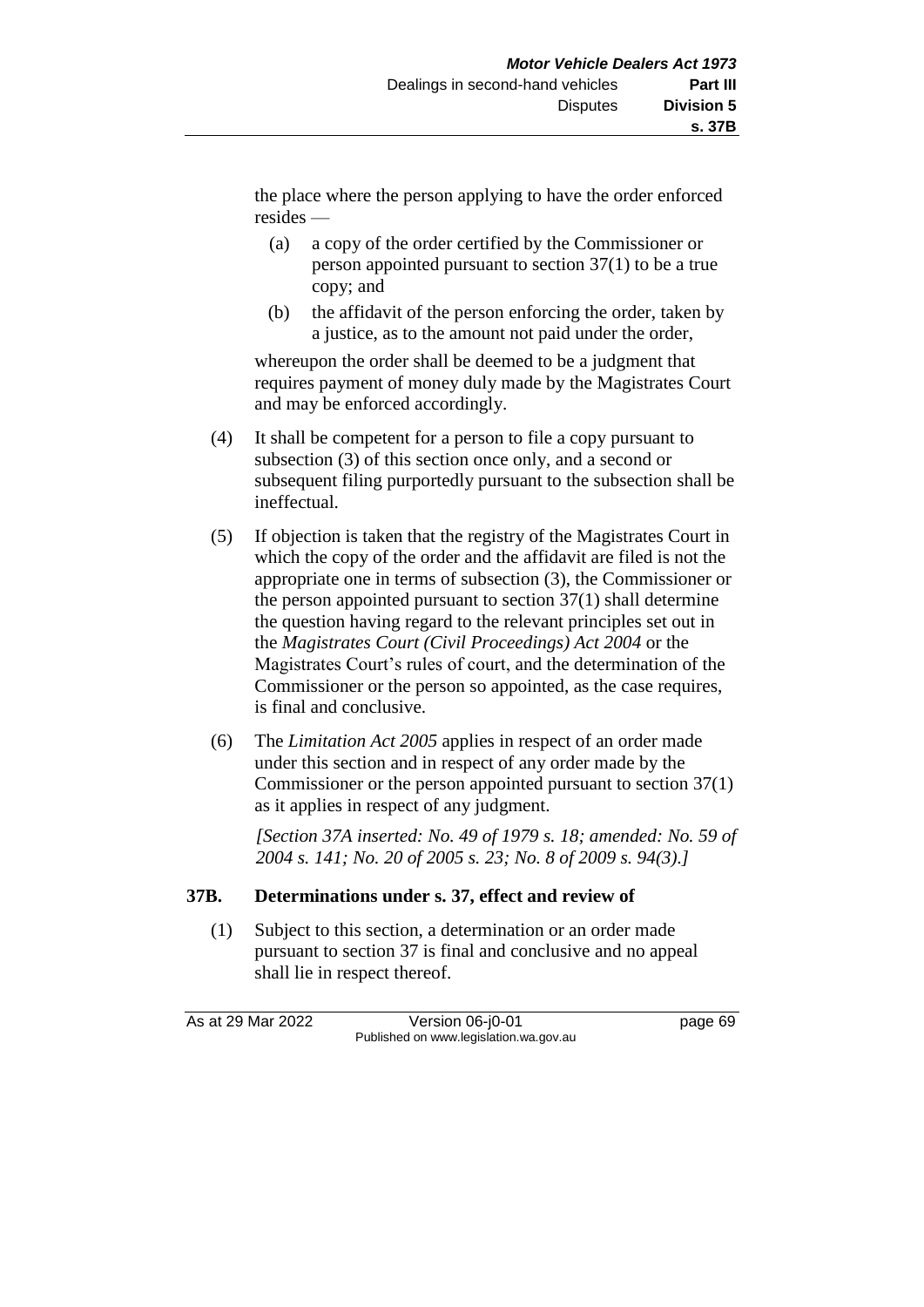- (2) Where a determination or order made pursuant to section 37
	- (a) requires the payment of money; or
	- (b) requires the performance of work; or
	- (c) purports to grant relief from the payment of money,

in an amount or to a value, as the case may be, exceeding the sum of \$1 000 or such sum as is prescribed, any person who is aggrieved by the determination or order of the Commissioner or person appointed pursuant to section 37(1) may apply to the State Administrative Tribunal for a review of the determination or order.

(3) No writ of *certiorari*, or prohibition, or other prerogative writ shall issue, and no declaratory judgment shall be given in respect of a proceeding taken or to be taken under section 37 before the Commissioner or a person appointed pursuant to section 37(1) or in respect of any determination or order made pursuant to that section unless the court before which such writ or judgment is sought is satisfied that the Commissioner or person had or has no jurisdiction conferred by that section to take the proceeding or that there has occurred therein a denial of natural justice to any party to the proceeding.

*[Section 37B inserted: No. 49 of 1979 s. 18; amended: No. 55 of 2004 s. 777.]*

### **38. Dispute may be dealt with by Magistrates Court**

- (1) Unless the Commissioner has, pursuant to section 36, advised the dealer and the purchaser that he proposes to determine the dispute, where a dispute arises as to any matter or thing referred to in that section, either party may apply to the Magistrates Court for the dispute to be heard and determined as a proceeding in that court and upon such an application being made the court shall hear and determine the matter as expeditiously as possible.
- (2) For the purposes of a proceeding referred to in subsection (1) and subject to this subsection the Magistrates Court shall have and may exercise all the powers and functions conferred on the

page 70 Version 06-j0-01 As at 29 Mar 2022 Published on www.legislation.wa.gov.au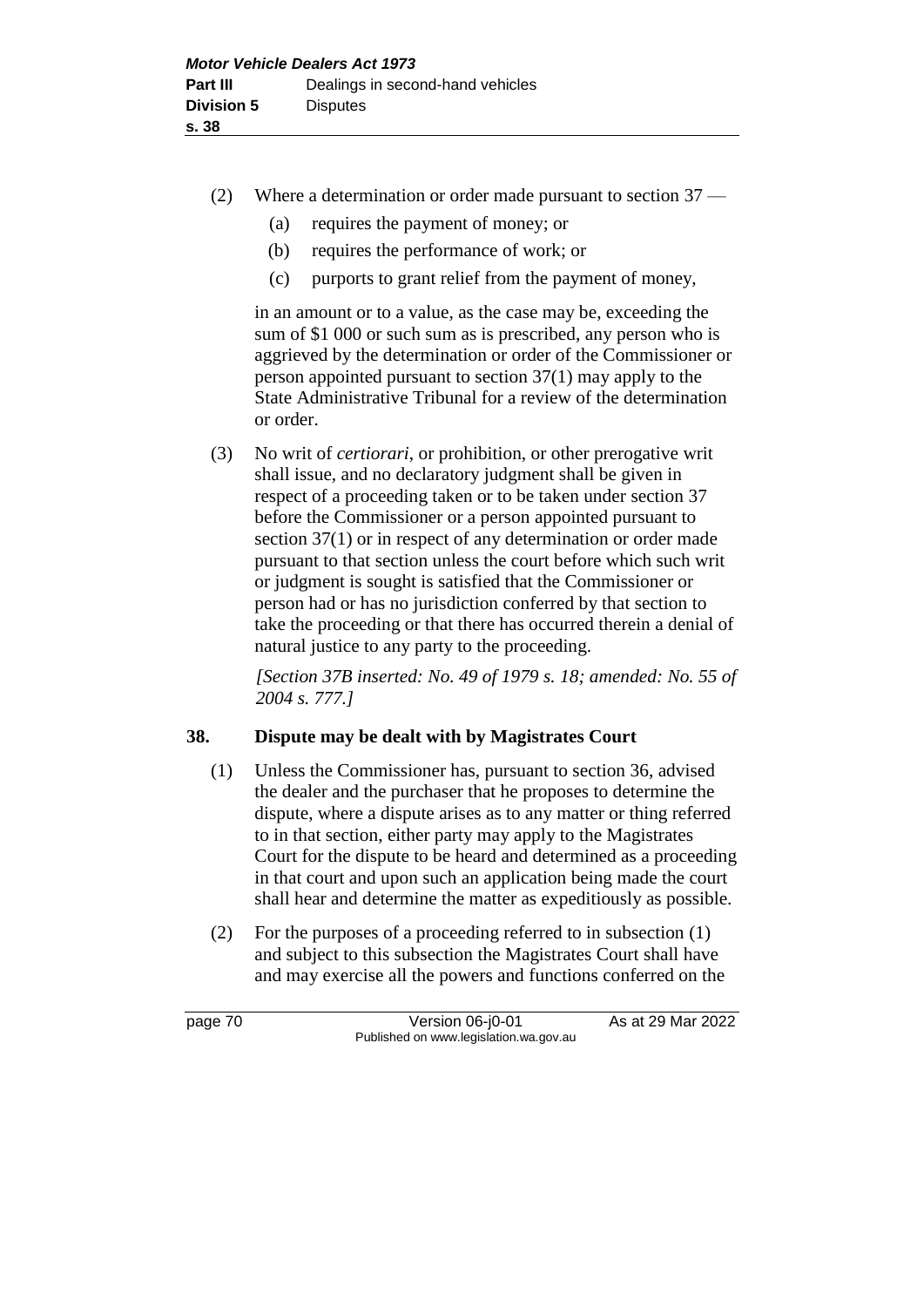Commissioner under section 37 and that section shall apply and have effect as if in that section there were substituted for each reference to the Commissioner a reference to the Magistrates Court, but —

- (a) this section does not authorise or empower the Magistrates Court to appoint some other person to hear and determine the dispute; and
- (b) the provisions of section 37A do not apply to or in relation to any proceeding in the Magistrates Court under this Act.

*[Section 38 amended: No. 49 of 1979 s. 19; No. 55 of 2004 s. 778; No. 59 of 2004 s. 141.]*

- *[39. Deleted: No. 49 of 1979 s. 20.]*
- *[40. Deleted: No. 4 of 2002 s. 62.]*

As at 29 Mar 2022 Version 06-j0-01 Page 71 Published on www.legislation.wa.gov.au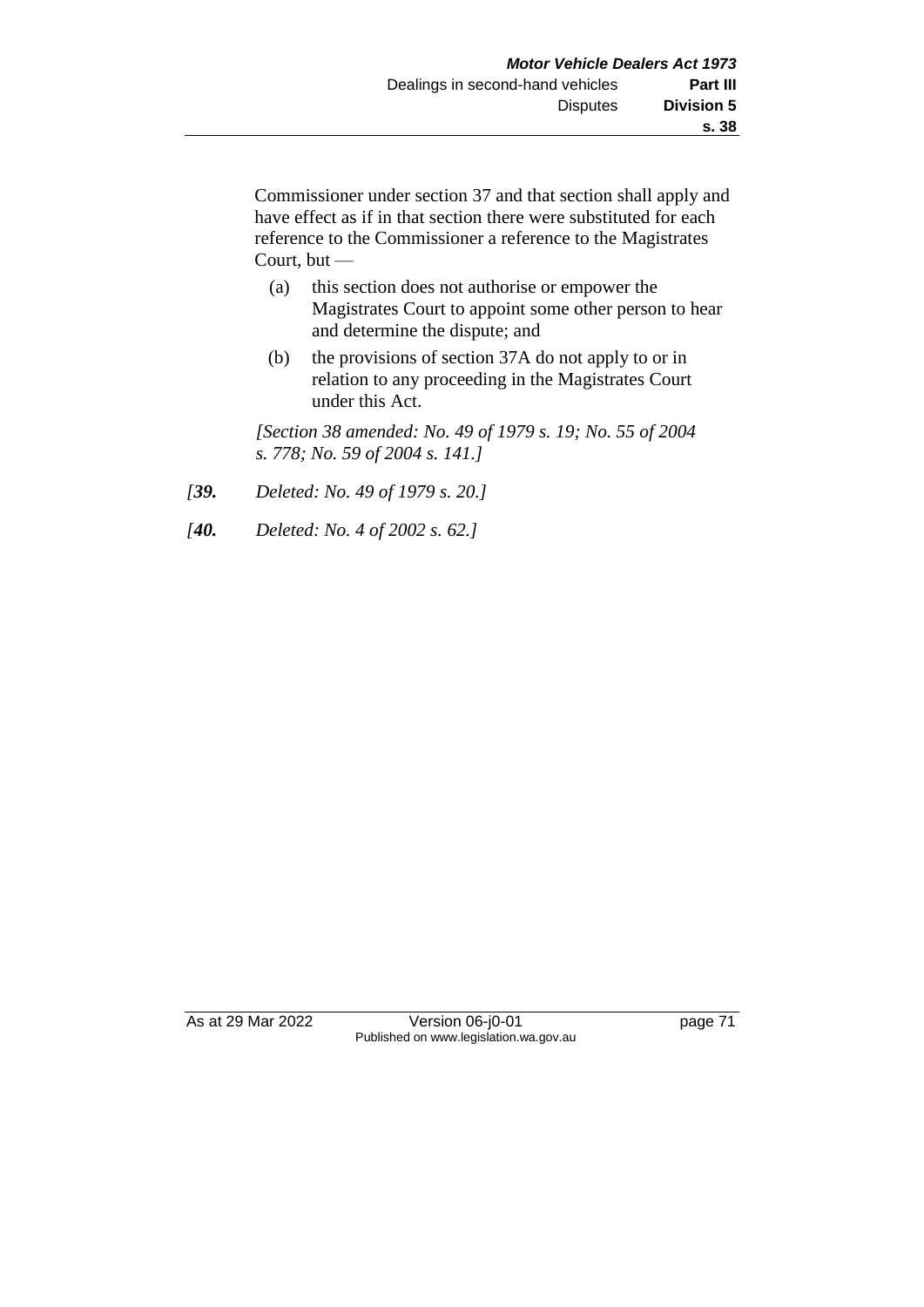**s. 40A**

# **Part IIIA — Obligations of car market operators**

*[Heading inserted: No. 87 of 1981 s. 15.]*

## **40A. Car market operator liable for certain losses**

- (1) Subject to subsections (4) and (5) where, after the coming into operation of section 15 of the *Motor Vehicle Dealers Amendment Act 1981*, a second-hand vehicle is sold —
	- (a) at premises provided by a car market operator; and
	- (b) at the time of the conduct of a car market at those premises,

a person who has incurred loss in connection with the sale by reason of the fact that the vendor has not passed an unencumbered title to the vehicle may sue for and recover the amount of the loss as a debt due to the person from the car market operator.

- (2) Without limiting the generality of subsection (1), a vehicle shall be deemed to be sold —
	- (a) at premises provided by a car market operator; and
	- (b) at the time of the conduct of a car market at those premises,

for the purposes of that subsection if negotiation of the sale is commenced at those premises and at that time but the sale is completed elsewhere.

- (3) The fact that a person
	- (a) has since the material time ceased to be registered under section 17B as a car market operator; or
	- (b) was not, at the material time, registered under section 17B as a car market operator; or
	- (c) has, since the material time, ceased to be a car market operator,

does not affect his liability under subsection (1).

page 72 Version 06-j0-01 As at 29 Mar 2022 Published on www.legislation.wa.gov.au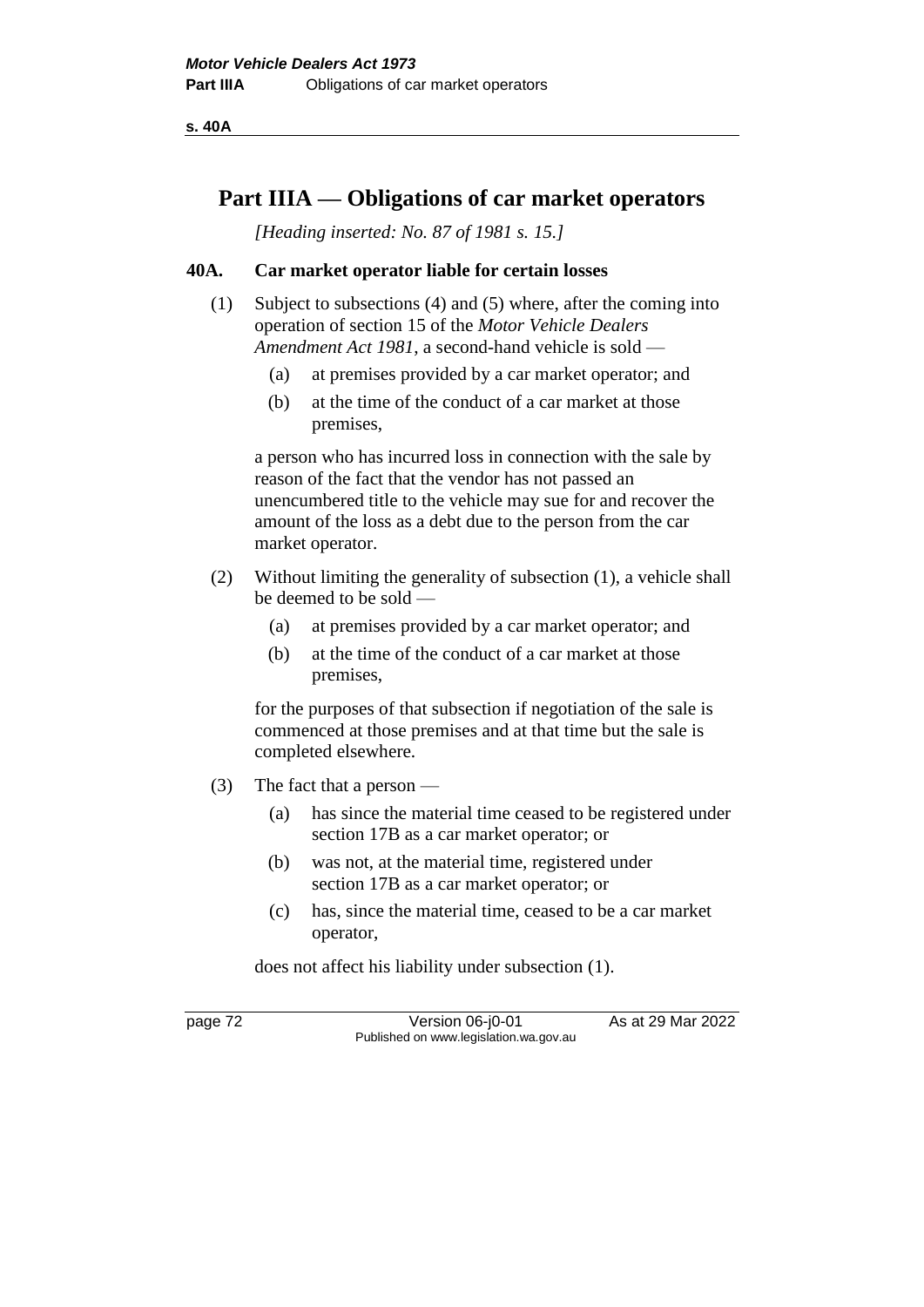- (4) A person who is or has been a car market operator is not liable under subsection (1) for any loss incurred in connection with the sale of a vehicle if he satisfies the court that a notice as required by section 40B was attached to the vehicle in the manner, and at the times, required by that section and that the notice contained a statement to the effect that the title to the vehicle was not guaranteed by him.
- (5) Subsection (1) does not apply to or in relation to the sale of a vehicle to a dealer.

*[Section 40A inserted: No. 87 of 1981 s. 15; amended: No. 4 of 2002 s. 28.]*

# **40B. Title of and defects in second-hand vehicle, notice about to be displayed on**

- (1) A car market operator contravenes this section if a second-hand vehicle is offered, exposed or displayed for sale in the course of a car market conducted at premises provided by him unless there is attached to the vehicle in the manner specified in subsection (2) a notice in the prescribed form containing statements —
	- (a) to the effect that the title to the vehicle is either
		- (i) guaranteed by the car market operator; or
		- (ii) not guaranteed by the car market operator; and
	- (b) to the effect that the sale of the vehicle does not create any obligation under section 34.

Penalty: \$2 000.

- (2) For the purposes of subsection (1), the notice shall
	- (a) except as provided in paragraph (b), be placed inside the vehicle where it can be clearly read through the windscreen; and

As at 29 Mar 2022 Version 06-j0-01 page 73 Published on www.legislation.wa.gov.au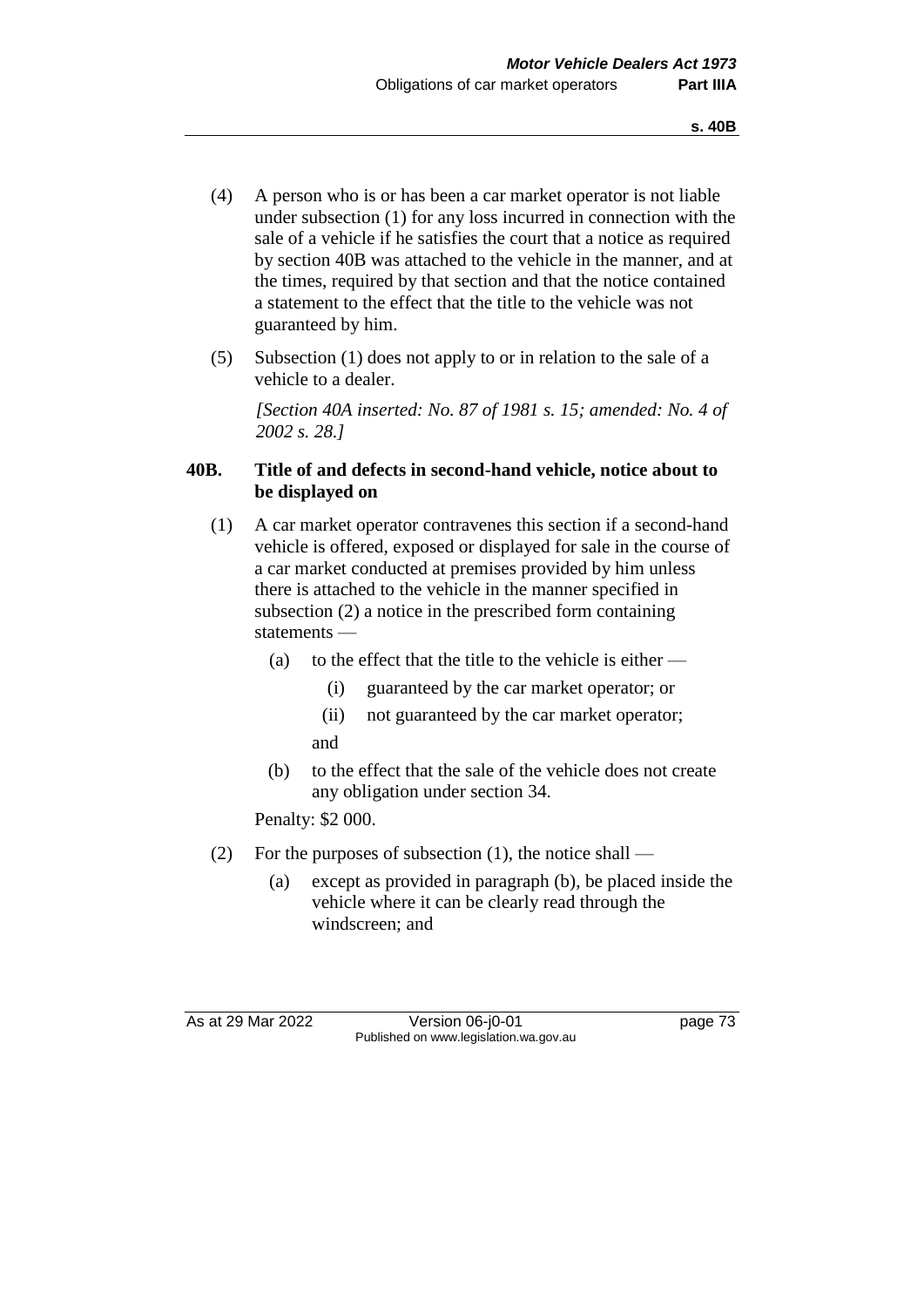**s. 40B**

(b) where the vehicle is a motor cycle or is a vehicle not equipped with a windscreen, be attached to the vehicle in such a way and place as to cause the particulars contained in the notice to be clearly visible to a person standing near the vehicle.

*[Section 40B inserted: No. 87 of 1981 s. 15; amended: No. 4 of 2002 s. 45.]*

page 74 Version 06-j0-01 As at 29 Mar 2022 Published on www.legislation.wa.gov.au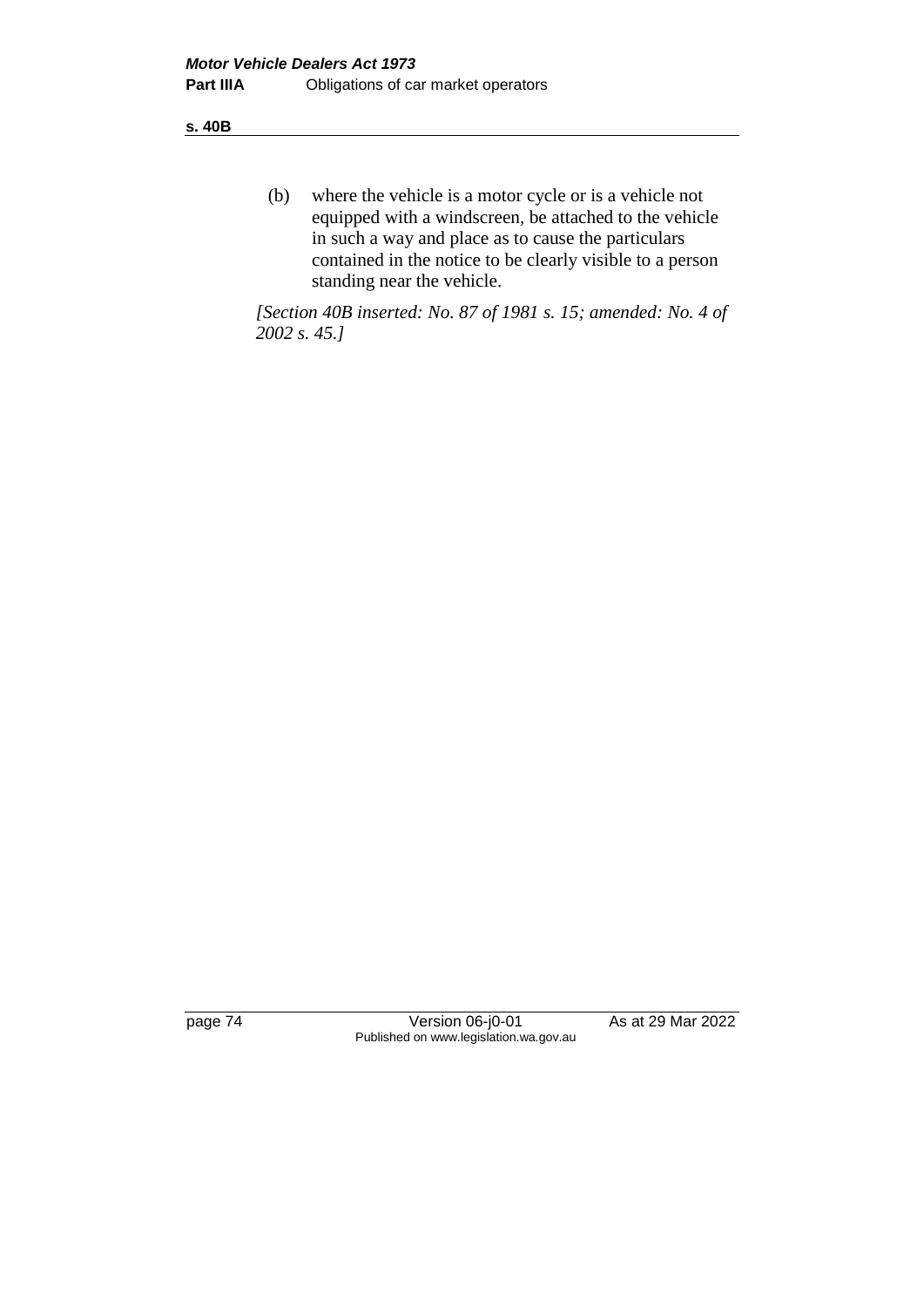**s. 41**

# **Part IV — Miscellaneous**

## **41. Undesirable practices, offence to carry out**

(1) A person shall not, in relation to the business of buying or selling vehicles, carry out or give effect to any undesirable practice.

Penalty: \$2 000.

(2) In this section an undesirable practice means a practice prescribed to be an undesirable practice by regulation under this Act.

*[Section 41 amended: No. 4 of 2002 s. 46.]*

## **41A. Rescission of sale, Magistrates Court may order on Commissioner's application**

- $(1)$  Where
	- (a) a vehicle has been sold by a dealer, not being a financier or car hire operator, to a purchaser; or
	- (b) a vehicle has been sold by a financier or car hire operator to a purchaser and a dealer, not being a financier or car hire operator, arranged or procured the sale of the vehicle,

and the Commissioner is of opinion that the vehicle as so sold —

- (c) was substantially different from the vehicle as represented to the purchaser; or
- (d) was a vehicle in relation to which a notice was, pursuant to section 33, required to be displayed but in relation to which no such notice was displayed,

the Commissioner may apply to the Magistrates Court for an order for rescission of the sale of the vehicle.

(2) An application under this section shall set out the grounds on which it is made.

As at 29 Mar 2022 Version 06-j0-01 page 75 Published on www.legislation.wa.gov.au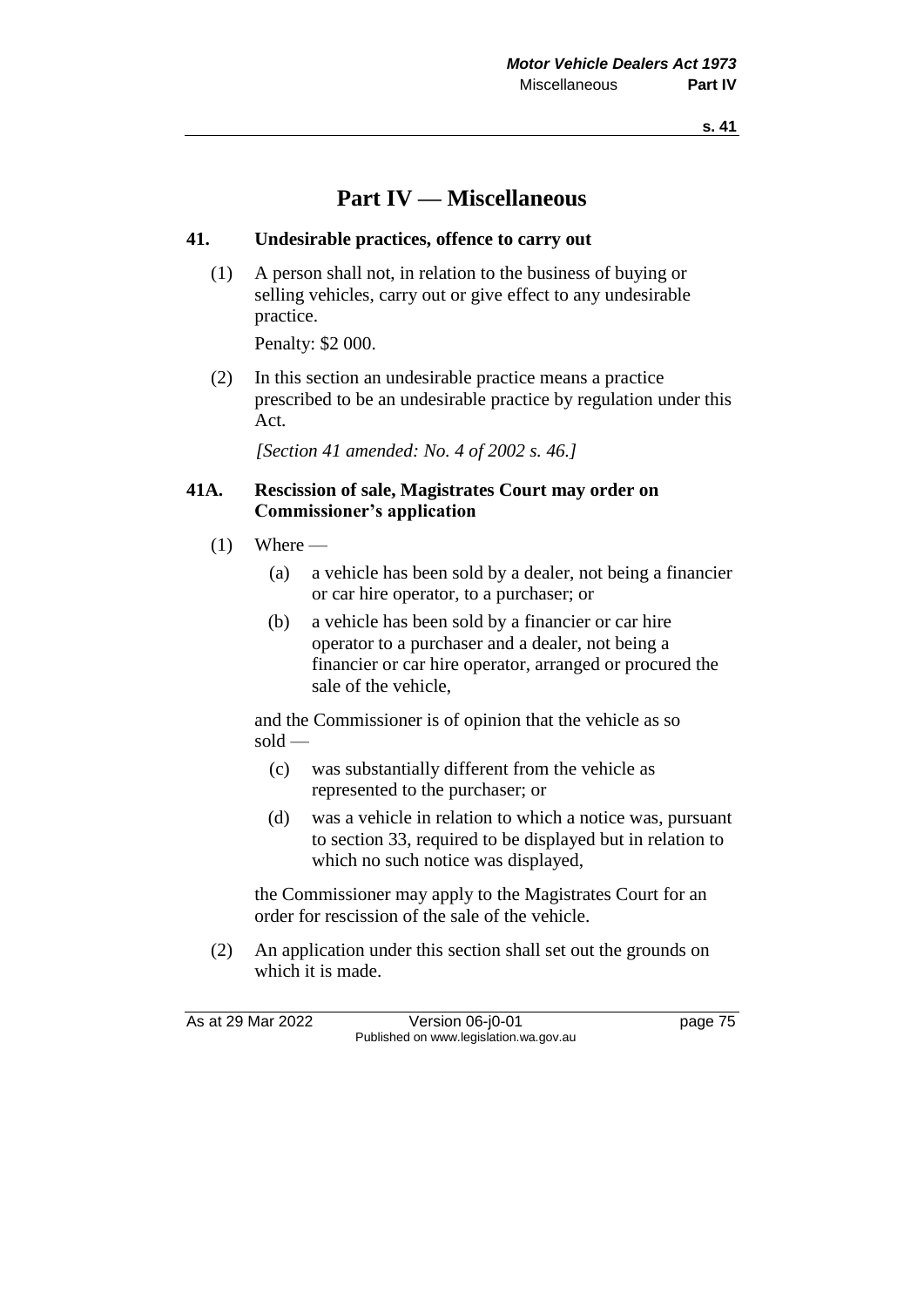- (3) After hearing the Commissioner or a representative of the Commissioner and affording any other person likely to be affected by any order made under this section an opportunity of being heard, the Magistrates Court may —
	- (a) order that the sale be rescinded; and
	- (b) make such further or consequential orders (including an order as to the payment of the costs of the application) as to it seem necessary or desirable.
- (4) The power to make further or consequential orders conferred on the Magistrates Court by subsection (3) shall extend to the making of orders concerning any collateral credit agreement associated with the sale.
- (5) In making any orders under subsection (3), the Magistrates Court shall so far as is possible apply the following principles in the following order:
	- (a) That there should be returned to the purchaser
		- (i) any moneys or other consideration paid or provided by him under any agreement for the sale (not being moneys or other consideration obtained by him under a collateral credit agreement associated with the sale for the purpose of being so paid or provided); and
		- (ii) any moneys or other consideration paid or provided by him under any collateral credit agreement associated with the sale.
	- $(b)$  That
		- (i) where the vehicle was sold by a financier or car hire operator, that financier or care hire operator; and
		- (ii) any person who has provided finance under any collateral credit agreement associated with the sale,

should be indemnified by the dealer referred to in subsection (1) against any loss suffered by the financier,

page 76 Version 06-j0-01 As at 29 Mar 2022 Published on www.legislation.wa.gov.au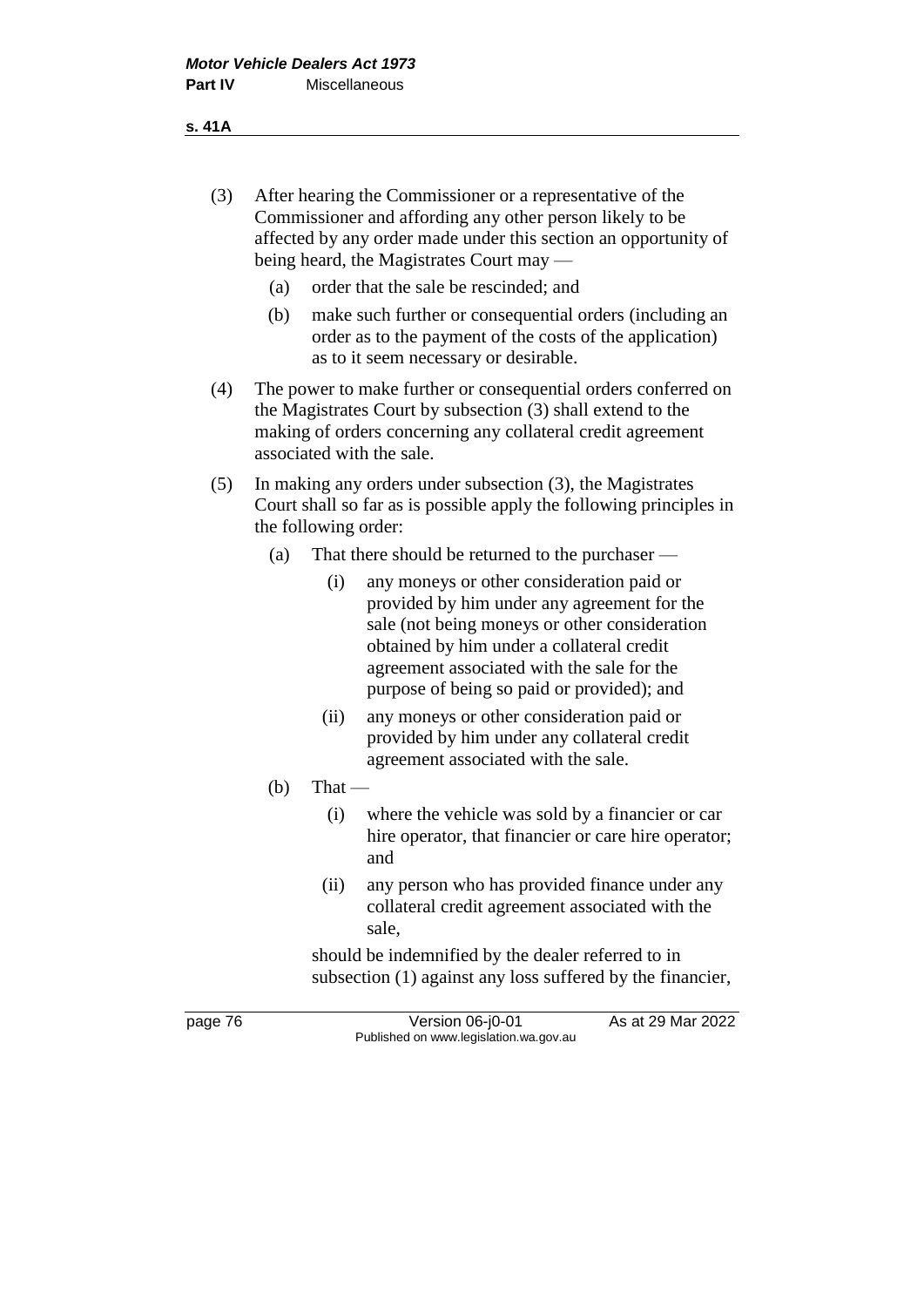person or car hire operator in consequence of any order made by the Magistrates Court.

- (c) That the vehicle should be returned to the dealer, the financier or the car hire operator.
- (6) Notwithstanding any Act or law to the contrary, upon an order rescinding a sale being made, the rights and obligations of the parties under any contract or agreement relating to the sale or under any contract or agreement relating to a collateral credit agreement connected with the sale and, where applicable, of any dealer referred to in subsection (1) who is not such a party, shall be as provided for in that order or in any order ancillary to or consequential upon that order and without limiting the generality of the foregoing it shall not be a bar, to the making of an order rescinding a sale, that one or more of those persons cannot be restored to the position or positions that existed prior to the sale.
- (7) In this section *collateral credit agreement* means a contract or agreement for the provision of credit by a person other than the dealer referred to in subsection (1) for the purposes of the sale of a vehicle where that contract or agreement was arranged or procured by that dealer.

*[Section 41A inserted: No. 49 of 1979 s. 21; amended: No. 4 of 2002 s. 29; No. 59 of 2004 s. 141.]*

### **41B. Demonstration vehicles, application of Act's obligations to**

For the purposes of ascertaining the extent of an obligation by reference to time, and the extent of an obligation by reference to distance to be travelled, that remains in relation to a demonstration vehicle on the part of the manufacturer thereof the following provisions apply —

(a) an obligation expressed by reference to time shall be regarded as having commenced on the date of the sale of the vehicle to the purchaser or, if the sale was on terms and reduced to writing, on the date of execution of the written agreement by the parties thereto;

As at 29 Mar 2022 Version 06-j0-01 page 77 Published on www.legislation.wa.gov.au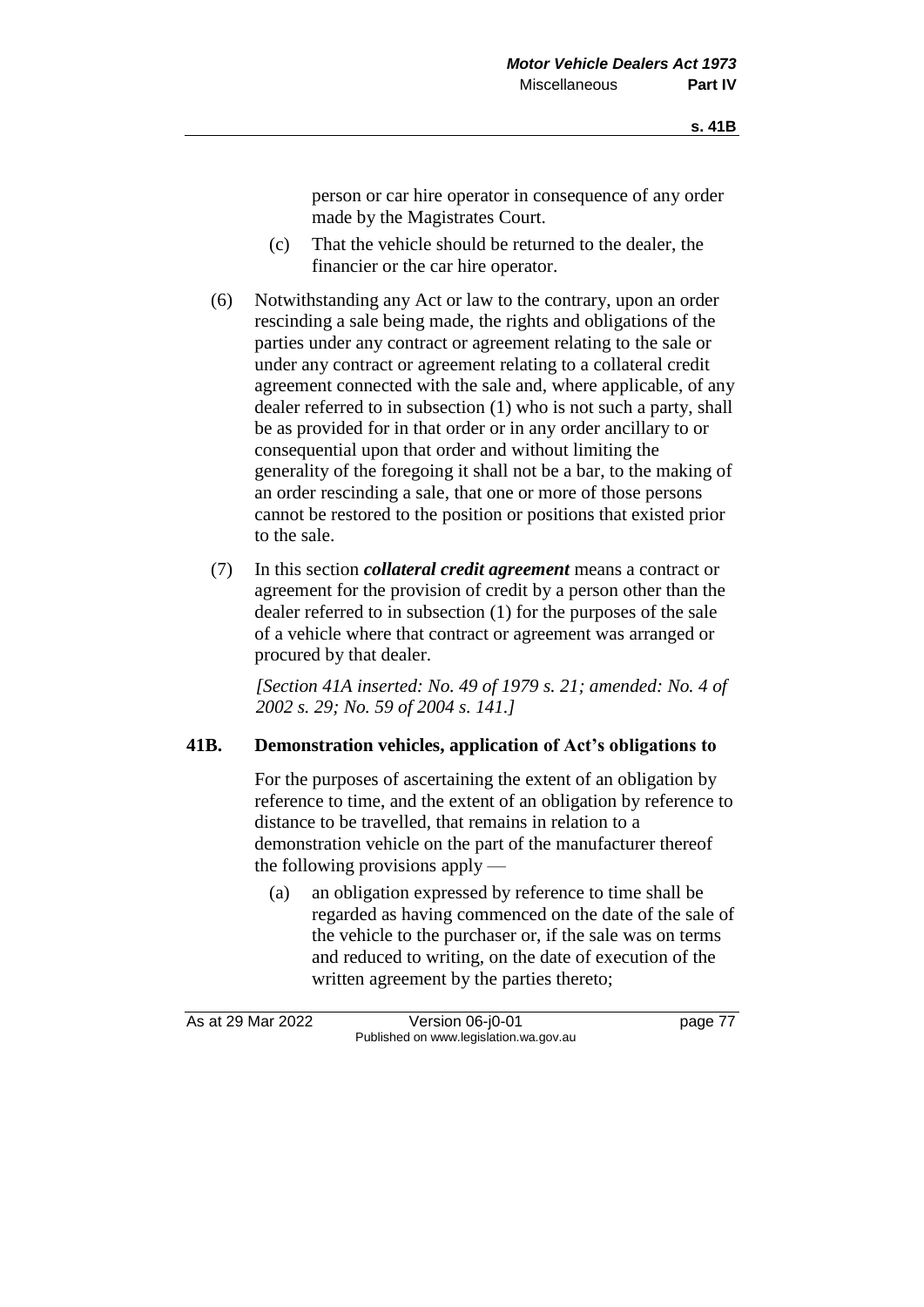(b) an obligation expressed by reference to the distance to be travelled by the vehicle shall exclude only the distance travelled by the vehicle, as indicated on the odometer on the vehicle, immediately before the sale of the vehicle to a purchaser or, if the sale was on terms and reduced to writing, immediately before the execution of the agreement by the parties thereto.

*[Section 41B inserted: No. 49 of 1979 s. 21; amended: No. 73 of 1994 s. 4.]*

## **42. Representation by employee of dealer, effect of**

For the purposes of this Act, any statement or representation made by an employee of a dealer or a person appearing to act on behalf of a dealer, including but not necessarily being a yard manager or salesperson, in relation to the quality, description or history of a vehicle offered or displayed for sale by that dealer shall be deemed to be such a representation or statement of the dealer.

*[Section 42 amended: No. 4 of 2002 s. 31(1).]*

## **42A. Contracts etc. for sale of vehicles by dealer, form and content of**

- (1) This section applies only where a dealer sells a vehicle, other than by auction, to a person who is not a dealer.
- (2) A contract or agreement for the sale of a vehicle
	- (a) shall be in writing signed by the dealer, or his agent, and the purchaser; and
	- (b) shall contain the prescribed particulars, terms and conditions.
- (3) Subsection (2)(b) does not prevent a contract or agreement containing, or incorporating by reference, other terms and conditions so long as they are not inconsistent with, and do not limit or diminish, those that are prescribed.

page 78 Version 06-j0-01 As at 29 Mar 2022 Published on www.legislation.wa.gov.au

**s. 42**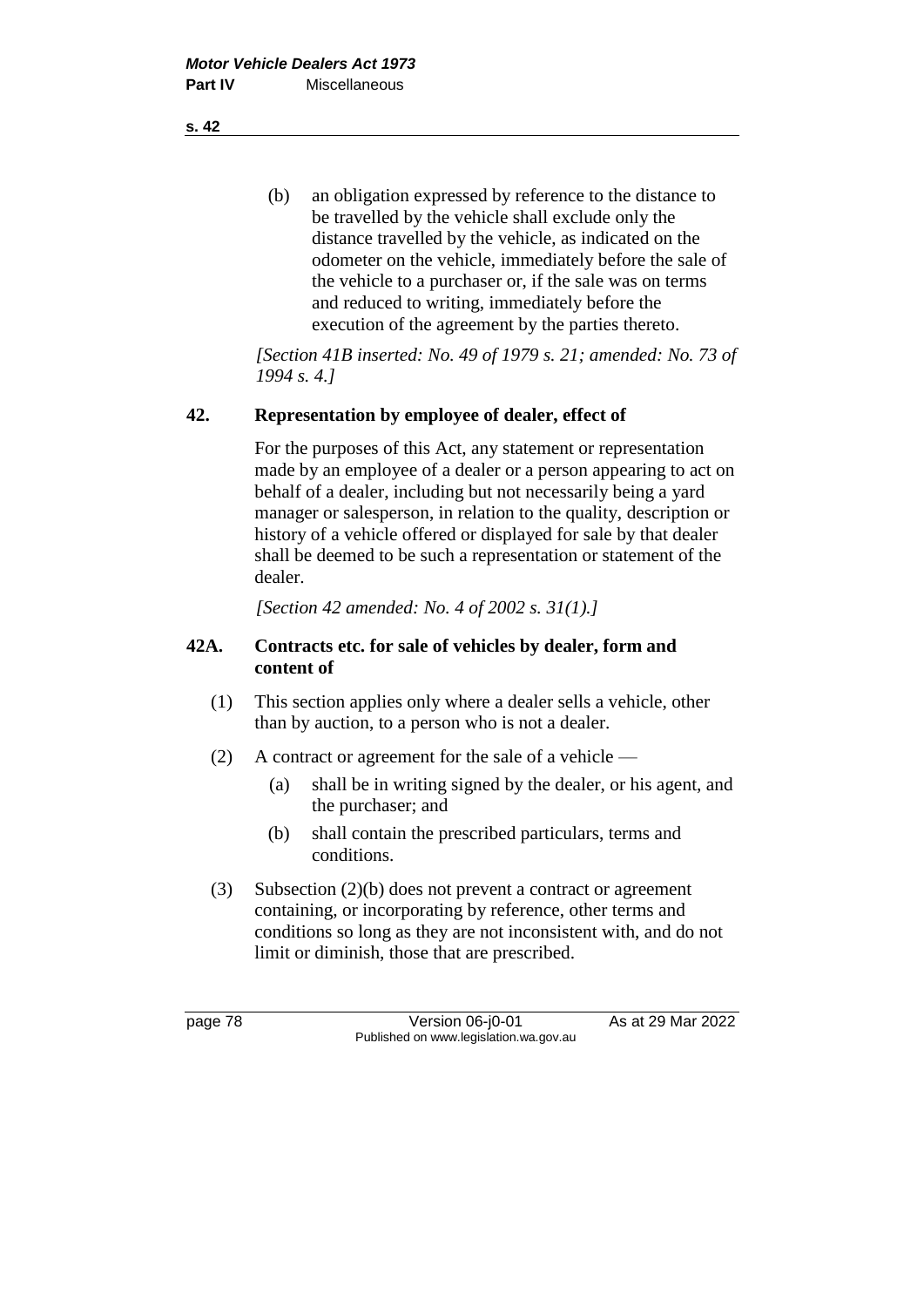- (4) Without limiting section 43(7) of the *Interpretation Act 1984*, particulars, terms and conditions that are prescribed for contracts or agreements for the sale of new vehicles may be different from those that are prescribed for contracts or agreements for the sale of second-hand vehicles.
- (5) A dealer or his agent shall not enter into a contract or agreement for the sale of a vehicle unless the contract or agreement complies with subsection (2).

Penalty: \$5 000.

*[Section 42A inserted: No. 4 of 2002 s. 63.]*

## **43. Value of vehicle or thing traded in**

(1) Where in respect of a contract or agreement in relation to a sale all or portion of the consideration passing from the purchaser is represented by a vehicle or other thing the dealer shall give to the purchaser a note in writing of the monetary value he ascribes to that vehicle or thing.

Penalty: \$1 000.

(2) For the purposes of this Act or of any proceedings under section 39 the value ascribed pursuant to subsection (1) of this section shall be the value of that vehicle or thing.

*[Section 43 amended: No. 49 of 1979 s. 22; No. 4 of 2002 s. 31(1) and 47.]*

### **44. Documents tendered for signature to be complete**

(1) A person shall not submit or tender or suffer or permit to be submitted or tendered a document, to which this section applies, to any person for his signature unless at the time of the submission or tendering all material particulars in that document have been completed.

Penalty: \$5 000.

(2) This section applies to any document evidencing or recording any contract or agreement for the sale of a vehicle or evidencing

As at 29 Mar 2022 Version 06-j0-01 page 79 Published on www.legislation.wa.gov.au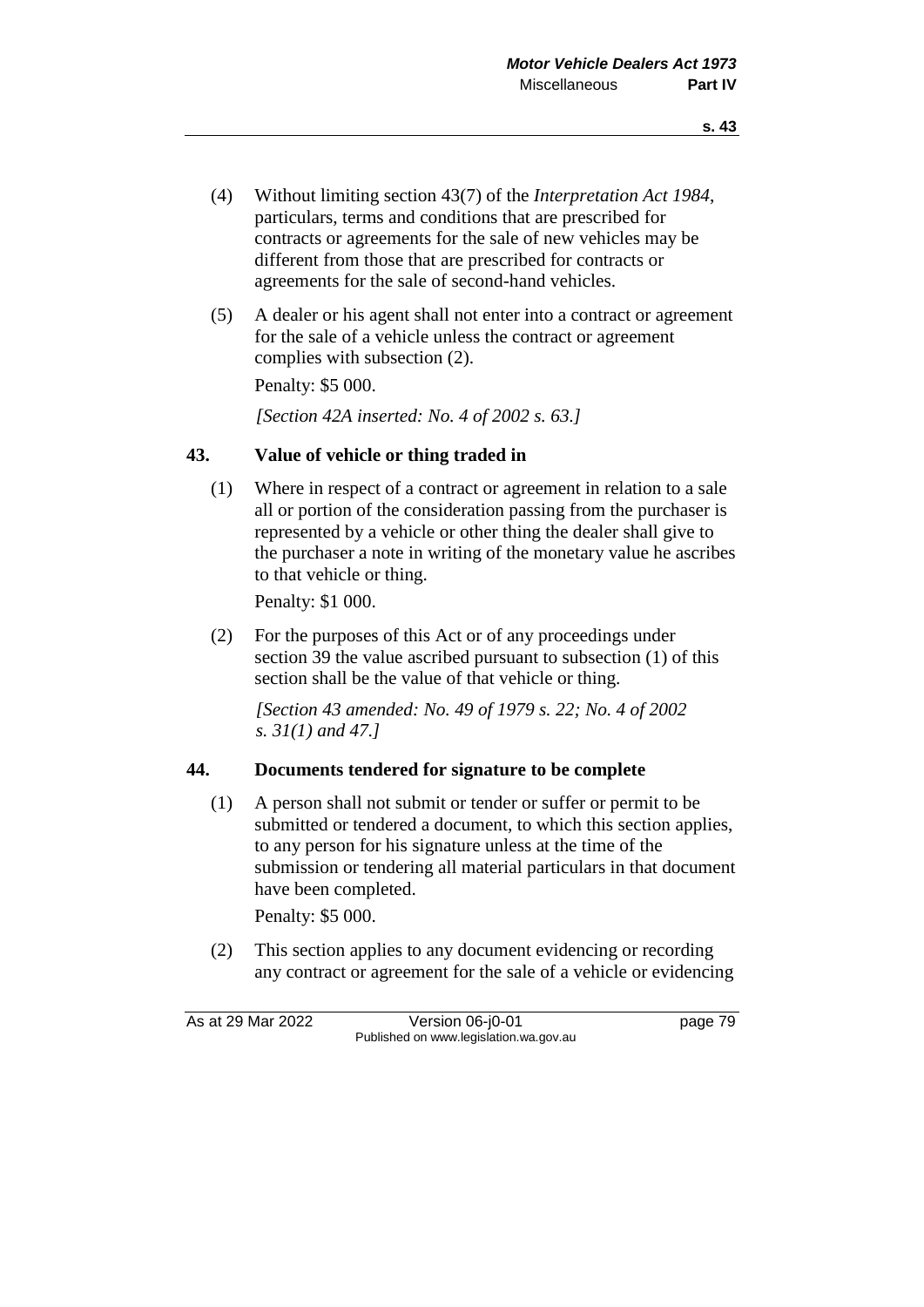#### **s. 45**

or recording any collateral credit agreement as defined in section 41A connected with such a sale.

*[Section 44 amended: No. 49 of 1979 s. 23; No. 4 of 2002 s. 48.]*

## **45. Acts with intent to deceive, offences as to**

- $(1)$  A person shall not
	- (a) alter or cause to be altered or connive in the alteration of the reading of an odometer on the vehicle; or
	- (aa) state or represent as the reading of an odometer on the vehicle a reading other than the reading that is the same as the reading at the time the vehicle was acquired from the last owner of the vehicle, increased by the distance travelled by the vehicle since it was so acquired; or
	- (b) state or represent as the year of manufacture of the vehicle a year other than the actual year of manufacture of the vehicle; or
	- (c) state or represent as the year of first registration of the vehicle a year other than the actual year of first registration of the vehicle; or
	- (d) state or represent as the model designation of the vehicle a model designation other than the actual model designation of the vehicle; or
	- (e) state or represent in any way that a vehicle which has been used as a taxi-car has not been so used,

wilfully and with intent to deceive another person.

Penalty applicable to paragraph (a): \$50 000.

Penalty applicable to other paragraphs: \$5 000.

- (2) If in any proceedings for an offence that is a contravention of subsection  $(1)$  it is proved that —
	- (a) a second-hand vehicle, being a vehicle to which Part III applies, was offered or displayed for sale by a dealer; and

page 80 Version 06-j0-01 As at 29 Mar 2022 Published on www.legislation.wa.gov.au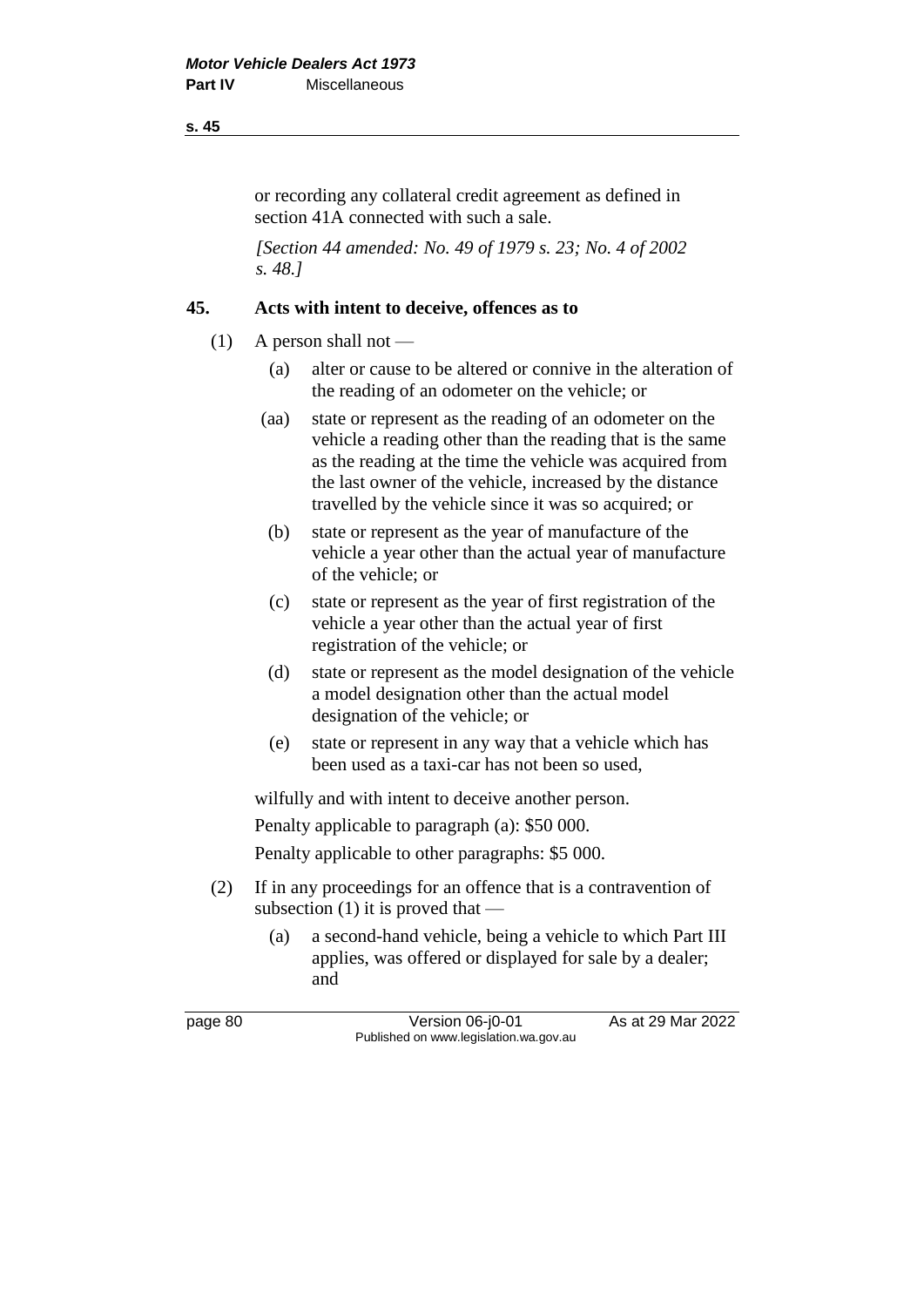(b) the distance travelled by the vehicle as ascertained by reference to the reading of the odometer of the vehicle is less than that distance as ascertained by reference to the reading of the odometer of the vehicle set out in the notice displayed pursuant to section 33 in relation to that vehicle,

it shall be presumed in the absence of proof to the contrary that the dealer who so offered or displayed the vehicle has wilfully altered or caused to be altered or connived in the alteration of the odometer of the vehicle with intent to enhance the value of the vehicle.

- (3) Where a dealer or a person concerned in management or conduct of the business of a dealer, including but not necessarily being a yard manager or dealer, is convicted of an offence that is a contravention of subsection (1) a purchaser who purchased the second-hand vehicle in respect of which that offence was committed from that dealer relying on —
	- (a) the reading of the odometer of the vehicle as altered; or
	- (b) the statement or representation as to the year of manufacture of the vehicle; or
	- (c) the statement or representation as to the year of first registration of the vehicle or as to the model designation of the vehicle,

as the case may be, may sue for and recover from the dealer so convicted as a debt due to him an amount equal to 3 times the prescribed amount.

(4) In subsection (3) the *prescribed amount* means the amount determined by the court hearing the matter as being the difference between the sale price of the vehicle and its fair value at the time of the sale.

*[Section 45 amended: No. 49 of 1979 s. 24; No. 4 of 2002 s. 49.]*

As at 29 Mar 2022 Version 06-j0-01 page 81 Published on www.legislation.wa.gov.au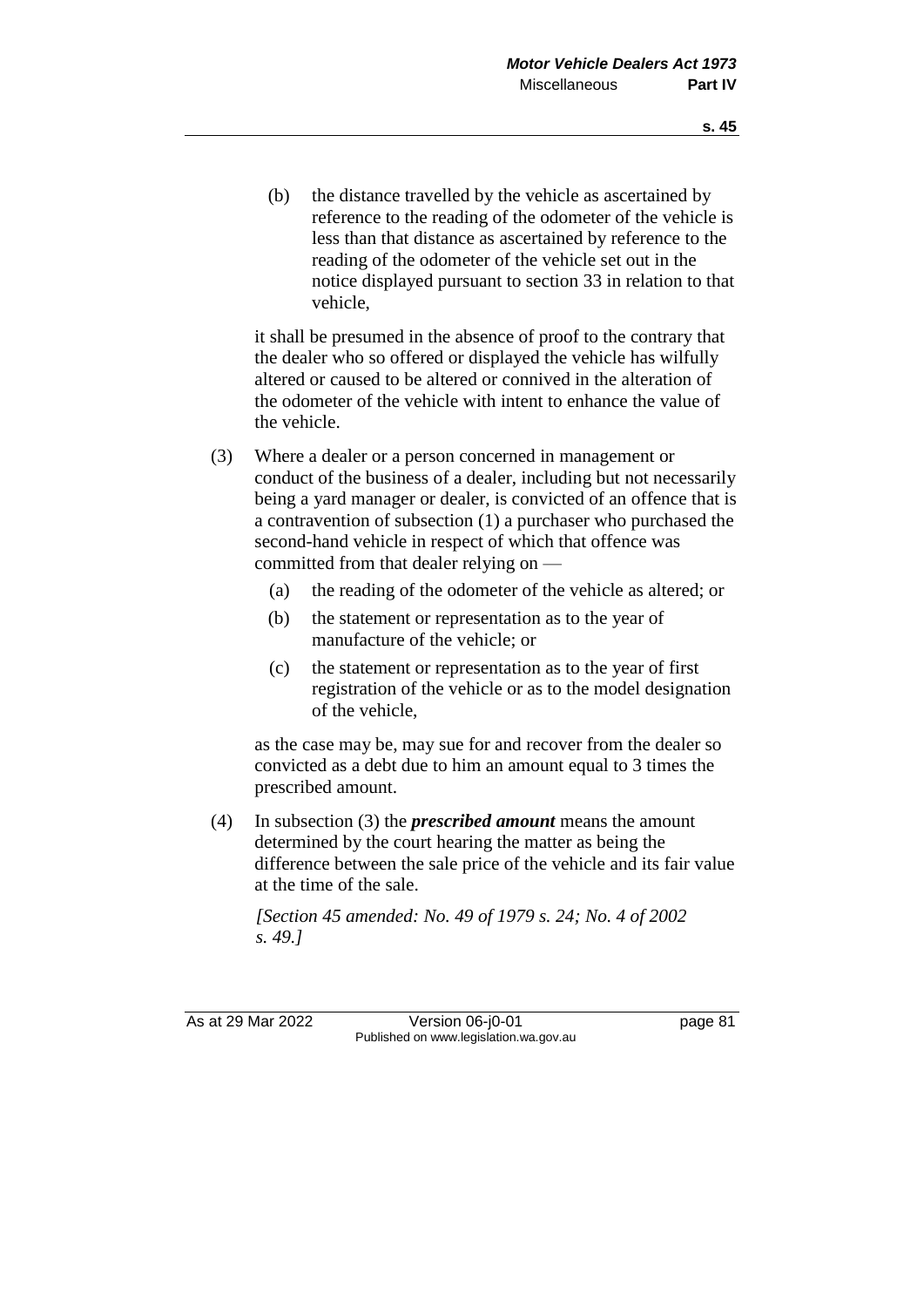#### **46. Implied conditions in some contracts etc. for sale**

- (1) Subject to subsection  $(3)$ 
	- (a) where there is a contract for the sale by a dealer of a vehicle to a person by description, there is an implied condition that the vehicle will correspond with the description, and the sale of a vehicle is not prevented from being a sale by description for the purposes of this paragraph by reason only that, being exposed for sale, the vehicle is selected by the purchaser;
	- (b) where a dealer sells a new vehicle to a person, there is an implied condition that the vehicle is of merchantable quality, except that there is no such condition by virtue only of this section —
		- (i) as regards defects specifically drawn to that person's attention before the contract is made; or
		- (ii) if the person examines the vehicle before the contract is made, as regards defects which that examination ought to reveal.
- (2) Any term of a contract or agreement for the sale or supply of a vehicle to a person by a dealer (including a term that is not set out in the contract or agreement, but is incorporated therein by another term thereof) that purports to exclude, restrict or modify, or has the effect of excluding, restricting or modifying —
	- (a) the application to that contract or agreement of all or any of the provisions of subsection (1); or
	- (b) the exercise of a right conferred by such a provision; or
	- (c) any liability of the dealer for breach of a condition or warranty implied by such a provision,

is void.

page 82 Version 06-j0-01 As at 29 Mar 2022 Published on www.legislation.wa.gov.au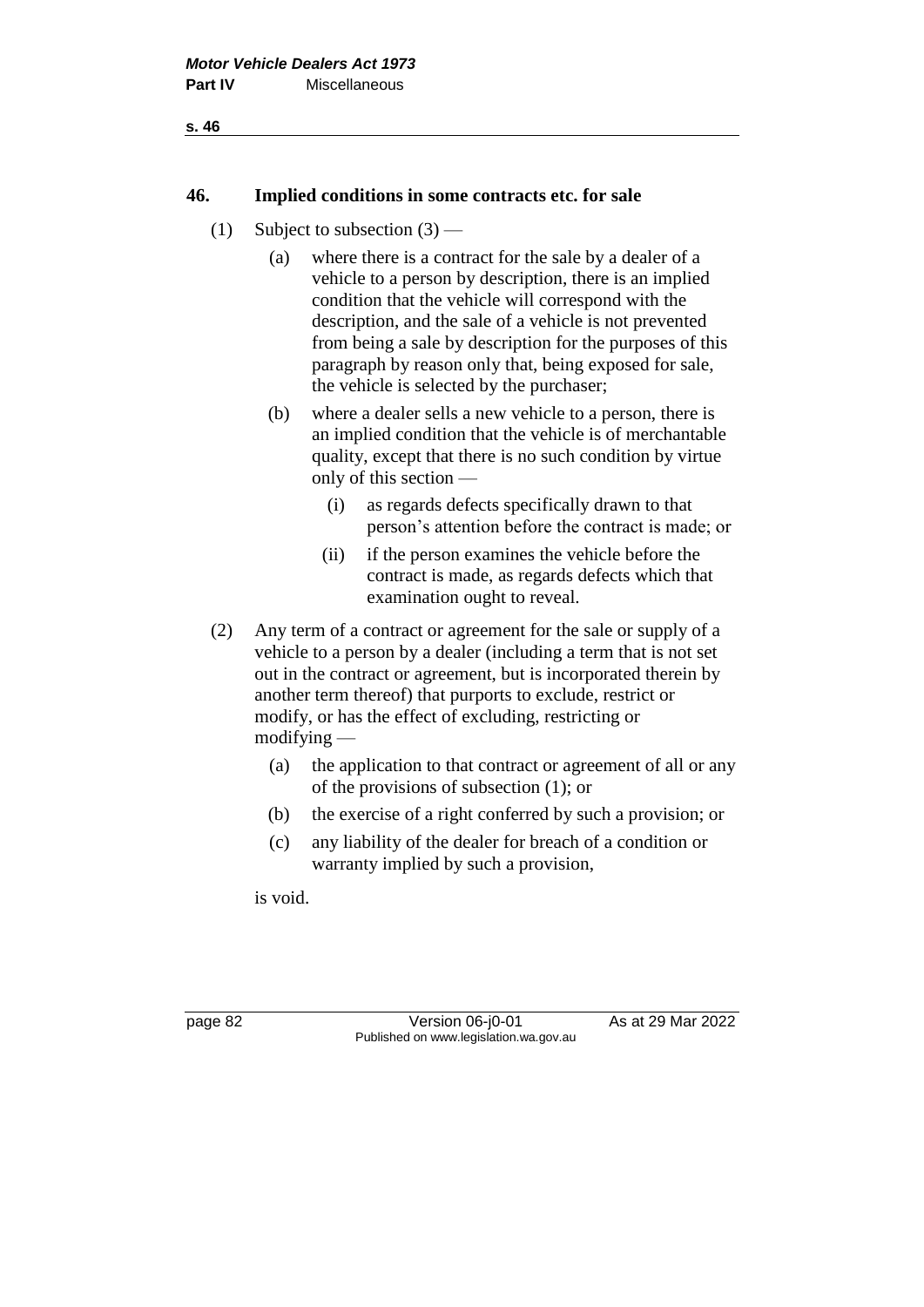- (3) The provisions of subsection (1) do not extend to or in relation  $to$ 
	- (a) any contract or agreement for the sale, or for the hire and sale, of a vehicle which is in the form of a hire-purchase agreement to which the *Hire-Purchase Act 1959* applies; or
	- (b) any contract or agreement for the sale of a vehicle which  $-$ 
		- (i) is not a vehicle to which Part III of this Act applies; or
		- (ii) is acquired by that person for the purposes of re-sale.

# **47. Other rights or remedies not affected by this Act**

Except as is expressly provided in this Act, nothing in this Act shall have the effect of limiting, restricting or otherwise affecting any right or remedy a person would have had had this Act not been enacted.

## **48. Rights conferred by this Act cannot be waived without official consent**

A person shall not without the prior consent of the Commissioner or of an authorised officer be competent to waive any rights conferred on him by this Act.

*[Section 48 amended: No. 1 of 1985 s. 27.]*

# **49. No indemnity for dealer**

Where a dealer incurs any costs or expenses by virtue of the operation of this Act in relation to the sale of a second-hand vehicle, the dealer shall not be entitled to be indemnified in respect of those costs or expenses by any antecedent owner, other than a trade owner, of that vehicle and any purported contract or agreement of such indemnity shall, by force of this section, be void and of no effect.

As at 29 Mar 2022 Version 06-j0-01 page 83 Published on www.legislation.wa.gov.au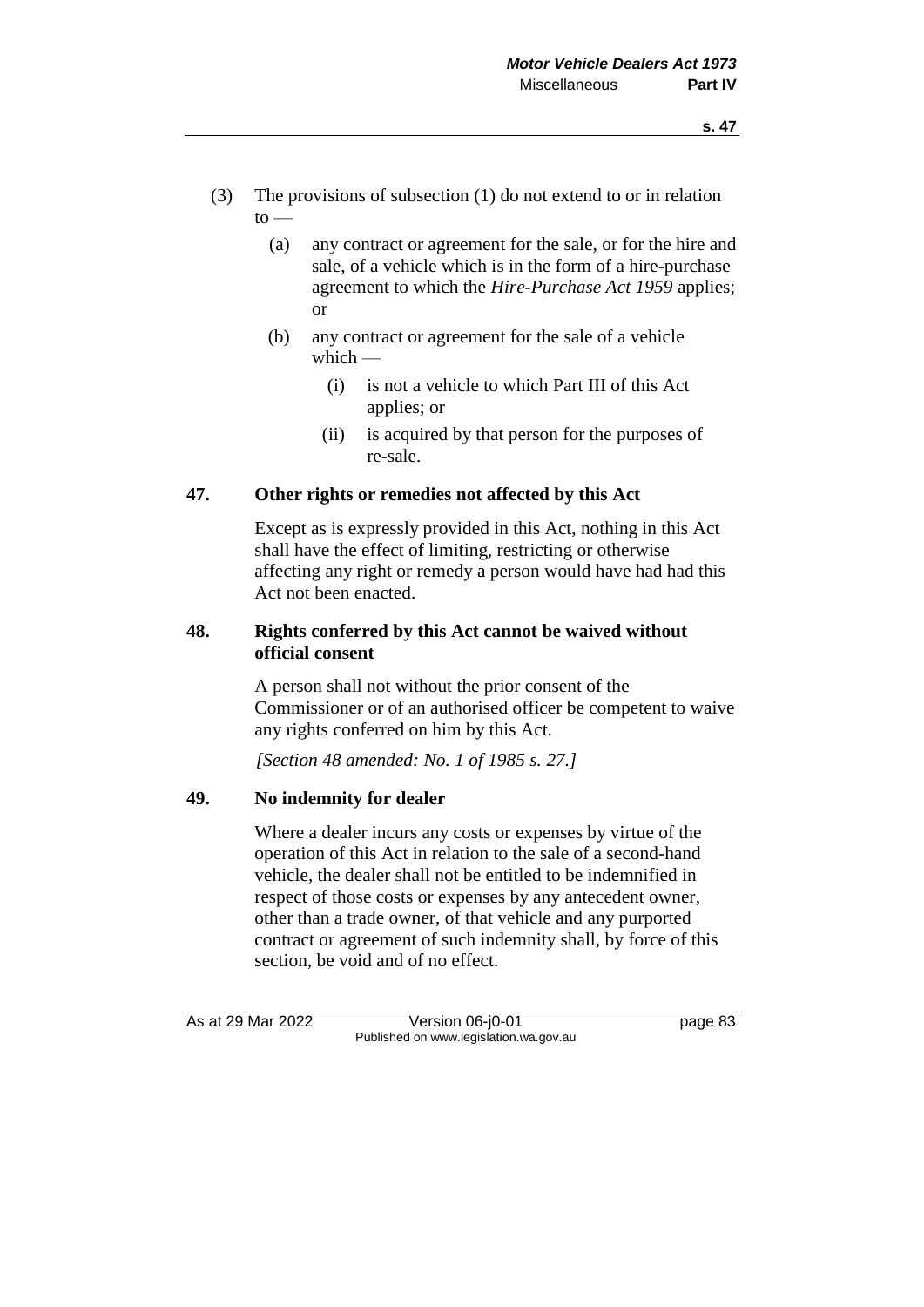#### **49A. No indemnity for car market operator**

Where a person who is or has been a car market operator incurs any costs or expenses by virtue of the operation of this Act in relation to the sale of a second-hand vehicle, the person shall not be entitled to be indemnified in respect of those costs or expenses by the vendor or any antecedent owner of that vehicle and any purported contract or agreement of such indemnity shall, by force of this section, be void and of no effect.

*[Section 49A inserted: No. 87 of 1981 s. 16.]*

### **50. Confidentiality of information officially obtained**

The *Fair Trading Act 2010* section 112 applies to information obtained for the purposes of this Act.

*[Section 50 inserted: No. 58 of 2010 s. 47.]*

## **51. Annual reports of Department, content of**

- (1) The chief executive officer is to ensure that the matters set out in subsection (1a) are included in the Department's annual report.
- $(1a)$  The annual report is to include details of
	- (a) the number, nature, and outcome, of  $-$ 
		- (i) investigations and inquiries undertaken by, or at the direction of, the Commissioner; and
		- (ii) matters that have been brought before the State Administrative Tribunal by the Commissioner;

and

- (b) the number and nature of matters referred to in paragraph (a) that are outstanding; and
- (c) any trends or special problems that may have emerged; and
- (d) forecasts of the workload of the Commissioner in the year after the year to which the report relates; and

page 84 Version 06-j0-01 As at 29 Mar 2022 Published on www.legislation.wa.gov.au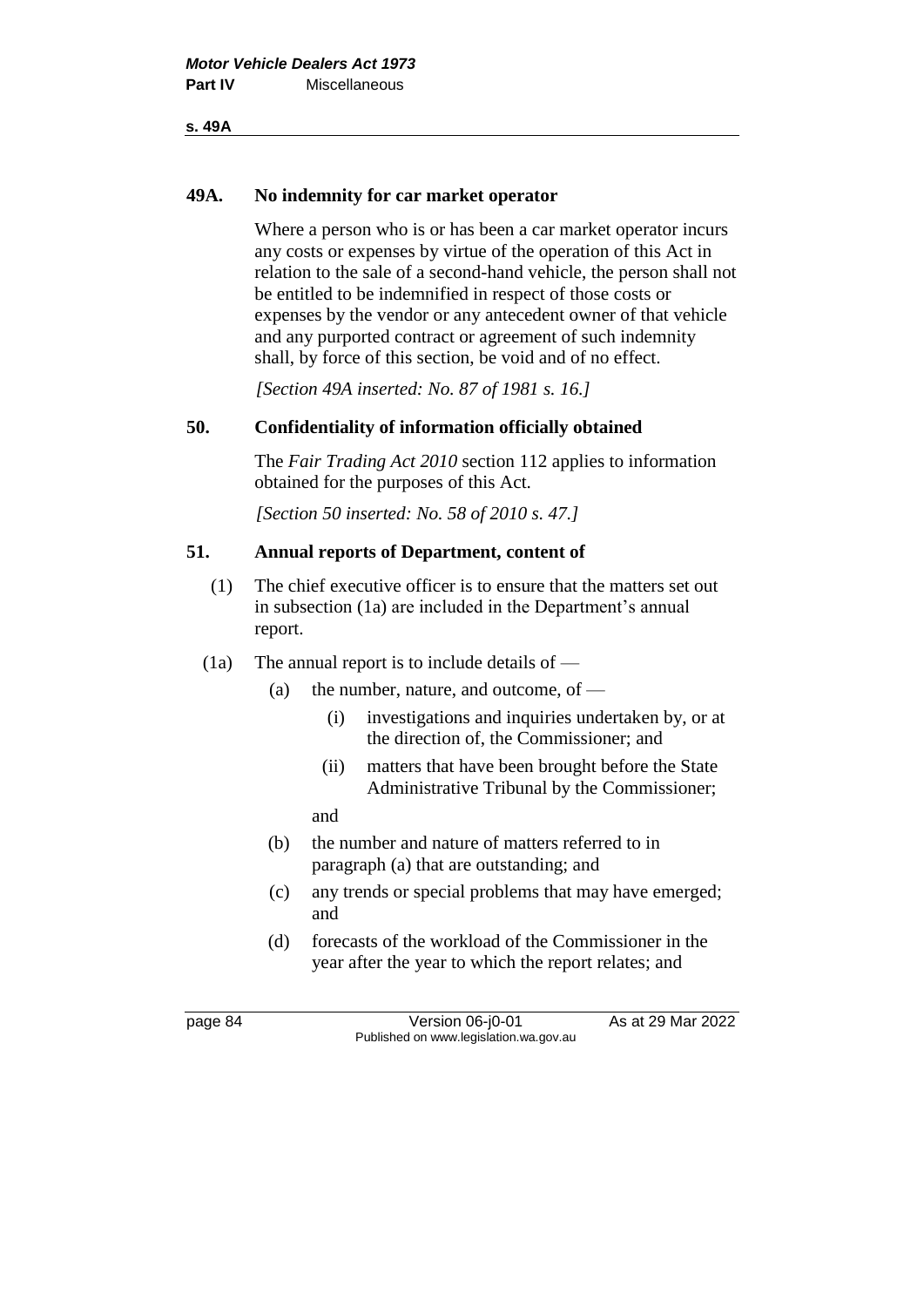- (e) any proposals for improving the performance of the Commissioner's functions.
- *[(2) deleted]*

*[Section 51 amended: No. 73 of 2003 s. 23(3); No. 55 of 2004 s. 779; No. 58 of 2010 s 48 and 50.]*

### **52. Offences, limitation period for and court's powers as to**

- *[(1)-(2) deleted]*
	- (3) Except as provided in section 45(3), where a person, being a dealer (in this subsection referred to as the *accused*), is convicted of an offence against this Act and the court by which he is convicted is of opinion that some other person was defrauded or suffered pecuniary loss by reason of the commission of the offence, the court may, in addition to imposing a penalty for the offence, order the accused to pay to that other person by way of recoupment of his loss, such sum as the court thinks fit and specifies in its order.
	- (4) Notwithstanding anything in any Act proceedings for an offence against this Act may be brought within the period of 2 years after the commission of the alleged offence.

*[Section 52 amended: No. 74 of 1975 s. 16; No. 49 of 1979 s. 25; No. 4 of 2002 s. 51; No. 84 of 2004 s. 82.]*

## **53. Yard manager's liability for offences under s. 28 and 31B by others**

(1) Notwithstanding any other law or rule of law, where an offence against section 28 or 31B is committed at any authorised premises or in relation to the sale of a vehicle which was offered or exposed for sale at any authorised premises by a person (in this section referred to as the *other person*) other than the person acting in the capacity of dealer or yard manager for those premises, the yard manager is guilty of an offence against this Act in like manner as that person and may be proceeded against and convicted accordingly unless he proves that he had no

As at 29 Mar 2022 Version 06-j0-01 page 85 Published on www.legislation.wa.gov.au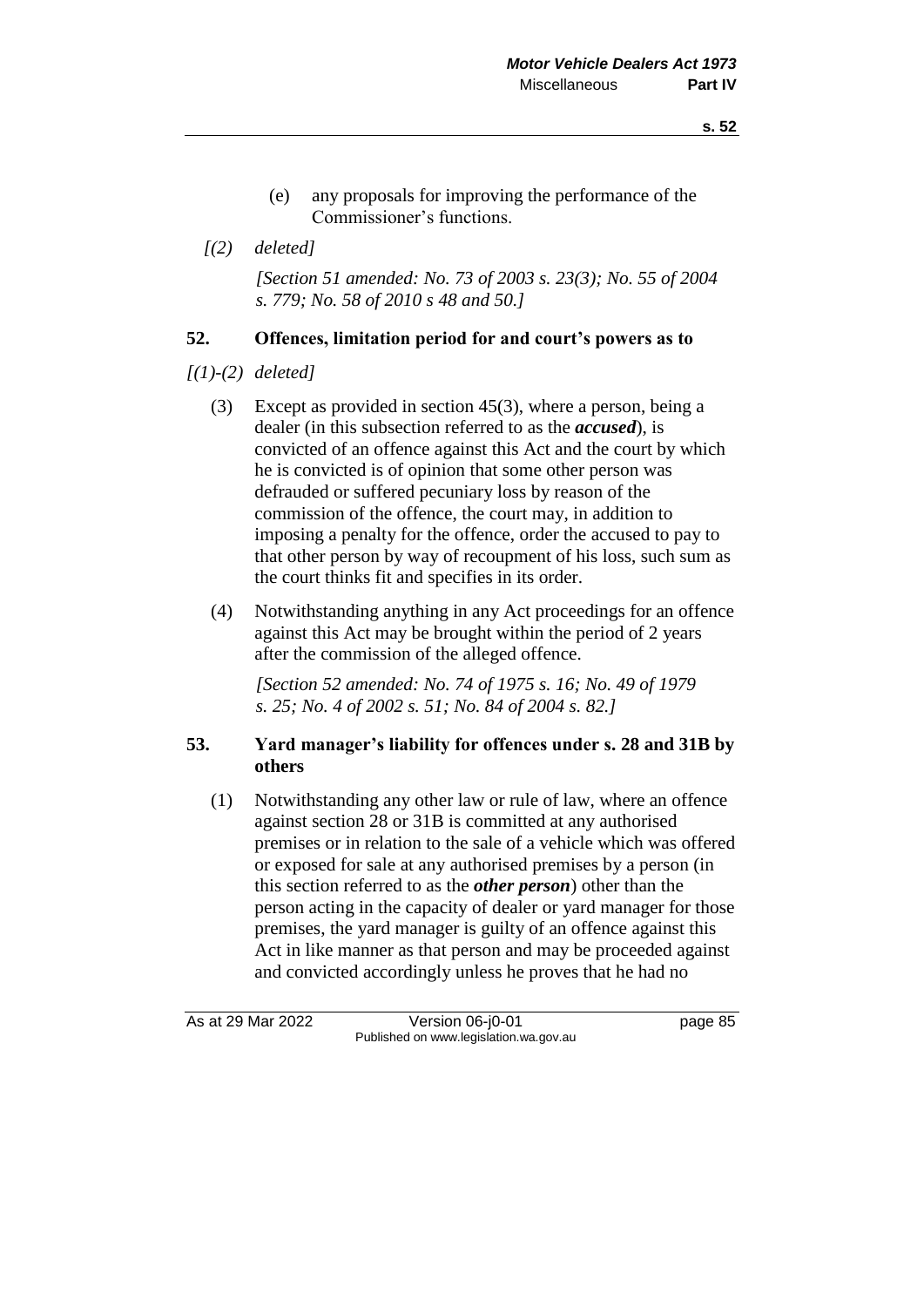**s. 54**

knowledge of the commission of the offence and could not, by the exercise of due diligence, have prevented the commission of the offence.

- (2) The yard manager may be proceeded against and convicted pursuant to subsection (1) notwithstanding that the other person has not been proceeded against or has not been convicted under this Act.
- (3) Nothing in subsection (1) prejudices or affects any liability imposed by or under this Act on any person by whom an offence against this Act is actually committed.

*[Section 53 amended: No. 4 of 2002 s. 30 and 32(1).]*

# **54. Dealer's liability for offences by employees etc.**

- (1) Notwithstanding any other law or rule of law, where any person in the capacity of yard manager or salesperson employed or engaged by a dealer or otherwise in the capacity as an employee of a dealer commits an offence against this Act, the dealer is guilty of an offence against this Act in like manner as the yard manager, salesperson or employee (whether or not the offence was committed without the dealer's authority or contrary to the dealer's orders or instructions) and may be proceeded against and convicted accordingly unless he proves that he had no knowledge of the commission of the offence and could not, by the exercise of due diligence, have prevented the commission of the offence.
- (2) The dealer may be proceeded against and convicted pursuant to subsection (1) notwithstanding that the yard manager, salesperson or employee has not been proceeded against or has not been convicted under this Act.
- (3) Nothing in subsection (1) prejudices or affects any liability imposed by or under this Act on any person by whom an offence against this Act is actually committed.

*[Section 54 amended: No. 4 of 2002 s. 31(1).]*

page 86 Version 06-j0-01 As at 29 Mar 2022 Published on www.legislation.wa.gov.au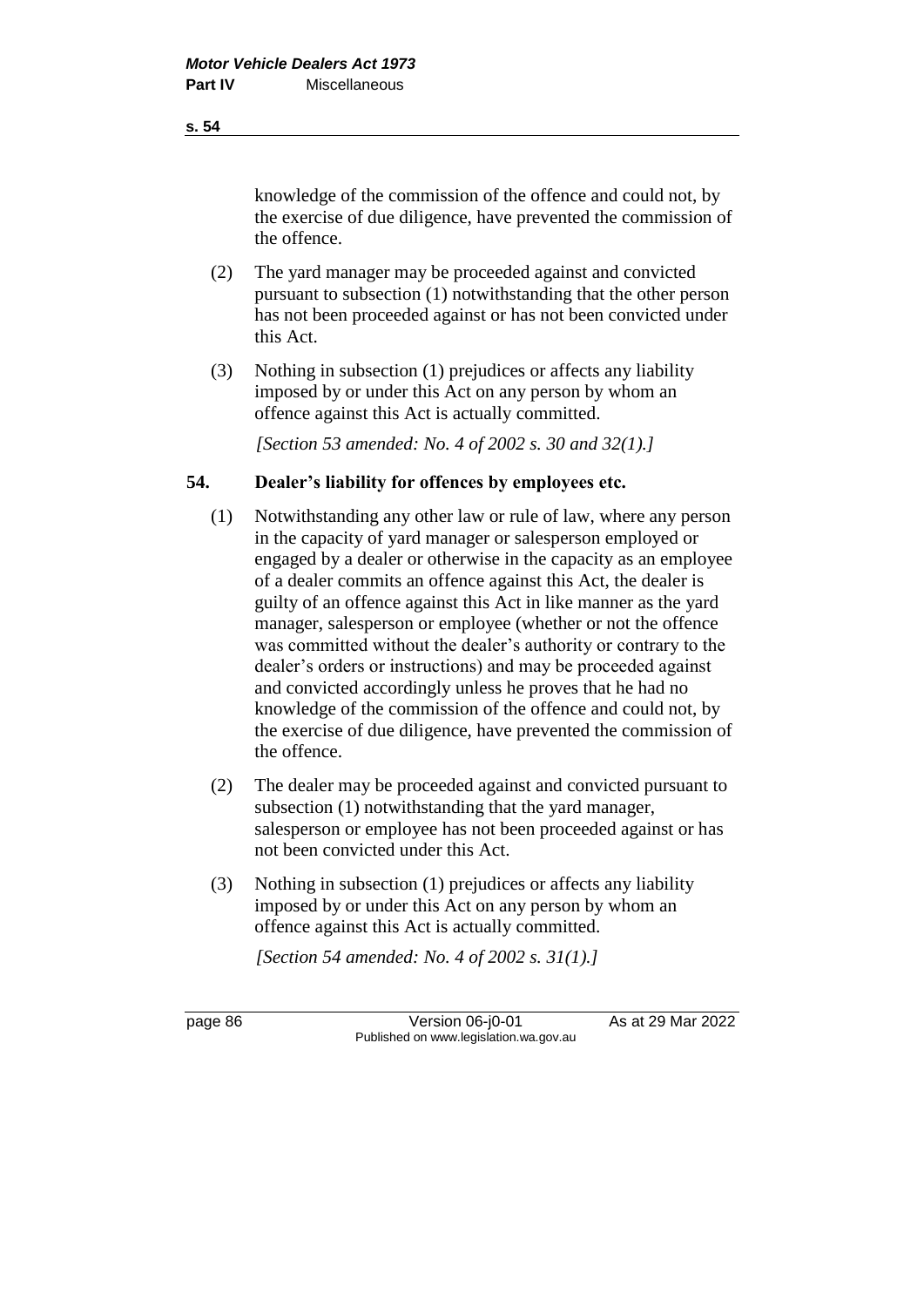## **55. Offences by corporations**

- (1) Where a corporation is convicted of an offence against this Act, every person who at the time of the commission of the offence was a director or member of the governing authority of the corporation or an officer concerned in the management of the corporation and who authorised or permitted the commission of the offence is guilty of the like offence.
- (2) A person referred to in subsection (1) may, on the request of the prosecutor, be convicted on the proceedings on which the corporation is convicted if the court is satisfied that the person had reasonable notice that the prosecutor intended to make that request.

*[Section 55 amended: No. 84 of 2004 s. 80.]*

## **55A. Infringement notices**

- (1) In subsection (3), (6) or  $(7)$  *designated official* means a person designated under subsection (13) by the Commissioner for the purposes of the subsection in which the term is used.
- (2) An authorised officer or a member of the Police Force who has reason to believe that a person has committed a prescribed offence against this Act may, within 6 months after the alleged offence is believed to have been committed, give an infringement notice to the alleged offender.
- (3) An infringement notice is to be in the prescribed form and is  $to$ 
	- (a) contain a description of the alleged offence; and
	- (b) advise that if the alleged offender does not wish to be prosecuted for the alleged offence in a court, the amount of money specified in the notice as being the modified penalty for the offence may be paid to a designated official within a period of 28 days after the giving of the notice; and

As at 29 Mar 2022 Version 06-j0-01 page 87 Published on www.legislation.wa.gov.au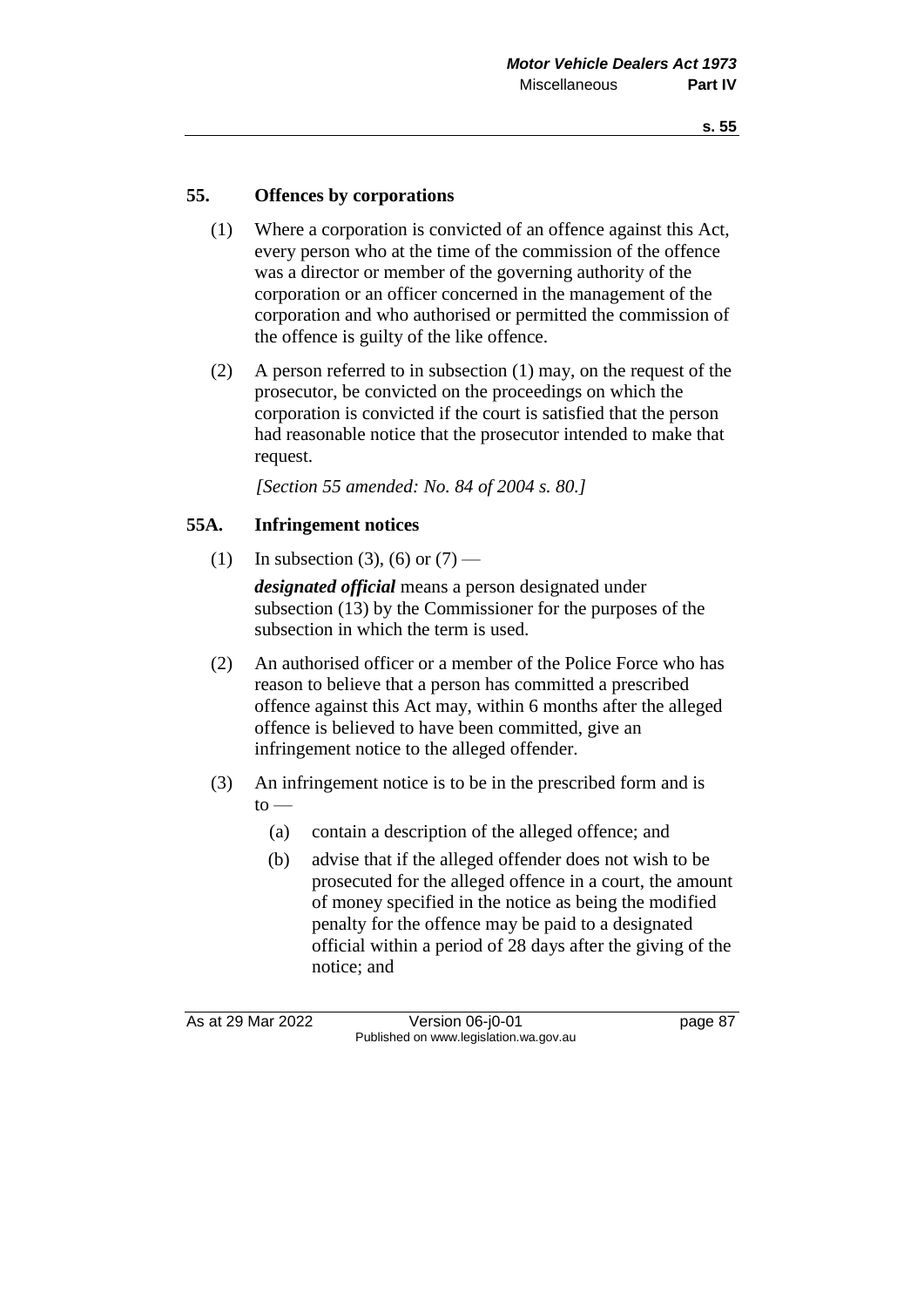**s. 55A**

- (c) inform the alleged offender as to who are designated officials for the purposes of receiving payment of modified penalties.
- (4) In an infringement notice the amount specified as being the modified penalty for the offence referred to in the notice is to be the amount that was the prescribed modified penalty at the time the alleged offence is believed to have been committed.
- (5) The modified penalty that may be prescribed for an offence is not to exceed 20% of the maximum penalty that could be imposed for that offence by a court.
- (6) A designated official may, in a particular case, extend the period of 28 days within which the modified penalty may be paid and the extension may be allowed whether or not the period of 28 days has elapsed.
- (7) A designated official may, whether or not the modified penalty has been paid, withdraw an infringement notice by sending to the alleged offender a notice in the prescribed form stating that the infringement notice has been withdrawn.
- (8) Where an infringement notice is withdrawn after the modified penalty has been paid, the amount is to be refunded.
- (9) Subsection (10) applies where the modified penalty specified in an infringement notice has been paid within 28 days or such further time as is allowed and the notice has not been withdrawn.
- (10) Where this subsection applies it prevents the bringing of proceedings and the imposition of penalties to the same extent that they would be prevented if the alleged offender had been convicted by a court of, and punished for, the alleged offence.
- (11) Payment of a modified penalty is not to be regarded as an admission for the purposes of any proceedings, whether civil or criminal.

page 88 Version 06-j0-01 As at 29 Mar 2022 Published on www.legislation.wa.gov.au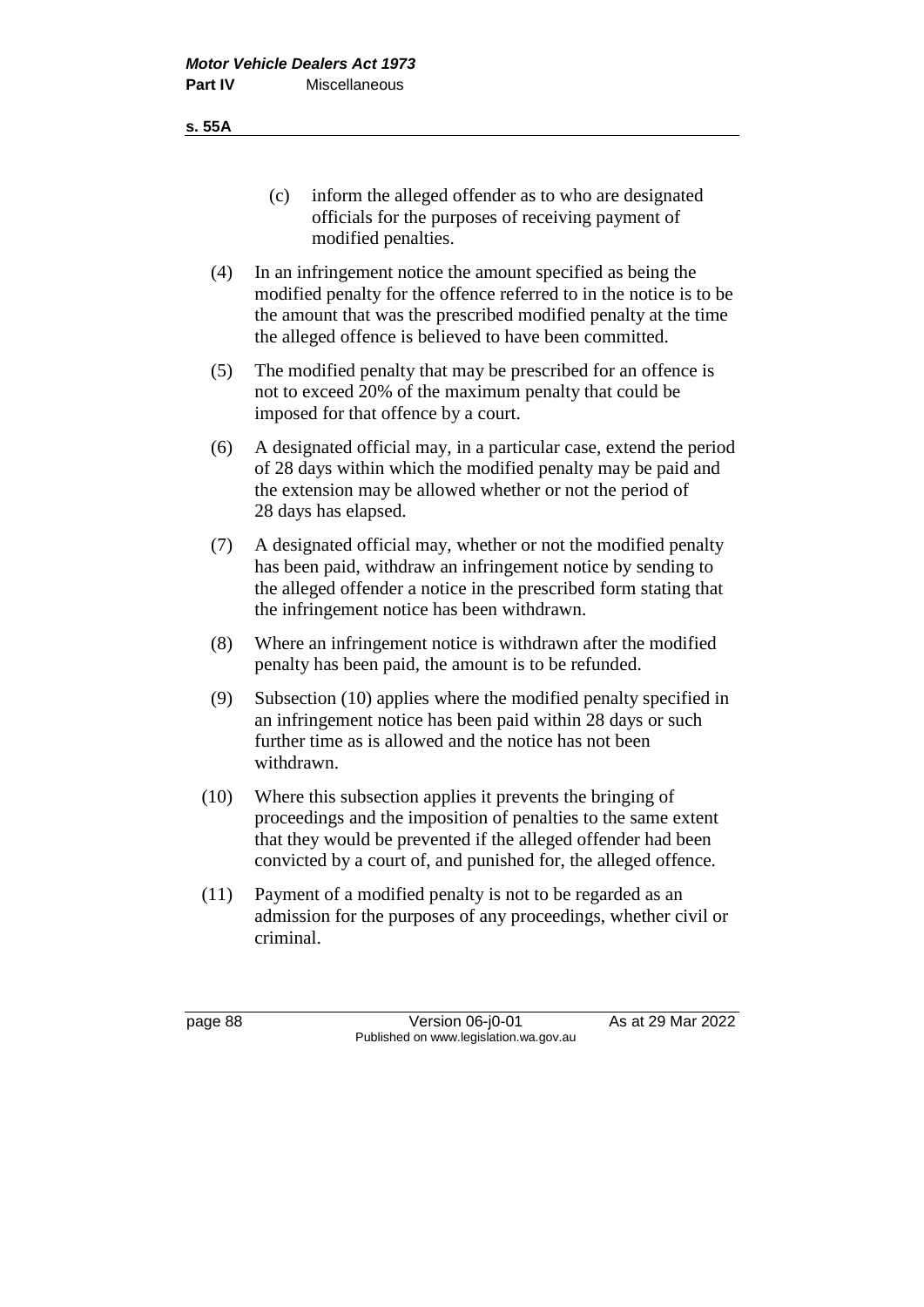- (12) Unless subsection (8) requires it to be refunded, an amount paid as a modified penalty is to be dealt with as if it were a penalty imposed by a court as a penalty for an offence.
- (13) The Commissioner may, in writing, designate persons or classes of persons for the purposes of subsection (3), (6) or (7) or for the purposes of 2 or more of those subsections, but an authorised officer or a member of the Police Force is not eligible to be so designated.
- (14) The Commissioner is to issue to each authorised officer a certificate of his authorisation under subsection (2), and the authorised officer is to produce the certificate whenever required to do so by a person to whom an infringement notice has been or is about to be given.

*[Section 55A inserted: No. 4 of 2002 s. 52; amended: No. 84 of 2004 s. 80.]*

## **56. Regulations**

- (1) The Governor may make such regulations as are necessary or expedient for the purposes of giving effect to the provisions or objects of this Act.
- (2) Without limiting the generality of the provisions of subsection  $(1)$ , the regulations may —
	- (a) prescribe any practice relating to the business of buying or selling second-hand vehicles that in the opinion of the Governor is an undesirable practice; and
	- (b) prescribe the information and particulars that shall be included in any advertising material relating to second-hand vehicles and the form and manner in which that information or those particulars shall be set out in that advertising material; and
	- (c) prescribe fees to be payable and provide for and prescribe the forms to be used for the purposes of this Act; and

As at 29 Mar 2022 Version 06-j0-01 page 89 Published on www.legislation.wa.gov.au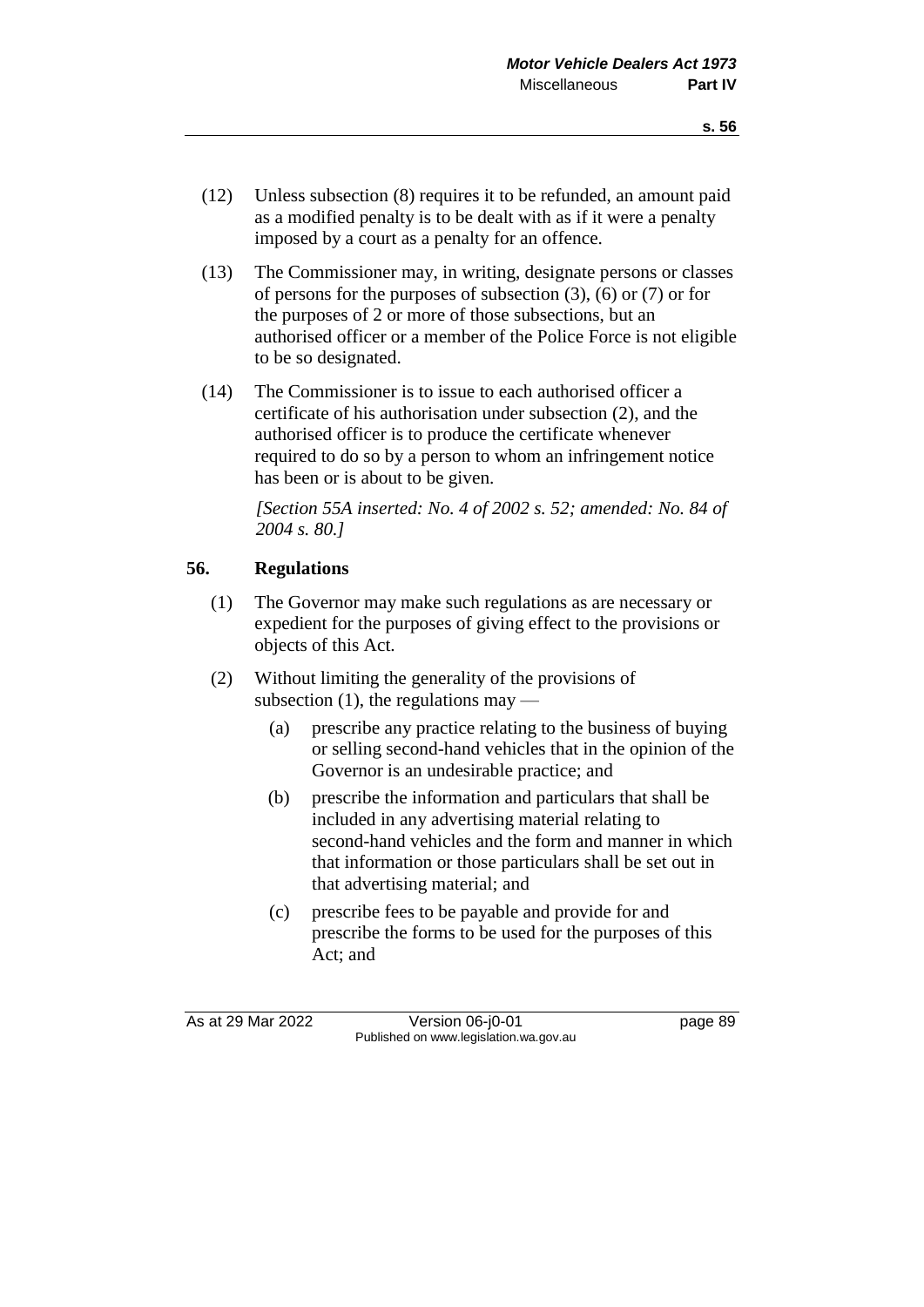- (d) prescribe the manner in which any notice under this Act shall be attached or affixed to a vehicle; and
- (e) provide for the form of a notice that shall be affixed to a vehicle indicating that the vehicle has been excluded from the operation of Division 3 of Part III; and
- (f) provide for and prescribe the method of evidencing and the documents required to effectuate sales of second-hand vehicles between trade owners; and
- (g) require yard managers and salespersons to give notice of changes of employment or places of employment; and
- (ga) prescribe
	- (i) offences for which an infringement notice may be given under section 55A; and
	- (ii) for each prescribed offence
		- (I) a modified penalty; or
		- (II) a different modified penalty according to the circumstances of the offence,

but not in any case exceeding the amount allowed by section 55A(5);

and

- (h) provide for and prescribe penalties not exceeding, in each case, \$2 000, for a contravention of or failure to comply with any provision of the regulations.
- *[(3) deleted]*

*[Section 56 amended: No. 56 of 1995 s. 36; No. 4 of 2002 s. 31(7), 53 and 64; No. 34 of 2020 s. 100(2).]*

page 90 Version 06-j0-01 As at 29 Mar 2022 Published on www.legislation.wa.gov.au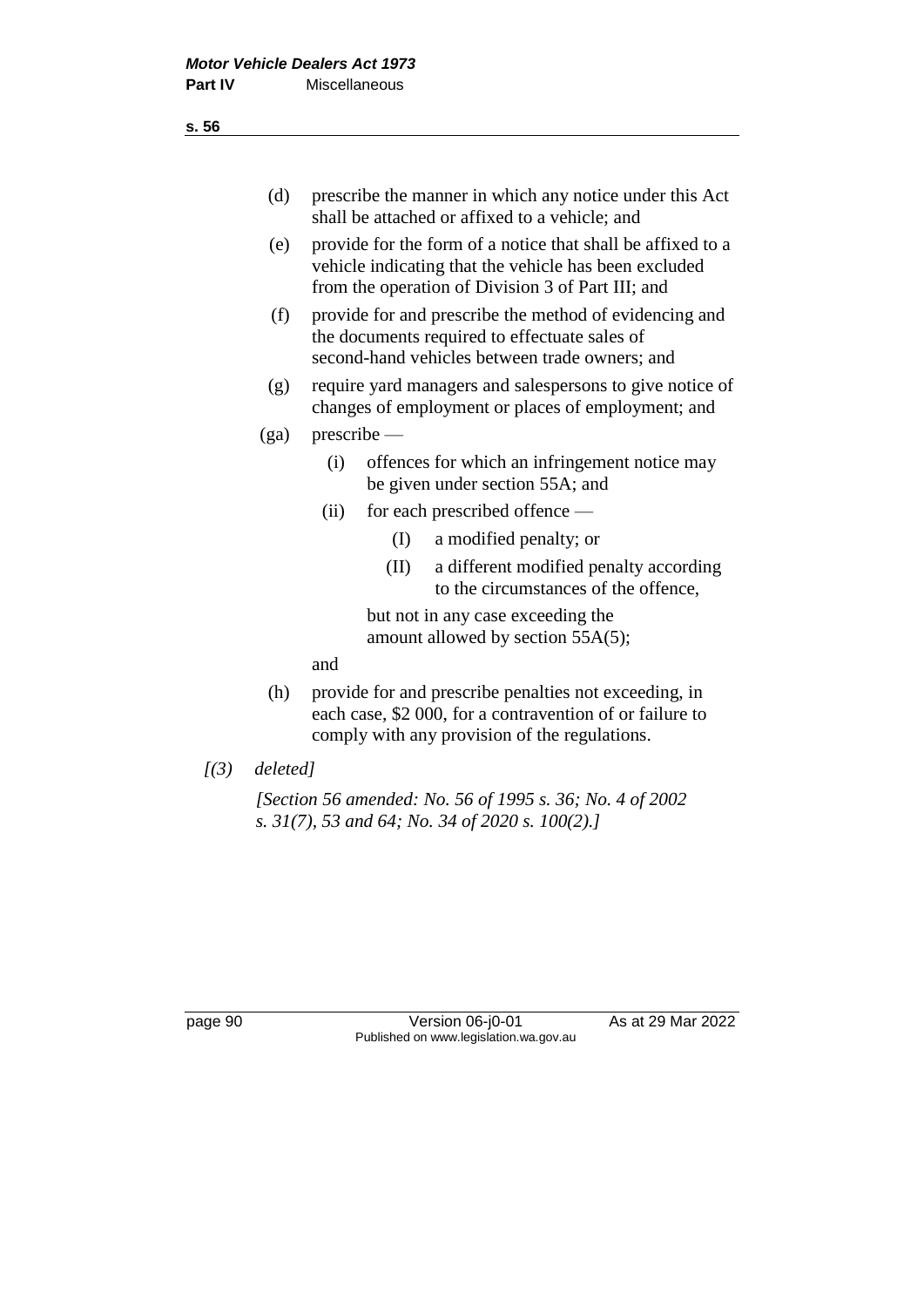# **Part V — Miscellaneous transitional matters**

*[Heading inserted: No. 58 of 2010 s. 49.]*

## **57. Terms used**

In this Part —

*commencement day* means the day on which the *Acts Amendment (Fair Trading) Act 2010* Part 4 comes into operation;

*former Board* means the Motor Vehicle Industry Board established by section 7 of this Act immediately prior to the commencement day;

*liability* means any liability, duty or obligation whether actual, contingent or prospective, liquidated or unliquidated, or whether owed alone or jointly or jointly and severally with any other person;

*right* means any right, power, privilege or immunity whether actual, contingent or prospective.

*[Section 57 inserted: No. 58 of 2010 s. 49.]*

### **58. Former Board abolished**

Subject to sections 63 and 64, at the beginning of the commencement day, the former Board is abolished and its members go out of office.

*[Section 58 inserted: No. 58 of 2010 s. 49.]*

## **59. References to former Board**

If in a written law or other document or instrument there is a reference to the former Board, that reference may, where the context so requires, be read as if it had been amended to be a reference to the Commissioner.

*[Section 59 inserted: No. 58 of 2010 s. 49.]*

As at 29 Mar 2022 Version 06-j0-01 page 91 Published on www.legislation.wa.gov.au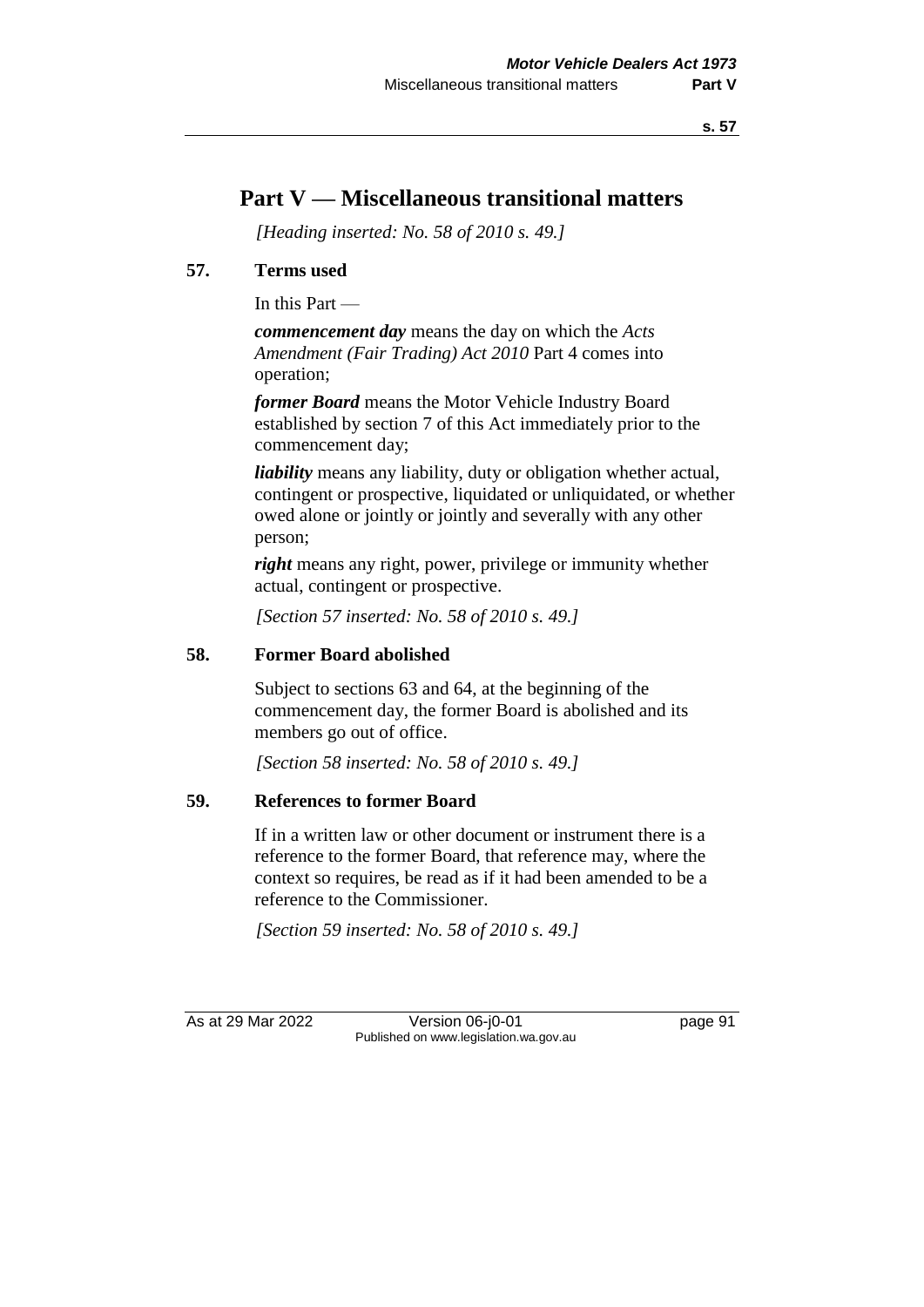**s. 60**

### **60. Immunity continues**

Despite the abolition of the former Board, if the former Board had the benefit of any immunity in respect of an act, matter or thing done or omitted before the commencement day, that immunity continues in that respect for the benefit of the Commissioner.

*[Section 60 inserted: No. 58 of 2010 s. 49.]*

# **61. Unfinished investigations by former Board**

Investigations being carried out by the former Board under the Act as it was prior to the commencement day that are not complete by the commencement day —

- (a) are taken to have been commenced by the Commissioner for the purposes of the Act; and
- (b) are to continue under the direction and control of the Commissioner.

*[Section 61 inserted: No. 58 of 2010 s. 49.]*

# **62. Unfinished proceedings by former Board**

- (1) Proceedings before the former Board that are not complete by the commencement day —
	- (a) are taken to have been commenced by the Commissioner for the purposes of the Act; and
	- (b) are to continue under the direction and control of the Commissioner.
- (2) Proceedings before the State Administrative Tribunal or another court commenced by allegation against a licensed motor vehicle dealer or repairer brought by the former Board that are not complete by the commencement day —
	- (a) are taken to have been commenced by an allegation by the Commissioner for the purposes of the Act; and

page 92 Version 06-j0-01 As at 29 Mar 2022 Published on www.legislation.wa.gov.au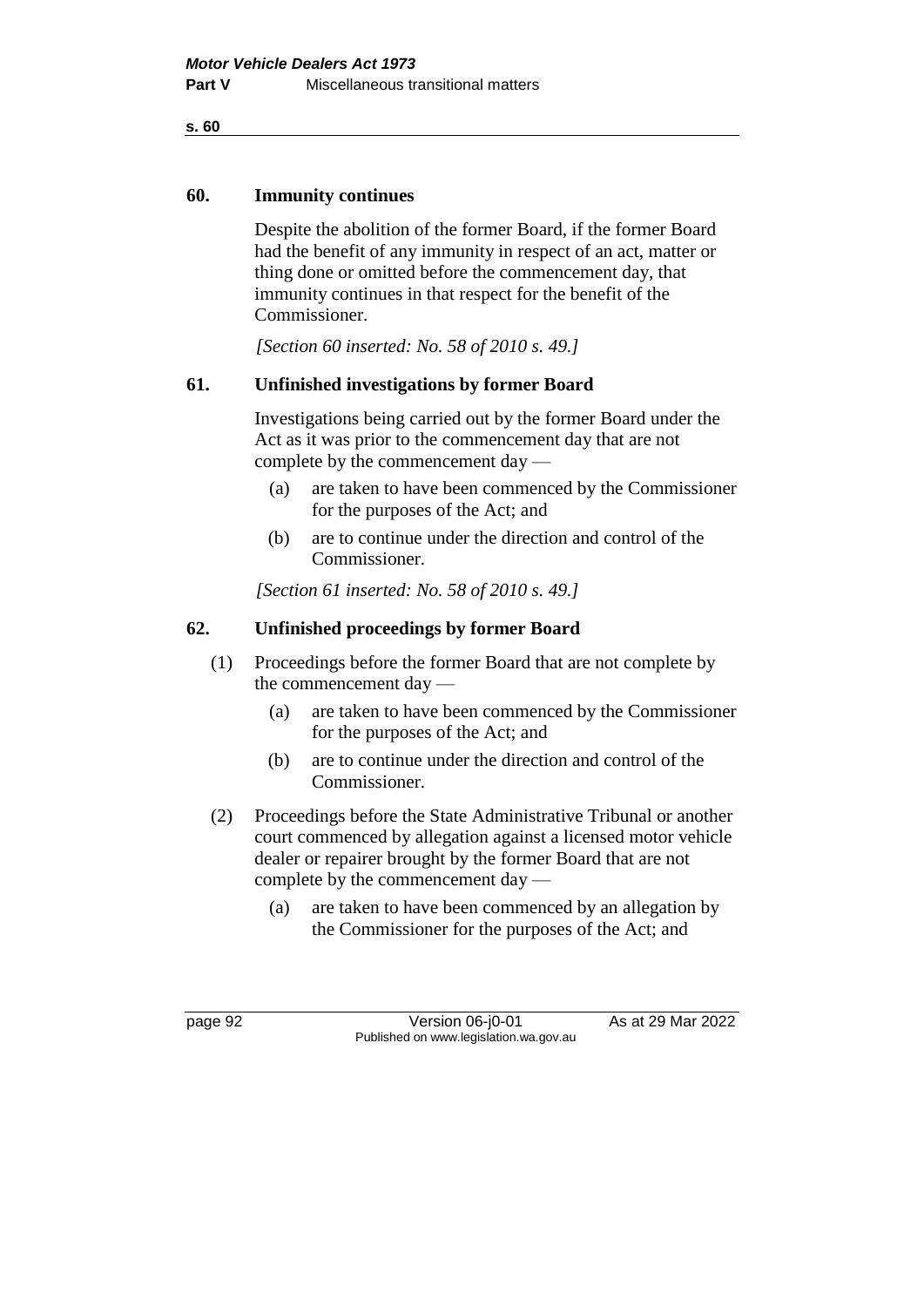**s. 63**

(b) are to continue under the direction and control of the Commissioner.

*[Section 62 inserted: No. 58 of 2010 s. 49.]*

# **63. Winding-up by former Board**

As soon as reasonably practicable after the commencement day, the Board is to wind-up its affairs and in particular, but without limiting what may be done to wind-up its affairs, the Board is to apply its assets, together with any money in hand, in —

- (a) discharging its liabilities; and
- (b) transferring any assets which remain after the discharge of liabilities (*residual assets*) to the State to be administered in the department, or realising residual assets and causing the proceeds, together with any moneys in hand, to be credited to the Consolidated Account.

*[Section 63 inserted: No. 58 of 2010 s. 49.]*

## **64. Final report by former Board**

- (1) As soon as reasonably practical after the Board is satisfied that the winding-up of its affairs is concluded, it is to  $-$ 
	- (a) make and submit to the Minister a report of its proceedings for the period beginning on the day after the commencement day and ending on the day on which the winding-up of its affairs is concluded; and
	- (b) deliver to the chief executive officer all records and information in its possession or under its control.
- (2) The chief executive officer is to include the final report submitted under subsection (1) in the department's annual report for that financial year.

*[Section 64 inserted: No. 58 of 2010 s. 49.]*

As at 29 Mar 2022 Version 06-j0-01 page 93 Published on www.legislation.wa.gov.au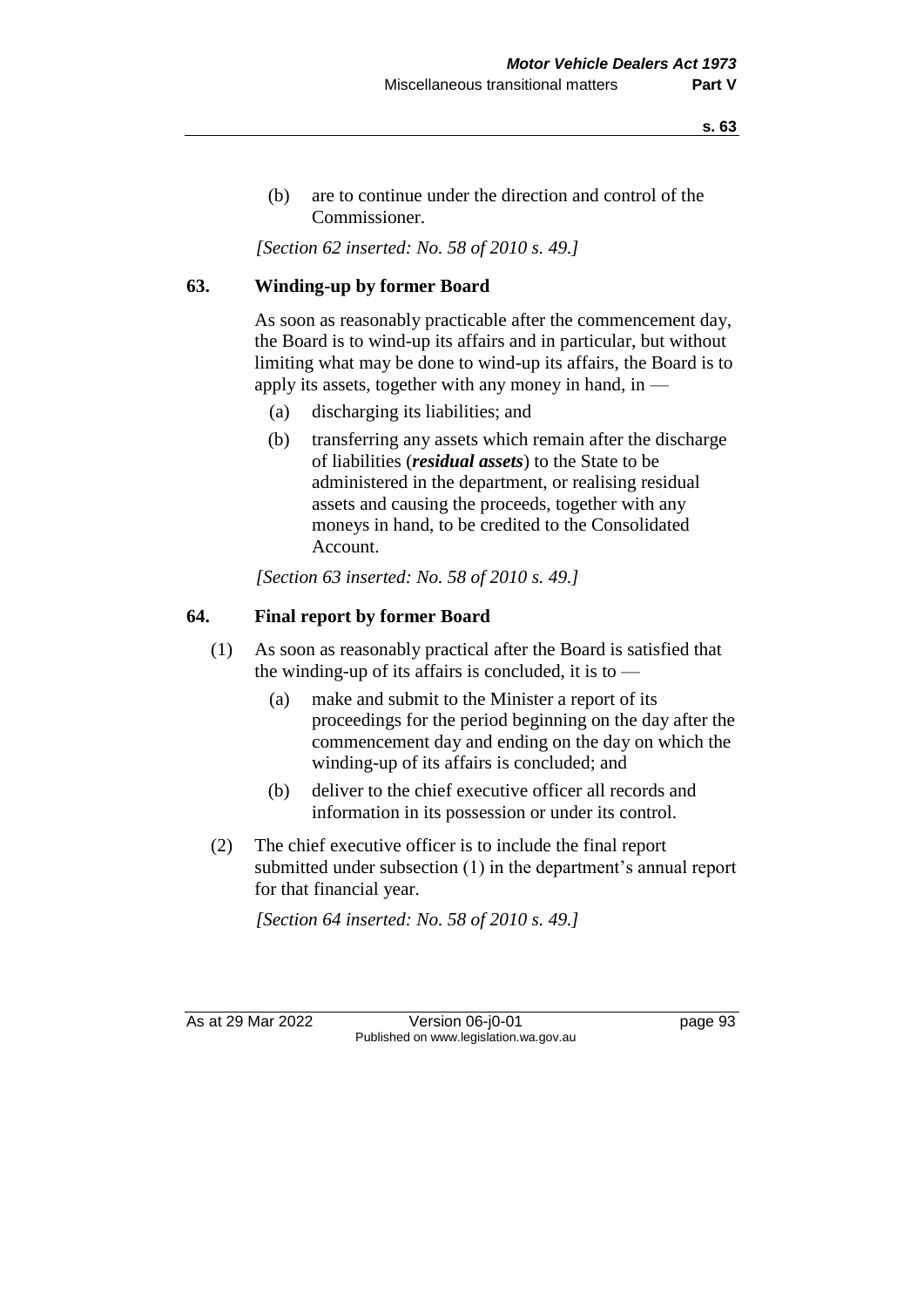```
s. 65
```
### **65. Regulations about transitional matters**

- (1) If there is not sufficient provision in this Part for dealing with a transitional matter, the Governor may make regulations prescribing all matters that are required, necessary or convenient to be prescribed in relation to that matter.
- (2) In subsection  $(1)$  —

*transitional matter* means a matter that needs to be dealt with for the purpose of effecting the transition from this Act as enacted immediately before the commencement day to this Act as amended by the *Acts Amendment (Fair Trading) Act 2010*.

- (3) Regulations made under subsection (1) may provide that specific provisions of a written law —
	- (a) do not apply; or
	- (b) apply with specific modifications,

to or in relation to any matter.

- (4) Regulations made under subsection (1) must be made within 12 months after the commencement day.
- (5) If regulations made under subsection (1) provide that a specified state of affairs is to be taken to have existed, or not to have existed, on and from a day that is earlier than the day on which the regulations are published in the *Gazette* but not earlier than the commencement day, the regulations have effect according to their terms.
- (6) In subsection  $(5)$  —

*specified* means specified or described in the regulations.

- (7) If regulations contain a provision referred to in subsection (5), the provision does not operate so as —
	- (a) to affect, in a manner prejudicial to any person (other than the State), the right of that person existing before the day of publication of those regulations; or

page 94 Version 06-j0-01 As at 29 Mar 2022 Published on www.legislation.wa.gov.au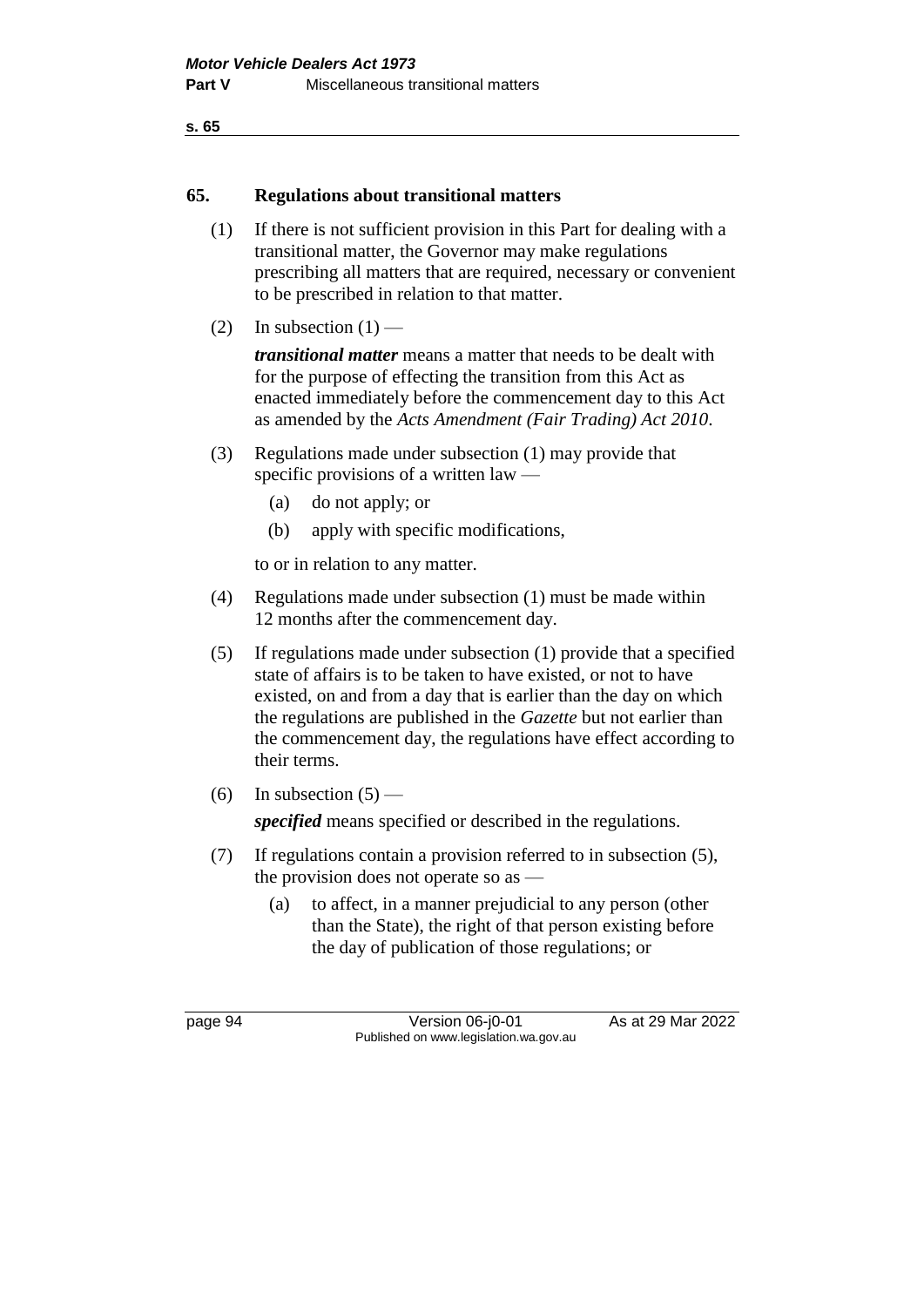(b) to impose liabilities on any person (other than the State or an authority of the State) in respect of anything done or omitted to be done before the day of publication of those regulations.

*[Section 65 inserted: No. 58 of 2010 s. 49.]*

As at 29 Mar 2022 Version 06-j0-01 page 95 Published on www.legislation.wa.gov.au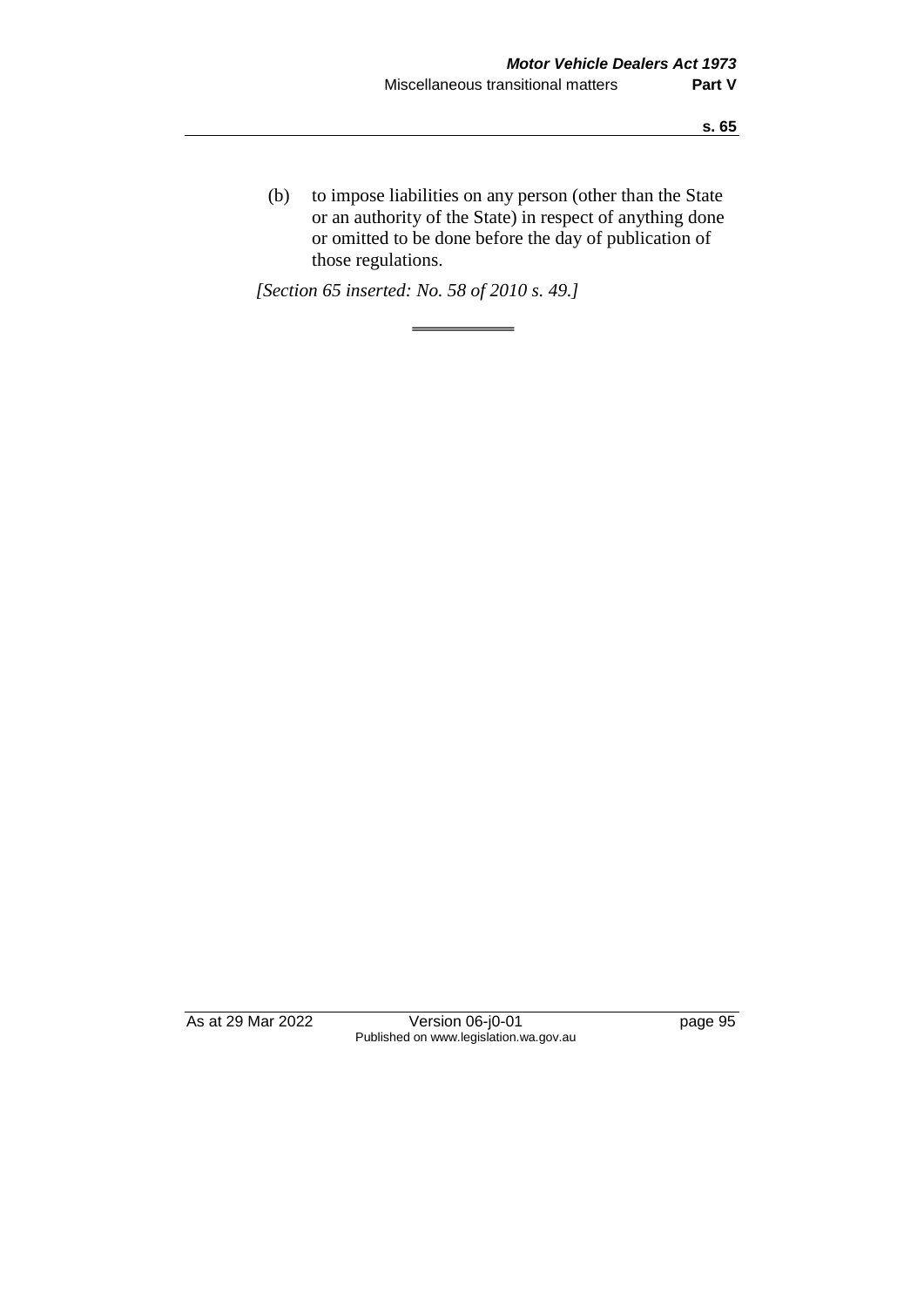# **Notes**

This is a compilation of the *Motor Vehicle Dealers Act 1973* and includes amendments made by other written laws. For provisions that have come into operation, and for information about any reprints, see the compilation table. For provisions that have not yet come into operation see the uncommenced provisions table.

| <b>Short title</b>                                                                                       | <b>Number</b><br>and year | <b>Assent</b> | <b>Commencement</b>                                                                                                                                                                                                                                                          |  |
|----------------------------------------------------------------------------------------------------------|---------------------------|---------------|------------------------------------------------------------------------------------------------------------------------------------------------------------------------------------------------------------------------------------------------------------------------------|--|
| <b>Motor Vehicle Dealers</b><br>Act $19731$                                                              | 101 of 1973               | 28 Dec 1973   | s. 1-3 and 5-13: 15 Feb 1974<br>(see s. 2 and Gazette<br>15 Feb 1974 p. 375);<br>s. 14-24, 30, 50 and 56:<br>5 Apr 1974 (see s. 2 and<br>Gazette 5 Apr 1974 p. 1180);<br>s. 4, 25-29, 31-39, 41-49 and<br>51-55: 12 Aug 1974 (see s. 2<br>and Gazette 9 Aug 1974<br>p. 2935) |  |
| Acts Amendment (Road<br><i>Traffic</i> ) Act 1974 Pt. III                                                | 58 of 1974                | 3 Dec 1974    | 29 Aug 1975 (see s. 2 and<br>Gazette 29 Aug 1975 p. 3085)                                                                                                                                                                                                                    |  |
| Motor Vehicle Dealers Act<br>Amendment Act 1975                                                          | 74 of 1975                | 14 Nov 1975   | 9 Jan 1976 (see s. 2 and Gazette<br>9 Jan 1976 p. 2)                                                                                                                                                                                                                         |  |
| Motor Vehicle Dealers Act<br>Amendment Act 1976                                                          | 66 of 1976                | 22 Sep 1976   | 22 Sep 1976                                                                                                                                                                                                                                                                  |  |
| Reprint of the Motor Vehicle Dealers Act 1973 approved 14 Dec 1978 (includes<br>amendments listed above) |                           |               |                                                                                                                                                                                                                                                                              |  |
| Motor Vehicle Dealers Act<br>Amendment Act 1979                                                          | 49 of 1979                | 7 Nov 1979    | 1 Jan 1980 (see s. 2 and Gazette<br>21 Dec 1979 p. 3909)                                                                                                                                                                                                                     |  |
| <b>Motor Vehicle Dealers</b><br>Amendment Act 1981                                                       | 87 of 1981                | 26 Nov 1981   | Act other than s. 15 and 16:<br>26 Nov 1981 (see s. 2(1));<br>s. 15 and 16: 1 Feb 1982 (see<br>s. 2(2) and Gazette<br>31 Dec 1981 p. 5364)                                                                                                                                   |  |
| Acts Amendment (Traffic<br>Board) Act 1981 Pt. III                                                       | 106 of 1981               | 4 Dec 1981    | 2 Feb 1982 (see s. 2 and<br>Gazette 2 Feb 1982 p. 393)                                                                                                                                                                                                                       |  |
| <b>Motor Vehicle Dealers</b><br>Amendment Act 1982                                                       | 6 of 1982                 | 6 May 1982    | 1 Aug 1982 (see s. 2 and<br><i>Gazette</i> 16 Jul 1982 p. 2713)                                                                                                                                                                                                              |  |

page 96 Version 06-j0-01 As at 29 Mar 2022 Published on www.legislation.wa.gov.au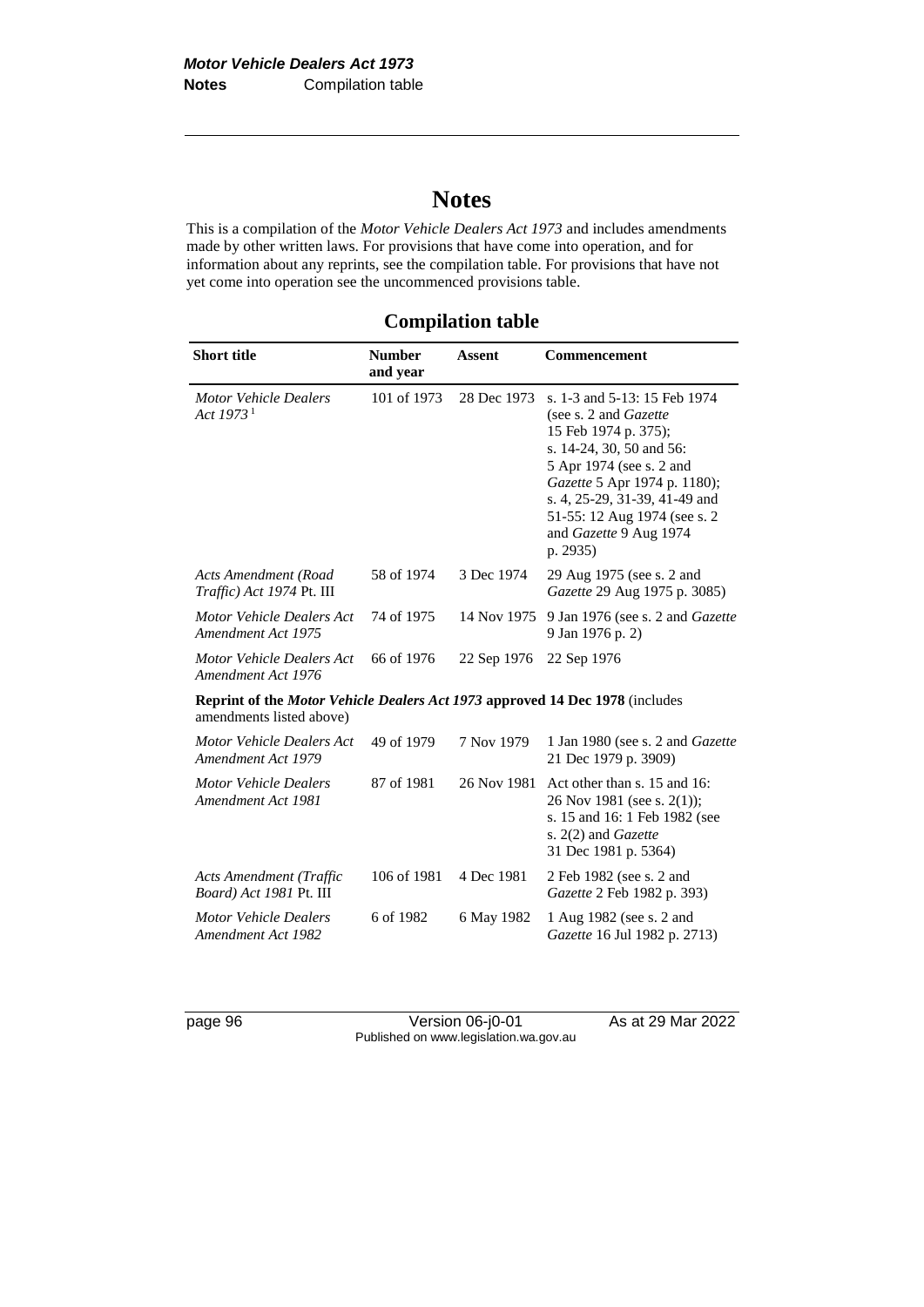| <b>Short title</b>                                                                                      | <b>Number</b><br>and year                                                            | <b>Assent</b> | Commencement                                                                                                                                                                                   |  |  |
|---------------------------------------------------------------------------------------------------------|--------------------------------------------------------------------------------------|---------------|------------------------------------------------------------------------------------------------------------------------------------------------------------------------------------------------|--|--|
| <b>Motor Vehicle Dealers</b><br>Amendment Act<br>$(No. 2)$ 1982                                         | 68 of 1982                                                                           | 6 Oct 1982    | 6 Oct 1982                                                                                                                                                                                     |  |  |
| Reprint of the Motor Vehicle Dealers Act 1973 approved 1 Feb 1983 (includes<br>amendments listed above) |                                                                                      |               |                                                                                                                                                                                                |  |  |
| <b>Acts Amendment</b><br>(Consumer Affairs)<br>Act 1985 Pt. V                                           | 1 of 1985                                                                            | 8 Mar 1985    | s. 24 and 25: 6 Apr 1983 (see<br>s. $2(1)$ ;<br>s. 26 and 27: 8 Mar 1985 (see<br>s. 2(3)                                                                                                       |  |  |
| <b>Acts Amendment (Public</b><br>Sector Management)<br>Act 1994 s. 19                                   | 32 of 1994                                                                           | 29 Jun 1994   | 1 Oct 1994 (see s. 2 and<br>Gazette 30 Sep 1994 p. 4948)                                                                                                                                       |  |  |
| <b>Statutes (Repeals and</b><br>Minor Amendments)<br>Act 1994 s. 4                                      | 73 of 1994                                                                           | 9 Dec 1994    | 9 Dec 1994 (see s. 2)                                                                                                                                                                          |  |  |
| <b>Business Licensing</b><br>Amendment Act 1995 Pt. 7 <sup>2</sup>                                      | 56 of 1995                                                                           | 20 Dec 1995   | 1 Jan 1996 (see s. $2(3)$ )                                                                                                                                                                    |  |  |
| <b>Industrial Relations</b><br>Legislation Amendment and<br>Repeal Act 1995 s. 68(4)                    | 79 of 1995                                                                           | 16 Jan 1996   | 18 May 1996 (see s. 3(2) and<br>Gazette 14 May 1996 p. 2019)                                                                                                                                   |  |  |
| listed above)                                                                                           | Reprint of the Motor Vehicle Dealers Act 1973 as at 14 Nov 1996 (includes amendments |               |                                                                                                                                                                                                |  |  |
| Statutes (Repeals and<br>Minor Amendments)<br>Act 1997 s. 39(10) and 90                                 | 57 of 1997                                                                           | 15 Dec 1997   | 15 Dec 1997 (see s. $2(1)$ )                                                                                                                                                                   |  |  |
| Statutes (Repeals and<br>Minor Amendments)<br>Act (No. 2) 1998 s. 53                                    | 10 of 1998                                                                           | 30 Apr 1998   | 30 Apr 1998 (see s. $2(1)$ )                                                                                                                                                                   |  |  |
| <b>Motor Vehicle Dealers</b><br>Amendment Act 2002 <sup>3</sup>                                         | 4 of 2002                                                                            | 4 Jun 2002    | s. 1 and 2: 4 Jun 2002;<br>Act other than s. 1 and 2:<br>1 Sep 2002 (see s. 2 and<br>Gazette 13 Aug 2002 p. 4151)                                                                              |  |  |
| <b>Motor Vehicle Dealers</b><br>Amendment Act 2003 <sup>4</sup>                                         | 73 of 2003                                                                           | 15 Dec 2003   | s. 1 and 2: 15 Dec 2003;<br>Act other than s. 1, 2 and 19-21:<br>22 Dec 2004 (see s. 2 and<br>Gazette 21 Dec 2004 p. 6133);<br>s. 19: 1 Jan 2005 (see s. 2 and<br>Gazette 31 Dec 2004 p. 7131) |  |  |

As at 29 Mar 2022 Version 06-j0-01 page 97 Published on www.legislation.wa.gov.au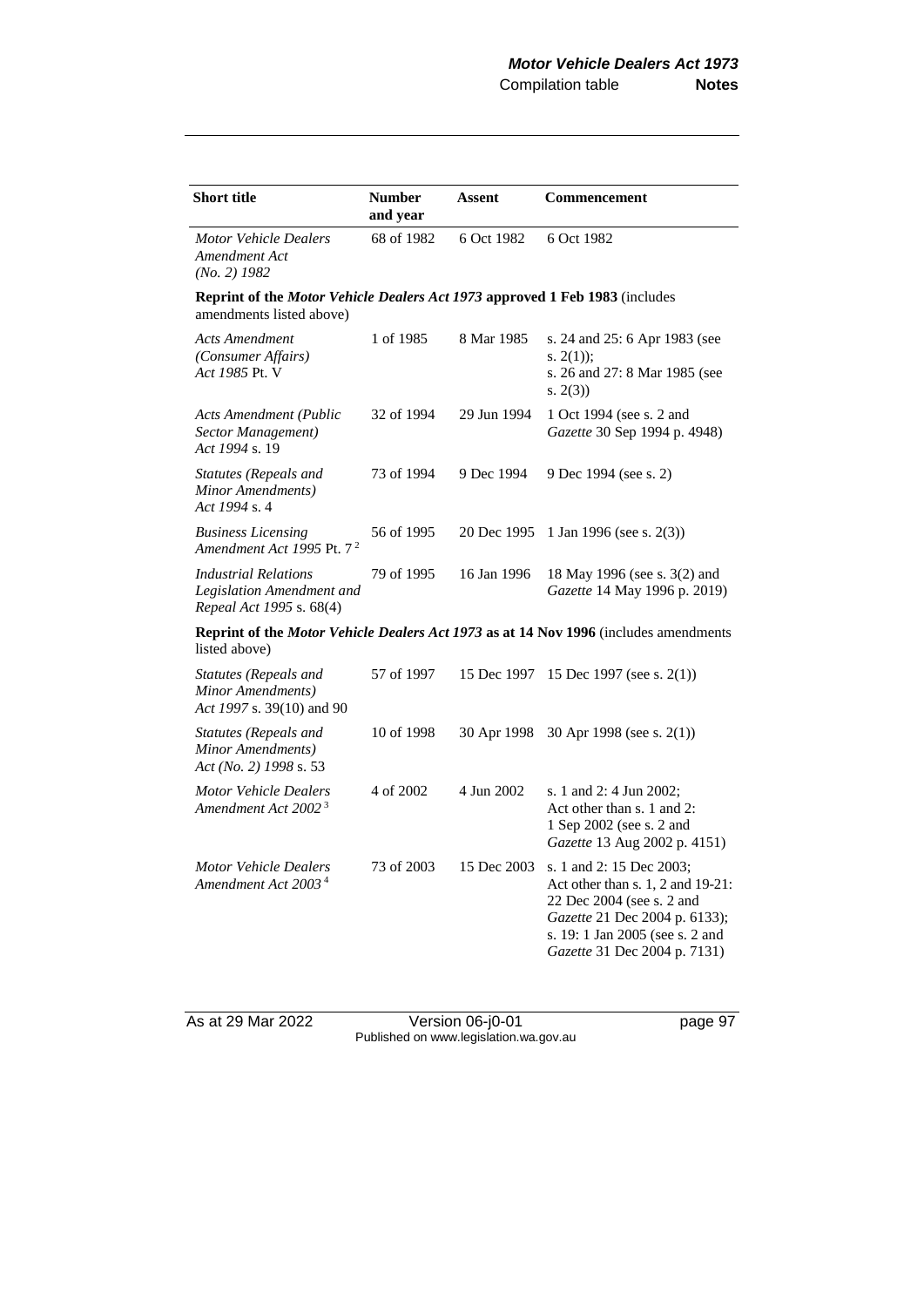| <b>Short title</b>                                                                                                                                                                         | <b>Number</b><br>and year | Assent      | <b>Commencement</b>                                                                                     |
|--------------------------------------------------------------------------------------------------------------------------------------------------------------------------------------------|---------------------------|-------------|---------------------------------------------------------------------------------------------------------|
| Courts Legislation<br>Amendment and Repeal<br>Act 2004 s. 141                                                                                                                              | 59 of 2004                | 23 Nov 2004 | 1 May 2005 (see s. 2 and<br>Gazette 31 Dec 2004 p. 7128)                                                |
| State Administrative<br>Tribunal (Conferral of<br>Jurisdiction) Amendment<br>and Repeal Act 2004<br>Pt. 2 Div. $86^5$                                                                      | 55 of 2004                | 24 Nov 2004 | 1 Jan 2005 (see s. 2 and Gazette<br>31 Dec 2004 p. 7130)                                                |
| Criminal Procedure and<br>Appeals (Consequential and<br>Other Provisions) Act 2004<br>s. 80 and 82                                                                                         | 84 of 2004                | 16 Dec 2004 | 2 May 2005 (see s. 2 and<br>Gazette 31 Dec 2004 p. 7129<br>(correction in Gazette<br>7 Jan 2005 p. 53)) |
| listed above)                                                                                                                                                                              |                           |             | Reprint 4: The <i>Motor Vehicle Dealers Act 1973</i> as at 17 Jun 2005 (includes amendments             |
| <b>Limitation Legislation</b><br>Amendment and Repeal<br>Act 2005 s. 23                                                                                                                    | 20 of 2005                | 15 Nov 2005 | 15 Nov 2005 (see s. $2(1)$ )                                                                            |
| Planning and Development<br>(Consequential and<br><b>Transitional Provisions)</b><br>Act 2005 s. 15                                                                                        | 38 of 2005                | 12 Dec 2005 | 9 Apr 2006 (see s. 2 and<br>Gazette 21 Mar 2006 p. 1078)                                                |
| Machinery of Government<br>(Miscellaneous<br>Amendments) Act 2006<br>Pt. 4 Div. $156$                                                                                                      | 28 of 2006                | 26 Jun 2006 | 1 Jul 2006 (see s. 2 and Gazette<br>27 Jun 2006 p. 2347)                                                |
| <b>Consumer Protection</b><br>Legislation Amendment and<br>Repeal Act 2006 Pt. 7                                                                                                           | 69 of 2006                | 13 Dec 2006 | 14 Jul 2007 (see s. 2 and<br>Gazette 13 Jul 2007 p. 3453)                                               |
| <b>Financial Legislation</b><br>Amendment and Repeal<br>Act 2006 Sch. 1 cl. 109                                                                                                            | 77 of 2006                | 21 Dec 2006 | 1 Feb 2007 (see s. 2(1) and<br>Gazette 19 Jan 2007 p. 137)                                              |
| Reprint 5: The Motor Vehicle Dealers Act 1973 as at 11 May 2007 (includes<br>amendments listed above except those in the Consumer Protection Legislation Amendment<br>and Repeal Act 2006) |                           |             |                                                                                                         |
| <b>Statutes (Repeals and</b><br><b>Miscellaneous</b><br>Amendments) Act 2009<br>s. 94                                                                                                      | 8 of 2009                 |             | 21 May 2009 22 May 2009 (see s. 2(b))                                                                   |

page 98 Version 06-j0-01 As at 29 Mar 2022 Published on www.legislation.wa.gov.au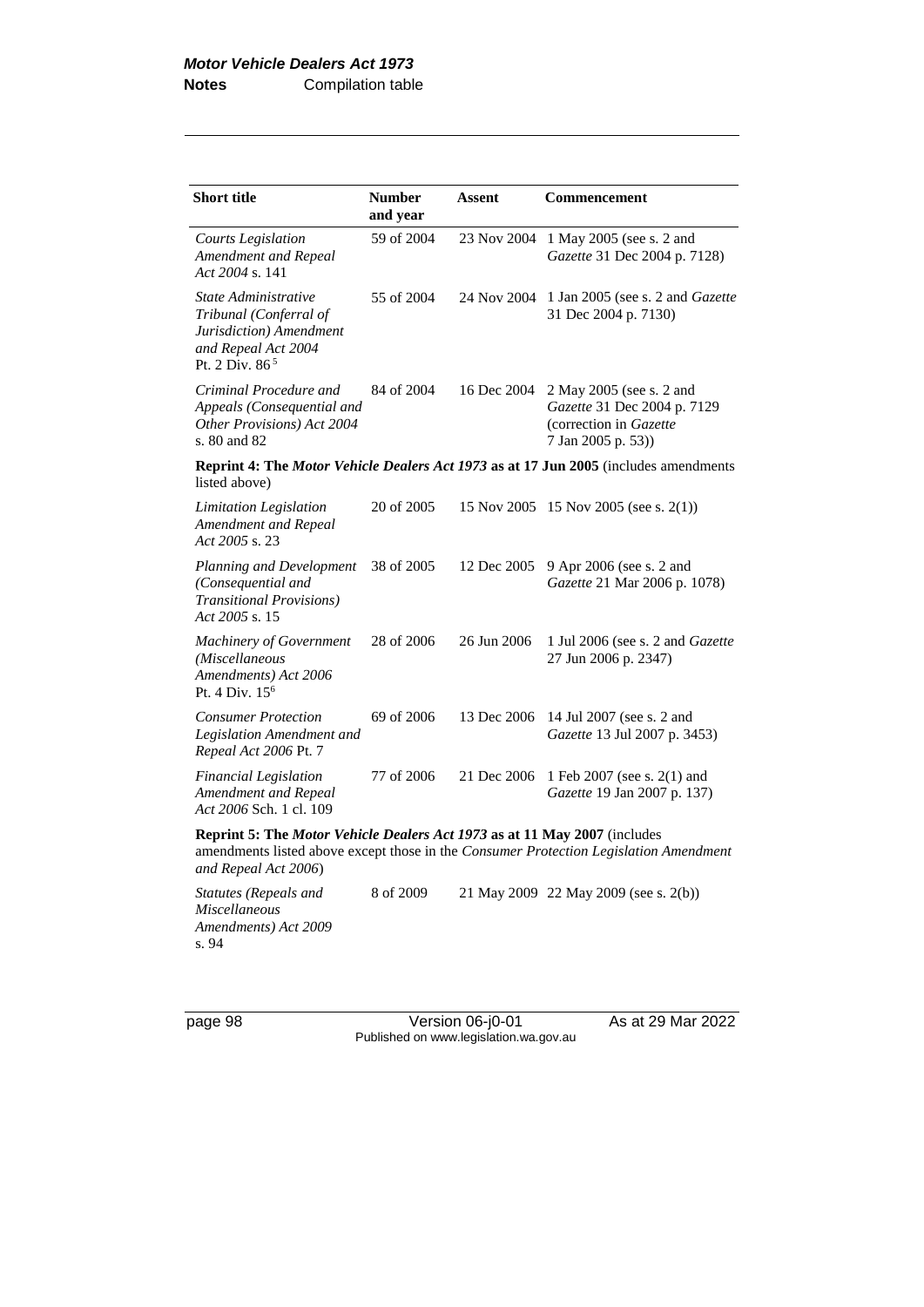| <b>Short title</b>                                                                                 | <b>Number</b><br>and year | Assent      | Commencement                                                                                                                                                                                                                                                           |
|----------------------------------------------------------------------------------------------------|---------------------------|-------------|------------------------------------------------------------------------------------------------------------------------------------------------------------------------------------------------------------------------------------------------------------------------|
| Acts Amendment<br>(Bankruptcy) Act 2009 s. 57                                                      | 18 of 2009                | 16 Sep 2009 | 17 Sep 2009 (see s. $2(b)$ )                                                                                                                                                                                                                                           |
| Acts Amendment (Fair<br>Trading) Act 2010 Pt. $4^7$                                                | 58 of 2010                | 8 Dec 2010  | s. 36: 1 Jan 2011 (see s. 2(b)(ii)<br>and <i>Gazette</i> 24 Dec 2010<br>p. $6805$ ;<br>s. 37: 1 Jan 2011 (see s. 2(c)<br>and Gazette 24 Dec 2010<br>p. $6805$ ;<br>Pt. 4 (other than s. $36$ and $37$ ):<br>1 Jul 2011 (see s. 2(c) and<br>Gazette 7 Jun 2011 p. 2057) |
| Personal Property<br>Securities (Consequential<br>Repeals and Amendments)<br>Act 2011 Pt. 4 Div. 7 | 42 of 2011                | 4 Oct 2011  | 30 Jan 2012 (see s. 2(c) and<br>Cwlth Legislative Instrument<br>No. F2011L02397 cl. 5<br>registered 21 Nov 2011)                                                                                                                                                       |

**Reprint 6: The** *Motor Vehicle Dealers Act 1973* **as at 6 Jan 2012** (includes amendments listed above except those in the *Personal Property Securities (Consequential Repeals and Amendments) Act 2011*)

| Road Traffic Legislation<br>Amendment Act 2012 Pt. 4<br>Div. 35              | 8 of 2012  |             | 21 May 2012 27 Apr 2015 (see s. 2(d) and<br>Gazette 17 Apr 2015 p. 1371) |
|------------------------------------------------------------------------------|------------|-------------|--------------------------------------------------------------------------|
| <b>Consumer Protection</b><br><b>Legislation Amendment</b><br>Act 2014 Pt. 7 | 23 of 2014 | 9 Oct 2014  | 19 Nov 2014 (see s. 2(b) and<br>Gazette 18 Nov 2014 p. 4315)             |
| <b>Licensing Provisions</b><br>Amendment Act 2016 Pt. 6                      | 44 of 2016 | 1 Dec 2016  | 1 Jul 2017 (see s. 2(b) and<br><i>Gazette</i> 27 Jun 2017 p. 3407)       |
| COVID-19 Response and<br>Economic Recovery<br><i>Omnibus Act 2020 s.</i> 100 | 34 of 2020 | 11 Sep 2020 | 12 Sep 2020 (see s. $2(b)$ )                                             |

As at 29 Mar 2022 Version 06-j0-01 page 99 Published on www.legislation.wa.gov.au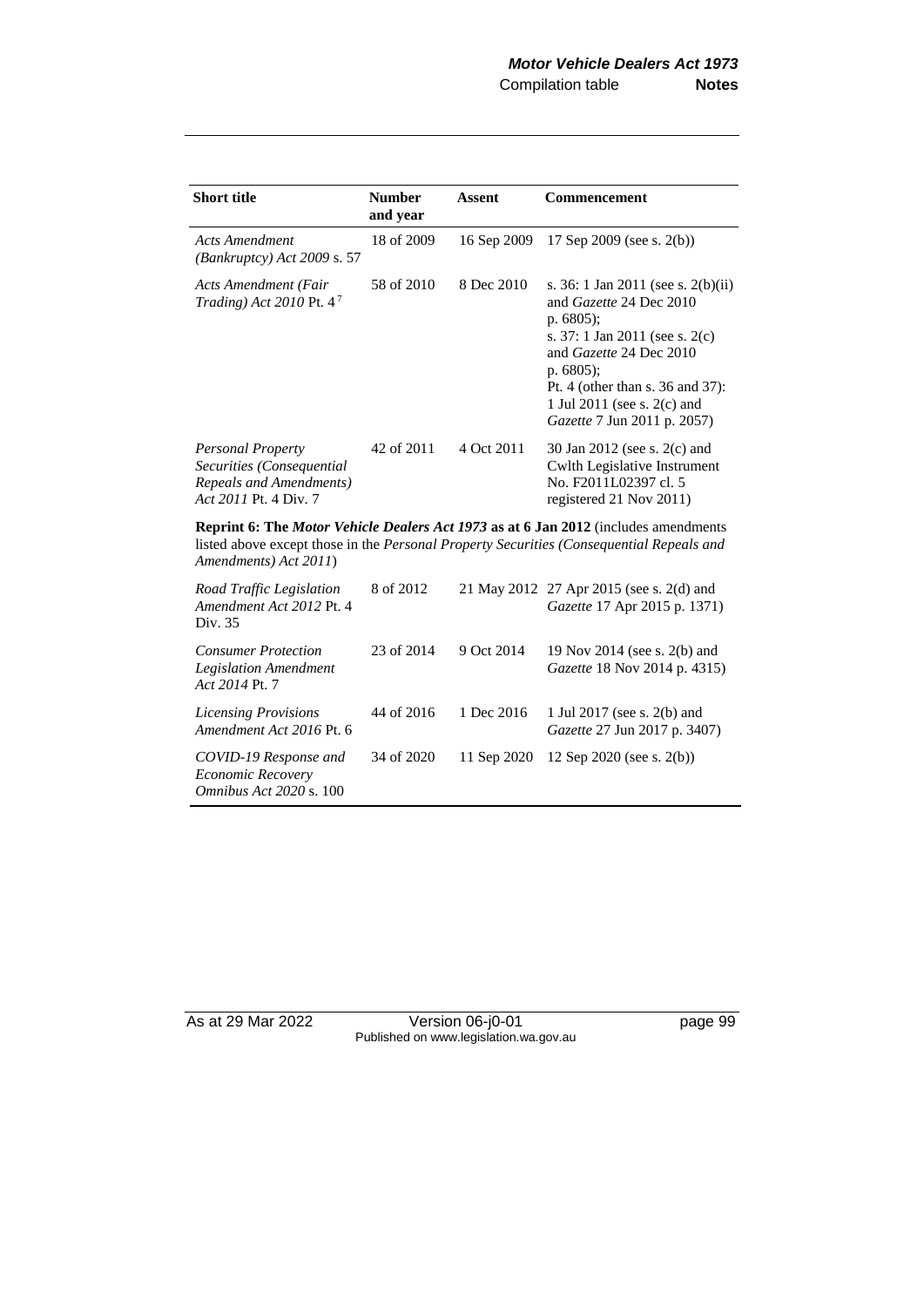## **Uncommenced provisions table**

To view the text of the uncommenced provisions see *Acts as passed* on the WA Legislation website.

| <b>Short title</b>                                                                     | <b>Number</b><br>and year | Assent | <b>Commencement</b>                                          |
|----------------------------------------------------------------------------------------|---------------------------|--------|--------------------------------------------------------------|
| <b>Motor Vehicle Dealers</b><br>Amendment Act 2003<br>s. 20 and 21                     | 73 of 2003                |        | 15 Dec 2003 To be proclaimed (see s. 2)                      |
| <b>Mutual Recognition</b><br>(Western Australia)<br>Amendment Act 2022 Pt. 3<br>Div. 9 | 7 of 2022                 |        | 29 Mar 2022 1 Jul 2022 (see s. 2(b) and<br>SL 2022/80 cl. 2) |

### **Other notes**

- <sup>1</sup> The *Motor Vehicle Dealers Act 1973* s. 40 did not come into operation and was repealed by the *Motor Vehicle Dealers Amendment Act 2002* s. 62.
- <sup>2</sup> The *Business Licensing Amendment Act 1995* s. 38 is a transitional provision that is of no further effect.

<sup>3</sup> The *Motor Vehicle Dealers Amendment Act 2002* Pt. 7 reads as follows:

#### **Part 7 —Transitional provisions**

#### **73. Definition**

In this Part —

*the principal Act* means the *Motor Vehicle Dealers Act 1973*.

#### **74. Licence applications in progress**

- (1) If, before the commencement of section 6, 7 or 8 of this Act, an application for the grant or renewal of a dealer's licence, yard manager's licence or salesman's licence -
	- (a) has been made; but
	- (b) has not been determined,

the application is to be determined as if Part 2 of this Act had not been enacted.

(2) If, before the commencement of section 10 of this Act, an application —

page 100 Version 06-j0-01 As at 29 Mar 2022 Published on www.legislation.wa.gov.au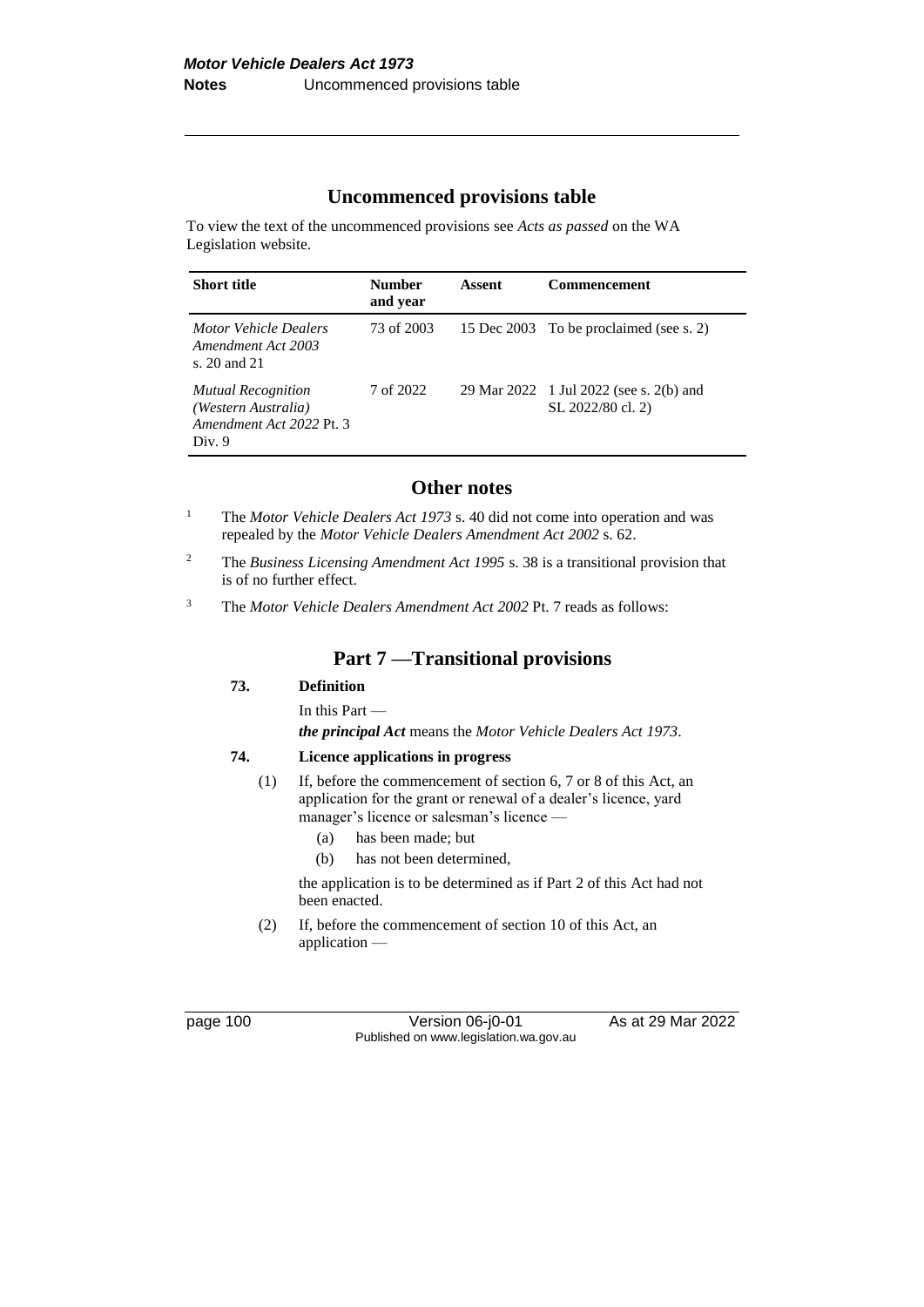- (a) has been made by a person, by persons constituting a firm or by a body corporate for the grant or renewal of a car market operator's licence; but
- (b) has not been determined

the application is to be taken to be an application by the person, persons or body corporate to be registered as a car market operator under section 17B of the principal Act as in force after the commencement of section 10.

## **75. Existing dealer's licence**

- (1) This section applies where a person, persons constituting a firm, or a body corporate held a dealer's licence under the principal Act (*the existing licence*) immediately before the commencement of section 6 of this Act.
- (2) The person, the persons constituting the firm, or the body corporate is or are to be taken on that commencement to hold a dealer's licence for each class or description of business prescribed by regulations referred to in section 5A of the principal Act.
- (3) Subject to the principal Act, the licence referred to in subsection (2) continues in force —
	- (a) until the expiry of the period stated in the existing licence; and
	- (b) on the same terms and conditions as applied to that licence.

#### **76. Existing car market operator's licence**

- (1) This section applies where a person, persons constituting a firm, or a body corporate held a car market operator's licence under the principal Act immediately before the commencement of section 10 of this Act.
- (2) The person, the persons constituting the firm, or the body corporate is or are to be taken on that commencement —
	- (a) to be registered as a car market operator under section 17B of the principal Act; and
	- (b) subject to the principal Act, to be so registered until the expiry of the period stated in the licence.

## **77. Premises covered by existing certificate of registration**

(1) Where immediately before the commencement of section 16 of this Act a certificate of registration is in force under section 21 of the principal Act in respect of premises at which a dealer carries on business, the premises are to be taken after that commencement

As at 29 Mar 2022 Version 06-j0-01 page 101 Published on www.legislation.wa.gov.au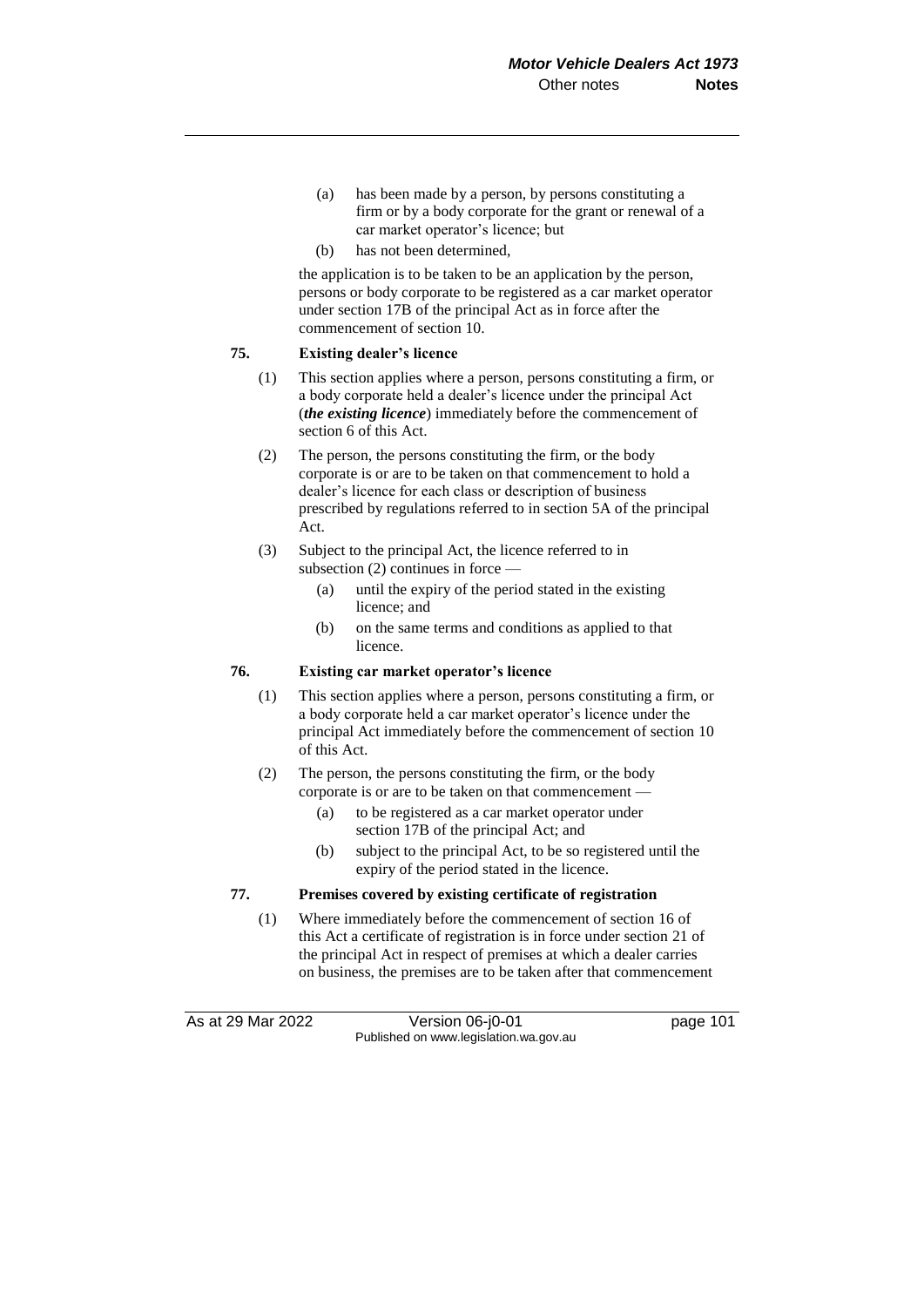to be authorised premises under the principal Act in relation to that dealer.

(2) Where immediately before the commencement of section 17 of this Act a certificate of registration is in force under section 21B of the principal Act in respect of premises that are provided for a car market by a car market operator, the premises are to be taken after that commencement to be authorised premises under the principal Act in relation to that car market operator.

## **78. Existing grounds for disciplinary action**

The powers of the Board under section 20(1) of the principal Act inserted by section 16 of this Act may be exercised in relation to acts, omissions and conduct that occurred before or after the commencement of section 16.

## **79. Time limit for prosecution of existing offences**

Section 52(4) of the principal Act applies to an offence committed before the commencement of subsection (2) of section 51 of this Act as if that subsection had not been passed.

# **80. Application of Part III, Division 2**

Division 2 inserted in Part III of the principal Act by section 57 of this Act does not apply to a consignment agreement (as defined in section 32A of the principal Act) that was entered into before the commencement of section 57.

## **81. Dealer's obligation to repair**

- (1) Sections 34 to 34G inserted in the principal Act by section 59 of this Act do not apply to a second-hand vehicle that was sold before the commencement of section 59.
- (2) Section 34 of the principal Act repealed by section 59 of this Act continues to apply, despite the repeal, to second-hand vehicles sold by a dealer before the commencement of section 59.

# **82. Application of section 42A**

Section 42A of the principal Act inserted by section 63 of this Act does not apply to a contract or agreement for the sale of a vehicle that was entered into before the commencement of section 63.

# **83. Further transitional provision may be made**

- (1) The Governor may make regulations
	- (a) amending or supplementing the transitional provisions made by this Part; or
	- (b) making further transitional provisions,

page 102 Version 06-j0-01 As at 29 Mar 2022 Published on www.legislation.wa.gov.au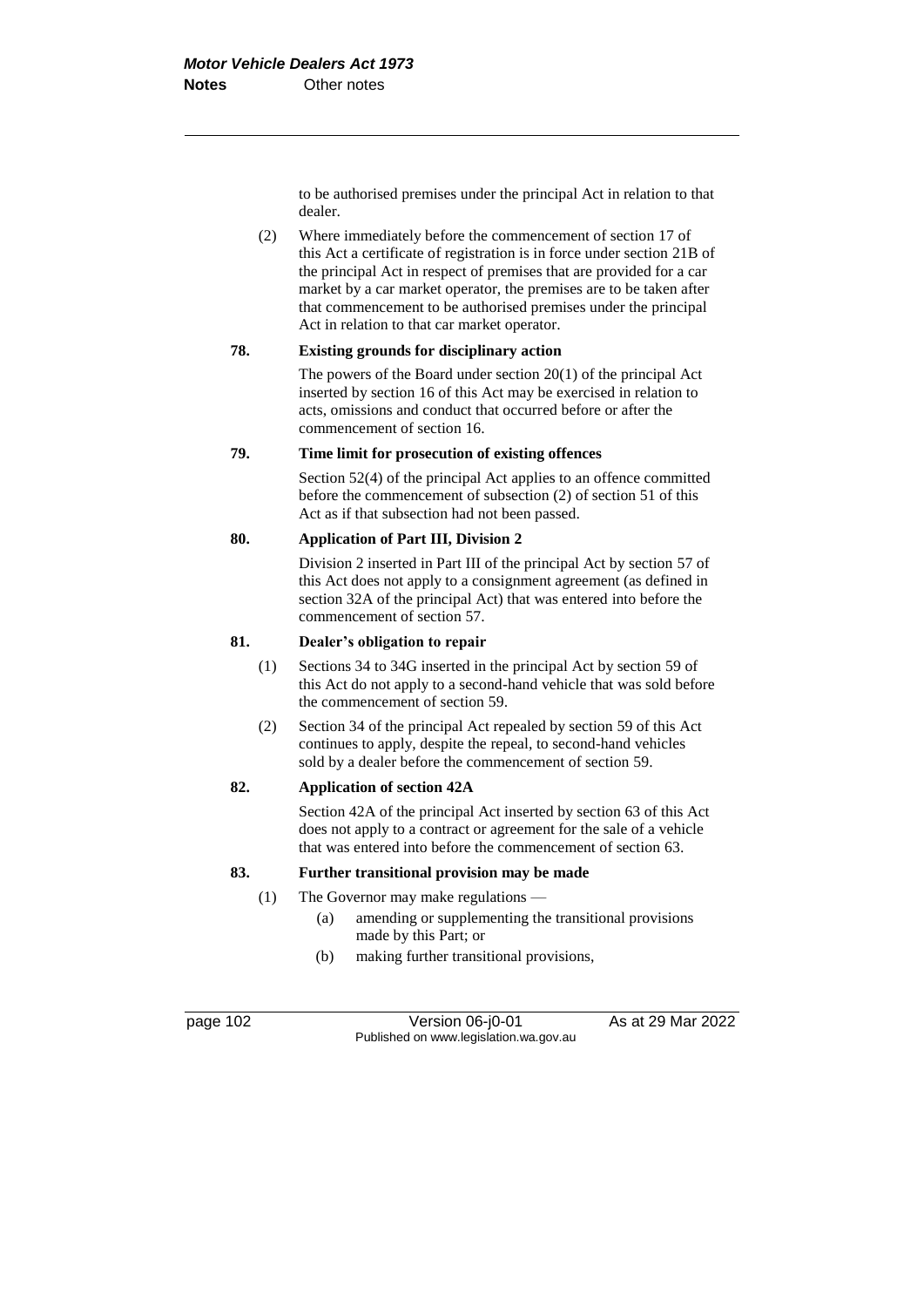for the purpose of providing an effective and efficient transition from the principal Act as in force before the commencement of any provision of this Act to the principal Act as amended by this Act.

- (2) Regulations under subsection (1) may have effect before the day on which they are published in the *Gazette*.
- (3) To the extent that a regulation under subsection (1) has effect before the day of its publication in the *Gazette*, it does not —
	- (a) affect in a manner prejudicial to any person the rights of that person existing before the day of its publication; or
	- (b) impose liabilities on any person in respect of anything done or omitted to be done before the day of its publication.
- <sup>4</sup> The *Motor Vehicle Dealers Amendment Act 2003* s. 25 and 26 read as follows:

#### **25. Transitional provision: membership of Board**

The persons who were members of the Motor Vehicle Dealers Licensing Board immediately before the commencement of section 10 cease to hold office on that commencement.

#### **26. Transitional provisions: change of title of Board**

- (1) This section relates to the amendment made by section 9(1) which changes the title of the body established by section 7 of the *Motor Vehicle Dealers Act 1973* from the "Motor Vehicle Dealers Licensing Board" to the "Motor Vehicle Industry Board".
- (2) The change of title of the body does not affect
	- (a) its corporate identity;
	- (b) any right, power, or obligation of the body;
	- (c) any proceedings in progress; or
	- (d) anything previously done by, to or in respect of the body.
- (3) On and after the commencement of this Act a reference to the "Motor Vehicle Dealers Licensing Board" in any instrument (including any subsidiary legislation) is to be construed, unless the context otherwise requires, as if the reference had been amended to be a reference to the "Motor Vehicle Industry Board".
- <sup>5</sup> The *State Administrative Tribunal (Conferral of Jurisdiction) Amendment and Repeal Act 2004* Pt. 5, the *State Administrative Tribunal Act 2004* s. 167 and 169,

As at 29 Mar 2022 Version 06-j0-01 page 103 Published on www.legislation.wa.gov.au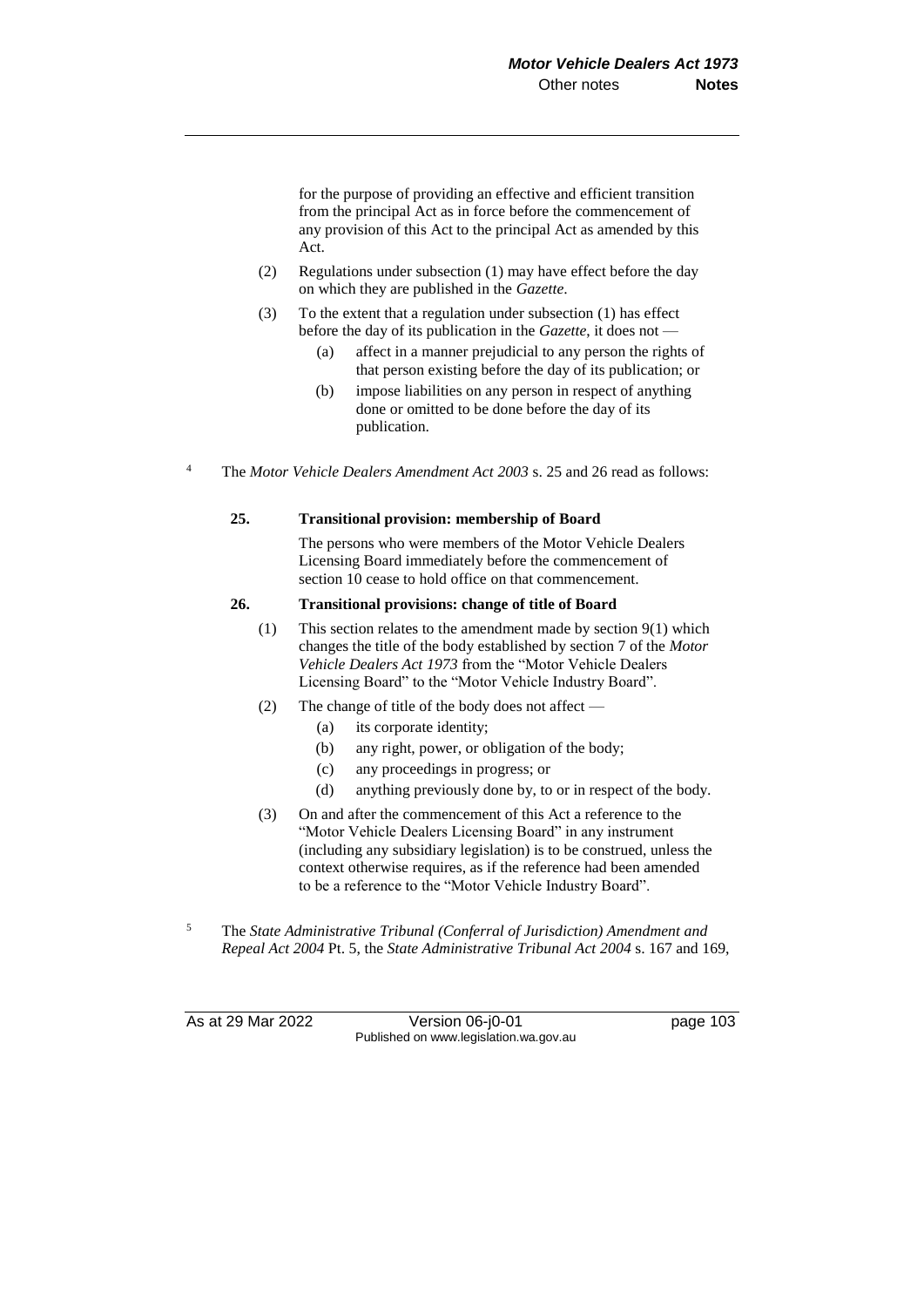and the *State Administrative Tribunal Regulations 2004* r. 28 and 42 deal with certain transitional issues some of which may be relevant for this Act.

- <sup>6</sup> The *Machinery of Government (Miscellaneous Amendments) Act 2006* Pt. 4 Div. 23 has transitional provisions some of which may be relevant to this Act.
- <sup>7</sup> The amendments in the *Acts Amendment (Fair Trading) Act 2010* s. 177 will not come into operation (see s. 2(b)(i)).

page 104 Version 06-j0-01 As at 29 Mar 2022 Published on www.legislation.wa.gov.au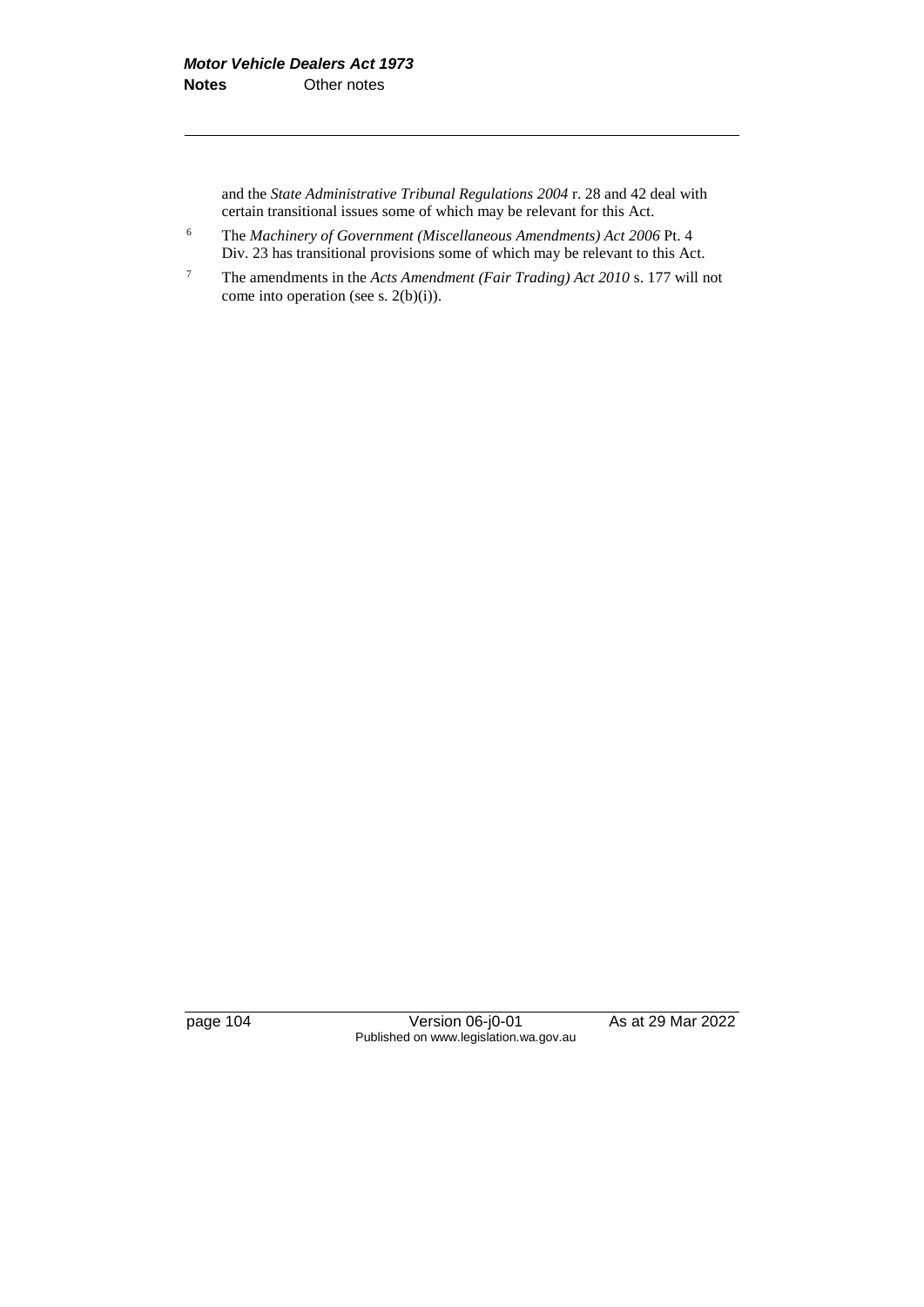# **Defined terms**

[This is a list of terms defined and the provisions where they are defined. The list is not part of the law.]

| Defined term                                                                                                    | Provision(s) |
|-----------------------------------------------------------------------------------------------------------------|--------------|
| <b>Defined term</b><br><b>Provision(s)</b><br><b>Provision(s)</b><br><b>Provision(s)</b><br><b>Provision(s)</b> |              |
|                                                                                                                 |              |
|                                                                                                                 |              |
|                                                                                                                 |              |
|                                                                                                                 |              |
|                                                                                                                 |              |
|                                                                                                                 |              |
|                                                                                                                 |              |
|                                                                                                                 |              |
|                                                                                                                 |              |
|                                                                                                                 |              |
|                                                                                                                 |              |
|                                                                                                                 |              |
|                                                                                                                 |              |
|                                                                                                                 |              |
|                                                                                                                 |              |
|                                                                                                                 |              |
|                                                                                                                 |              |
|                                                                                                                 |              |
|                                                                                                                 |              |
|                                                                                                                 |              |
|                                                                                                                 |              |
|                                                                                                                 |              |
|                                                                                                                 |              |
|                                                                                                                 |              |
|                                                                                                                 |              |
|                                                                                                                 |              |
|                                                                                                                 |              |
|                                                                                                                 |              |
|                                                                                                                 |              |
|                                                                                                                 |              |
|                                                                                                                 |              |
|                                                                                                                 |              |
|                                                                                                                 |              |
|                                                                                                                 |              |
|                                                                                                                 |              |
|                                                                                                                 |              |
|                                                                                                                 |              |
|                                                                                                                 |              |
|                                                                                                                 |              |
|                                                                                                                 |              |

As at 29 Mar 2022

Version 06-j0-01<br>Published on www.legislation.wa.gov.au

page 105